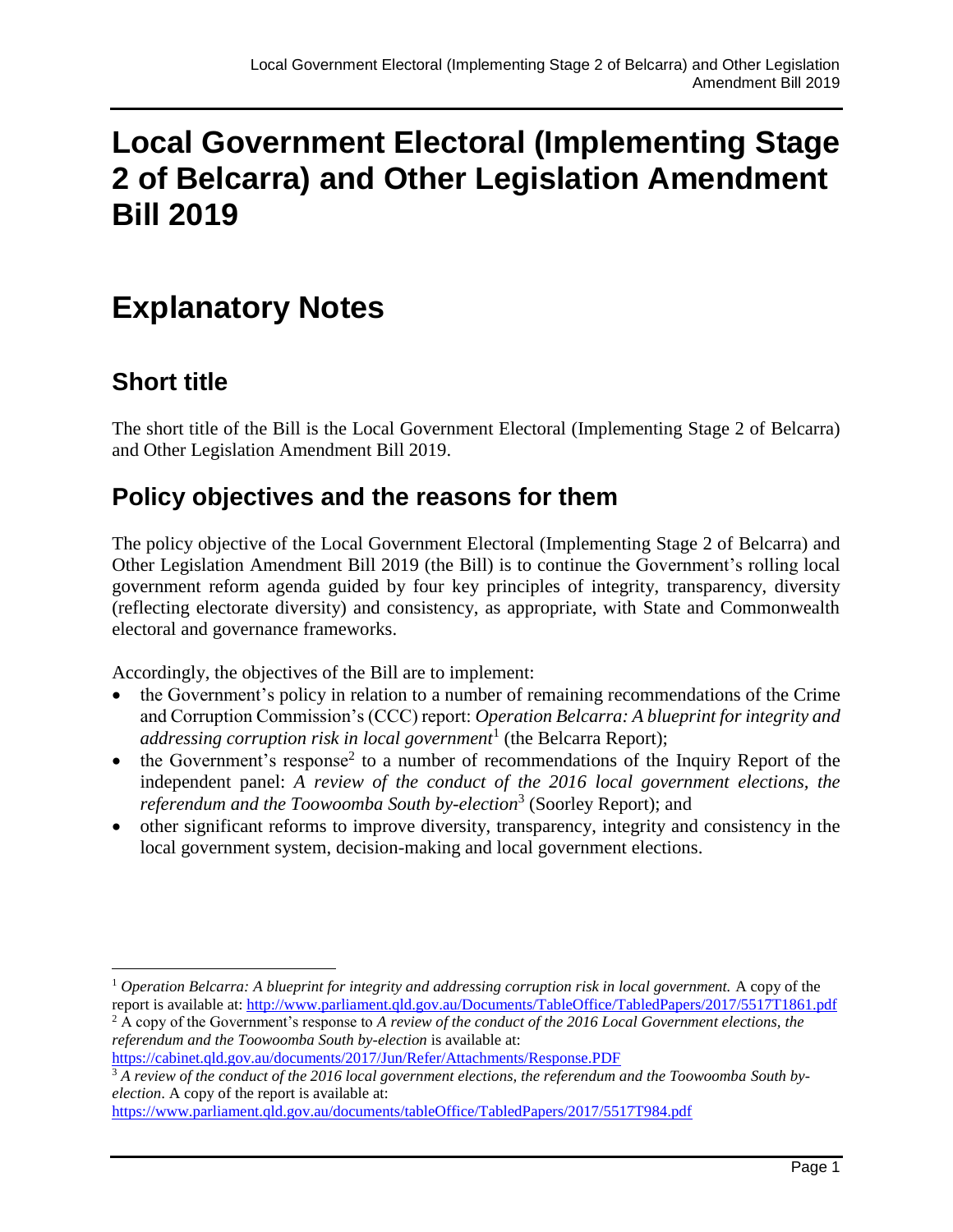#### **Operation Belcarra: A blueprint for integrity and addressing corruption risk in local government**

Following the Queensland local government elections on 19 March 2016 the CCC received a number of allegations about the conduct of candidates in the 2016 local government elections for the Gold Coast City Council, Moreton Bay Regional Council, Ipswich City Council and Logan City Council.

In response to these allegations, the CCC initiated Operation Belcarra in September 2016 to determine whether candidates committed offences under the *Local Government Electoral Act 2011* (LGEA) that could constitute corrupt conduct and to examine practices that may give rise to actual or perceived corruption or otherwise undermine public confidence in the integrity of local government, with a view to identify strategies or reforms to help prevent or decrease corruption risks and increase public confidence.

On 4 October 2017, the Belcarra Report was tabled in the Legislative Assembly. The Belcarra Report contains 31 recommendations to improve equity, transparency, integrity and accountability in Queensland local government elections and decision-making.

On 10 October 2017, the Premier and then Minister for the Arts tabled the Government's response<sup>4</sup> to the Belcarra Report, supporting or supporting in principle all the recommendations.

The *Local Government Electoral (Implementing Stage 1 of Belcarra) and Other Legislation Amendment Act 2018* (Belcarra Stage 1 Act) was given assent on 21 May 2018 and was the first stage of reform to implement the Government's response to the Belcarra Report recommendations.

The Belcarra Stage 1 Act implemented the Government's response to the following recommendations:

- recommendation 20 to ban donations from property developers for candidates, groups of candidates, third parties, political parties and councillors
- recommendations 23 to 26 to strengthen the processes associated with the management of councillor conflicts of interest and penalties for non-compliance.

The Bill represents the second stage of reform. The policy objective of the Bill includes implementing the Government's policy in relation to the following Belcarra Report recommendations:

• recommendation 2 (real-time disclosure of electoral expenditure)

l

- recommendations 3 and 4 (disclosure of candidate interests as a condition of nomination)
- recommendation 5 (registration and behaviour of groups of candidates)
- recommendations 6, 18 and 19 (additional details for disclosures about gifts, loans and thirdparty expenditure for political activities)

<http://www.parliament.qld.gov.au/documents/tableOffice/TabledPapers/2017/5517T1960.pdf>

<sup>4</sup> A copy of the Government's response to *Operation Belcarra: A blueprint for integrity and addressing corruption risk in local government* is available at: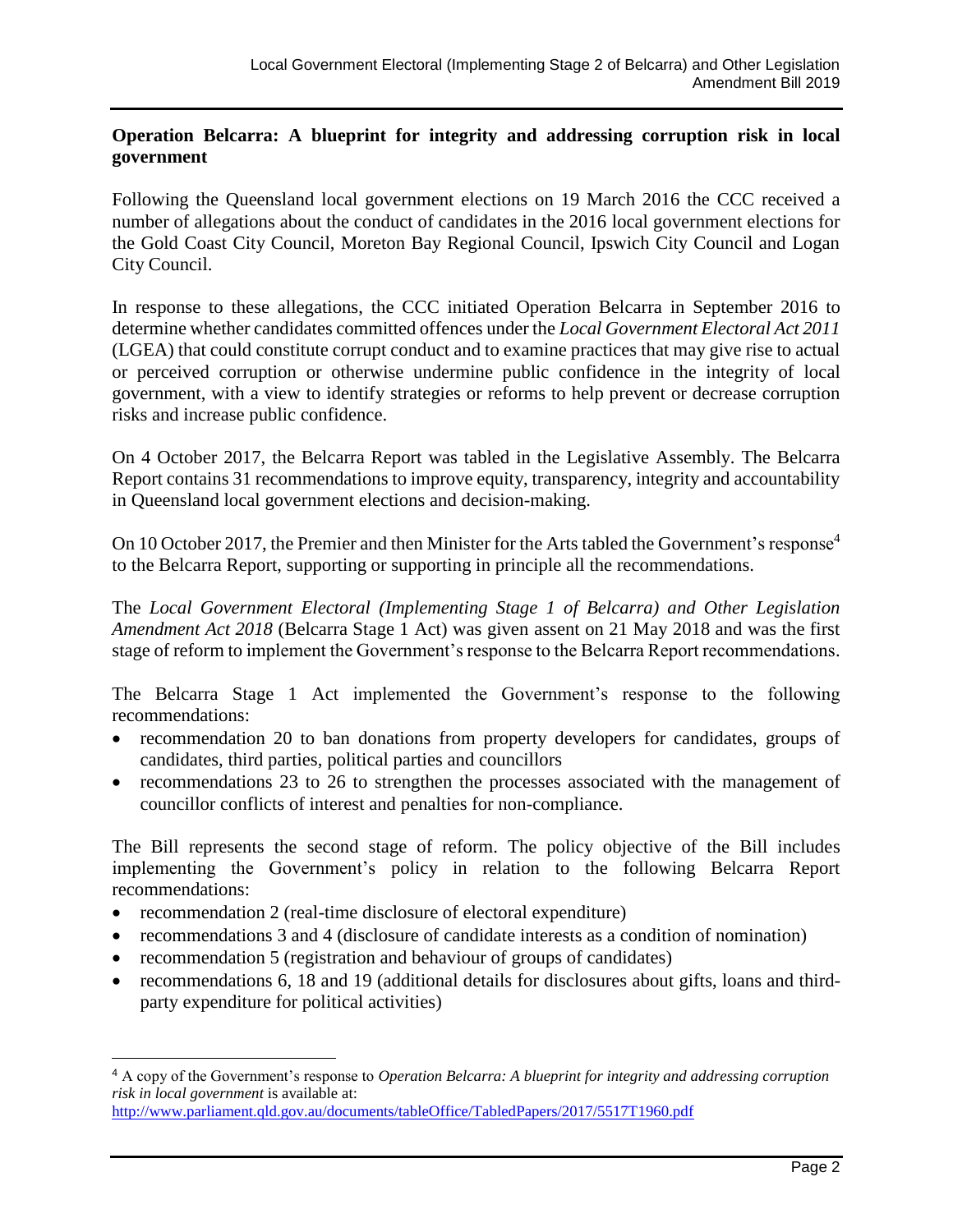- recommendations 7 and 21 (deeming election participants and councillors to have knowledge of the original source of electoral gifts or loans)
- recommendation 8 (all gift recipients to notify donors of the donor's disclosure obligations)
- recommendation 10 (prospective notification to proposed donors of recipients' disclosure obligations)
- recommendation 12 (mandatory attendance at training session prior to nomination as a candidate)
- recommendations 14 and 15 (restrictions on the use of dedicated accounts for candidates and groups of candidates and providing details of dedicated accounts upon nomination)
- recommendations 29 and 30 (increasing penalties, including by prescribing additional integrity offences and amending limitation periods for particular offences).

#### **Soorley Report: A review of the conduct of the 2016 local government elections, the referendum and the Toowoomba South by-election**

In response to voter concerns following the holding of the referendum on four-year fixed parliamentary terms in conjunction with local government elections on 19 March 2016, the Attorney-General and then Minister for Justice and Minister for Training and Skills appointed an independent panel to undertake an inquiry into the performance of the Electoral Commission Queensland's (ECQ) conduct of the 2016 local government elections, the referendum on fixed four-year terms as well as the by-election for the state seat of Toowoomba South. The Soorley report makes 74 recommendations including recommendations relating to operational matters for the ECQ and recommendations of a policy and legislative nature.

On 15 June 2017, the Attorney-General and Minister for Justice tabled the Government's response to Soorley Report. The Government undertook to consider recommendations directed to it of a policy and legislative nature and progress any necessary and desirable amendments in advance of the next ordinary general State election and quadrennial local government elections.

The policy objective of the Bill includes implementing the Government's response to the following Soorley Report recommendations:

- recommendation 41 (earlier timeframes for receipt of an application for a postal vote)
- recommendation 44 (amended process for local governments to apply to the Minister for a local government election to be held by postal ballot)
- recommendation 61 (pre-election processing of postal votes)
- recommendation 74 (amendments relating to operational electoral matters).

#### **Improve accountability, transparency, integrity and consistency in the local government system, decision-making and local government elections**

The policy objective of the Bill includes continuation of the Government's rolling local government reform agenda to further improve accountability, transparency, integrity and consistency in the local government system, decision-making and local government elections.

In relation to local government elections, the Bill amends the LGEA to: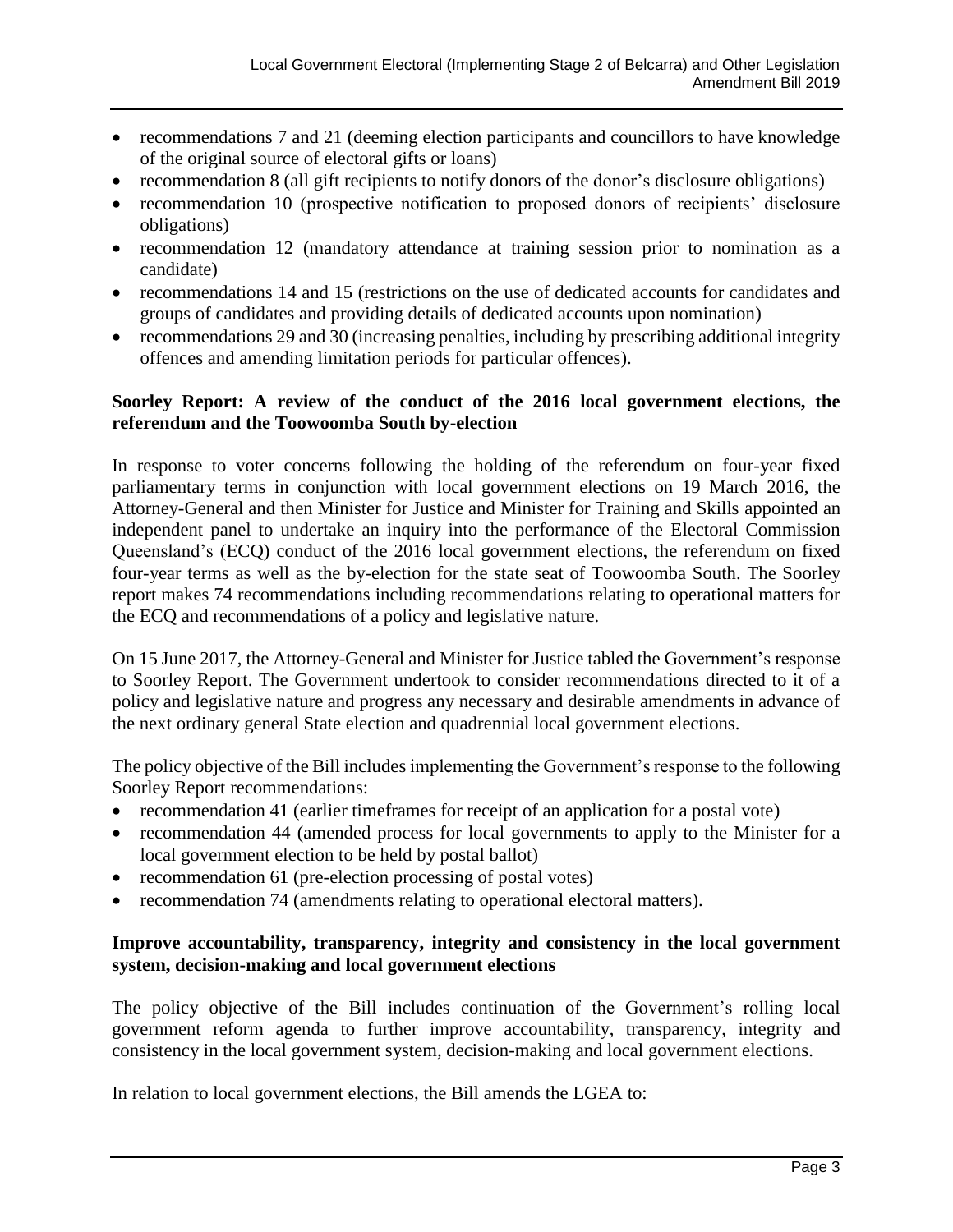- mandate full-preferential voting for mayoral and single councillor elections
- strengthen the election gift disclosure requirements for sitting councillors and the election expenditure disclosure requirements for third parties
- achieve better alignment between State and local government elections and make operational improvements and support efficiencies in the local government electoral system.

In relation to the local government system and decision-making, the Bill will:

- clarify and further strengthen how councillors' conflicts of interest are managed
- strengthen the existing State intervention powers in chapter 5, part 1 of the *Local Government Act 2009* (LGA) and apply the full suite of LGA State intervention provisions to the Brisbane City Council (BCC)
- apply the LGA councillor complaints framework to the BCC
- make amendments to the LGA councillor complaints framework, including to streamline investigations where alleged corrupt conduct of a local government employee is linked to alleged corrupt conduct of a councillor or where alleged inappropriate conduct and misconduct of a councillor are linked
- amend the powers of mayors (other than for BCC) in relation to budgets, the appointment of senior executive employees, and directions to the chief executive officer and senior executive employees and provide for a record of directions from the mayor to the chief executive officer
- improve access to information for all councillors and provide for greater transparency regarding BCC decision-making
- clarify the status of suspended councillors in relation to their absence from local government meetings
- prescribe additional decisions that councils are prohibited from making during a caretaker period
- extend the prohibition on publishing or distributing election material during a caretaker period to local government-controlled entities
- introduce new requirements relating to councillors' registers of interests to align with the requirements applying to State Members of Parliament for statements of interests
- clarify that a proposed 'local government change' could request multi-member divisions.

# **Achievement of policy objectives**

#### **Operation Belcarra: a blueprint for integrity and addressing corruption risk in local government**

Belcarra Report Recommendation 2 — real-time disclosure of electoral expenditure

Belcarra Report Recommendation 2 is: *that the LGEA be amended to require real-time disclosure of electoral expenditure by candidates, groups of candidates, political parties and associated entities at local government elections. The disclosure scheme should ensure that* 

*(a) all expenditure, including that currently required to be disclosed by third parties, is disclosed within seven business days of the date the expenditure is incurred, or immediately if the expenditure is incurred within the seven business days before polling day*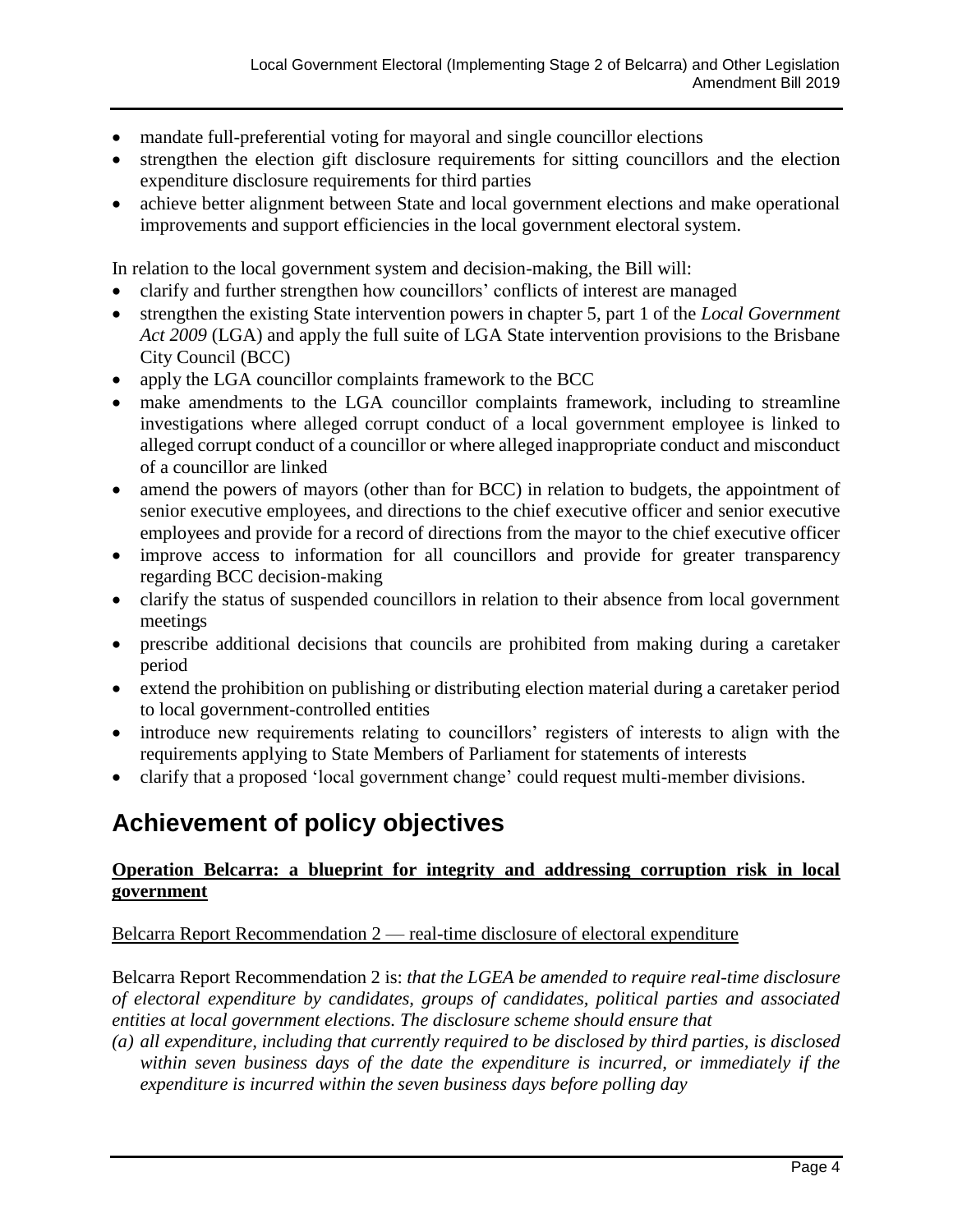*(b) all expenditure disclosures are made publicly available by the ECQ as soon as practicable, or immediately if the disclosure is provided within the seven business days before polling day.* <sup>5</sup>

In relation to Recommendation 2, the Government supported the recommendation in principle and noted there are no current electoral expenditure disclosure requirements for candidates or groups of candidates.

To implement the Government's response, the Bill amends the LGEA to require disclosure of electoral expenditure of \$500 or more incurred by candidates, groups of candidates, registered political parties and associated entities during the disclosure period for the election. in addition to requirements for real-time disclosure by third parties in new section 125A of the LGEA. The return must be given to the ECQ by the disclosure date which is to be prescribed by regulation. In addition, a summary return must be given within the required period which is defined as meaning 15 weeks after the polling day.

The Bill provides that electoral expenditure is expenditure incurred on, or a gift in kind given for particular purposes, including political advertisements and other material advocating for or against a candidate, group of candidates or political party.

Belcarra Report Recommendations 3 and 4 — disclosure of candidate interests as a condition of nomination

Belcarra Report Recommendation 3 is: *that the LGEA be amended to:*

- *(a) require all candidates, as part of their nomination, to provide to the ECQ a declaration of interests containing the same financial and non-financial particulars mentioned in Schedule 5 of the Local Government Regulation 2012 (LGR) and Schedule 3 of the City of Brisbane Regulation 2012 (CBR), and also* 
	- *for candidates who are currently members of a political party, body or association, and/or trade or professional organisation – the date from which the candidate has been a member*
	- *for candidates who were previously members of a political party, body or association, and/or trade or professional organisation – the name and address of the entity and the dates between which the candidate was a member.*

*Failure to do so would mean that a person is not properly nominated as a candidate. For the purposes of this requirement, Schedule 5, section 17 of the LGR and Schedule 3, section 17 of the CBR should apply to the candidate as if they are an elected Councillor.*

- *(b) require candidates to advise the ECQ of any new interest or change to an existing interest within seven business days, or immediately if the new interest or change to an existing interest occurs within the seven business days before polling day*
- *(c) make it an offence for a candidate to fail to declare an interest or to fail to notify the ECQ of a change to an interest within the required timeframe, with prosecutions able to be started at*  any time within four years after the offence was committed, consistent with the current

 $\overline{a}$ 

<sup>5</sup> *Operation Belcarra: A blueprint for integrity and addressing corruption risk in local government*. 2017; p.48.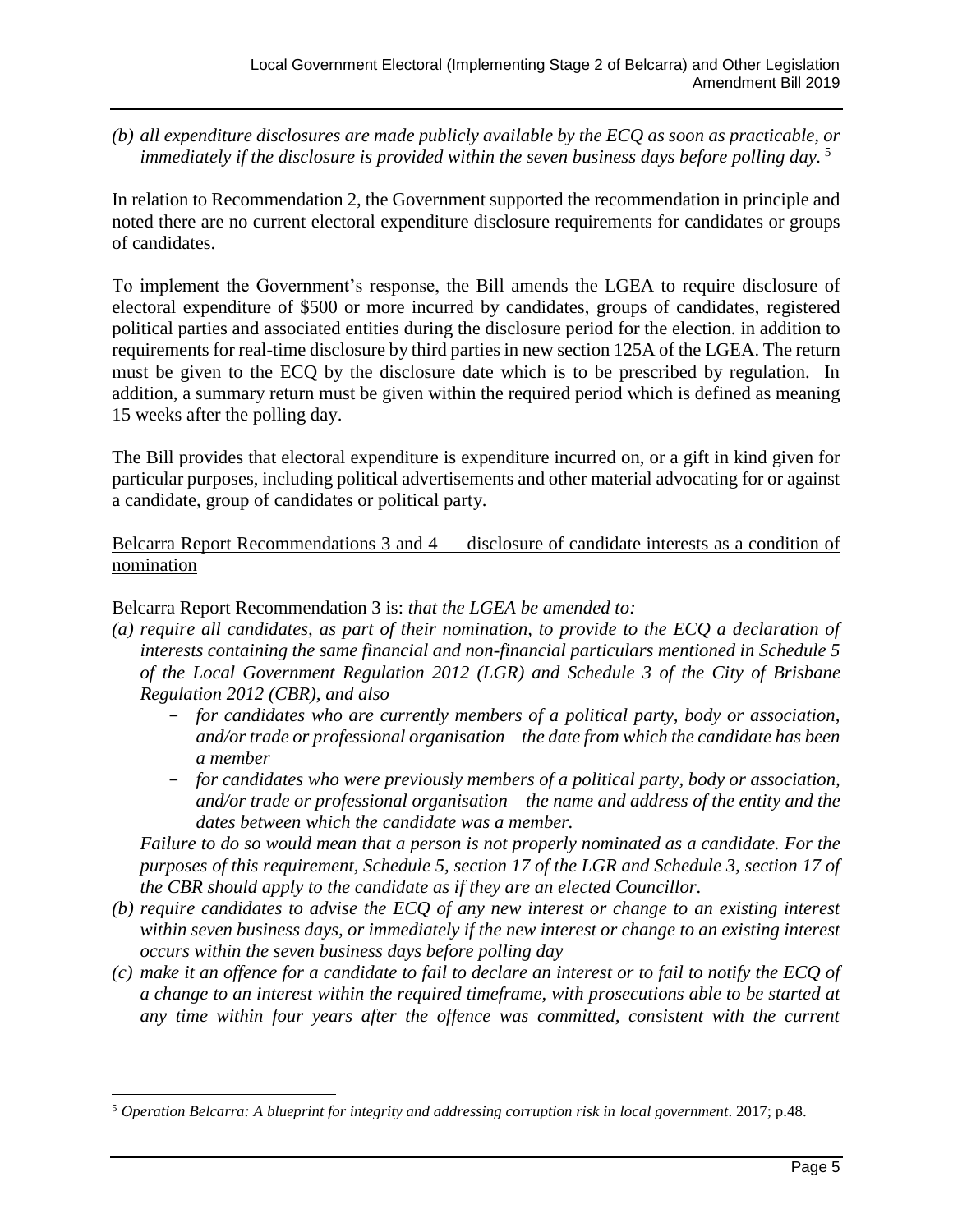*limitation period for offences about disclosure returns. A suitable penalty should apply, including possible removal from office.* 6

Belcarra Report Recommendation 4 is: *that the ECQ:* 

- *(a) publish all declarations of interests on the ECQ website as soon as practicable after the close of nominations for an election*
- *(b) ensure that any changes to a candidate's declaration of interests are published as soon as practicable after being notified, or immediately if advised within the seven business days before polling day.* 7

The Government response supported Recommendation 3 in principle to provide requirements to publish and maintain a register of interests for all candidates, which will establish a level playing field. The response stated that register of interests requirements for all candidates should be aligned with the current register of interests requirements applying to existing councillors. Under current arrangements, the timeframe for updating a councillor's register of interests is 30 days. Consideration will be given to whether the updating requirement should be shortened, and whether it is appropriate to include a time frame on former memberships of political parties, bodies or associations. The LGA and *City of Brisbane Act 2010* (COBA) already establish an offence for failure to correct or update a register of interests.

The Government response supported Recommendation 4, noting that it is consistent with the intent of the real time disclosure of electoral gifts and donations that has already been established. The response also stated that ECQ will give consideration to how best to implement this recommendation.

To implement the Government's policy on Belcarra Recommendations 3 and 4 the Bill amends the LGEA to require candidates to declare additional matters on their nomination form and require the ECQ to publish a copy of the nomination on its website.

The additional matters include:

- whether the candidate is, or was within the last year, a member of a registered political party, trade or professional organisation
- whether the candidate or a close associate of the candidate is or has been within the previous year, a party to a contractual arrangement with the local government
- whether the candidate or a close associate of the candidate is engaged in a contractual process (for example a tender process or expression of interest process for a list of appropriately qualified suppliers) with the local government
- whether the candidate or a close associate of the candidate has made particular applications and representations to the local government under the *Planning Act 2016* and *Sustainable Planning Act 2009*.

The details required are the nature of each interest and if a close associate is involved, their name and address and the nature of their relationship with the candidate. If a candidate and their close

<sup>6</sup> *Operation Belcarra: A blueprint for integrity and addressing corruption risk in local government*. 2017; p.55

<sup>7</sup> *Operation Belcarra: A blueprint for integrity and addressing corruption risk in local government*. 2017; p.56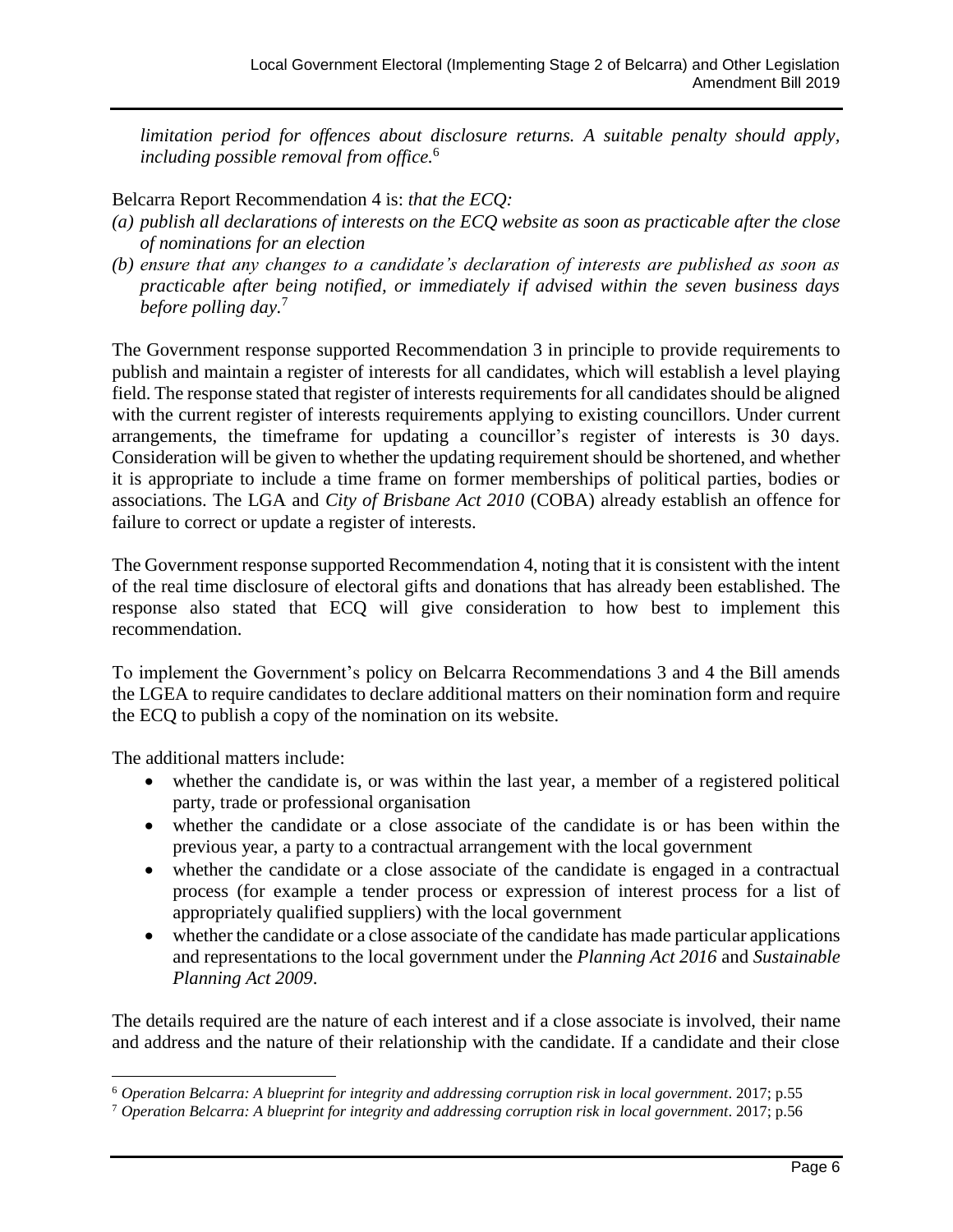associates do not have an interest in each of the additional matters required to be disclosed in the nomination, the candidate must provide a statement indicating this fact.

The Bill amends section 32 of the LGEA to require the ECQ to publish information or a statement contained in the nomination prescribed by regulation on ECQ's website and in other ways the returning officer considers appropriate.

Belcarra Report Recommendation 5 — record of membership and behaviour of groups of candidates

#### Belcarra Report Recommendation 5 is: *that*

 $\overline{a}$ 

*(a) the definition of a group of candidates in the Schedule of the LGEA be amended so that a group of candidates is defined by the behaviours of the group and/or its members rather than the purposes for which the group was formed. For example:*

*A group of candidates means a group of individuals, each of whom is a candidate for the election, where the candidates:*

- *receive the majority of their campaign funding from a common or shared source; or*
- *have a common or shared campaign strategy (e.g. shared policies, common slogans and branding); or*
- *use common or shared campaign resources (e.g. campaign workers, signs); or*
- *engage in cooperative campaigning activities, including using shared how-to-vote cards, engaging in joint advertising (e.g. on billboards) or formally endorsing another candidate.*
- *(b) consequential amendments be made to the LGEA, including with respect to the recording of membership and agents for groups of candidates (ss.41-3), to account for the possibility that a group of candidates may be formed at any time before an election, including after the cutoff for candidate nominations.* 8

The Government response supported Recommendation 5, noting that it will provide greater transparency on the intention of candidates to campaign and (if elected) operate as a collective and that it will be important to ensure a behavioural based approach does not unintentionally capture localised and unplanned cooperation that occurs frequently during campaigns and particularly in regional and remote areas.

The Government's policy in relation to Recommendation 5(a) is to amend the LGEA to prohibit specified campaign techniques by candidates other than members of groups or political parties. The Bill amends section 183 of the LGEA to provide that a person must not engage in a group campaign activity for an election unless the activity relates to candidates who are members of a group of candidates as stated in the record for the group published under section 41(4) of the LGEA or candidates who are endorsed by the same political party for the election. Group campaign activities include the use of the same campaign slogans, brands and how-to-vote cards and sharing

<sup>8</sup> *Operation Belcarra: A blueprint for integrity and addressing corruption risk in local government*. 2017; p.61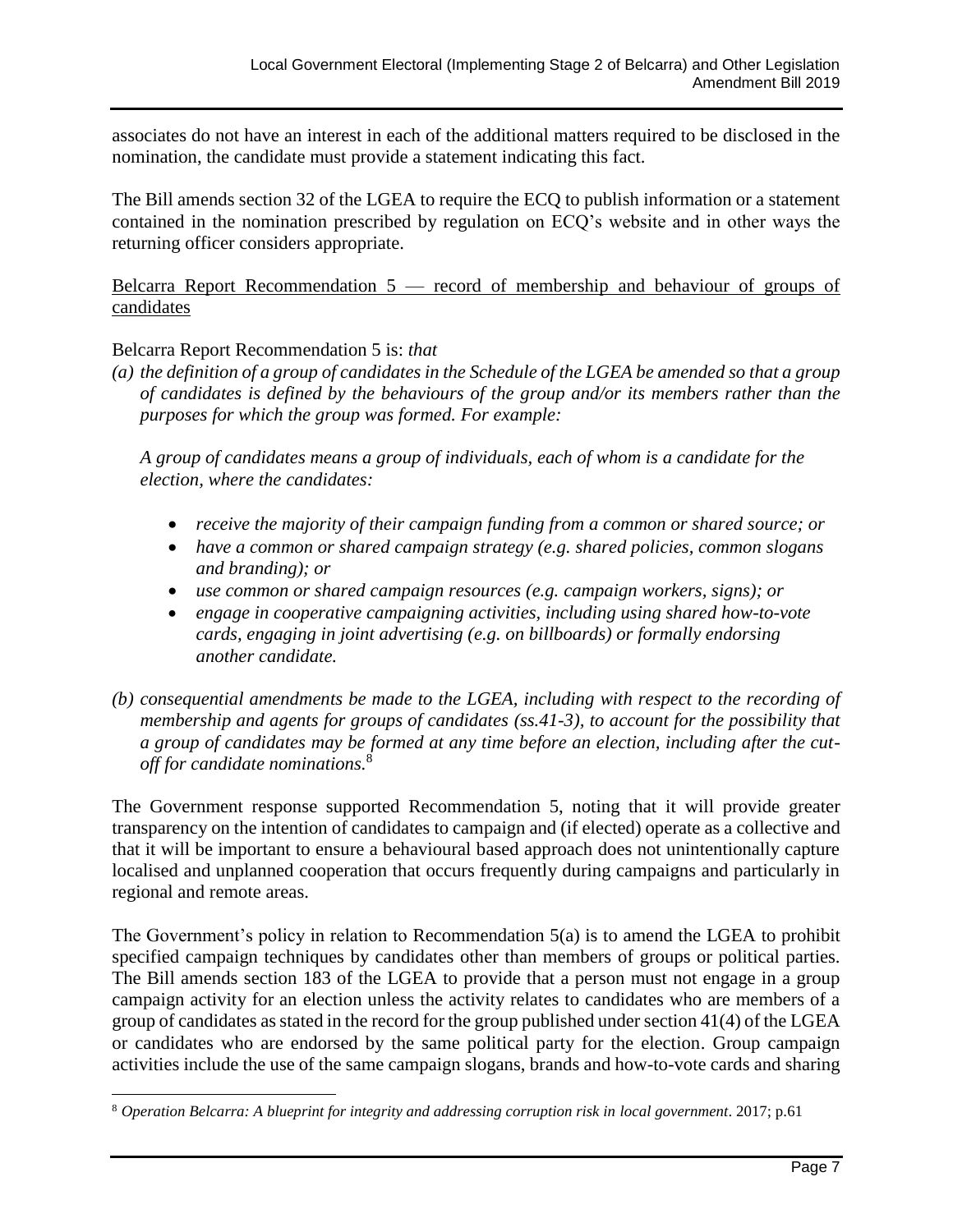the same resources for election campaigns (other than volunteers). Failure to comply with this provision attracts a maximum penalty of 100 penalty units and the offence is prescribed as an integrity offence.

To implement the Government's policy in relation to Recommendation 5(b) the Bill amends section 41 of the LGEA to provide that the group must give a record of membership to the electoral commission during the period starting 30 days after the polling day for a quadrennial election or the day after the polling day for another type of election and ending at noon on the last day for the receipt of nominations for candidates in the election. Because the record of membership may be given before a returning officer is appointed, the Bill amends section 41 and 42 of the LGEA to provide that the record of membership of the group and the instrument appointing the agent for the group is given to the ECQ rather than the returning officer and amends section 43 of the LGEA to provide that the ECQ rather than the returning officer keeps the register of group agents.

#### Belcarra Report Recommendations 6, 18 and 19 — additional details for disclosures about gifts, loans and third-party expenditure for political activities

Belcarra Report Recommendation 6 is: *that the relevant details for gifts in section 109 of the LGEA be amended to state that, for a gift derived wholly or in part from a source [other than a person identified by s.109(b)(iii)] intended to be used for a political purpose related to the local government election, the relevant details required also include the relevant details of each person or entity who was a source of the gift. Section 120(6) regarding loans should be similarly amended to reflect this requirement.* 9

The Government's response gave in principle support to Recommendation 6, noting that further analysis on the breadth and scope of the proposed amendment is required as well as how the recommendation can be practically monitored and enforced.

Belcarra Report Recommendation 18 is: *that the definition of relevant details in section 109 of the LGEA be amended to include:*

- *(a) for a gift made by an individual, the individual's occupation and employer (if applicable)*
- *(b) for a gift purportedly made by a company, the names and residential or business addresses of the company's directors (or the directors of the controlling entity), and a description of the nature of the company's business*
- *(c) for all gifts, a statement as to whether or not the person or other entity making the gift, or a related entity, currently has any business with, or matter or application under consideration by, the relevant council.* 10

The Government's response supported Recommendation 18 on the basis that it will lead to greater transparency on the relationship between a donor and a council, noting that further analysis will be undertaken to clarify the scope of details to be disclosed, privacy implications for individuals, who makes the determination (for an individual) as to whether their occupation and employer is applicable, and whether failure to disclose should be an offence.

<sup>9</sup> *Operation Belcarra: A blueprint for integrity and addressing corruption risk in local government*. 2017; p.65

<sup>10</sup> *Operation Belcarra: A blueprint for integrity and addressing corruption risk in local government*. 2017; p.75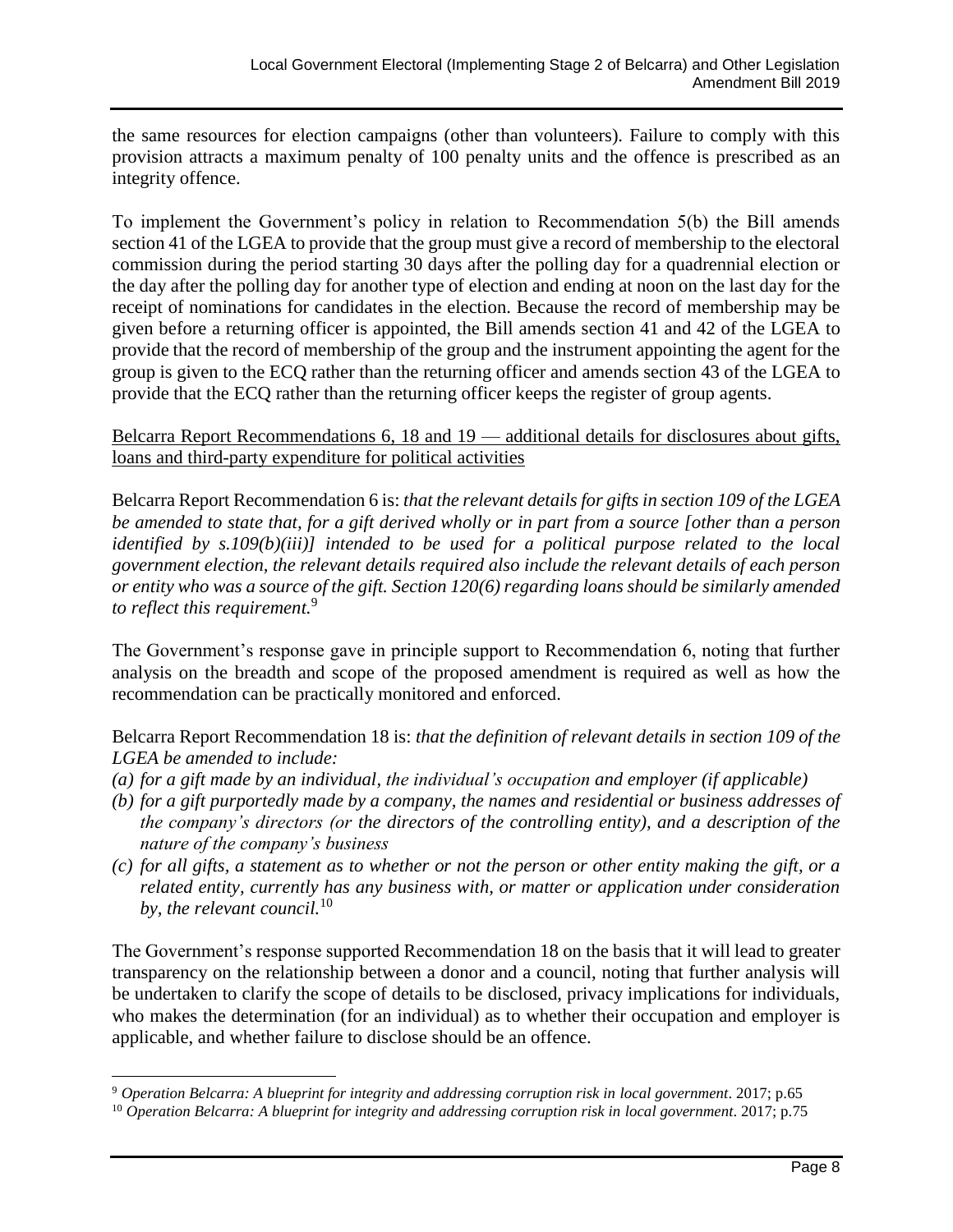Belcarra Report recommendation 19 is: *that section 124(3)(b)(iii) of the LGEA be amended to require the following details to be stated in a third party's return about expenditure, in lieu of the purpose of expenditure as currently required:*

- *(a) whether the expenditure was used to benefit/support a particular candidate, group of candidates, political party or issue agenda, or to oppose a particular candidate, group of candidates, political party or issue agenda*
- *(b) the name of the candidate, group of candidates, political party or issue agenda that the expenditure benefited/supported or opposed*
- *(c) the name and residential or business address of the service provider or product supplier to whom the expenditure was paid (if applicable).* 11

The Government's response gave in principle support to the overall intent of Recommendation 19 as it provides greater clarity on the intent and influence of third-party donations, noting further consideration will be given to item (c) naming service providers or product suppliers, given this would potentially result in the identification of small, local businesses who may be unaware they are selling goods and services for a political purpose.

To implement the Government's policy on Recommendations 6 and 18 the Bill amends section 109 of the LGEA to expand the relevant details for gifts or loans to include:

- if the gift or loan is made by an entity that is not the source of the gift or loan, that fact, and particular details about the source of the gift or loan
- if the person making the gift or loan has an interest in a local government matter that is greater than that of other persons in the local government area, that fact, and the nature of the person's interest
- for gifts or loans made by an individual, the name and residential or business address of the individual, the individual's occupation and, if appropriate, the industry in which the individual is employed, carries on a business or is otherwise engaged
- if the gift or loan is made by a corporation, the name and residential or business addresses of directors or members of the executive committee (however described) of the corporation or holding company and a description of the type of business the corporation carries on.

To implement the Government's policy on Recommendation 19, new section 125A of the Bill provides that if a third party incurs expenditure of \$500 or more during the disclosure period for the election the third party must give a return to the electoral commission about the expenditure and that the return must include:

• the purpose for incurring the expenditure

 $\overline{a}$ 

- the name and business address of the person who supplied the goods or service to which the expenditure relates
- if the expenditure was incurred to benefit, support or oppose a particular candidate, group of candidate or political party, that fact and the name of the candidate, group of candidates or political party

<sup>11</sup> *Operation Belcarra: A blueprint for integrity and addressing corruption risk in local government*. 2017; p.75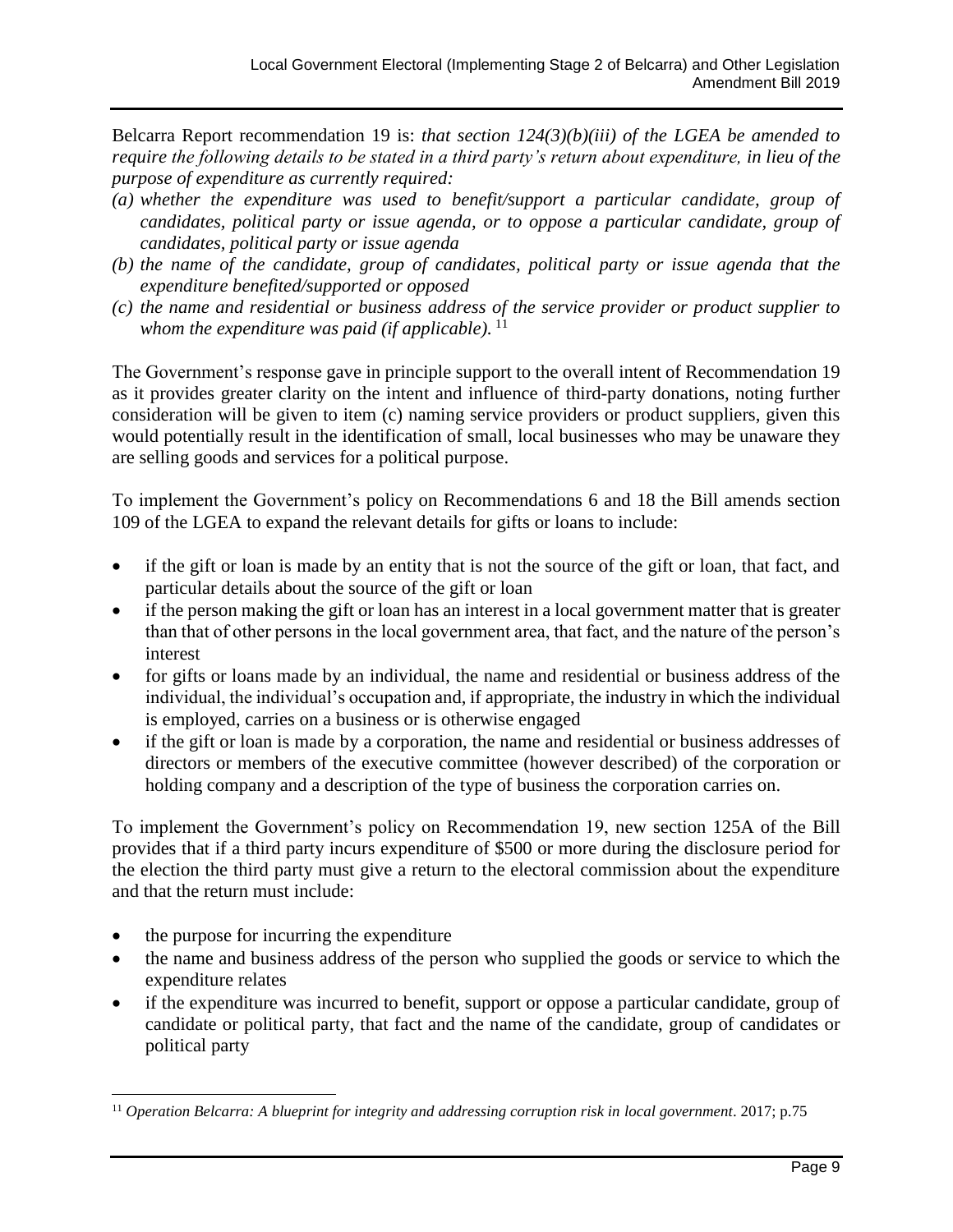• if the expenditure was incurred to support or oppose a particular issue in the election, that fact and a description of the issue.

Belcarra Report Recommendations 7 and 21 — deeming candidates and councillors to have knowledge of the original source of a gift or loan

Belcarra Report Recommendation 7 is: *that the LGEA be amended to deem that a gift and the source of the gift referred to in Recommendation 6 is at all times within the knowledge of the person or entity required to lodge a return under Part 6 and for the purpose of proving any offence under Part 9, Divisions 5–7.* 12

Belcarra Report recommendation 21 is: *that the LGA and COBA be amended to deem that a gift and the source of a gift referred to in Recommendation 6 is at all times within the knowledge of the Councillor for the purposes of Chapter 6, Part 2, Divisions 5 and 6.* 13

The Government's response supported both recommendations on the basis that the requirements are reasonable and enhance transparency.

To implement the Government's response to Recommendation 7 the Bill amends the LGEA to provide that in a proceeding for an offence against that Act relating to a gift or loan made to an election participant, the participant is presumed to know, unless the contrary is proven, that the gift was made to the participant and the identity of the entity that is the source of the gift or loan.

To implement the Government's response to Recommendations 21 the Bill amends the LGA and COBA to provide that in a proceeding for an offence against the conflict of interest provisions relating to a gift or loan given or made to a councillor, the councillor is presumed to know, unless the contrary is proven, that the gift or loan was given to the councillor and the source of the relevant gift or loan.

This section provides that an entity that makes a gift or loan of \$500 or more to a candidate, group of candidates, political party or third party must give the recipient a notice that states the relevant details for the gift or loan and, if the entity is not the source of the gift or loan, that fact and the relevant details in relation to the source of the gift or loan.

#### Belcarra Report Recommendation 8 – all gift recipients to notify donors of the donor's disclosure obligations

The LGEA section 124 provides that if a third party for an election incurs expenditure for a political activity relating to the election during the disclosure period for the election and the amount of the expenditure is \$500 or more, the third party must, for each amount of expenditure incurred during the disclosure period, give the ECQ a return on or before the disclosure date for the return.

<sup>12</sup> *Operation Belcarra: A blueprint for integrity and addressing corruption risk in local government*. *2017*; p.65.

<sup>13</sup> *Operation Belcarra: A blueprint for integrity and addressing corruption risk in local government*. *2017*; p.80.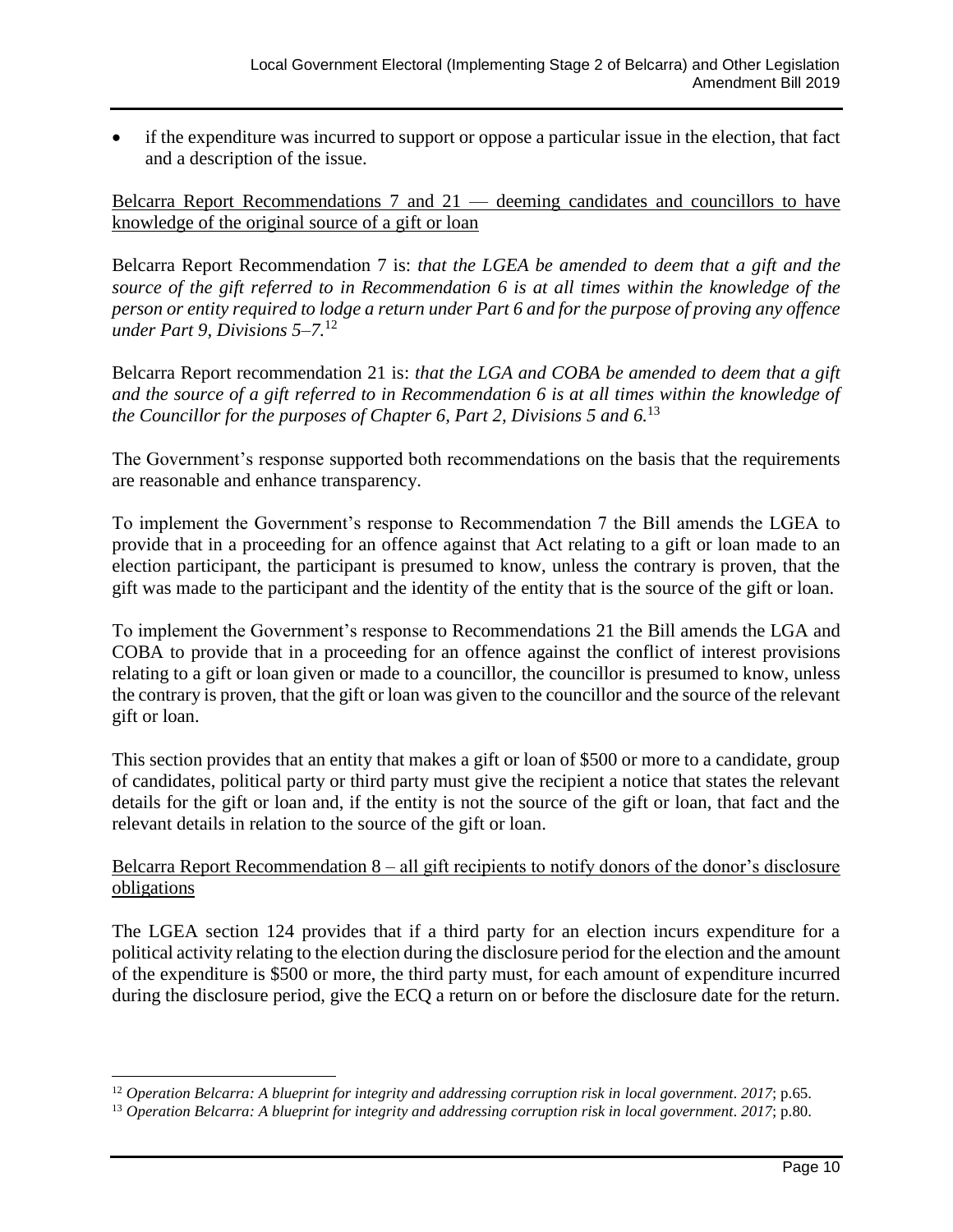Belcarra Report Recommendation 8 is: that *the LGEA be amended to require all gift recipients, within seven business days of receiving a gift requiring a third party return under section 124 of the LGE Act, to notify the donor of their disclosure obligations. A suitable penalty should apply.* 14

The Government response supported Recommendation 8 as it is a reasonable requirement and it enhances transparency. The amendment will place the onus on the candidate to ensure notification occurs.

To implement the Government's response to Recommendation 8 the Bill amends the LGEA to require candidates, groups of candidates and third parties for an election within seven business days after receiving a gift which may require a third party return under new section 125A to notify the donor that the donor may, under section 125A, be required to give a return.

To correct an existing anomaly in relation to the disclosure requirements for gifts given to a group of candidates by a third party and to ensure the notification requirement applies to a group of candidates, the Bill includes a consequential amendment to include a gift to a group of candidates, member of the group, or person acting on behalf of the group in section 125A.

The Bill provides for a maximum penalty of 20 penalty units for an offence against the notification requirements. A penalty of 20 penalty units is consistent with the penalty under section 264(9) of the EA, which provides for a similar notification requirement.

Belcarra Report Recommendation 10 – prospective notification to proposed donors of recipients' disclosure obligations

Belcarra Report Recommendation 10 is: *that the LGEA be amended to require candidates, groups of candidates and third parties to prospectively notify any proposed donor of the candidate's, group's or third party's disclosure obligations under section 117, 118 or 125 of the LGE Act.* <sup>15</sup>

The Government response supported Recommendation 10, stating, given that it requires proactive steps to notify prospective donors of the fact their donation will be publicly disclosed by candidates, groups of candidates or third parties, consideration will be given to the practical steps required to implement this recommendation.

Under the LGEA section 120, a candidate or group of candidates must also disclose any loans received. Although the CCC's recommendation, in relation to notification requirements, did not apply to loan providers, it is considered that loan recipients should also prospectively notify loan providers of the recipient's disclosure obligations so that loan providers are sufficiently informed when making a decision about providing a loan.

Accordingly, to implement the Government's response to Recommendation 10, the Bill amends the LGEA to require a candidate, the agent for a group of candidates and a third party for an election to take reasonable steps to notify the public about a requirement for the candidate, agent

<sup>14</sup> *Operation Belcarra: A blueprint for integrity and addressing corruption risk in local government*. *2017*; p.67.

<sup>15</sup> *Operation Belcarra: A blueprint for integrity and addressing corruption risk in local government 2017*; p.68.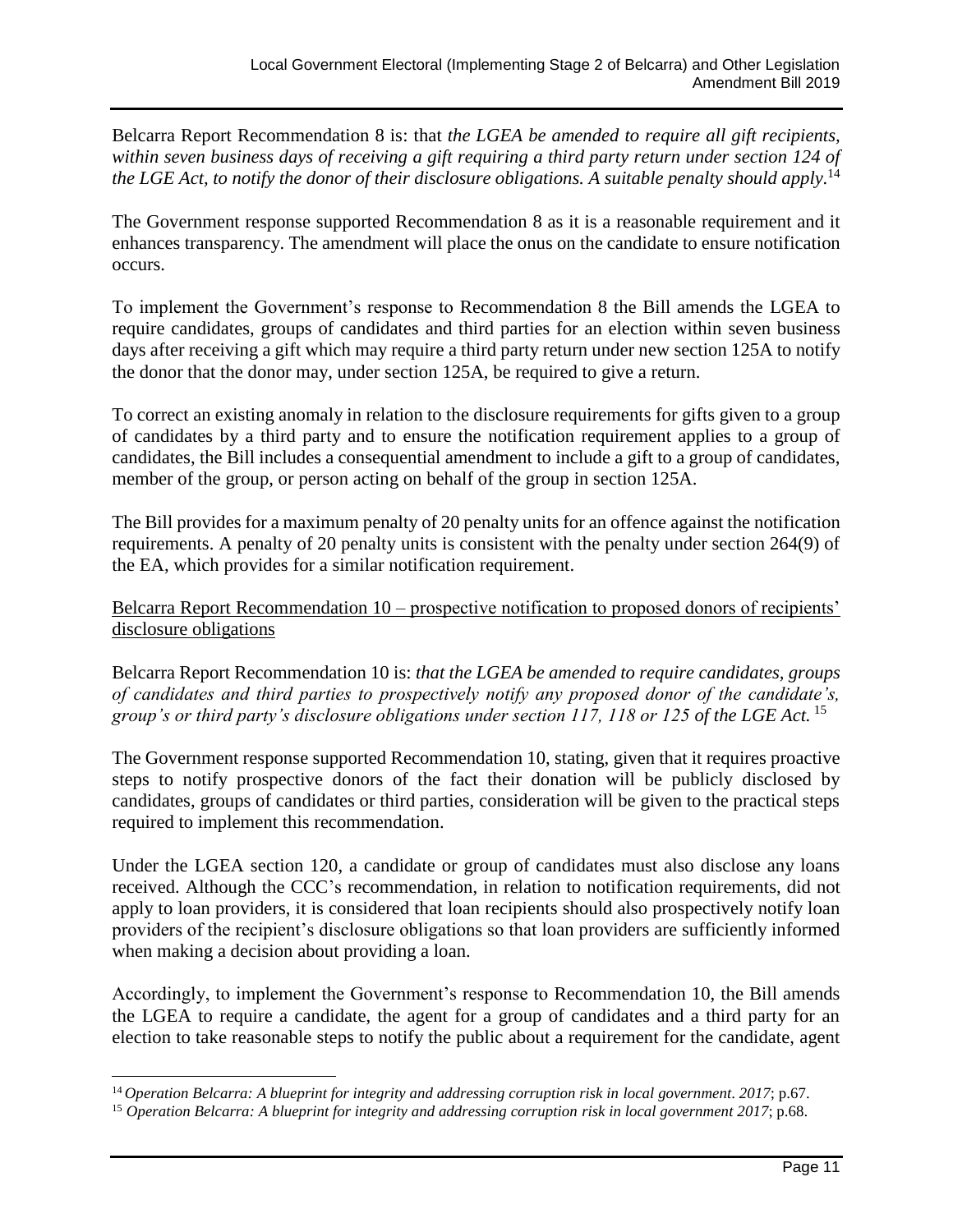or third party to state, in a return, the relevant details for a gift or loan for which a return is required under the LGEA part 6. The Bill provides examples of reasonable steps to notify the public. These include publishing a notice on a website; or including a notice with brochures distributed in the local government area or division of a local government area for which the candidate has been nominated for an election. The notification must include a fair summary of the provisions of the LGEA under which the requirement arises.

The Bill provides for a maximum penalty of 1 penalty unit for an offence against the notification requirements.

Belcarra Report Recommendation 12 – mandatory attendance at training session prior to nomination as a candidate

Belcarra Report Recommendation 12 is: *that the LGEA be amended to make attendance at a DILGP* [the former Department of Infrastructure, Local Government and Planning] *information session a mandatory requirement of nomination.* <sup>16</sup>

The Government response supported Recommendation 12 noting that: *Further consideration will be given to:*

- *the content and timing of information sessions*
- *whether it would be more appropriate for the ECQ to conduct these sessions*
- *measures to ensure attendance and engagement by candidates is monitored.*

To implement the Government's response to Recommendation 12 the Bill amends the LGEA section 26 to provide that a person may be nominated as a candidate for an election only if the person has, within six months before the nomination day for the election, successfully completed a training course approved by the department's chief executive about the person's obligations as a candidate, including the person's obligations under the LGEA part 6 (Electoral funding and financial disclosure); and the person's obligations as a councillor, if the person is elected or appointed, including obligations under a Local Government Act within the meaning of the LGA.

Belcarra Report Recommendations 14 and 15 (restrictions on the use of dedicated accounts for candidates and groups of candidates and providing details of dedicated accounts upon nomination)

Belcarra Report Recommendation 14 is: *that sections 126 and 127 of the LGEA be amended to expressly prohibit candidates and groups of candidates from using a credit card to pay for campaign expenses. Candidates would be permitted to use debit cards attached to their dedicated account.* <sup>17</sup>

#### Belcarra Report Recommendation 15 is: *that*

*(a) section 27(2) of LGEA be amended to require candidates' nominations to also contain the details of the candidate's dedicated account under section 126 of the LGEA*

<sup>16</sup> *Operation Belcarra: A blueprint for integrity and addressing corruption risk in local government 2017*; p.69.

<sup>17</sup> *Operation Belcarra: A blueprint for integrity and addressing corruption risk in local government 2017*; p.71.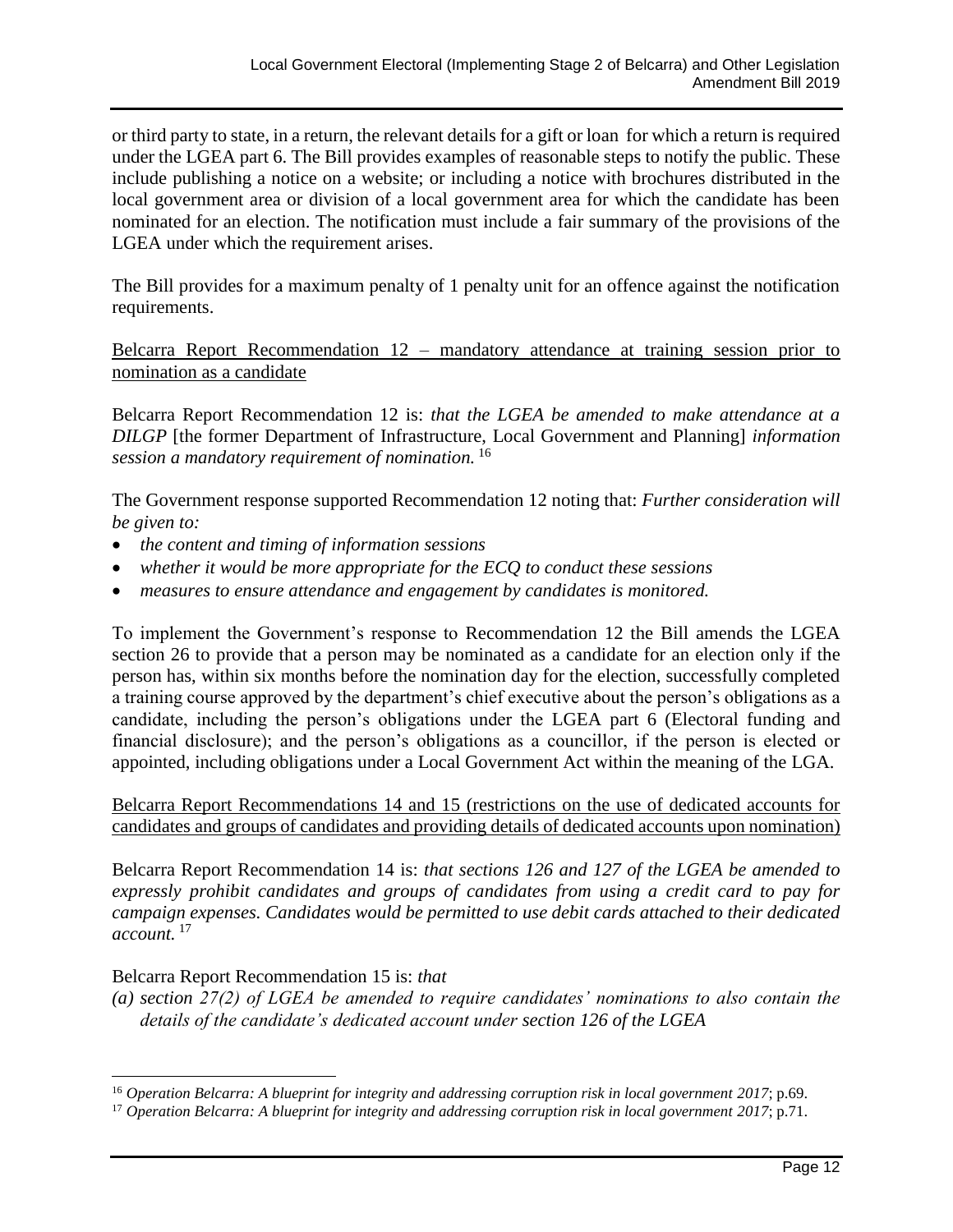#### *(b) section 41(3) of LGEA be amended to require the record for a group of candidates to also state the details of the group's dedicated account under section 127 of the LGEA.* <sup>18</sup>

The Government response supported Recommendation 14 in principle noting that allowing use of the debit card linked to the campaign account should overcome difficulties that could arise from prohibiting use of credit cards and that it appears the CCC's underlying concerns relate to the reconciliation of individual purchases made by a credit card against expenditure from the campaign account. The Government response also indicated that further consideration will be given to practical implementation of Recommendation 14.

The Government response supported Recommendation 15, commenting that it is a reasonable requirement and improves transparency and accountability with the election monitoring process. It was also noted that the recommendation was not onerous on candidates or groups of candidates and will necessitate that they have a dedicated campaign account in place at the time of nomination.

Section 126 and 127 of the LGEA provide that candidates and groups of candidates must operate a dedicated account with a financial institution if the candidate or group of candidates receives or pays an amount for the conduct of the candidate's or group's campaign. Candidates must take all reasonable steps to ensure that requirements in relation to the operation of their dedicated accounts comply with the requirements in sections 126(2) to (7) and 127(2) to (7). A maximum penalty of 100 penalty units applies.

To implement the Government's response to Recommendation 14 the Bill inserts new section 127A of the LGEA to provide that an amount paid from a dedicated account may be paid in one, or a combination, of the following ways:

- an electronic funds transfer transaction
- debit card that withdraws the payment directly from the account
- cash withdrawn from the account.

 $\overline{a}$ 

The existing offences in section 126 and 127 of the LGEA will apply in relation to payments that do not comply with these requirements.

Further, the Bill inserts new section 127B which provides that a candidate must not use a credit card to pay an amount for the conduct of the election campaign of a candidate or group or candidates or pay an amount out of a campaign account to pay a charge incurred using a credit card. A maximum penalty of 100 penalty units will also apply for this offence.

To implement the Government's response to Recommendations 15 the Bill amends section 27 of the LGEA and section 41 of the LGEA to provide that a nomination form for a candidate and record of membership in a group of candidates must contain information about the candidate's or group's dedicated account.

<sup>18</sup> *Operation Belcarra: A blueprint for integrity and addressing corruption risk in local government 2017*; p.72.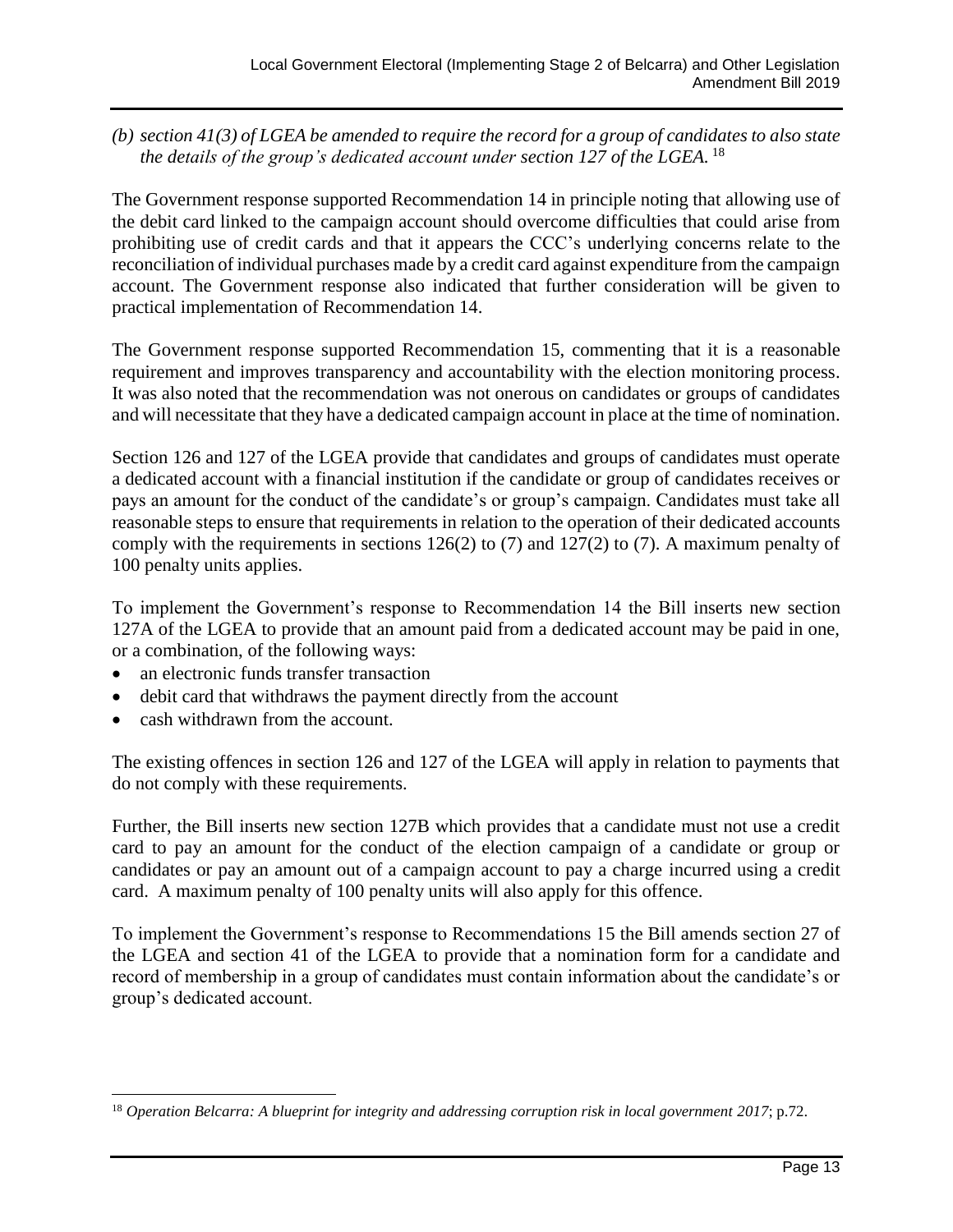Belcarra Report Recommendations 29 and 30 — prescribing additional integrity offences, penalties and limitation periods for particular offences

Belcarra Report Recommendation 29 is: *that the LGEA be amended so that prosecutions for offences related to dedicated accounts (ss. 126 and 127) and groups of candidates (s.183) may be started at any time within four years after the offence was committed, consistent with the current limitation period for offences about disclosure returns*. 19

Belcarra Report Recommendation 30 is: *that the penalties in the LGEA for offences including funding and disclosure offences be increased to provide an adequate deterrent to non-compliance. For councillors, removal from office should be considered*. 20

The Government's response supported Recommendations 29 and 30 in principle. In relation to Recommendation 29 the Government noted that consideration will be given to the possibility of complaints being deliberately withheld and then made in the months leading up to the subsequent local government election. In relation to Recommendation 30 the Government noted a review will be undertaken of all relevant offences and penalties prior to finalisation and implementation.

To implement the Government's response to Recommendations 29 and 30, the Bill makes the following amendments to penalties and limitation periods to existing offences in the LGEA:

- sections 126(8) and 127(8) (candidates and members of groups of candidates must comply with requirements about the operation of dedicated campaign accounts) to be prescribed as integrity offences and limitation period for bringing an action to be 4 years
- maximum penalty for section 174 (Obstructing electoral officers) to be increased from 10 penalty units to 20 penalty units or 6 months imprisonment
- maximum penalty for section 176A(2) (Confidentiality of information) to be increased from 40 penalty units or 18 months imprisonment to 100 penalty units
- section 183 (Engaging in group campaign activities) to be amended to provide that the limitation for bringing an action is to be 4 years
- maximum penalty for section 192(3) (Secrecy of voting) to be increased from 10 penalty units to 20 penalty units or 6 months imprisonment
- maximum penalty for section  $195(1)$  (provide a return under part 6 within the time required) to be amended from 20 penalty units to, if the person took all reasonable steps to give the return within the time required—20 penalty units; otherwise—100 penalty units
- maximum penalty for section 195(2) (give a return under part 6 which is false or misleading) to be amended from 100 penalty units if the person required to give the return is a candidate or otherwise 50 penalty units to 100 penalty units in all situations
- sections  $195(1)(b)$ , (2) and (3) (Offences about returns) to be prescribed as integrity offences under the LGA and COBA.

Section 153 of the LGA and section 153 of the COBA provide that a person convicted of an integrity offence cannot be a councillor 4 years after being convicted. Further, under section 182A

<sup>19</sup> *Operation Belcarra: A blueprint for integrity and addressing corruption risk in local government 2017*; p.88.

<sup>20</sup> *Operation Belcarra: A blueprint for integrity and addressing corruption risk in local government 2017*; p.89.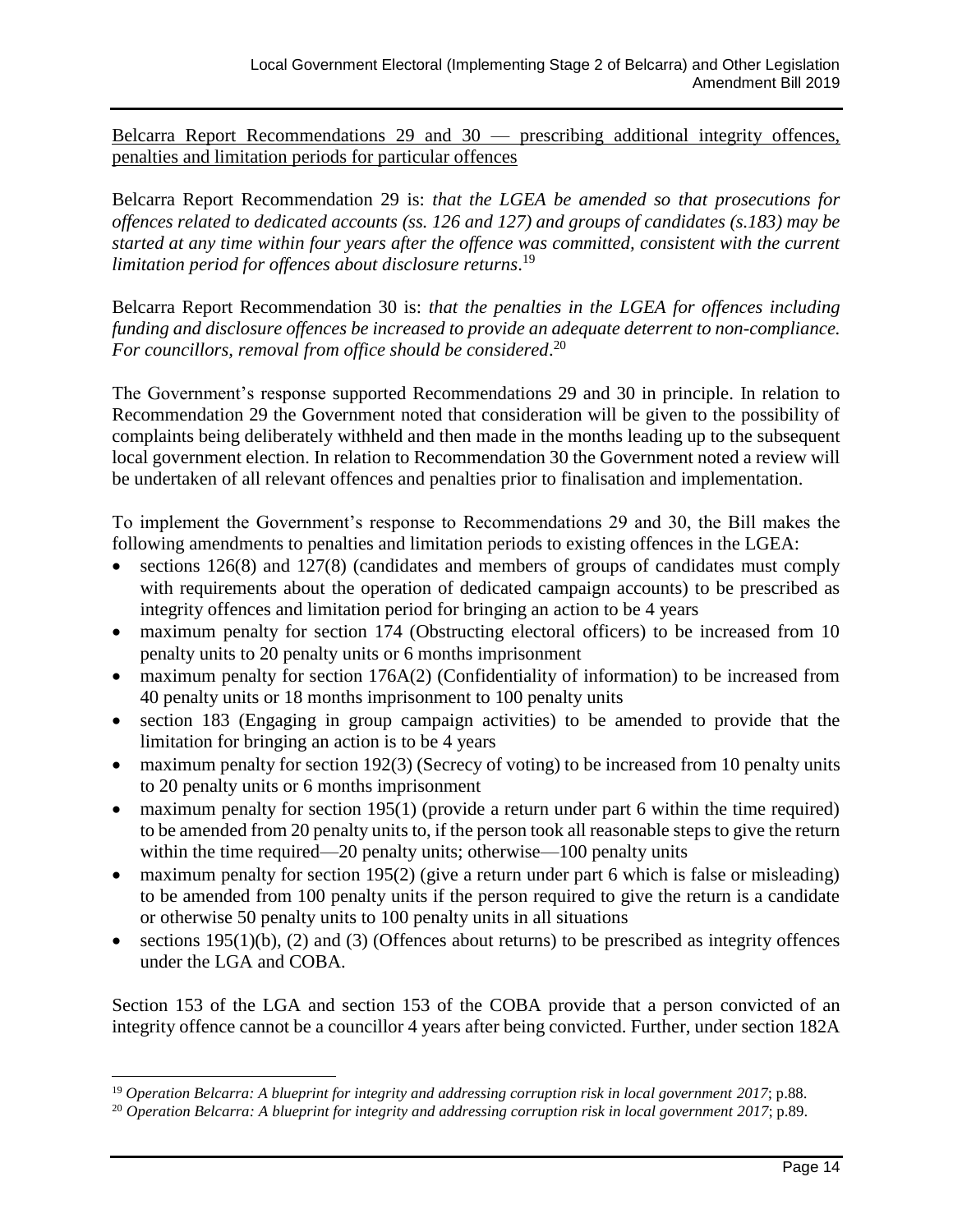of the LGA (renumbered as section 175K by the Bill) and section 186B of the COBA, a person is automatically suspended as a councillor if the person is charged with an integrity offence.

#### **Soorley Report: A review of the conduct of the 2016 local government elections, the referendum and the Toowoomba South by-election**

Soorley Report Recommendations 41, 44 and 61— postal vote processes

Soorley Report Recommendation 41 is: *that applications for postal votes be submitted to ECQ as soon as possible and no later than 10 working days prior to the election*. 21

Soorley Report Recommendation 44 is: *that postal-only voting be restricted to councils in remote and regional areas where the total number of electors is less than 5000. All other councils should only have pre-poll, absentee and election day polling booth voting*. 22

Soorley Report Recommendation 61 is: *that legislation be amended to allow all pre-poll and postal vote counting to commence at 4pm on election day in a secure area. This will place an added demand on scrutineers but will allow staff to focus on the close of the count and report results in a more timely manner*. 23

In response to Recommendations 41, 44 and 61 the Government noted it would undertake a comprehensive review of early voting processes including postal and pre-polling in preparation for the next ordinary general State election (for the inaugural four year fixed parliamentary term) and the next local government elections. In relation to Recommendation 44 it noted further that postal-only voting is currently restricted to the local government context.

Section 79 of the LGEA applies to an application made by an elector to the returning officer to cast a postal vote in an election that is not a postal ballot election. Section 81 of the LGEA applies to a person who believes they are entitled to vote in a postal ballot election but the person has not been given a ballot paper and declaration envelope when they were distributed to electors by the returning officer under section 80 of the LGEA.

Both section 79 and section 81 provide that an application must be received by the returning officer no later than 7pm on the Wednesday before polling day. Section 79(4) and section 81(5) require the returning officer to give the applicant a ballot paper and declaration envelope and written instructions on how to cast a postal vote as soon as practicable after receiving the application.

To implement the Government's response to Recommendations 41 the Bill amends sections 79 and 81 to provide that a request for a postal vote must be received by the returning officer no later than 7 pm, 12 days before the polling day for the election (that is, because the polling day for an election is always a Saturday, 12 days before an election is 2 Mondays before the polling day).

l

<sup>&</sup>lt;sup>21</sup> A review of the conduct of the 2016 Local Government elections, the referendum and the Toowoomba South by*election 2018;* p. 26

<sup>&</sup>lt;sup>22</sup> A review of the conduct of the 2016 Local Government elections, the referendum and the Toowoomba South by*election 2018;* p. 26

<sup>&</sup>lt;sup>23</sup> A review of the conduct of the 2016 Local Government elections, the referendum and the Toowoomba South by*election 2018;* p. 30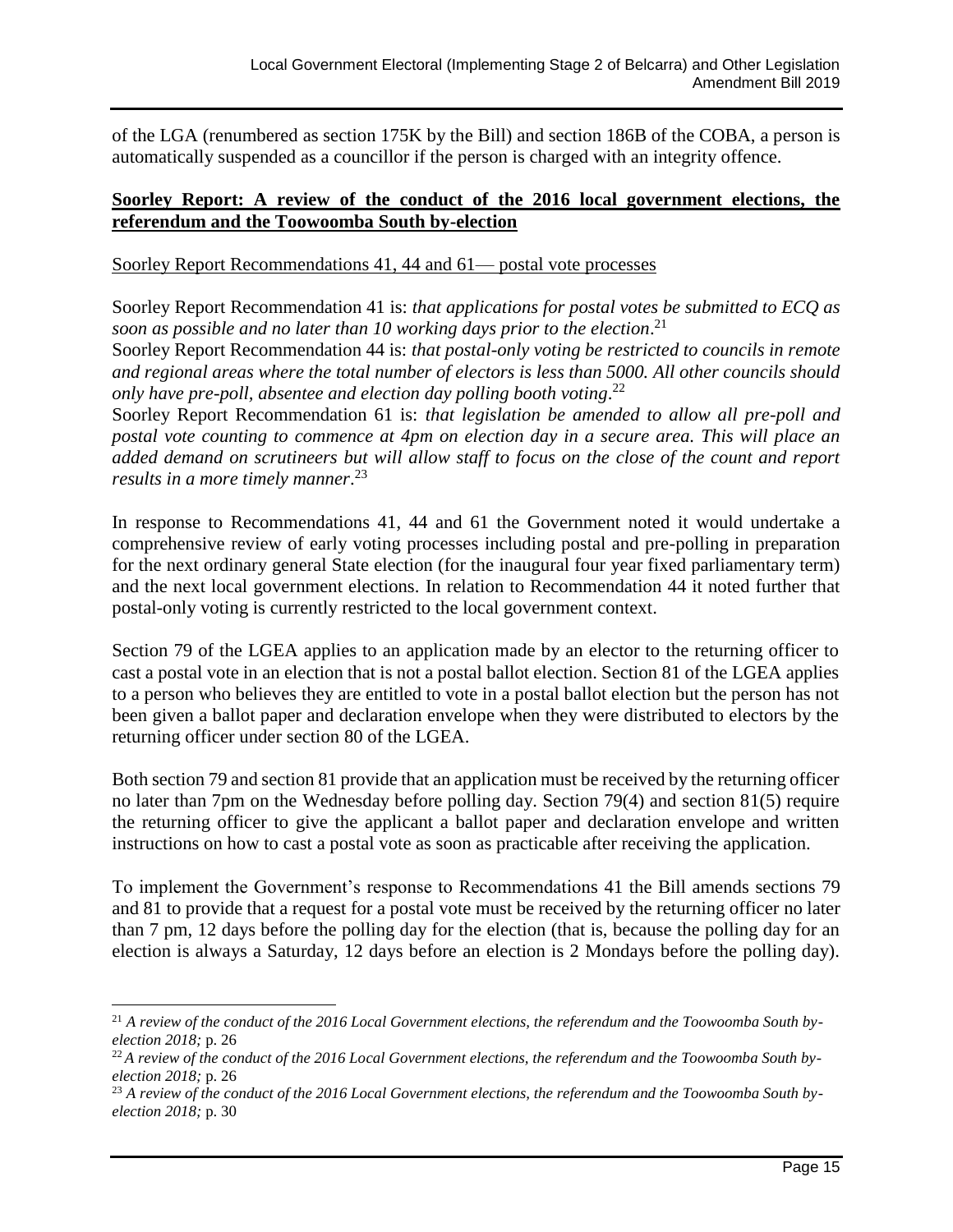The existing requirements in section 79(4) and section 81(5) regarding distribution of papers for a postal vote will be retained.

The LGEA provides that a poll must be conducted by ballot taken under part 4 of the LGEA. Part 4 provides that the returning officer must arrange for places to be used on polling day as ordinary polling booths to enable electors in general to vote (section 48 LGEA) and must arrange for at least one place to be a pre-polling booth to enable electors to cast a pre-poll vote (section 50 LGEA). The returning officer may also arrange for a mobile polling booth (section 49 LGEA).

However, the LGEA also provides that a poll may be conducted by postal ballot only, with the Minister's approval (section 45 LGEA).

To implement the Government's response to Recommendation 44, the Bill inserts new sections 45AA, 45AB and 45A and amends section 45. The amendments provide that, if a local government applies to the Minister for a postal ballot, the Minister must refer the application to the Electoral Commissioner for recommendation. In making a recommendation, the Commissioner must have regard to the following matters:

- the reasons stated in the application, why the poll should be conducted by postal ballot
- the costs of conducting the poll by postal ballot compared to the costs of conducting the poll using polling booths
- the number of persons enrolled on the electoral roll for the local government area or part of the area to which the application relates
- the population density and distribution in the local government area or part of the area to which the application relates
- whether a poll has previously been conducted by postal ballot in the local government area or part of the area to which the application relates.

The Commissioner may also ask the local government for further information the Commissioner reasonably requires to make the recommendation.

In deciding the application, the Minister must have regard to the Commissioner's recommendation and the matters stated above.

The existing provision in section 45 of the LGEA that the Minister's decision is not subject to appeal will be retained and extended to include the Commissioner's recommendation in new section 45A. Section 158 (Decisions not subject to appeal) will be replaced with a new section which applies unless the Supreme Court decides that the decision is affected by jurisdictional error. An equivalent amendment is made to the LGA section 244 (Decisions not subject to appeal) and COBA section 226 (Decisions not subject to appeal).

To implement the Government's response to Recommendation 61, section 89 of the LGEA will be amended to provide that, for an election other than a postal ballot election, the returning officer may, before or after the polling day, open all ballot boxes containing only declaration envelopes and examine the envelopes to decide whether the ballot papers in the envelopes are to be accepted for counting. For postal ballot elections the returning officer may before, on or after the polling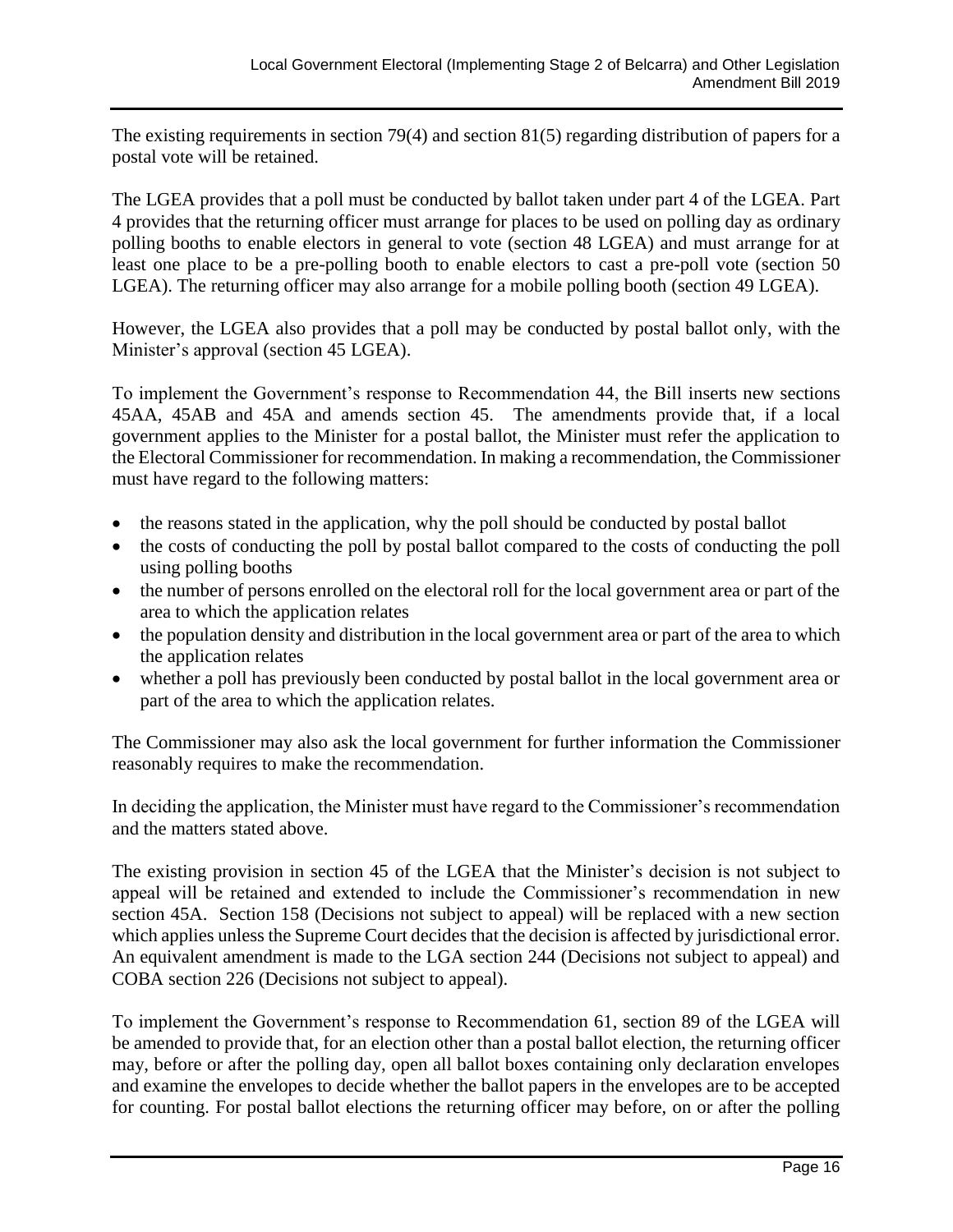day, open all ballot boxes and examine the declaration envelopes to decide whether the ballot papers are to be accepted for counting.

#### Soorley Report Recommendation 74 — amendments to operational electoral matters.

The Soorley Report Recommendation 74 is: *that ECQ's proposed legislation amendments*  [provided by ECQ to the review panel] *be investigated and implemented as appropriate*. 24

The Government agreed to consider this recommendation in preparation for the next ordinary general State election (for the inaugural four year fixed parliamentary term) and the next local government elections.

To implement the Government's response to Recommendation 74 the Bill makes the following amendments identified by the ECQ to increase consistency between State and local government elections and assist the ECQ to streamline operations and overall conduct of elections:

- omit the requirement for an elector at a polling booth to make a declaration when requesting a replacement ballot paper if the ballot paper given to the elector is accidentally defaced or destroyed and require an elector casting a postal vote to make a declaration when casting the postal vote, rather than when applying for a replacement ballot paper and declaration envelope, that the ballot paper sent to the elector has not been received or has been marked, damaged or destroyed and the elector has not otherwise voted in the election
- modernise the public notice requirements under the LGEA to reflect contemporary means of communication by replacing requirements to publish notices in newspapers or display notices at the office of the returning officer with requirements to publish notices on the ECQ website and other ways considered appropriate
- align the definition of gift in the LGEA with the definition in the EA
- amend section  $91(2)(a)$  and  $(6)$  and  $99(a)$  of the LGEA to remove the requirement for a separate detachable flap on declaration envelopes
- omit section 55(1)(b) of the LGEA to remove the requirement for each ballot paper to be attached to a butt that has a unique number for the local government area, or division of the local government area.

#### **Improve accountability, transparency, integrity and consistency in the local government system, decision-making and local government elections**

#### Voting methodology

The existing system of voting in local government elections under section 65 of the LGEA is optional-preferential voting for mayoral and single councillor elections. In any other case, the firstpast-the-post methodology applies. The Bill amends section 65 of the LGEA to mandate fullpreferential voting for mayoral and single councillor elections, with no changes to the methodology in other cases.

<sup>&</sup>lt;sup>24</sup> A review of the conduct of the 2016 Local Government elections, the referendum and the Toowoomba South by*election 2018;* p. 38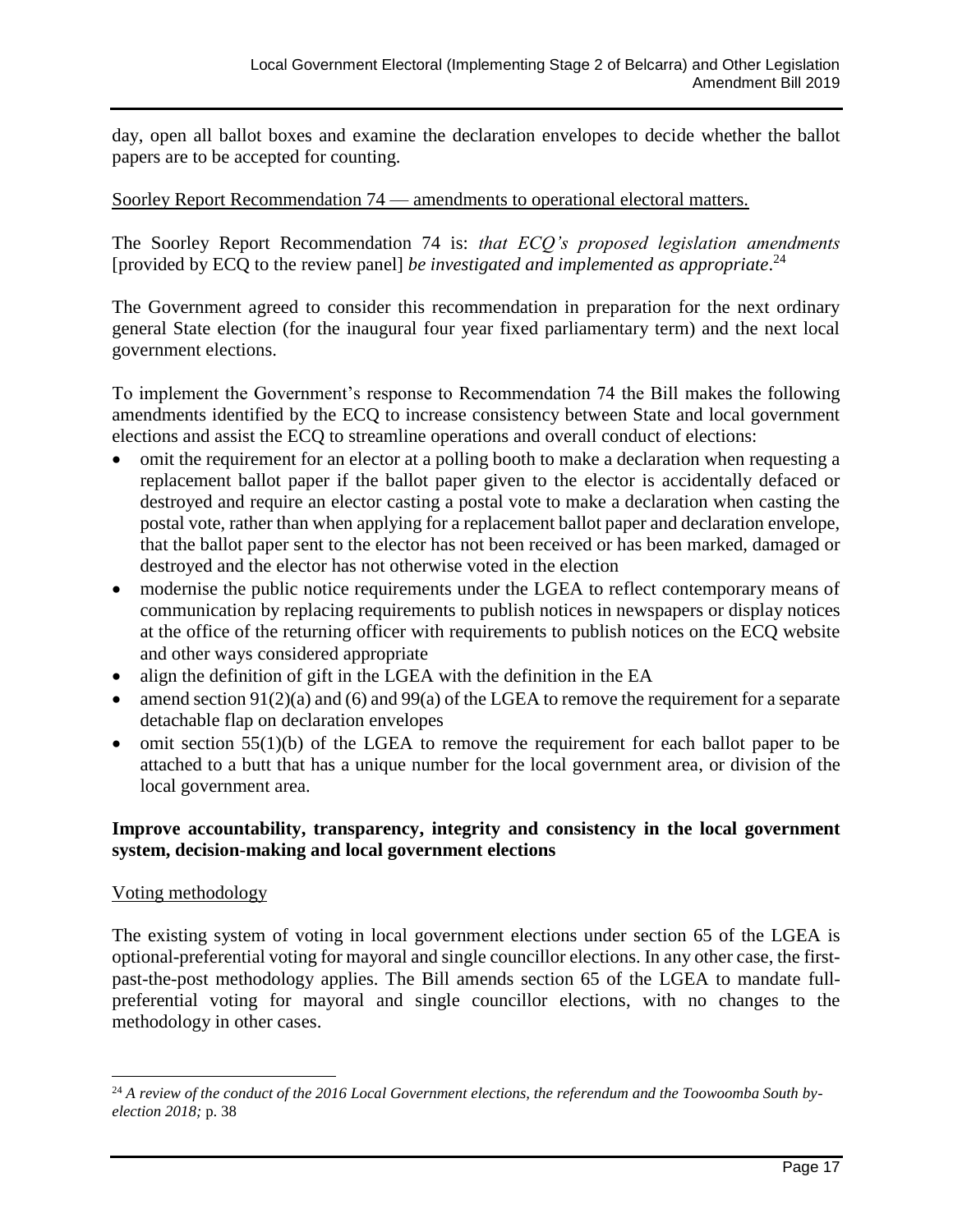Further amendments will:

- amend section 83 of the LGEA to provide that an elector must record preference votes for all of the candidates in an election
- amend section 83 of the LGEA to provide that if one square on a ballot paper opposite the name of a candidate has been left blank, the ballot paper is taken to be a formal ballot paper if the elector has indicated their preference consecutively without repetition, the candidate whose name is opposite the blank square is taken to be the voter's last preference
- make consequential amendments to reflect the change to full preference voting.

This amendment will commence by proclamation and will align local government voting methodologies with State and Federal elections to minimise voter confusion.

#### Election donation disclosure requirements for sitting councillors

Under the existing disclosure requirements, the disclosure period for election gifts received by a sitting councillor starts 30 days after the polling day for the most recently held election for which the candidate was also a candidate and ends 30 days after the polling day for the current election. For example, in respect of a councillor elected at the 2016 quadrennial election the disclosure period starts 30 days after that election and ends 30 days after the 2020 quadrennial election.

Because the LGEA defines a candidate to mean a person whose nomination for election as a councillor has been certified by the returning officer under section 27(3)(a), a sitting councillor is not required to disclose gifts or loans received until their nomination for the next election is certified by the returning officer. The Local Government Electoral Regulation 2012 (LGER) provides for the 'disclosure date' for returns by candidates for gifts or loans received. For gifts or loans received from the start of the disclosure period to the day before their nomination is certified for the next election, a sitting councillor must submit a 'catch-up' return which discloses these gifts and loans on or before the seventh business day after the day before their nomination is certified. Gifts or loans received on the day their nomination is certified or after must be disclosed on or before the seventh business day after the gift or loan is received.

The Bill amends the LGEA to provide that for the LGEA part 4 division 2 subdivision 3 (Membership and agents for group of candidates), part 6 (Electoral funding and financial disclosure) and part 9 (Enforcement) 'candidate', for an election, includes a person who:

- is an elected or appointed councillor at any time during the disclosure period mentioned in the LGEA section 106A for a candidate
- has announced or otherwise publicly indicated an intention to be a candidate in the election or
- has otherwise indicated the person's intention to be a candidate in the election including, for example by accepting a gift made for the purpose of the election.

New section 106A amends the disclosure period for candidates. For a candidate who was not a candidate in an election held within 5 years before the polling day, the period starts on the earlier of the following days: the day the person announces or otherwise publicly indicates the person's intention to be a candidate in the election; the day the person nominates as a candidate in the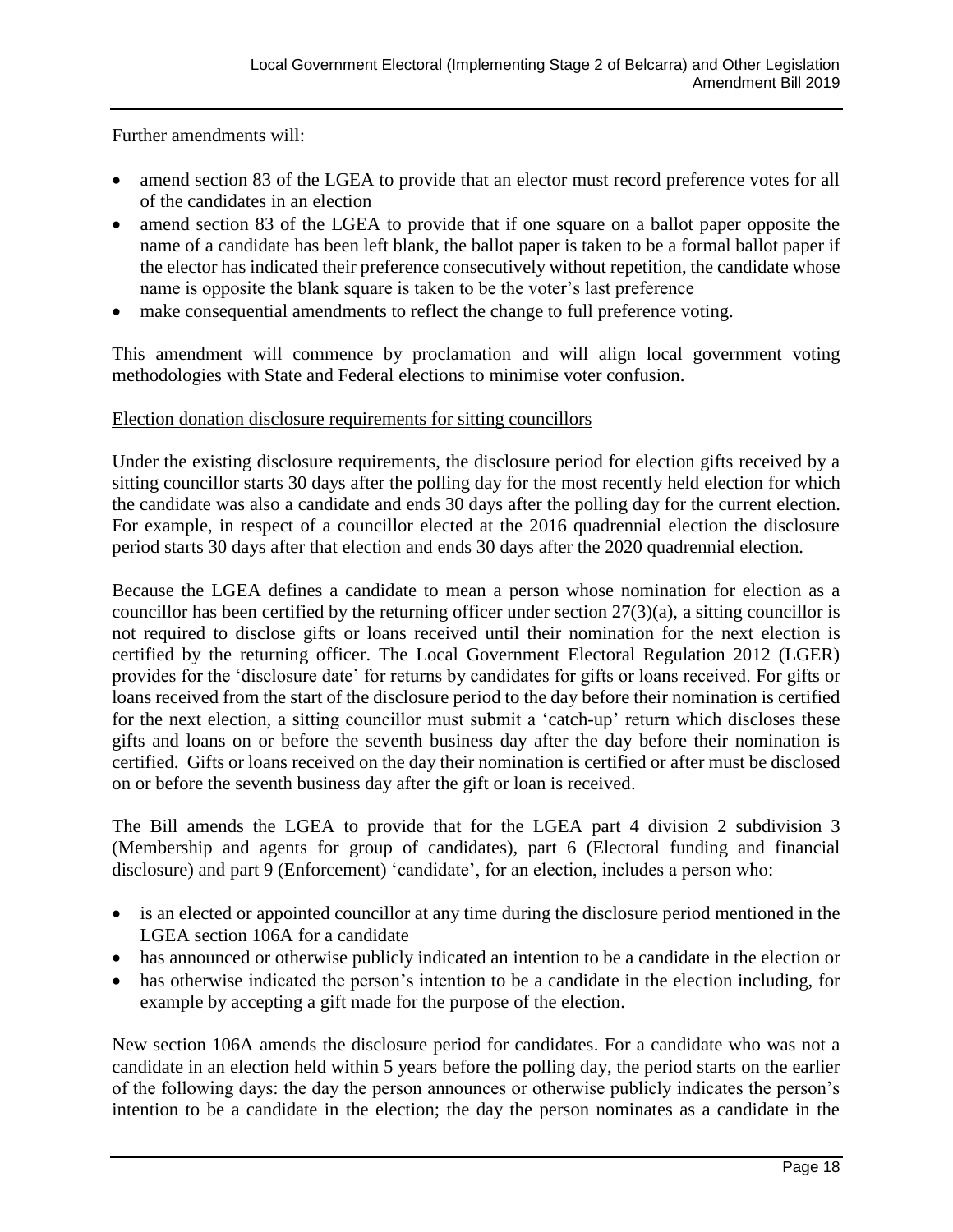election; the day the person otherwise indicates the person's intention to be a candidate in the election, including, for example, by accepting a gift made for the purpose of the election.

The effects of the amendment to the definition of 'candidate' include that a sitting councillor will be required to disclose gifts and loans regardless of when the gift or loan is received during the disclosure period, including the period prior to their nomination for the next election being certified.

These amendments and associated transitional provisions commence on a day to be fixed by proclamation to allow councillors and others to be informed of the amendments and to allow for administrative arrangements to be made in advance of commencement. Also, consequential amendments to the LGER will be proposed in relation to the 'disclosure date' for sitting councillors.

#### Disclosure period for third party expenditure for political activity

Currently under the LGEA, there is an anomaly between the disclosure period for third party expenditure and the disclosure period for gifts to previous candidates (for example sitting councillors), gifts to groups of candidates and gifts to third parties. Under the LGEA section 124, the disclosure period for third party expenditure starts on the day after the day the returning officer publishes notice of the election in a newspaper under the LGEA section 25 and ends at 6p.m. on the polling day for the election. However, the disclosure period for gifts to previous candidates (for example sitting councillors), gifts to groups of candidates and gifts to third parties starts 30 days after the polling day for the most recently held election for which the candidate was also a candidate (30 days after the polling day for the most recently held quadrennial elections for groups of candidates and third parties); and ends 30 days after the polling day for the current election.

To address this anomaly, the Bill amends the LGEA in relation to third party political expenditure to provide that the disclosure period for a third party to whom new section 125A (Expenditure returns – political expenditure by third party) applies is the period that starts 30 days after the polling day for the last quadrennial election; and ends 30 days after the polling day for the election. A regulation may prescribe another day on which the disclosure period starts or ends. These amendments and associated transitional provisions will commence on a day to be fixed by proclamation to allow third parties to be informed of the amendments in advance of commencement and to allow for administrative arrangements to be made. Also, amendments to the LGER will be proposed in relation to the appropriate 'disclosure date' for third party returns under the LGEA.

#### Operational electoral matters

In addition to amendments identified by the ECQ and implemented as part of the Government's response to the Soorley report recommendation 74, additional amendments have been identified to align State and local government electoral systems or to enhance the local government electoral framework.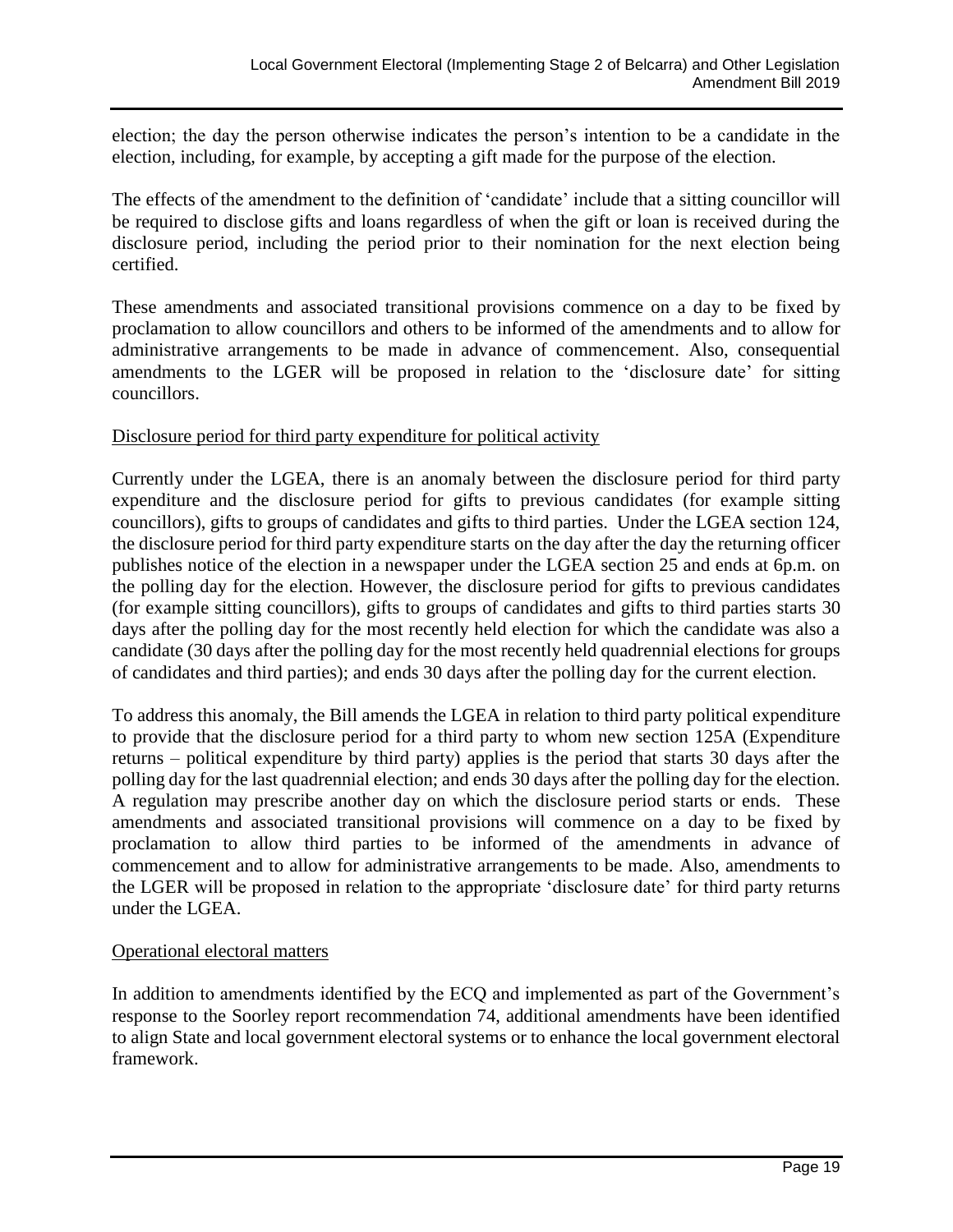The Bill amends the LGEA to achieve this objective, including to:

- provide for earlier approval of a how-to-vote cards as the LGEA provides for voting prior to polling day, for example at mobile polling booths during the period starting 11 days before the polling day and at pre-polling booths during the period starting 14 days before the polling day
- align Queensland's position on prisoner voting with the Commonwealth position post the High Court decision in *Roach v Electoral Commission* [2007] HCA 43
- expand the categories of persons who must complete a declaration envelope for an election to include electors who are serving a sentence of imprisonment or are otherwise detained on polling day and electors who attend a polling booth on polling day but are unable to make an ordinary vote for reasons beyond the elector's control
- requiring the ECQ to publish election information in relation to first preference votes and the distribution of preferences, and provide elector information to a registered political party, a group of candidates if at least one member of the group was elected at the election, or a councillor who was elected at the election but was not a member of a group of candidates or endorsed by a political party on request for a purpose related to an election
- provide for ECQ to change the nomination day or polling day if exceptional circumstances exist that are likely to impact on the conduct of the election
- allowing the returning officer or the presiding officer for a polling booth to adjourn or temporarily suspend polling at a polling booth in case of an emergency that will temporarily interrupt or obstruct the taking of the poll, including a serious threat of a riot or open violence, a serious risk to the health and safety of persons at the polling booth or other emergency
- ensuring that persons receiving voters roll information use that information for particular purposes
- mandate that ECQ publish returns and other documents on its website
- clarify that, if the date for a quadrennial election is changed by regulation, the new date must be a Saturday
- provide that the issuing officer at a polling booth may reproduce a ballot paper if the polling booth does not have, or runs out of ballot papers for an election
- provide that applications to cast postal votes may be made orally or in writing
- provide for notification to be given by the returning officer to an applicant if the application is received late or the elector is not entitled to cast a postal vote in the election.

#### Councillor's conflict of interest at a meeting

Currently, chapter 6, part 2, division 5A of the LGA and chapter 6, part 2, division 5A of the COBA provide for how councillors are to deal with personal interests in an accountable and transparent way.

To strengthen and clarify this process, the Bill (clauses 7, 106 and 111) amends the COBA and LGA by omitting these divisions and inserting new provisions into the COBA and LGA regarding personal interests of councillors. These provisions will apply where councillors are participating in decisions under an Act, a delegation or other authority as well as in a local government meeting. Particular matters which are ordinary business matters will be excluded from the operation of the conflict of interest provisions.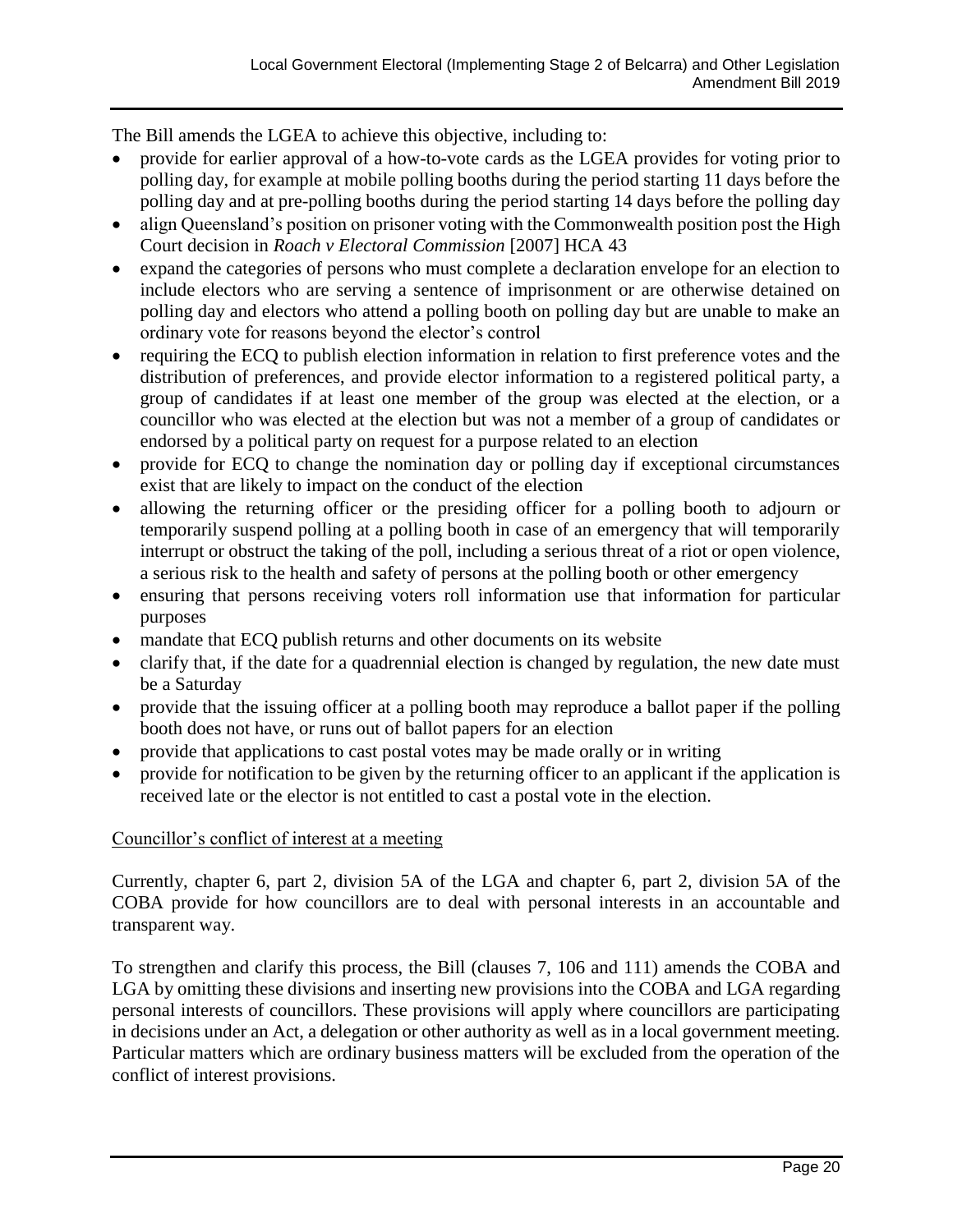The new process provides for *prescribed conflicts of interest* and *declarable conflicts of interest*. Prescribed conflicts of interest are defined to include matters involving:

- an entity who has given gifts and loans to a councillor, or a group of councillors or a political party of which the councillor is a member which are required to be disclosed under the LGEA part 6 or other gifts or sponsored hospitality benefits given to the councillor or a close associate of the councillor;
- particular contracts between the councillor or a close associate of the councillor and the local government;
- particular employment matters relating to the chief executive officer if the chief executive officer is a close associate of the councillor;
- particular applications made to councillor by the councillor or a close associate of the councillor.

If a councillor has a prescribed conflict of interest in a matter, the councillor must not participate in a decision relating to the matter. If the councillor may, or is, participating in a decision on the matter, and the councillor first becomes aware of the prescribed conflict of interest at a local government meeting, the councillor must immediately inform the meeting, Otherwise, the councillor must, as soon as practicable, give the chief executive officer notice of the interest, including prescribed particulars, and must also give notice to a meeting of the local government or committee as appropriate. A maximum penalty of 200 penalty units or 2 years imprisonment will apply for these offences and the offences will be prescribed as integrity offences.

After giving notice to a meeting, the councillor must leave the meeting and stay away while the matter is being discussed and voted on. Failure to comply with this requirement will attract a maximum penalty of 200 penalty units or 2 years imprisonment.

A councillor has a declarable conflict of interest in a matter if the councillor has, or could reasonably be presumed to have, a conflict between the councillor's personal interests, or the personal interests of a related party of the councillor, and the public interest; and because of the conflict, the councillor's participation in a decision about the matter might lead to a decision that is contrary to the public interest. Particular situations are excluded from being declarable conflicts of interest (section 177L COBA and section 150EO LGA).

If a councillor is participating in a matter in which the councillor has a declarable conflict of interest in a matter, and the councillor first becomes aware of the declarable conflict of interest at a local government meeting, the councillor must stop participating and not further participate in the decision and must immediately inform the meeting of the declarable conflict of interest, including the prescribed particulars. In other situations, the councillor must stop participating in the decision and, as soon as practicable, give the chief executive officer notice of the interest, including prescribed particulars, and must also give notice to a meeting of the local government or committee as appropriate. A maximum penalty of 100 penalty units or 1 year's imprisonment will apply for these offences and the offences will be prescribed as integrity offences.

If a councillor has a declarable conflict of interest the eligible councillors (that is, councillors at the meeting who do not have a prescribed or declarable conflict of interest in the matter) must, by resolution, decide whether the councillor may participate in the decision or must not participate in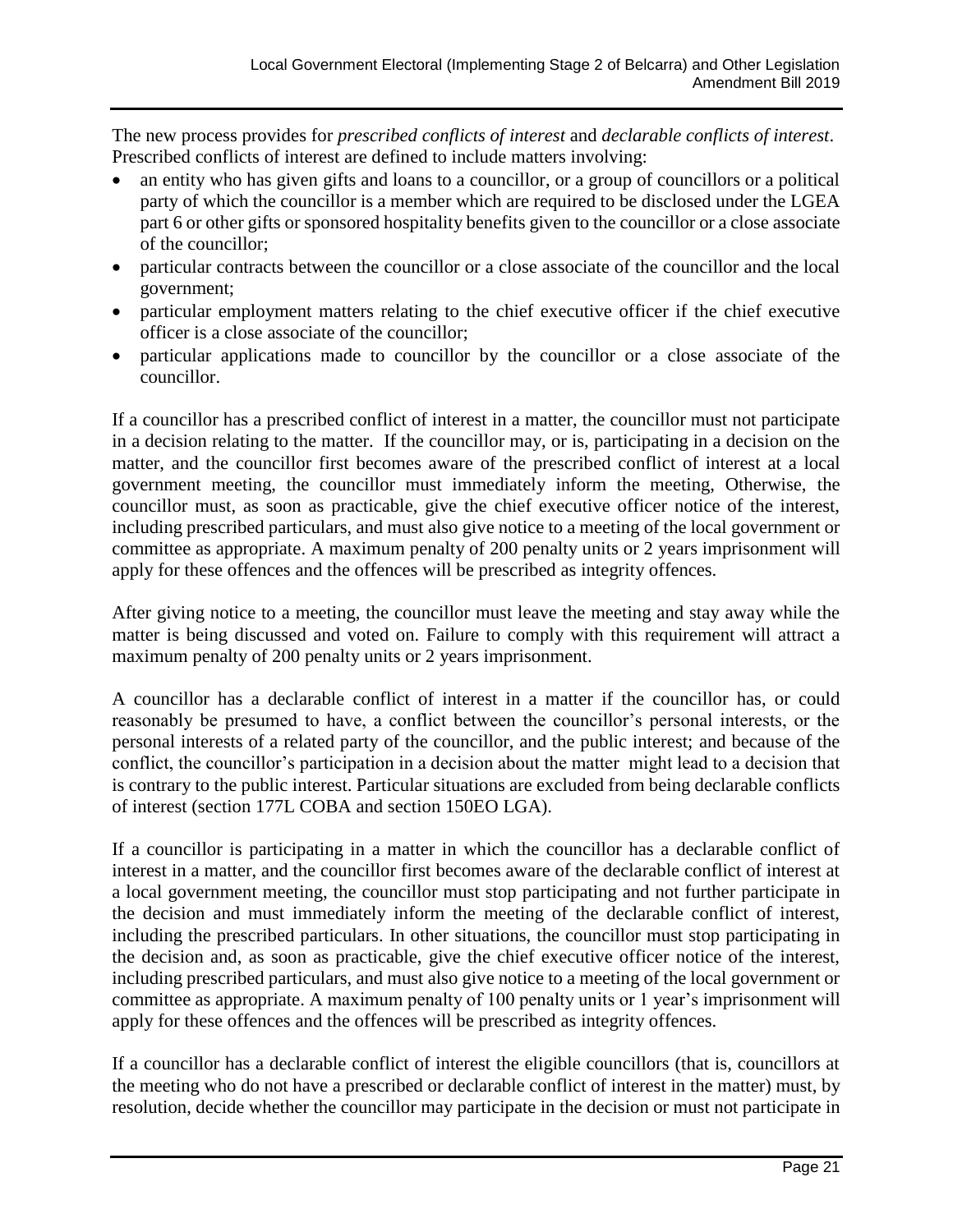the decision and must leave the place where the meeting is being held while the matter is being discussed and voted on. Eligible councillors may impose conditions on the councillor's participation, and the councillor must comply with these conditions, or a decision of the eligible councillors that the councillor must not participate in the decision or must leave the meeting while the matter is being discussed and voted on. A maximum penalty of 100 penalty units or 1 year's imprisonment will apply to this offence.

The Bill provides that a decision by the eligible councillors may be made even if the number of eligible councillors is less than a majority or the eligible councillors do not form a quorum for the meeting. If the eligible councillors cannot make a decision, the councillors are taken to have decided that the councillor must leave, and stay away from, the place where the meeting is being held while the matter is discussed and voted on.

The Bill also provides that, if there is less than a quorum remaining at the meeting after councillors who have prescribed conflicts of interests or declarable conflicts of interest have left the place where the meeting is being held, the local government must delegate deciding the matter unless the matter cannot be delegated or must decide by resolution to defer the matter to a later meeting. The council must not delegate deciding a matter to an entity if the entity, or a member of the entity, has personal interests in the matter equivalent to a prescribed conflict of interest or declarable conflict of interest.

The Minister may approve a councillor participating in deciding a matter in a meeting if the matter could not otherwise be decided at the meeting because of a lack of quorum and the matter cannot be delegated.

The new process also:

- requires councillors who reasonably believe or suspect that another councillor has a prescribed conflict of interest or declarable conflict of interest in a matter, to immediately inform the person presiding at a meeting or the chief executive officer of their belief or suspicion
- provides for the obligations of councillors if another councillor has, as required above, informed the person presiding at a meeting of their reasonable belief or suspicion
- provides that a person must not take retaliatory action against a councillor who has complied with this requirement. A maximum penalty of 167 penalty units or 2 years imprisonment applies for this offence and the offence is prescribed as an integrity offence.

The Bill also inserts an offence for a councillor for a prescribed conflict of interest or declarable conflict of interest in a matter to direct, influence, attempt to influence or discuss the matter with another person who is participating in a decision of the local government relating to the matter. This offence will attract a maximum penalty of 200 penalty units or 2 years imprisonment and will be prescribed as an integrity offence.

#### State intervention powers

Chapter 5, part 1 of the LGA provides the State with certain powers of intervention in relation to a local government or a councillor, including:

• gathering information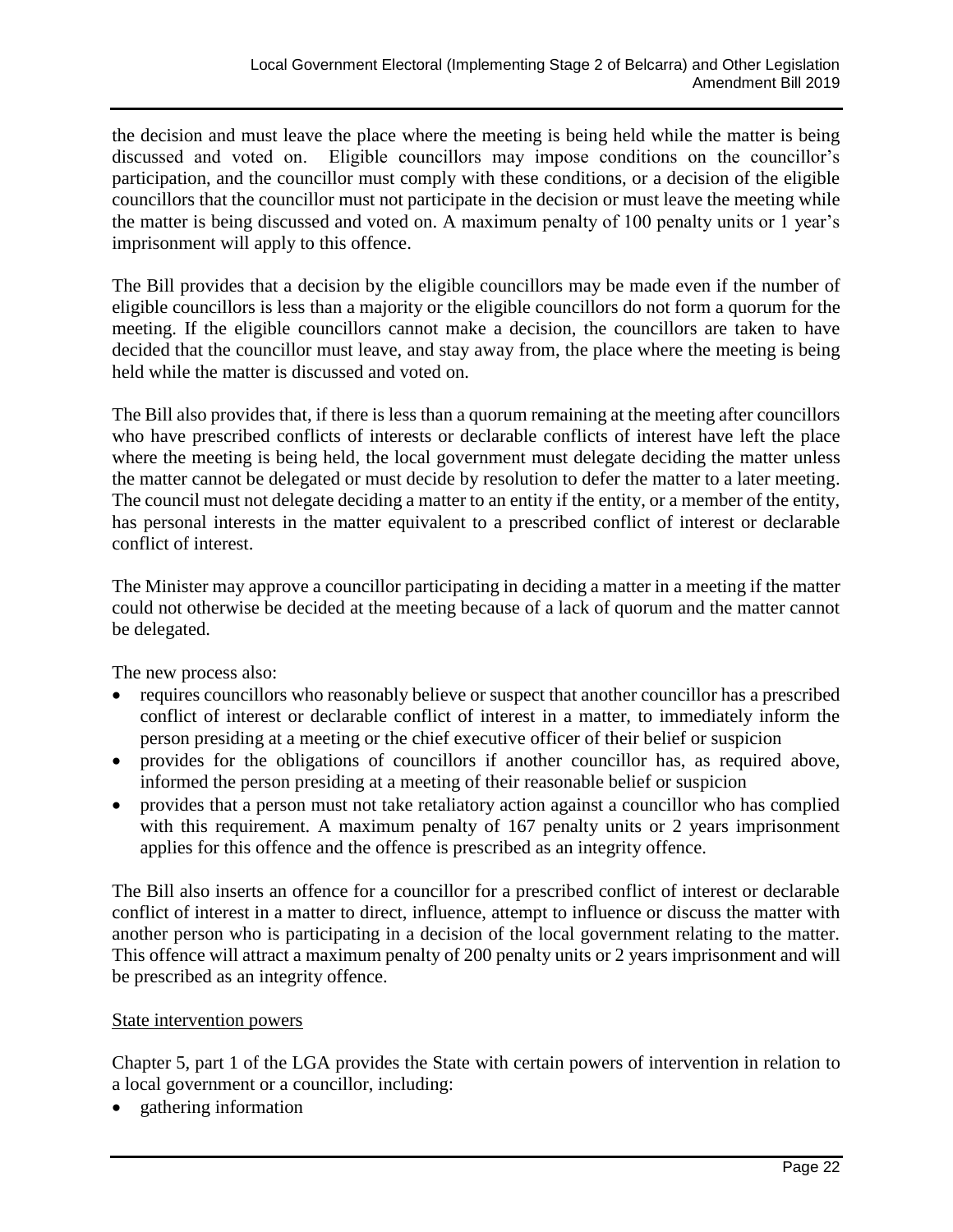- acting on the information gathered
- appointing an advisor or a financial controller
- removing an unsound decision
- suspending or dismissing a councillor or every councillor
- dissolving a local government.

The Belcarra Stage 1 Act amended the LGA chapter 5, part 1 to provide that a local government can be dissolved and a councillor or every councillor can be suspended or dismissed where the Minister for Local Government reasonably believes it is in the public interest to do so.

For consistency, the Bill further amends chapter 5, part 1 of the LGA to apply public interest grounds to other powers of intervention.

The Bill amends the LGA section 113 to provide under section 113(1)(a) that the purpose of the LGA chapter 5, part 1 is to allow the Minister or the department's chief executive, on behalf of the State, to gather information, including under a direction, to monitor and evaluate whether a local government or councillor is performing their responsibilities properly; or a local government or councillor is complying with laws applying to the local government or councillor, including the Local Government Acts; or it is otherwise in the public interest for the Minister or the department's chief executive to take remedial action under chapter 5, part 1. Under section 113(1)(b) the purpose of chapter 5, part 1 is to allow the Minister or the department's chief executive, on behalf of the State, to take remedial action.

Remedial action is action to improve a local government's or councillor's performance or compliance, or that is in the public interest, taken under new Division 2A (Remedial action initiated by chief executive) or Division 3 (Remedial action by Minister).

The term "public interest" is not defined. This is intentional, to permit the phrase to evolve over time to reflect community expectations over time.

Relevant factors in determining "public interest" may include but are not limited to the following factors:

- complying with applicable law (both its letter and spirit)
- carrying out functions fairly and impartially
- complying with the principles of procedural fairness/natural justice
- acting reasonably
- ensuring accountability and transparency
- exposing corrupt conduct or serious maladministration
- avoiding or properly managing private interests conflicting with official duties
- community confidence in a local government and/or its councillors.

Amendments to the LGA section 115 extend the grounds for gathering information to include monitoring and evaluating whether it is in the public interest to take remedial action in relation to the local government or councillor. The Bill also amends the LGA section 115(b) to provide that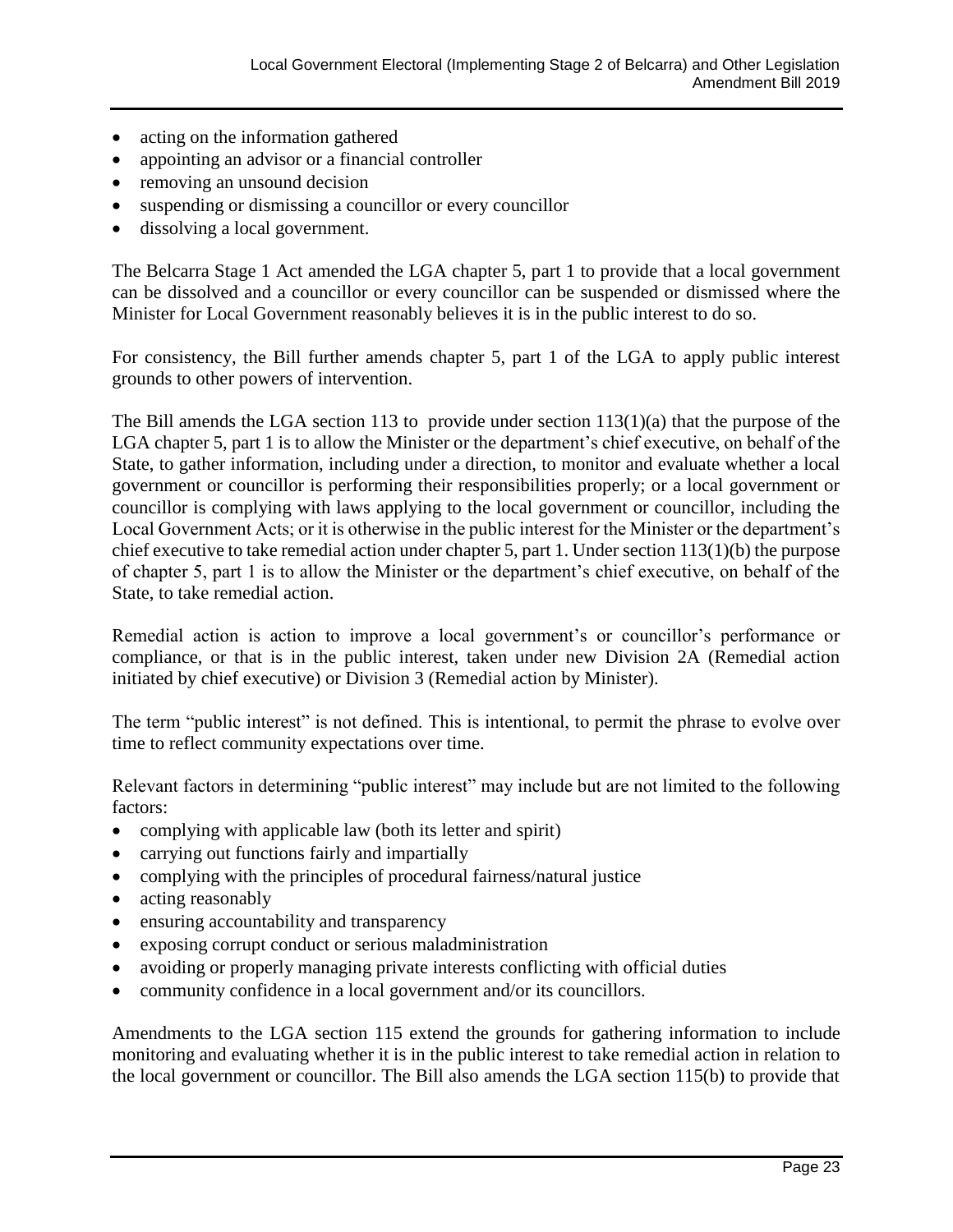the department's chief executive may carry out an investigation into whether it is in the public interest to take the remedial action.

The Bill amends the LGA section 116 to provide that if the department's chief executive believes the local government or councillor is not performing their responsibilities properly, or the local government or councillor is not complying with laws applying to the local government or councillor, including the Local Government Acts, or it is otherwise in the public interest for the Minister to take remedial action, the chief executive may make recommendations to the Minister about what remedial action to take. The Minister may take the remedial action the Minister considers appropriate in the circumstances and may publish certain information.

The Bill amends the LGA section 117 to provide that if the department's chief executive believes the local government is not performing its responsibilities properly, or the local government is not complying with laws applying to the local government, including the Local Government Acts, or it is otherwise in the public interest for the department's chief executive to appoint an advisor for the local government, the department's chief executive may, by gazette notice, appoint an advisor for the local government. Consequential amendments are made to the responsibilities of the advisor.

The Bill amends the LGA section 118 to provide that if the department's chief executive believes the local government is not performing its responsibilities properly, or the local government is not complying with laws applying to the local government, including the Local Government Acts, or it is otherwise in the public interest for the department's chief executive to appoint a financial controller for the local government, the department's chief executive may, by gazette notice, appoint a financial controller for the local government.

Further, the Bill amends the LGA section 121 to provide that the Minister may suspend or revoke a decision of the local government if the Minister believes a decision of the local government is contrary to any law or inconsistent with the local government principles or it is otherwise in the public interest to suspend or revoke the decision. Consequential amendments are made to the requirements of the gazette notice by which the decision is suspended or revoked. The gazette notice must state either how the decision is contrary to a law or inconsistent with the local government principles or why it is otherwise in the public interest to suspend or revoke the decision. If the decision has been suspended, the gazette notice must state how the decision may be amended so it is no longer contrary to the law or inconsistent with the local government principles or in the public interest to suspend the decision.

The Bill also makes a minor consequential amendment to section 236(2)(b) to provide that an interim administrator is the 'head of the local government' if all of the councillors have been suspended for a stated period under the LGA section 123(2) and an interim administrator has been appointed (the head of the local government is authorised to sign documents on behalf of a local government).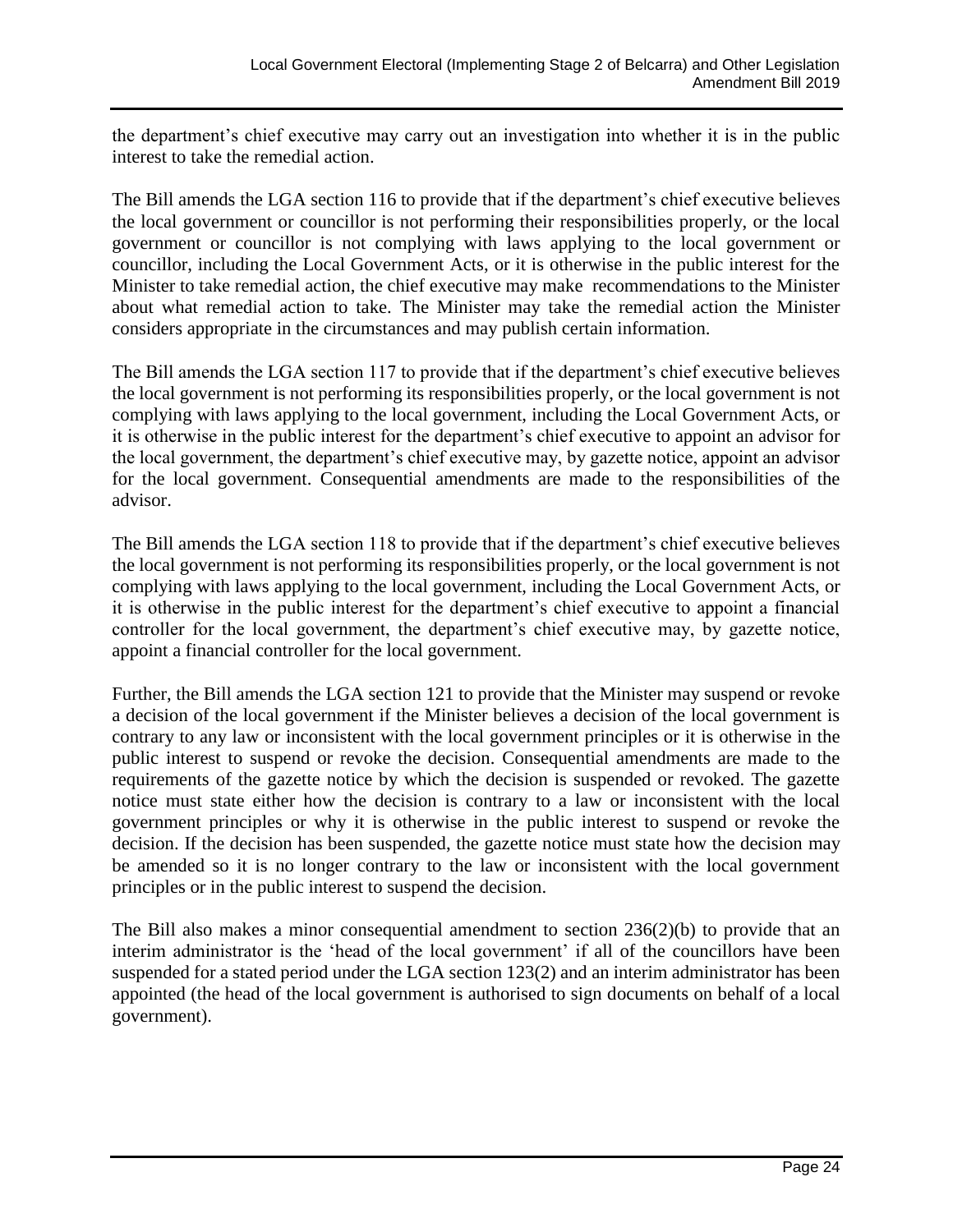#### State intervention powers under the LGA to apply to BCC

Currently under the LGA sections 122 and 123, the Minister may recommend that the Governor in Council suspend or dismiss a councillor, suspend every councillor and appoint an interim administrator, or dissolve a local government and appoint an interim administrator. The grounds for the suspension, dismissal or dissolution include where the conduct tribunal has recommended to the Minister that a councillor (or every councillor) be suspended or dismissed, where the Minister reasonably believes that a councillor or a local government has seriously or continuously breached the local government principles, and where the Minister reasonably believes it is otherwise in the public interest that a councillor (or every councillor) be suspended or dismissed.

In comparison, there are no corresponding powers under the COBA which enable BCC councillors to be suspended or dismissed, the BCC to be dissolved, or an interim administrator to be appointed.

To ensure the same sanctions across all local governments for the same conduct, the Bill applies the full suite of the State's powers under the LGA chapter 5, part 1 (as amended above) to the BCC and omits the comparable provisions in the COBA (chapter 5, part 1). The State's new powers of intervention with respect to BCC include permitting:

- the department's chief executive to carry out an investigation into whether it is in the public interest to take remedial action in relation to the BCC or a BCC councillor and to appoint an advisor or a financial controller for the BCC
- the Minister to suspend or revoke an unsound decision of the BCC
- the Minister to recommend that the Governor in Council suspend or dismiss a BCC councillor, suspend every BCC councillor and appoint an interim administrator, or dissolve the BCC and appoint an interim administrator.

#### Councillor complaints framework under the LGA to apply to BCC

Currently, the COBA chapter 6, part 2, divisions 6 and 7 deal with the conduct and performance of BCC councillors and the conduct of BCC councillors in meetings of the council. In summary, the provisions provide for the preliminary assessment of complaints to be undertaken by the chief executive officer (CEO) of BCC (unless the complaint is made by the CEO in which case it is assessed by the department's chief executive); a complaint assessed to be about misconduct or inappropriate conduct to be referred to the BCC councillor conduct review panel; the BCC councillor conduct review panel to hear and decide complaints and to take disciplinary action; and the chairperson of the council or a committee chairperson to impose certain penalties for the disorderly conduct of BCC councillors in a meeting of the council or its committees.

In 2018, the Department of Local Government, Racing and Multicultural Affairs undertook a review to determine whether the new councillor complaints framework under the LGA should be wholly applied to the BCC to provide a single and independent councillor complaints framework across all 77 local governments.

Consequently, the Bill applies chapter 5A of the LGA to the BCC and omits chapter 6, part 2, divisions 6 and 7 of the COBA ensuring that in relation to councillor conduct the same behavioural standards, offences, penalties and investigating and hearing bodies apply to all local governments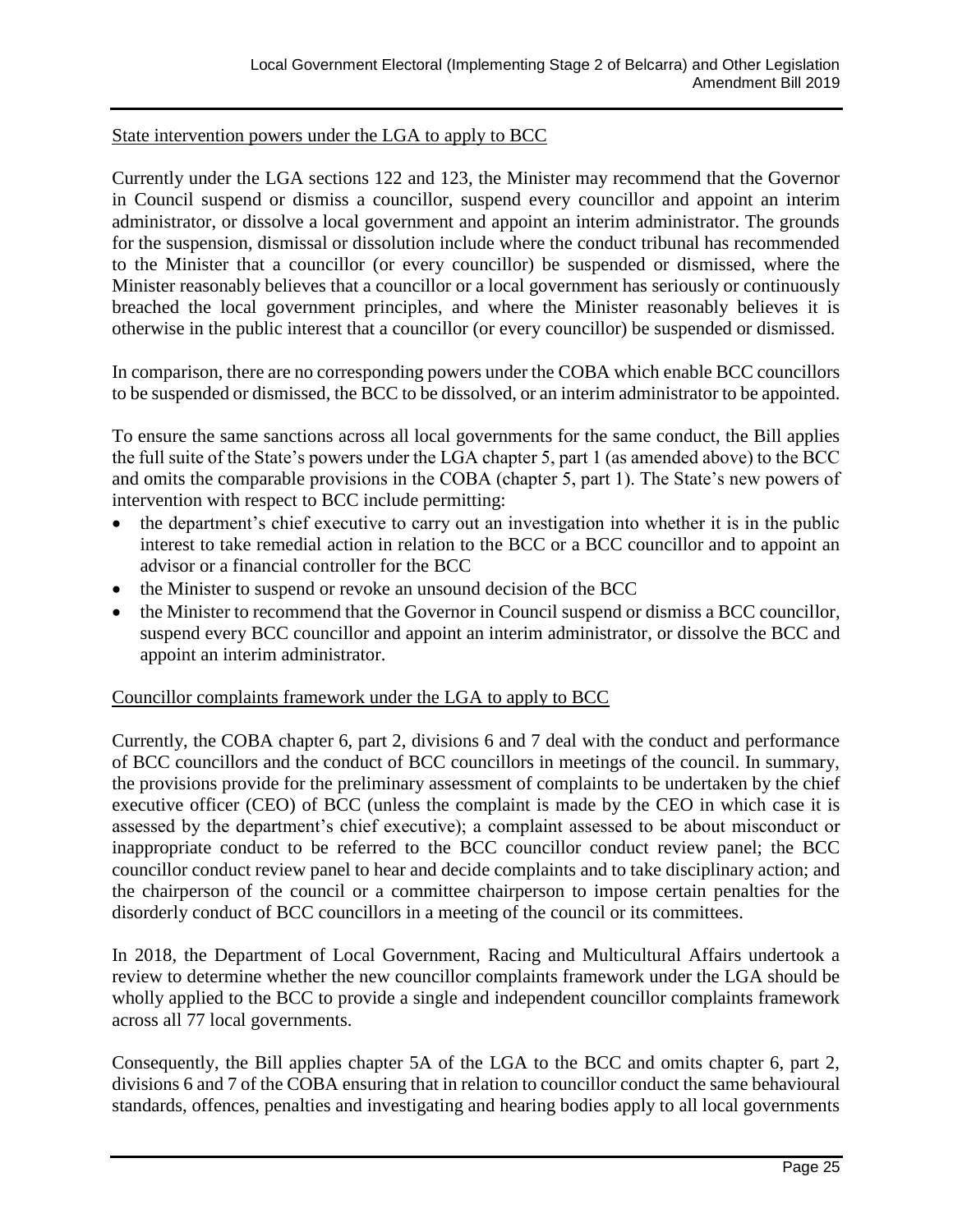and councillors in Queensland. Generally, the independent assessor will be responsible for investigating and dealing with BCC councillor conduct; the BCC will be responsible for dealing with suspected inappropriate conduct referred to the council by the independent assessor and deciding what disciplinary action should be taken; the conduct tribunal will be responsible for hearing and determining alleged misconduct and deciding what disciplinary action should be taken; and the chairperson of the council or a committee of the council will be responsible for dealing with unsuitable meeting conduct and deciding what disciplinary action should be taken.

The Bill also amends the COBA to provide appropriate transitional arrangements for the commencement of the LGA councillor complaints framework for BCC.

#### Amendments to the councillor complaints framework under the LGA

#### *Councillor conduct information not to be given vexatiously or other than in good faith*

Under the LGA section 150R, a local government official (a councillor or CEO) must give the independent assessor a notice about a councillor's conduct if they become aware of information indicating the councillor may have engaged in inappropriate conduct or misconduct.

The Bill amends section 150R to provide that the local government official must not give the notice vexatiously or other than in good faith. The offence carries a maximum penalty of 85 penalty units. The amendments are intended to discourage the giving of information about a councillor's conduct improperly. The new offence and penalty are comparable to the offence and penalty under section 150AV of the LGA in relation to a person making an improper complaint about the conduct of a councillor.

#### *Investigation of particular conduct of local government employees*

To assist in streamlining investigations under chapter 5A of the LGA, the Bill expands the jurisdiction of the independent assessor to include the investigation of particular conduct of local government employees.

The Bill inserts new section 150TA to provide that the assessor must investigate the conduct of a local government employee if (a) the conduct is the subject of a complaint referred to the assessor by the CCC, and (b) the conduct is connected to the conduct of a councillor that is the subject of a complaint referred to the assessor by the CCC. The Bill also amends the functions of an investigator and the assessor to include investigating the conduct of a local government employee (sections 150AY and 150CU); gives an investigator particular powers for such investigations, i.e. the power to require a person to give information to the investigator and the power to require a person to attend a place and answer questions (sections 150CH and 150CJ); and makes numerous consequential amendments.

#### *Inappropriate conduct of a councillor that is connected to misconduct of the councillor*

The Bill amends section 150W to provide that if after investigating the conduct of a councillor the independent assessor is reasonably satisfied the councillor's conduct is inappropriate conduct that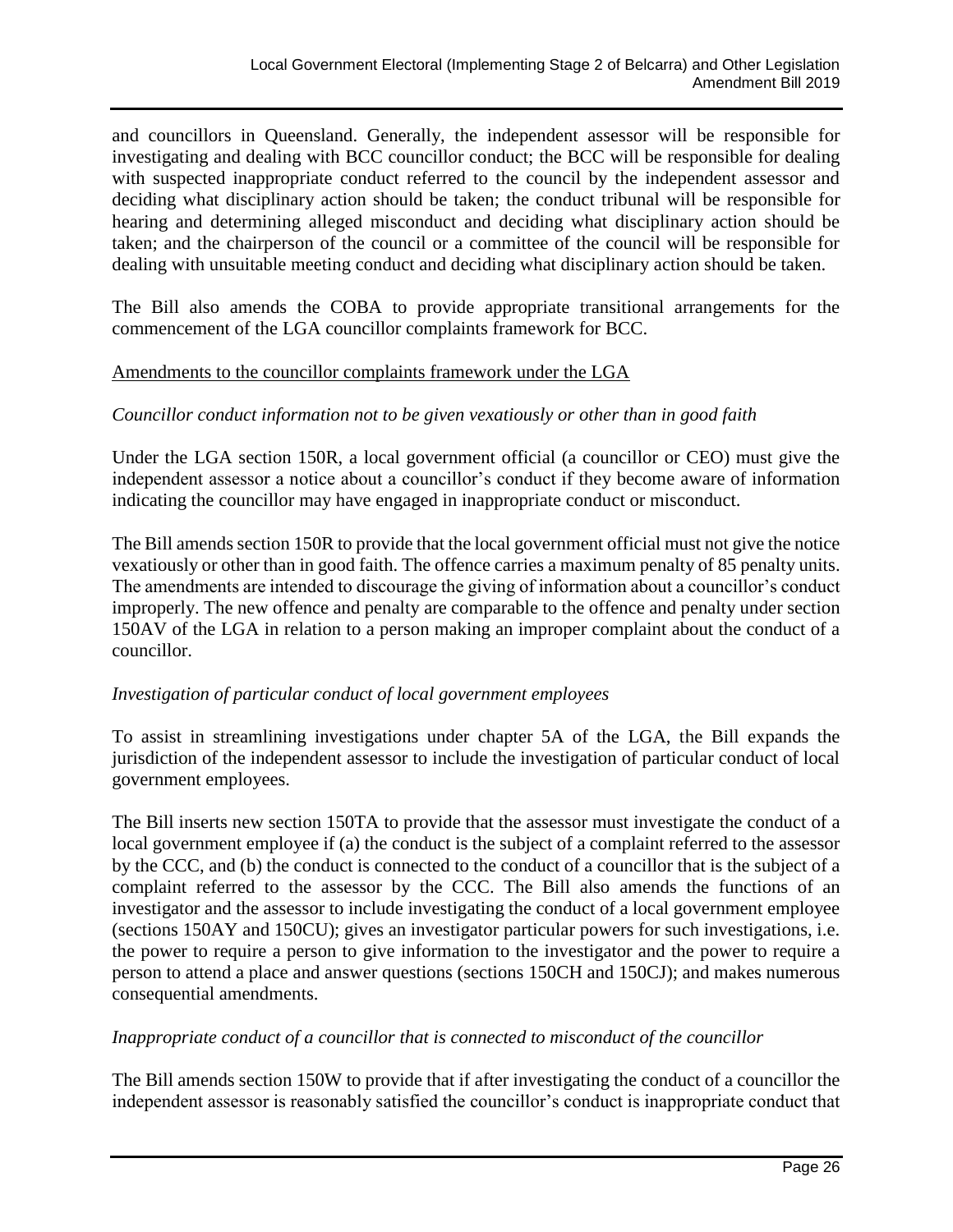is connected to conduct of the councillor that the assessor is reasonably satisfied is misconduct, the assessor may decide to make an application to the conduct tribunal about the alleged misconduct and inappropriate conduct (rather than refer the suspected inappropriate conduct to the local government to deal with).

As part of the amendments to section 150AJ, the assessor may only make an application to the conduct tribunal about the alleged inappropriate conduct if the application is also made about the connected alleged misconduct. The Bill also provides that after conducting the hearing the conduct tribunal must decide whether or not the councillor engaged in misconduct or inappropriate conduct or both and what disciplinary action to take for any misconduct or inappropriate conduct (section 150AQ); provides that the conduct tribunal must have regard to the disciplinary action a local government could have taken in relation to inappropriate conduct when deciding what action to take for a councillor's misconduct and inappropriate conduct, and that the conduct tribunal may only take the disciplinary action a local government could have taken in relation to inappropriate conduct where the councillor has engaged in appropriate conduct and not misconduct (section 150AR); and makes numerous consequential amendments.

The amendments will assist in streamlining investigations and will ensure that any disciplinary action reflects the totality principle, i.e. the total penalty is just and appropriate.

#### *Confidential information - investigations*

Section 150CK of the LGA generally empowers the independent assessor to require a person to keep particular information related to an investigation confidential, by giving the person a notice.

The Bill amends section 150CK to clarify that if the assessor gives a notice about confidentiality to a person, the notice is also confidential information. This means that the person must not disclose the notice to another person unless the person has a reasonable excuse or in specified circumstances.

*Conduct tribunal – investigating suspected inappropriate conduct at the request of a local government*

Section 150DL of the LGA provides that the functions of the conduct tribunal include investigating, at the request of a local government, the suspected inappropriate conduct of a councillor referred to the local government by the independent assessor and making recommendations to the local government about dealing with the conduct.

The Bill inserts new section 150DLA to provide that if the conduct tribunal is investigating, at the request of a local government, the suspected inappropriate conduct of a councillor referred to the local government by the assessor and the conduct tribunal is reasonably satisfied the conduct is misconduct, the conduct tribunal must refer the conduct to the assessor for further investigation under part 3, division 4 of the LGA. As a consequence, the Bill also amends section 150T to provide that the assessor must investigate the conduct of a councillor if the conduct is the subject of a referral made to the assessor by the conduct tribunal; and section 150W in relation to the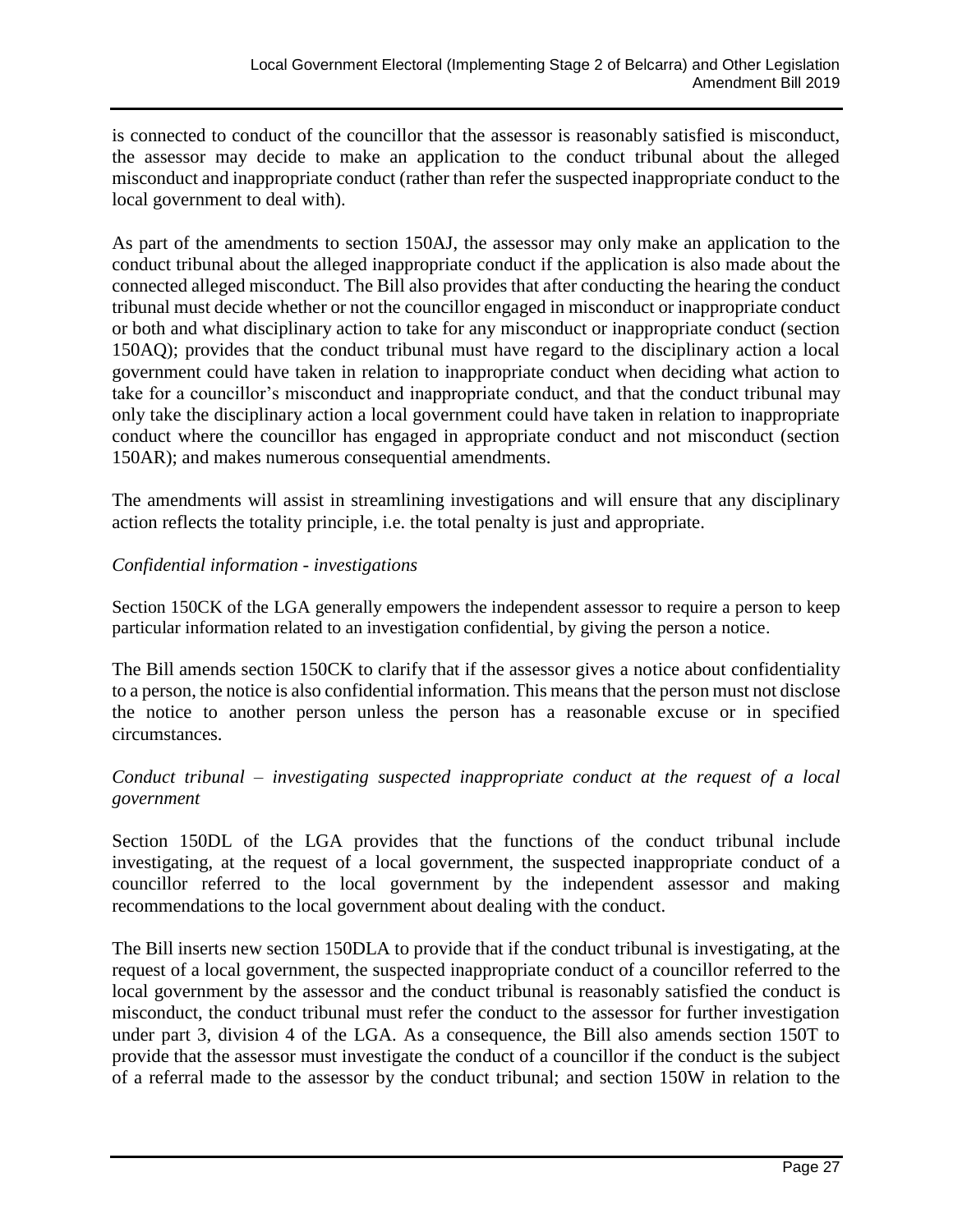actions the assessor may take after investigating the conduct of a councillor referred to the assessor by the conduct tribunal.

Further, the Bill amends section 150DL (Functions of the conduct tribunal) to clarify that nothing in the section limits the president's duty under the *Crime and Corruption Act 2001* to notify the CCC about suspected corrupt conduct.

#### Powers of mayor – budget, chief executive officer and senior executive employees

The LGA section  $12(4)(b)$  provides that the mayor has the responsibility of preparing a budget to present to the local government.

The LGA section 107A provides that a local government must consider the budget presented by the mayor and, by resolution, adopt the budget with or without amendment. The mayor must give a copy of the budget, as proposed to be presented to the local government, to each councillor at least 2 weeks before the local government is to consider adopting the budget. The section further provides that the local government must adopt a budget before 1 August in the financial year to which the budget relates.

The Local Government Association of Queensland (LGAQ) at its 2017 conference passed a resolution that it '*lobby the State Government for a change to the Local Government Act 2009 to remove the two sections first added in 2012 (s 12(4)(b) and s 107A of the Local Government Act 2009) that places responsibility for preparation and presentation of a budget solely on the position of Mayor.*'

The LGAQ noted that despite the 2012 amendments almost all local mayors continued to work with their fellow councillors to develop the draft budget, although the mayor formally presents the final draft to councillors in accordance with the LGA section 107A. The collaborative approach taken by mayors in the period leading up to the formal budget adoption ensures all councillors have sufficient time, information and input. The LGAQ considered that removal of the LGA section 12(4)(b) and section 107A would give effect to current custom and practice across most Queensland local governments.

The Bill amends the LGA to repeal sections 12(4)(b) and 107A. Repealing these provisions will allow each local government to implement processes which are most efficient and effective given its specific circumstances.

Further, while it is accepted that the mayor should have the power to direct the chief executive officer, subject to certain limitations, and that the local government should appoint the chief executive officer, the Bill amends the LGA section 12(4)(d), section 170 and section 196 to:

- repeal the power of the mayor to direct senior executive employees and make a minor consequential amendment to the LGA section 258 (Delegation of mayor's powers) to remove 'senior executive employees' from subsection (2)
- provide that the chief executive officer appoints all employees, including senior executive employees (and make associated transitional provision for existing senior executive employees)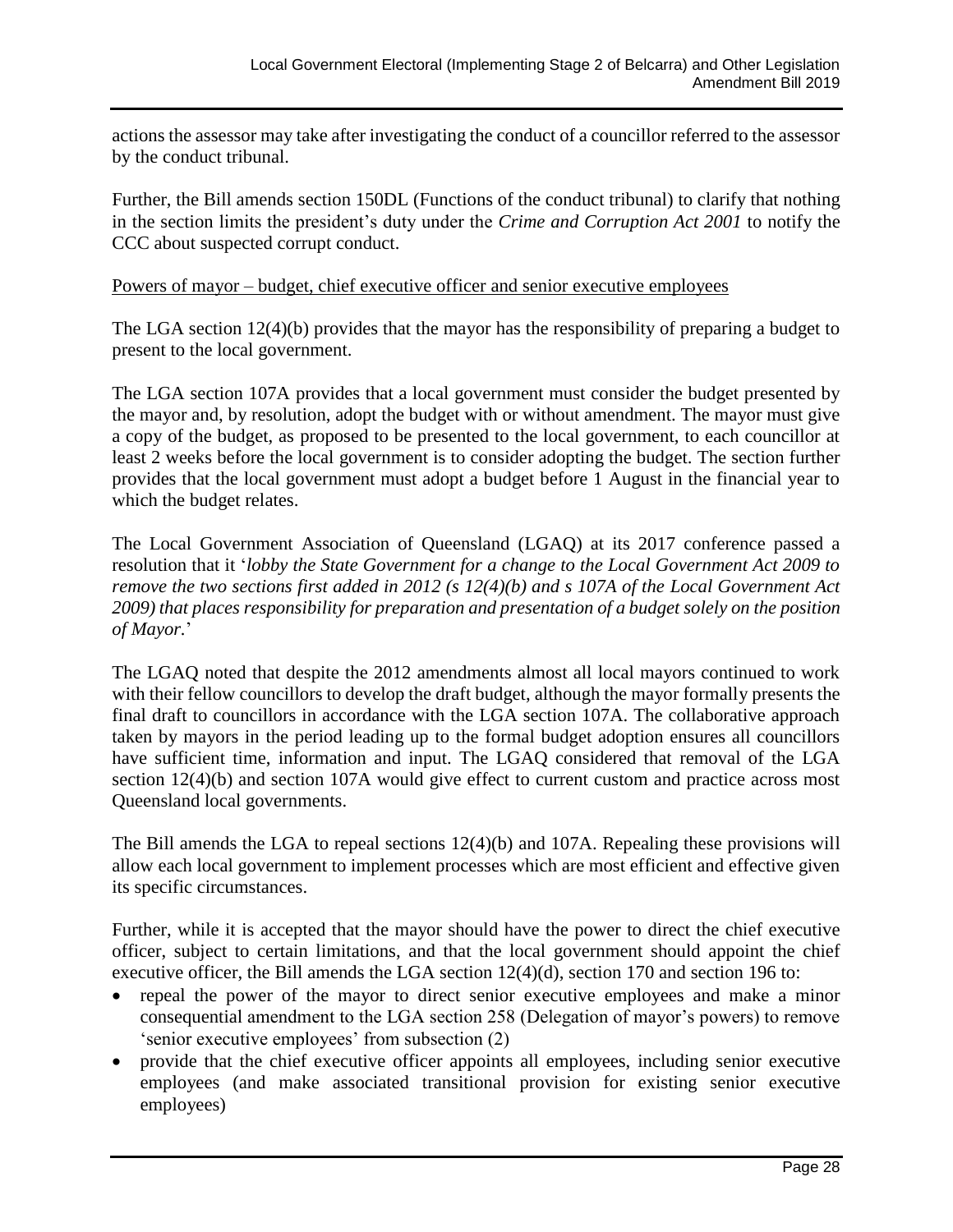- provide that a direction by the mayor to the chief executive officer must not be inconsistent with a resolution, or a document adopted by resolution, of the local government
- provide that the chief executive officer must keep a record of each direction given by the mayor to the chief executive officer and make each direction available to the local government.

It is considered that the existing powers of the mayor in relation to the appointment and direction of senior executive employees are unnecessary, as the mayor and councillors have and will continue to have the ability to drive the local government's agenda via the following powers:

- all significant decisions or policies that a local government must make or adopt such as the budget and organisational structure are made by all councillors at a council meeting
- the mayor and councillors appoint the chief executive officer
- the mayor can provide strategic direction to the chief executive officer
- the amendments do not prevent the chief executive officer consulting with the mayor and councillors about the appointment of senior executive employees.

Further, under the LGA all employees have the responsibility to implement the policies and priorities of the local government, the chief executive officer appoints all other employees, and the chief executive officer is responsible for managing and taking disciplinary action against employees. The amendments provide for a clear separation between the elected councillors who decide the policies, priorities and strategic direction and employees who are responsible for implementing the decisions of the councillors.

#### Improved access to information for all councillors

Generally, the LGA section 170A and the COBA section 171 provide that a councillor may ask a local government employee to provide advice to assist the councillor to carry out his or her responsibilities under the Act and may ask the chief executive officer to provide information that the local government has access to. With respect to a request to the chief executive officer for information, the chief executive officer must make all reasonable endeavours to comply with the request otherwise a maximum penalty of 10 penalty units applies.

There are currently some anomalies between the LGA and the COBA provisions, namely, the LGA section 170A(2) refers to the information that can be requested as 'relating to the local government' where the COBA does not; and the COBA section 171(4) places restrictions on the advice or information that can be requested by providing that a request of a BCC councillor is of no effect if the request relates to any ward of BCC other than the ward the councillor represents.

To improve councillor access to the advice and information they need to carry out their responsibilities and to make informed decisions in the public interest and to ensure consistency between the LGA and the COBA, the Bill amends the LGA section 170A and/or the COBA section 171 to provide:

- the information that can be requested under the COBA is to relate to the council and that a BCC councillor can request advice or information across all wards of BCC
- if the request for advice or information relates to a document, a copy of the document must also be provided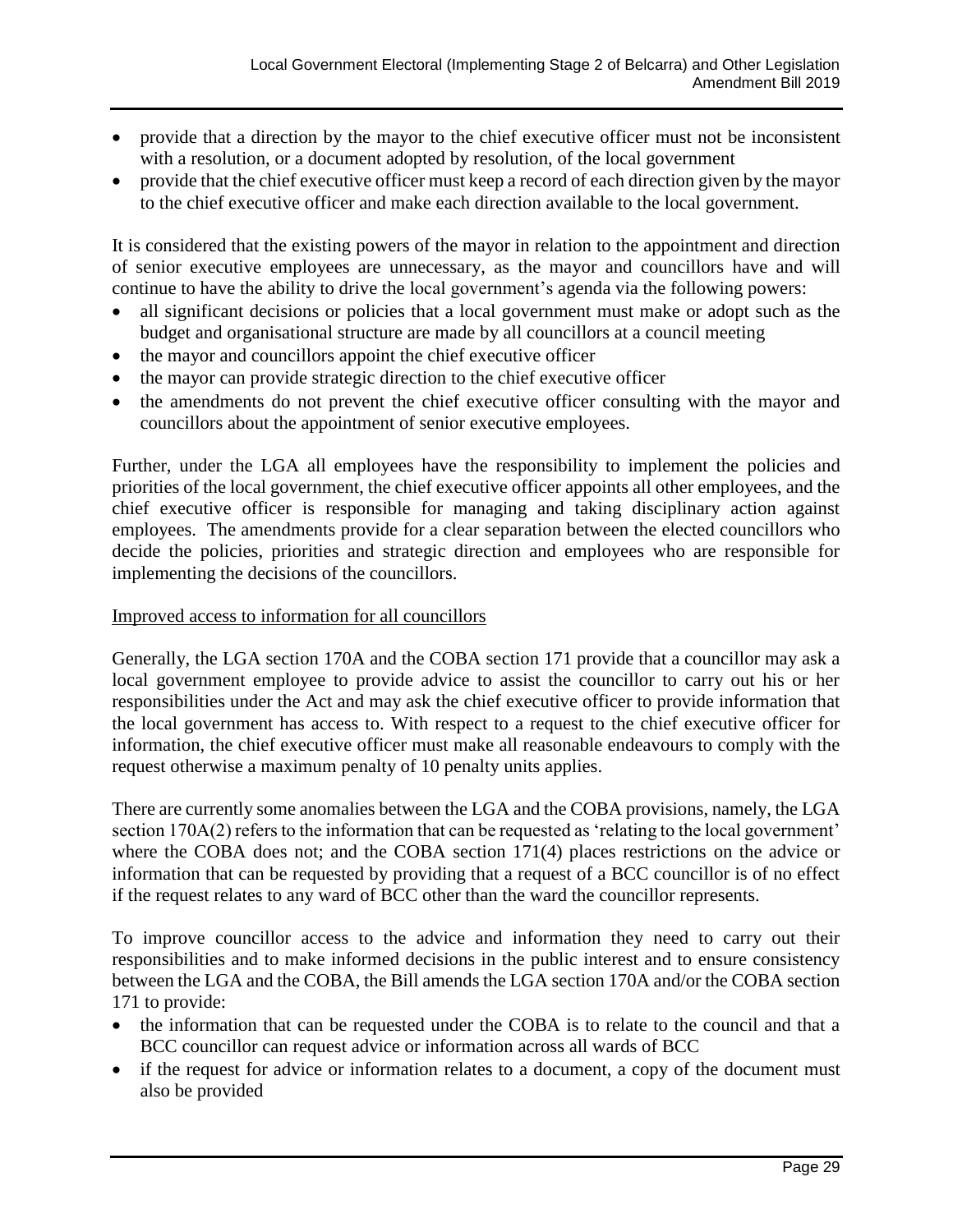- the chief executive officer must comply with a request made to the chief executive officer for advice or information within 10 business days after receiving the request or within 20 business days after receiving the request if the chief executive officer reasonably believes it is not practicable to comply with the request within 10 business days - a maximum penalty of 20 penalty units applies
- the chief executive officer must, if the chief executive officer reasonably believes it is not practicable to comply with the request within 10 business days after receiving the request, give the councillor written notice about the belief and the reasons for the belief within 10 business days after receiving the request.

#### Greater transparency around BCC decision-making

The *Right to Information Act 2009* (RTI Act) exempts information relating to BCC's Establishment and Coordination Committee from right to information requests for a period of 10 years, including Committee submissions, briefing notes, agendas and minutes. This exemption is similar to the exemption provided under the RTI Act in relation to Cabinet information, however, no other local governments in Queensland have such an exemption.

To improve transparency around BCC decision-making and to better align the regimes across all local governments in Queensland, the Bill amends the RTI Act to remove the current exemption that applies to information of BCC's Establishment and Coordination Committee (schedule 3, section 4A). The Bill includes a transitional provision to ensure that any information of the Committee that was exempt information before the commencement continues to be exempt information for 10 years after the date the information was most recently considered by the Committee before the commencement, or the date the information was brought into existence.

#### Suspended councillors – absence from local government meetings

Under the LGA sections 122 and 123 the Minister for Local Government may suspend a councillor or every councillor under certain circumstances. Further, under the LGA section 182A (renumbered as section 175K by the Bill) and COBA section 186B a councillor is automatically suspended when charged with a disqualifying offence.

Section 162(1)(e) of the LGA provides for when a councillor's office becomes vacant. Section 162(1)(e) provides that a councillor's office becomes vacant if the councillor is absent from 2 or more consecutive ordinary meetings of the local government over a period of at least 2 months, unless the councillor is absent:

- in compliance with an order made by the conduct tribunal, the local government or the chairperson of a meeting of the local government or a committee of the local government; or
- with the local government's leave.

For clarity, the Bill adds a further circumstance (iii) while the councillor is suspended under the LGA section 122, 123 or 175K. The amendment clarifies that a councillor's absence from 2 or more consecutive ordinary meetings of the local government over a period of at least 2 months does not result in the councillor's office becoming vacant if the councillor is absent while the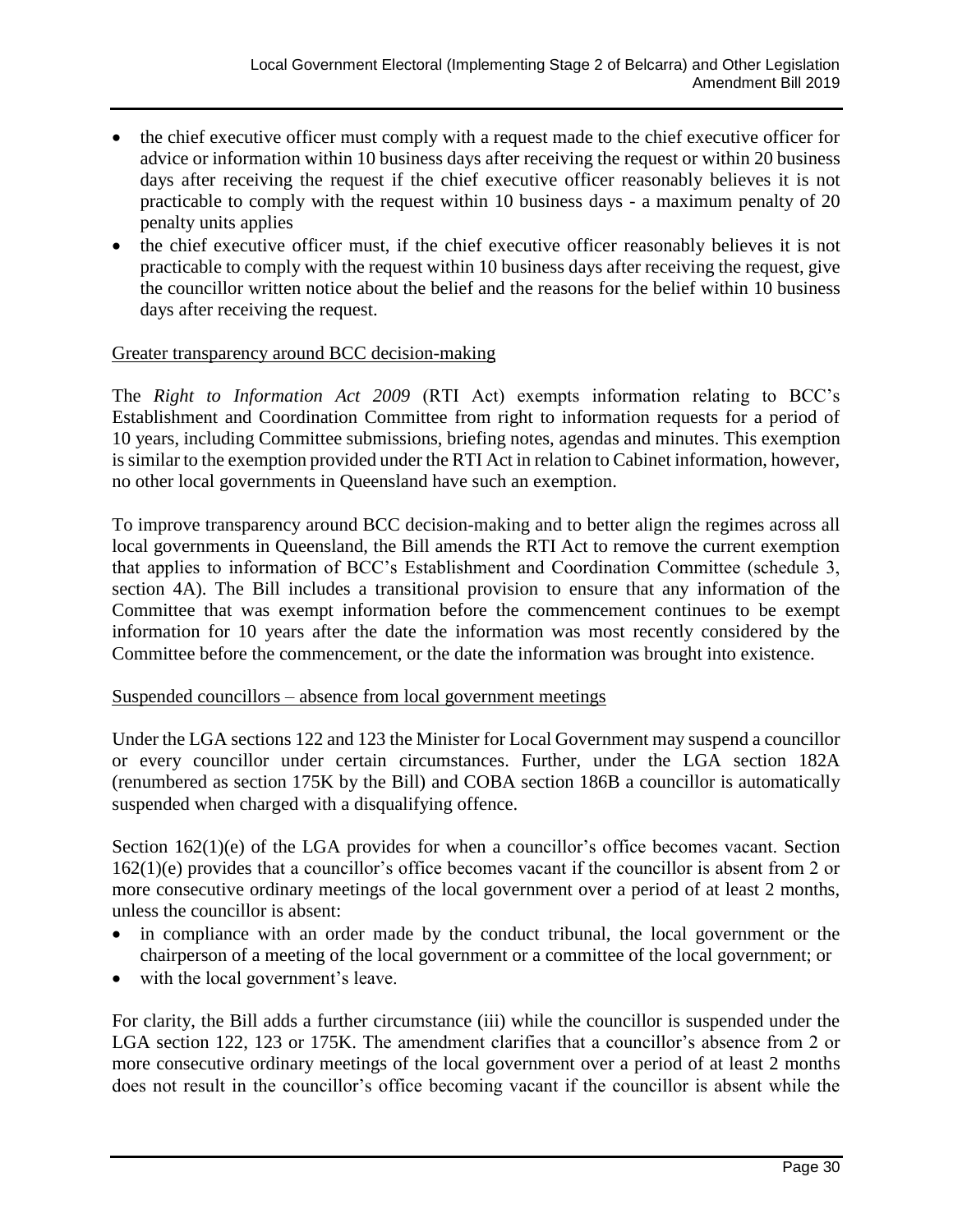councillor is suspended under section 122 (Removing a councillor), 123 (Suspending or dissolving a local government) or 175K (Automatic suspension for certain offences).

Amendments to COBA section 162(d) provide that a councillor's office becomes vacant if the councillor is absent, without the council's leave, for 2 or more consecutive ordinary meetings of the council over at least 2 months, unless the councillor is absent while the councillor is suspended under COBA section 186B (Automatic suspension for certain offences).

#### Prohibitions on making major policy decisions during a caretaker period

Under the LGA section 90B and the COBA section 92B, a local government is prohibited from making a major policy decision during a caretaker period for the local government. A 'major policy decision' for a local government currently means a decision about the appointment, remuneration or termination of the chief executive officer of the local government or a decision to enter into a contract the total value of which is more than the greater of \$200,000 or 1% of the local government's net rate and utility charges.

The Bill amends the definition of 'major policy decision' in the LGA and the COBA (schedules 4 and 2 respectively) to prescribe additional decisions that a local government is prohibited from making during a caretaker period without the Minister's approval, namely a decision:

- relating to making or preparing an arrangement, list, plan or register in the way provided under a regulation that can be used to establish an exception to obtaining quotes or tenders when entering into a contract; or
- to make, amend or repeal a local law; or
- to make, amend or repeal a local planning instrument under the Planning Act; or
- under the Planning Act, chapter 3, part 3, division 2 on a development application that includes a variation request; or
- under the Planning Act, chapter 3, part 5, division 2, subdivision 2 on a change application that is a change to a variation approval.

These decisions are considered significant policy decisions which should not be made in the leadup to a local government election as they could bind a future local government.

#### Prohibitions on publishing/distributing election material during a caretaker period

Under the LGA section 90D and the COBA section 92D, a local government is prohibited from publishing or distributing election material during a caretaker period for the local government. Election material is defined as anything able to, or intended to:

- (a) influence an elector about voting at an election; or
- (b) affect the result of an election.

The Bill amends these provisions to provide that as well as a local government, a local governmentcontrolled entity, is prohibited from publishing or distributing election material during a caretaker period for the local government. In addition, the Bill provides an example of 'election material' to help clarify its meaning, namely, a fact sheet or newsletter that raises the profile of a councillor.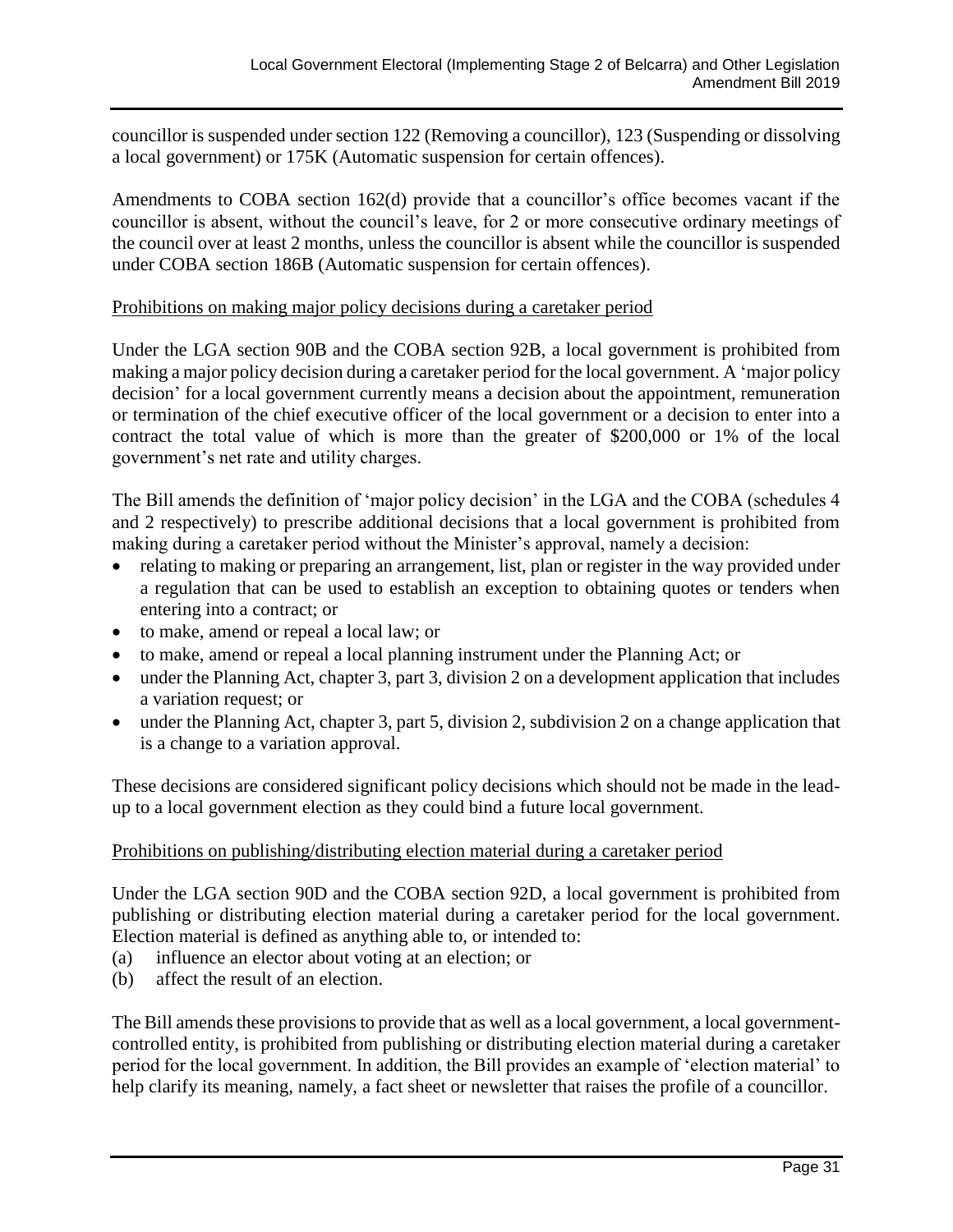#### Councillors' registers of interests

The LGA section 171B and the COBA section 173B provide that a councillor must inform the chief executive officer within 30 days if the councillor or a person related to the councillor has an interest that must be recorded in a register of interests or there is a change to an interest recorded in a register of interests. The maximum penalty for failing to comply with this requirement is 85 penalty units. If the offence is committed with intent the maximum penalty is 100 penalty units and the offence is defined as an integrity offence which means that the councillor automatically stops being a councillor and cannot be a councillor for four years if convicted of the offence.

The Bill replaces the two-tier offence and maximum penalties of 85 penalty units and 100 penalty units for unintentionally or intentionally failing to correct a register of interests with a single offence and maximum penalty of 100 penalty units and omits the offence from the prescribed list of integrity offences under schedule 1 of the LGA and the COBA.

The Bill also introduces new requirements in relation to a councillor's register of interests to enhance local government transparency, accountability and integrity and to mirror the obligations imposed on State Members of Parliament in relation to statements of interests, namely:

- a councillor must inform the chief executive officer of the particulars of their interests (and the interests of a person related to the councillor) within 30 days after the day the councillor's term starts, or a longer period allowed by the Minister. A person ceases to be a councillor if the person does not comply with this requirement; and
- a councillor must inform the chief executive officer, within 30 days after the end of each financial year, that their register of interests (which includes the interests of a person related to the councillor) is correct and complete or provide particulars of any new or changed interests. The maximum penalty for failing to comply with this requirement is 100 penalty units.

#### Local government change – multi-member divisions

Chapter 2, part 3 of the LGA governs the process for making a local government change, including the assessment of proposed local government changes by the Local Government Change Commission and implementation by a regulation. Section 17 provides that a local government change is a change of a local government's boundaries, divisions (other than the City of Brisbane), number of councillors, name or classification.

The Bill amends section 17 to provide that a change of the number of councillors for a local government can also include a change of the number of councillors for a division of a local government area, therefore clarifying that a proposed local government change under section 17(2)(c) of the Local Government Act could request multi-member divisions and change the number of councillors per division. Consequently, the Bill also amends section 15 and section 16 to provide that each division of a local government area must have a reasonable proportion of electors for each councillor elected, or to be elected, for the division and that a local government must review (no later than 1 March in the year before the year of the quadrennial elections) whether each division of its local government area has a reasonable proportion of electors for each councillor elected for a division.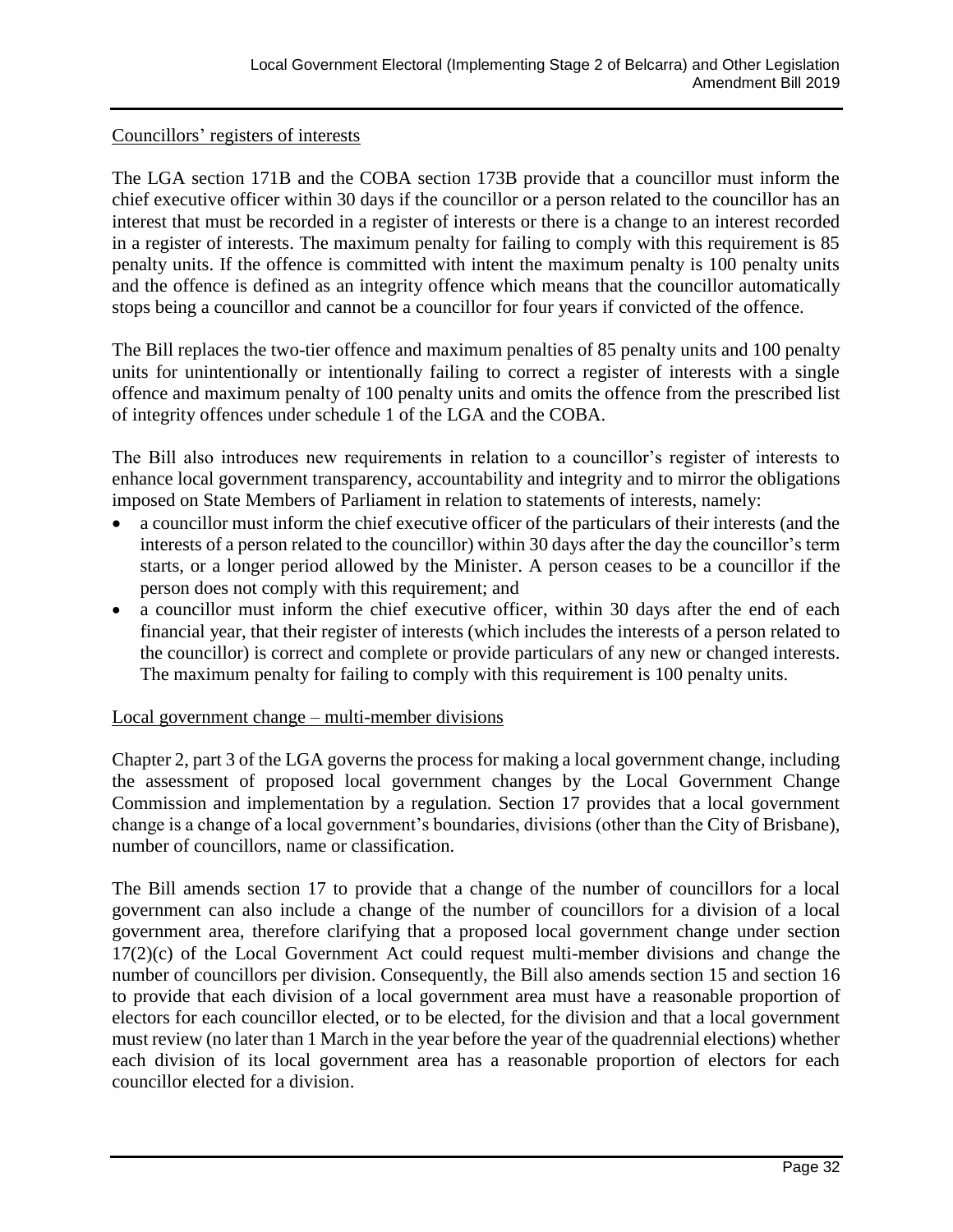### **Alternative ways of achieving policy objectives**

There are no alternative ways of achieving the policy objectives.

### **Estimated cost for government implementation**

The State Government will incur additional costs in the implementation of the measures contained in the Bill. Funding for these costs will be considered through normal budgetary processes.

## **Consistency with fundamental legislative principles**

The Bill is generally consistent with fundamental legislative principles set out in the *Legislative Standards Act 1992* (LSA). Potential breaches of the fundamental legislative principles are addressed below.

#### **Rights and liberties of individuals**

The fundamental legislative principles include requiring that legislation has sufficient regard to rights and liberties of individuals (LSA section 4(2)(a)).

*Application of new councillor complaints framework to the Brisbane City Council*

As part of the Government's response to the independent review panel's report '*Councillor Complaints Review: A fair, effective and efficient framework*', the Government gave an undertaking to review the councillor complaints framework applying to the Brisbane City Council (BCC) within six months of the commencement of the new councillor complaints framework under the *Local Government Act 2009* (LGA) to determine whether the new framework should be extended to the BCC. The new LGA councillor complaints framework commenced on 3 December 2018.

The Bill applies the new councillor complaints framework under chapter 5A of the LGA to the BCC and omits the existing provisions in the *City of Brisbane Act 2010* (COBA) dealing with the conduct and performance of BCC councillors and the conduct in meetings of the BCC (chapter 6, part 2, divisions 6 and 7). The key clauses are 16, 34, 35, 41, 123 and 125. The Bill also makes numerous consequential amendments.

It is considered appropriate and reasonable that the BCC and BCC's councillors are governed by the same legislative framework dealing with councillor conduct that applies to all other local governments and councillors in Queensland, including the same behavioural standards, offences, penalties and investigating and hearing bodies. Also, unnecessary duplication between the COBA and the LGA will be eliminated by applying the LGA provisions to the BCC.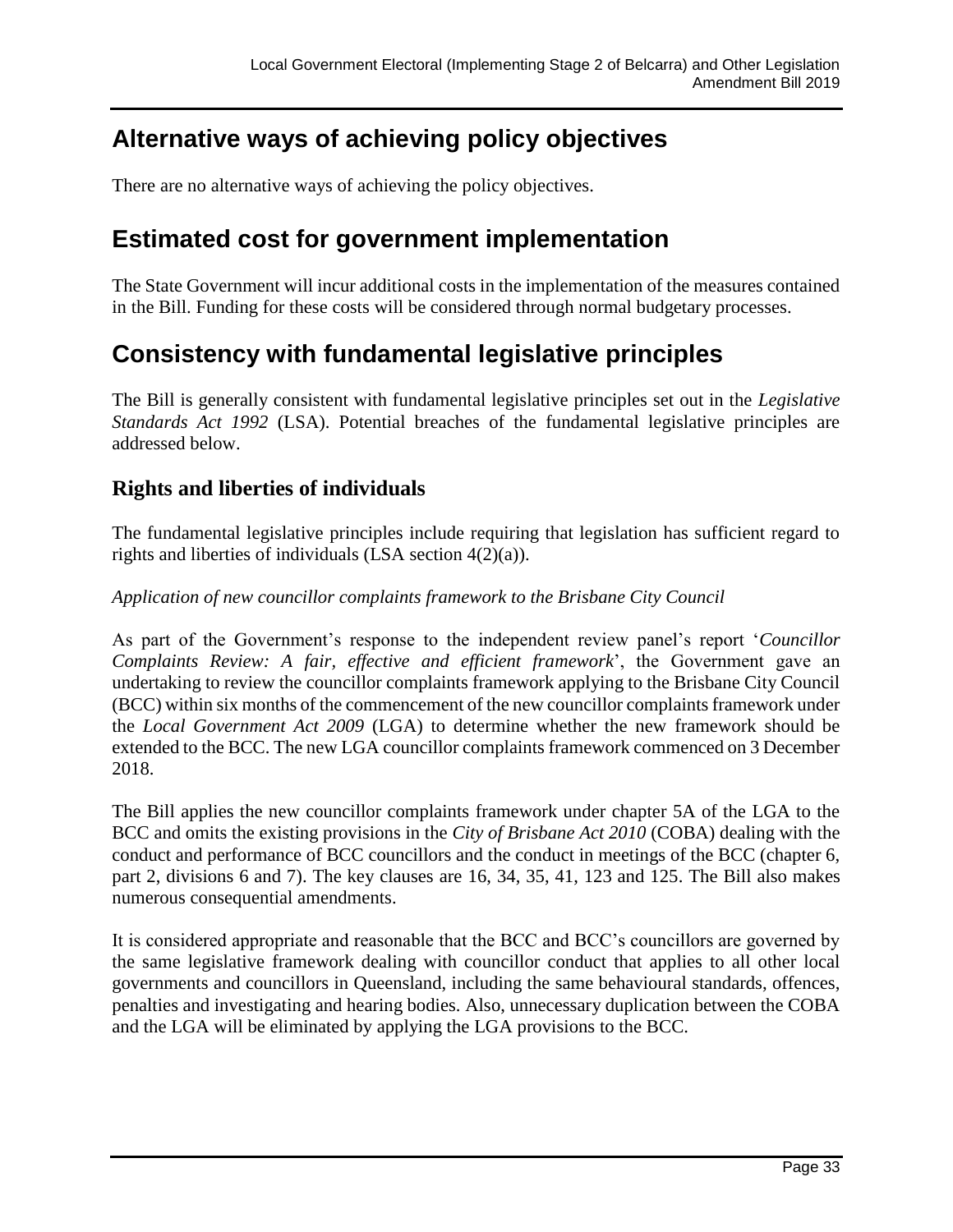#### *Application of the State's intervention powers under the LGA to the Brisbane City Council*

The Bill applies the full suite of the State's powers under the LGA to intervene in local government matters and to seek to suspend or dismiss a councillor or dissolve a local government to the BCC and omits the comparable provisions in the COBA (chapter 5, part 1). The key clauses are 16, 17, 19, 124 and 137. The Bill also makes numerous consequential amendments, including the application of chapter 6, part 7 of the LGA to the BCC to provide for the appointment of an interim management committee (if an interim administrator is appointed for the BCC under section 123 of the LGA), conditions of appointment for the interim administrator or member of the interim management committee, and end of appointment for the interim administrator or member of the interim management committee.

Section 150AR of the LGA permits the conduct tribunal to recommend to the Minister that a councillor be suspended or dismissed, and the Minister is empowered to recommend this action to the Governor in Council under section 122. If the conduct tribunal recommends that every councillor be suspended or dismissed the Minister (under section 123) may recommend that the Governor in Council suspend every councillor and appoint an interim administrator or dissolve the local government and appoint an interim administrator. Further, the LGA prescribes other grounds for the suspension/dismissal of a councillor or the dissolution of a local government, for example, where the Minister reasonably believes that a councillor or the local government has seriously or continuously breached the local government principles or reasonably believes it is otherwise in the public interest that a councillor or every councillor be suspended or dismissed.

In comparison, the COBA section 183 only empowers the BCC Councillor Conduct Review Panel to recommend to the Minister that a councillor be suspended for a stated period. Despite this, there is no power under the COBA for the Minister to suspend a BCC councillor. The COBA does not provide any other grounds for the suspension of a BCC councillor and does not, in any circumstances, provide for the dismissal of a BCC councillor or dissolution of the BCC.

The proposed amendments will provide the State with new powers of intervention with respect to the BCC, including enabling:

- the department's chief executive to appoint an advisor or a financial controller for the BCC (LGA sections 117 and 118)
- the Minister to suspend or revoke an unsound decision of the BCC (LGA section 121)
- the Minister to recommend that the Governor in Council suspend or dismiss a BCC councillor (LGA section 122)
- the Minister to recommend that the Governor in Council suspend every BCC councillor and appoint an interim administrator (LGA section 123)
- the Minister to recommend that the Governor in Council dissolve the BCC and appoint an interim administrator (LGA section 123).

The proposed amendments are considered appropriate and reasonable as they ensure the same sanctions across all local governments for the same conduct and complement the proposed application of the new councillor complaints framework under the LGA to the BCC.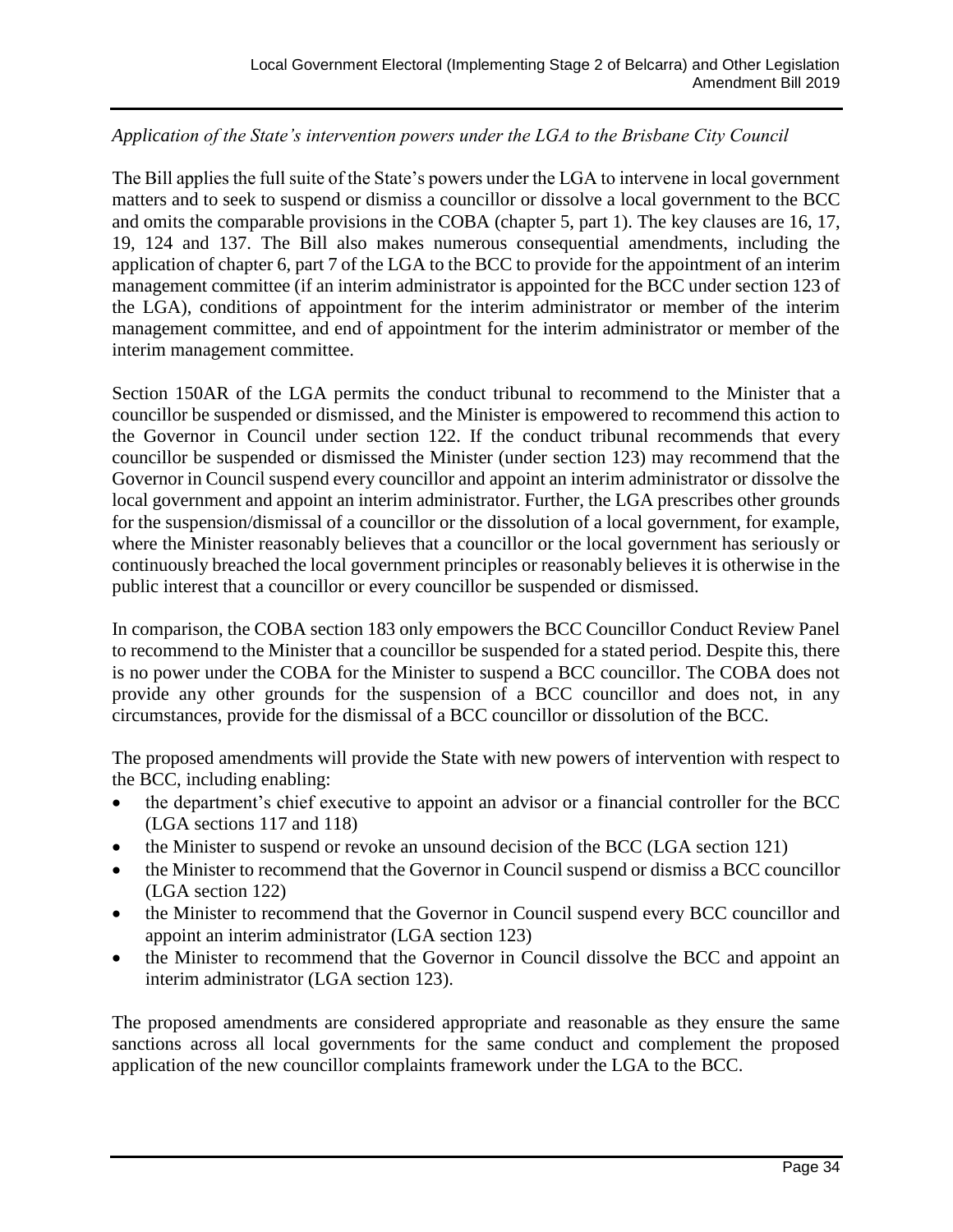*Independent assessor to investigate and deal with particular conduct of local government employees*

Currently under chapter 5A of the LGA, the independent assessor is responsible for investigating and dealing with the conduct of councillors where it is alleged or suspected to be inappropriate conduct, misconduct or, when referred to the independent assessor by the CCC, corrupt conduct. The independent assessor has no jurisdiction in relation to the conduct of local government employees.

The Bill provides that the independent assessor must investigate particular conduct of local government employees (including BCC employees at the appropriate time). Clause 79 inserts new section 150TA into the LGA to provide that the independent assessor must investigate the conduct of a local government employee if–

- (a) the conduct is the subject of a complaint referred to the assessor by the CCC; and
- (b) the conduct is connected to the conduct of a councillor that is the subject of a complaint referred to the assessor by the CCC.

For an investigation into particular conduct of a local government employee, the powers of investigators will be limited to the power to require a person to give information and the power to require a person to attend a meeting and answer questions (clauses 94 and 95). The Bill makes numerous consequential amendments, including to the functions of investigators (LGA section 150AY) and to the functions of the independent assessor (LGA section 150CU). However, the Bill does not empower the independent assessor to take any disciplinary action against a local government employee.

The proposed amendments are considered appropriate and reasonable to provide for the streamlining of investigations where the alleged corrupt conduct of a local government employee is linked to the alleged corrupt conduct of a councillor.

#### *Removal from office for membership of a political party – returning officer or assistant returning officer*

Currently the LGEA section 13 provides for automatic termination of a person's appointment as a returning officer or assistant returning officer if the person becomes a member of a political party. The Bill (clause 157) amends the LGEA to provide that the electoral commission must remove a returning officer or assistant returning officer if the officer becomes a member of a political party.

This does not limit the electoral commission's power to remove a returning officer or assistant returning office from office. Clause 157 of the Bill could potentially be inconsistent with the fundamental legislative principle that legislation should not adversely affect the rights and liberties of individuals. However, the termination will have no practical effect given incumbents are appointed on the understanding that their appointment would be terminated before commencement of the next election.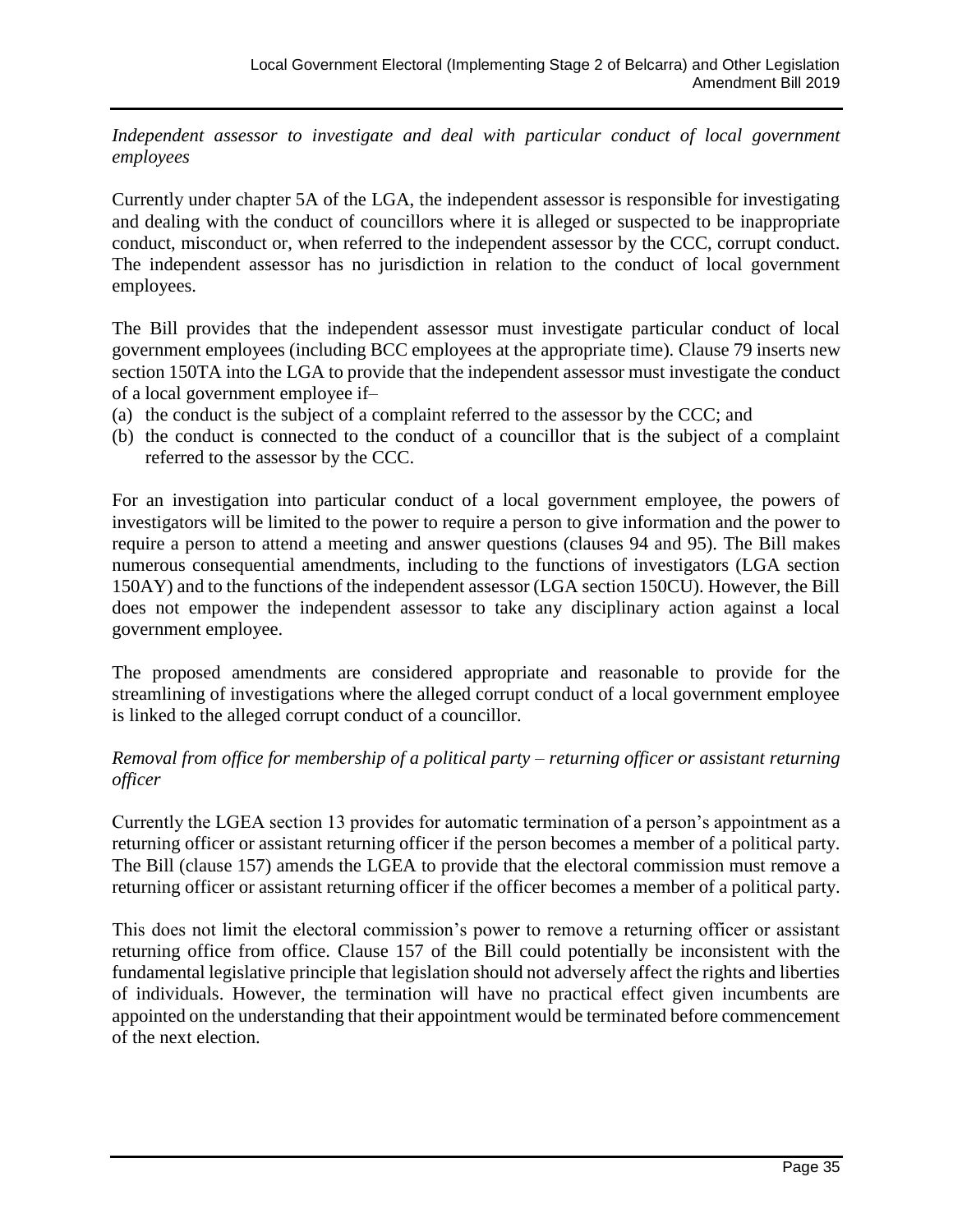#### *Prisoner voting*

Under section 64 of the LGEA, a person who is serving a sentence of imprisonment is not entitled to vote at an election. This aligns with the position under the Commonwealth *Electoral Act 1918* prior to the High Court decision in *Roach v Electoral Commission* [2007] HCA 43 (Roach) which found the previous corresponding Commonwealth provision invalid because it cast the net of disqualification too widely without regard to the culpability of the offender. Clause 174 of the Bill amends section 64 to provide that only persons serving a sentence of three years or longer are disqualified from voting. This is potentially inconsistent with the fundamental legislative principle that legislation should not adversely the affect rights and liberties of individuals. However, the Bill moderates the current position in favour of a broad class of prisoners, aligns with the current Commonwealth position and has regard to the culpability of a person's offending in disqualifying them from voting.

Clause 175 of the Bill amends section 69 of the LGEA to provide that electors serving a sentence of imprisonment, or who are otherwise lawfully detained, on the polling day for the election (which includes those held on remand and those who are sentenced to a term of imprisonment) must vote by way of declaration vote. These amendments could potentially be inconsistent with the fundamental legislative principle that legislation should not adversely affect the rights and liberties of individuals. The amendment reflects operational considerations and current practice for prisoners who are eligible to vote.

#### *Extension to limitation periods for commencing prosecutions*

To implement the Government's response to recommendation 29 of the Belcarra Report, the Bill (clauses 188 and 248) provides that a prosecution for the following offences may be started at any time within 4 years after the offence was committed:

- part 6 division 5 of the LGEA (Operation of accounts)
- section 183(1) of the LGEA (Engaging in group campaign activities)

This is potentially inconsistent with the fundamental legislative principle that legislation should not adversely affect rights and liberties of individuals. Administrative power to start a prosecution or proceeding under legislation should be responsive to the general principle that there must be an end to liability to prosecution or proceedings at some reasonable point.

The Belcarra Report recommended that the limitation period for these offences be extended to four years to address a problem identified during the investigation that many offences under the LGEA have a limitation period of only one year. The CCC stated that short limitation periods can pose a barrier to effective enforcement by preventing those who fail to comply with their obligations from being prosecuted, particularly where possible breaches are not identified for some time or where investigations are complex and protracted.<sup>25</sup> The amendment is also consistent with section 195 of the LGEA which currently provides that prosecutions for offences about disclosure returns may be started at any time within 4 years after the offence was committed.

 $\overline{a}$ <sup>25</sup> *Operation Belcarra: A blueprint for integrity and addressing corruption risk in local government*. *2017*; p87.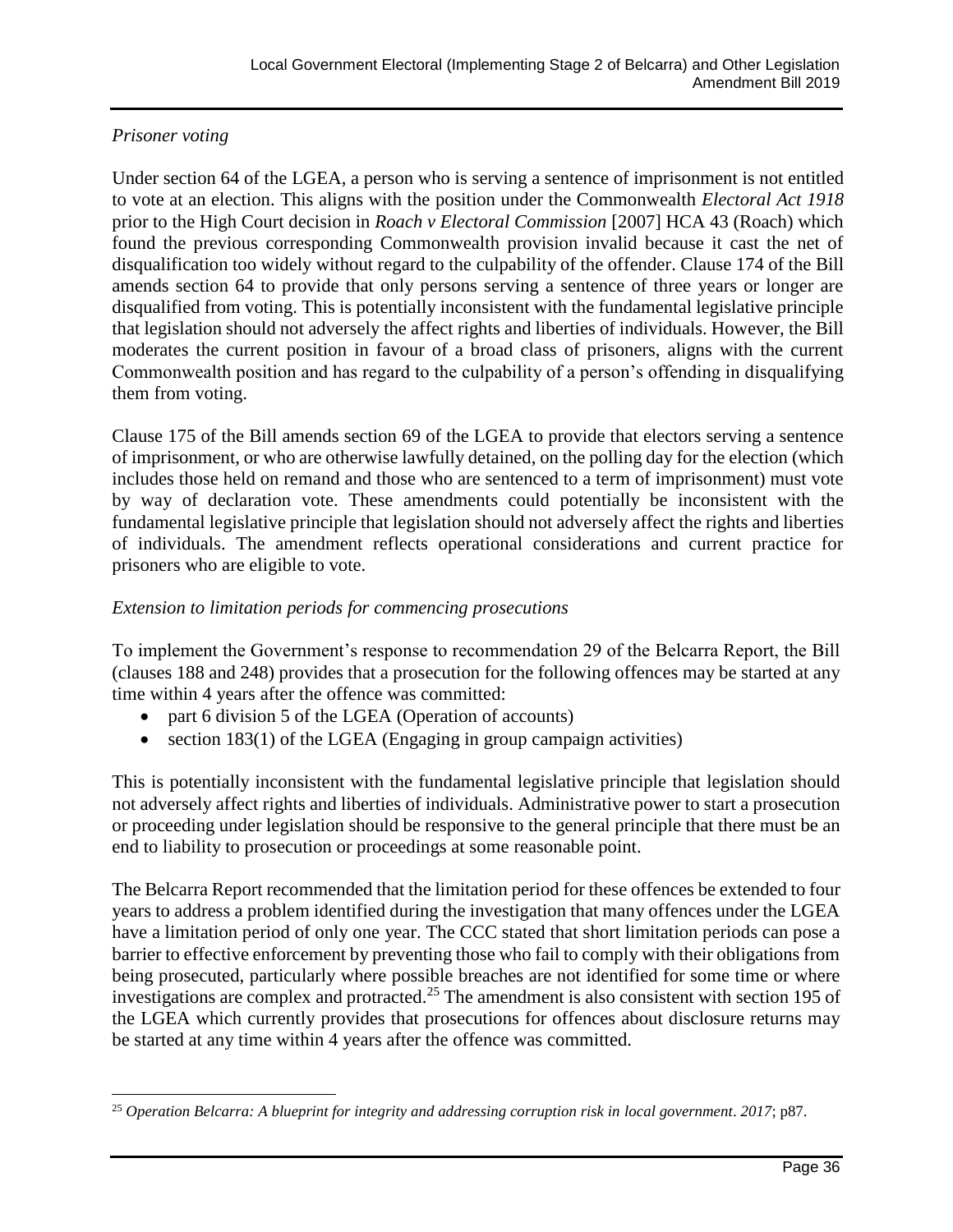#### *Application for postal vote to be made at least 12 days before polling day*

Under section 79 of the LGEA, the returning officer must send a ballot paper and declaration envelope to an elector who requests a postal vote if the request is received not later than 7pm on the Wednesday before polling day. Section 81 of the LGEA provides for a similar requirement for a person who believes they are entitled to vote in a postal ballot but has not been given a ballot paper and declaration envelope. However, this does not reflect current postal service delivery standards and it is unlikely that persons who request a postal ballot paper so close to polling day will receive it before polling day, particularly if in remote and regional areas.

Clause 177 of the Bill amends section 79 and clause 178 amends section 81 to provide that an elector's postal vote request must be received by the returning officer not later than 7pm on the day that is 12 days before the polling day for the election (that is, the second Monday before polling day). This is potentially inconsistent with the fundamental legislative principle that legislation should not adversely the affect the rights and liberties of individuals.

The 12 day cut-off date for postal vote applications for all electors will mean that those who request a postal vote have the reasonable prospect of the postal ballot being received before polling day. Those electors who are likely to require a postal vote will need to make their request earlier than they presently do. An elector whose address is more than 20 kilometres from a polling booth may apply to be included on the register of special postal voters in advance of an election and will automatically be sent a postal ballot once the election period commences. Electors in many local government areas have access to pre-poll voting. Telephone voting is also available to a wide cohort of persons. The earlier cut-off is intended to minimise electors being unexpectedly disenfranchised due to the practical limitations of reliance on the postal network.

#### **Proportionality of penalties**

The Bill inserts a number of new offences and amends existing offences to achieve the policy objectives. Whether legislation has sufficient regard to rights and liberties of individuals depends on whether, for example, consequences imposed by legislation are proportionate and relevant to the actions to which the consequences are applied by the legislation. Legislation must impose penalties which are proportionate to the offence.

#### *Belcarra Report recommendation 2 – electoral expenditure returns*

Recommendation 2 of the Belcarra Report is that '*the Local Government Electoral Act be amended to require real-time disclosure of electoral expenditure by candidates, groups of candidates, political parties and associated entities at local government elections. The disclosure scheme should ensure that:*

- *(a) all expenditure, including that currently required to be disclosed by third parties, is disclosed within seven business days of the date the expenditure is incurred, or immediately if the expenditure is incurred within the seven business days before polling day*
- *(b) all expenditure disclosures are made publicly available by the ECQ as soon as practicable, or immediately if the disclosure is provided within the seven business days before polling day.*'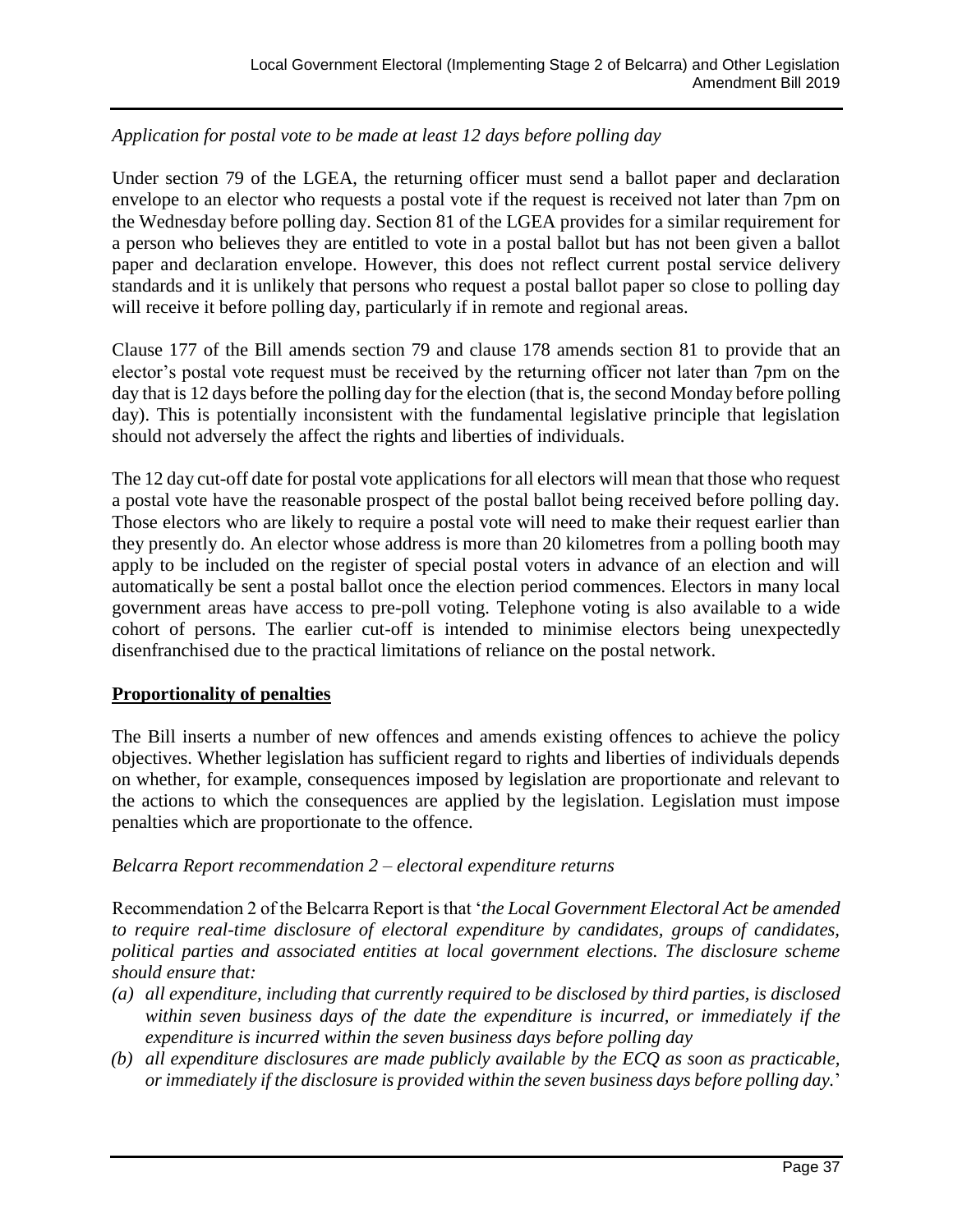The Government supported recommendation 2 in principle, with the comment that it would consider these matters as part of the review of expenditure caps for Queensland local government elections to be conducted in response to recommendation 1.

To implement the Government's response to recommendation 2 it is proposed to amend the LGEA to provide that candidates, groups of candidates, third parties, political parties and associated entities are to be required to disclose electoral expenditure. Section 195 of the LGEA currently provides for a number of offences in relation to returns required to be given under part 6 (Electoral funding and financial disclosure). It is proposed that the existing offences in section 195 of the LGEA will apply in relation to expenditure returns, as for other returns required to be given under part 6 of the LGEA.

#### *Belcarra Report recommendation 5 - groups of candidates*

Currently, section 183 of the LGEA provides that it is an offence for a group of candidates to advertise or fundraise if particular requirements are not complied with. The maximum penalties that apply are 100 penalty units.

Recommendation 5 of the Belcarra Report is that the definition of a group of candidates in the LGEA be amended so that a group of candidates is defined by the behaviours of the group and/or its members rather than the purposes for which the group was formed, and that consequential amendments be made to the LGEA, including with respect to the recording of membership and agents for groups of candidates, to account for the possibility that a group of candidates may be formed at any time before an election, including after the cut off for candidate nominations.

To implement the Government's response to recommendation 5, it is proposed to amend the LGEA to provide that a person, other than a member of a group of candidates or a candidate endorsed by a political party, may not engage in particular campaign techniques (clause 248).

A person undertaking a prohibited group-like campaigning technique, unless part of a group of candidates, will be:

- committing an offence with a maximum penalty of 100 penalty units
- committing an integrity offence (clauses 53 and 152).

Given the importance associated with improving transparency around the intention of candidates to operate as a collective, prescribing this offence as an integrity offence with a maximum penalty of 100 penalty units is proportionate and reasonable. This, along with the maximum penalty of 100 penalty units, will provide for an adequate deterrent for candidates engaging in group campaign activities who fail to comply with their legislative obligations to register as a group of candidates.

#### *Belcarra Report recommendation 6 – donor to disclose source of gift*

Belcarra Report Recommendation 6 is: *that the relevant details for gifts in section 109 of the LGEA be amended to state that, for a gift derived wholly or in part from a source [other than a person identified by s.109(b)(iii)] intended to be used for a political purpose related to the local government election, the relevant details required also include the relevant details of each person*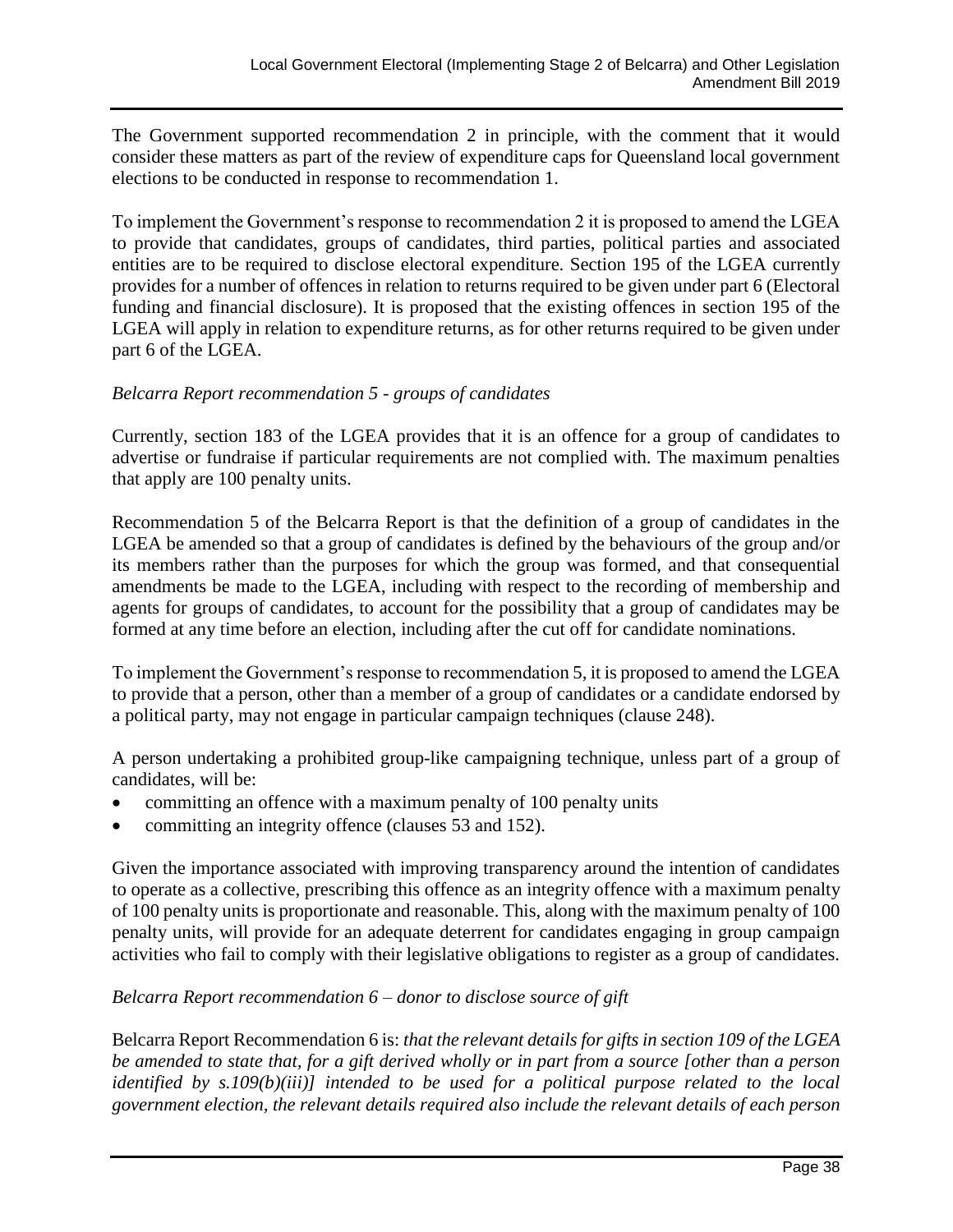*or entity who was a source of the gift. Section 120(6) regarding loans should be similarly amended to reflect this requirement.*

The Government's response gave in principle support to Recommendation 6, noting that further analysis on the breadth and scope of the proposed amendment is required as well as to how the recommendation can be practically monitored and enforced.

To implement the Government's response to recommendation 6, the Bill (clause 235) provides that if an entity makes a gift or loan of a value of \$500 or more to a candidate, group of candidates or registered political party or a gift of a value of \$500 to a third party to enable political expenditure, the entity must give the recipient of the gift or loan the relevant details of the gift or loan and, if the entity is not the source of the gift or loan the entity must also give the relevant details of the entity that is the source of the gift or loan. The maximum penalty is 20 penalty units.

This requirement will ensure that candidates are aware of the original source of any gift they receive for the purpose of making a disclosure under part 6, division 3 of the LGEA. This is potentially inconsistent with the fundamental legislative principle that legislation should not adversely affect the rights and liberties of individuals. Although making a gift or loan is voluntary, it may require an individual to disclose information that he or she may reasonably wish to keep private (specifically, name and address information).

This impact on an individual's privacy is necessary to allow for increased transparency of the electoral system and support electors to make informed decisions. Without this information, which supplements that already required under the LGEA by those who give disclosable gifts or loans, the information would not be meaningful enough to provide the degree of transparency to support this objective. In addition, a safeguard applies so that the silent electors will not have their addresses published by ECQ. Individuals can apply to be silent electors on the grounds that having their address on the electoral roll would place at risk their, or another person's, safety. This ensures that the disclosure required for transparency is appropriately balanced with measures to ensure that the privacy of the address information of vulnerable individuals is protected. The offence attracts a penalty of 20 penalty units, which is consistent with similar offences in the Act.

#### *Belcarra Report recommendation 8 – recipients to notify donors of disclosure obligations*

Recommendation 8 of the Belcarra Report is that '*the Local Government Electoral Act be amended to require all gift recipients, within seven business days of receiving a gift requiring a third party return under section 124 of the LGE Act, to notify the donor of their disclosure obligations. A suitable penalty should apply.*'

The CCC noted at page 67 of the Belcarra Report that '*Many people seemed to be unaware of or unclear about their disclosure obligations under the LGE Act.*' The CCC further noted that '*in state elections, candidates are required to notify donors of their disclosure obligations as soon as practicable after receiving a donation, with the failure to do so attracting a maximum penalty of 20 penalty units (a \$2523 fine). The CCC is of the view that introducing this same requirement for donation recipients in local government elections (Recommendation 8) would markedly increase*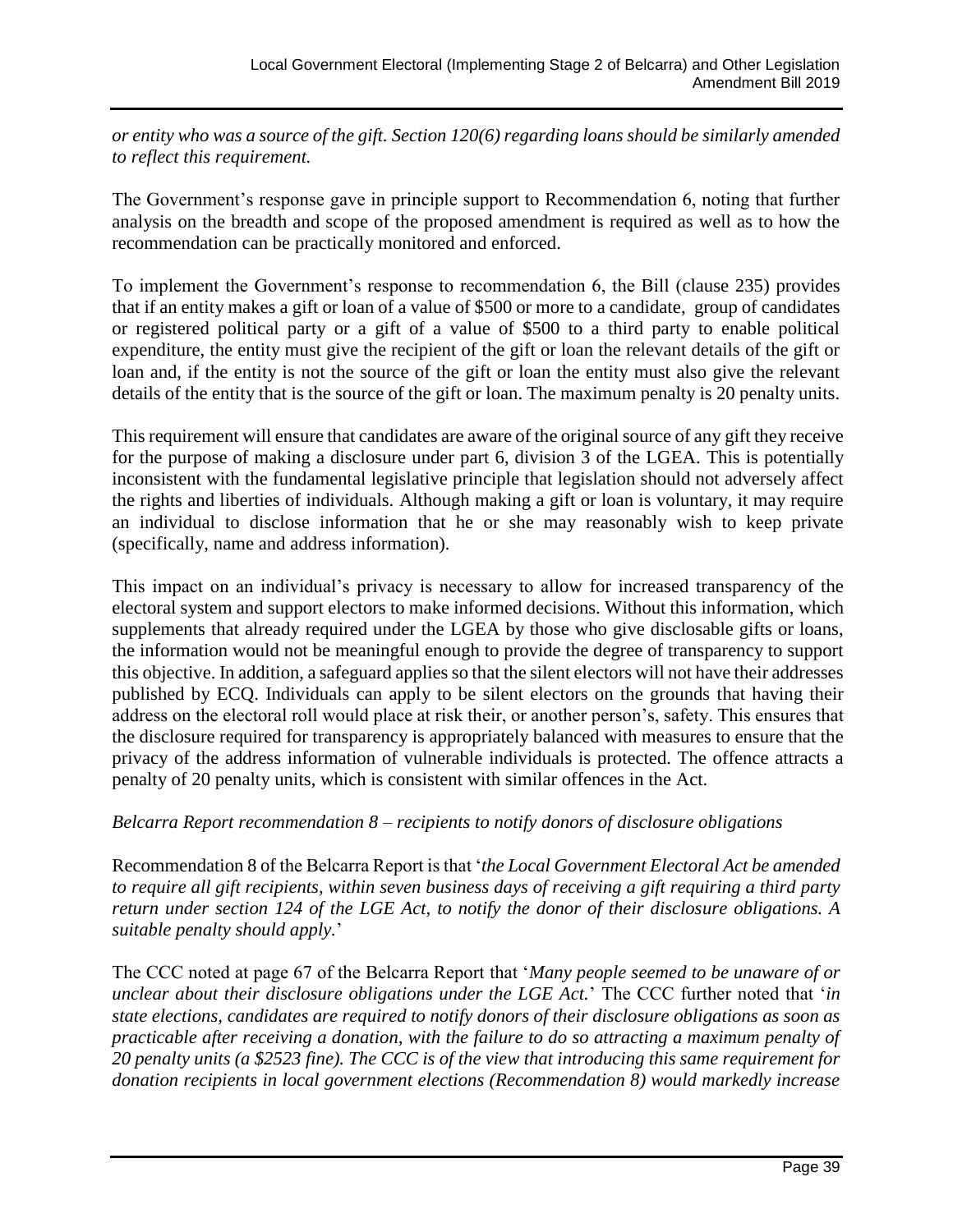*disclosure by donors.*' The CCC referenced the *Electoral Act 1992* section 264(9) which applies to State elections.

The Government response supported recommendation 8 '*as it is a reasonable requirement and it enhances transparency. The amendment will place the onus on the candidate to ensure notification occurs.*'

To implement the Government's response to recommendation 8, the Bill amends the LGEA to require candidates, groups of candidates and third parties within 7 business days after receiving a gift which may require a third party return under the LGEA to notify the donor that the donor may, be required to give a return (clause 237, section 122A). The amendment extends the scope of the notification requirement beyond that which applies under the *Electoral Act 1992* section 264(9) (which only applies to candidates) to apply to candidates, groups of candidates and a third party who receives a gift from another third party to enable expenditure for political activity.

The Bill provides for a maximum penalty of 20 penalty units for an offence against the notification requirements. A penalty of 20 penalty units is considered proportionate and reasonable as it is consistent with the penalty under the *Electoral Act 1992* section 264(9).

#### *Belcarra Report recommendation 10 – prospective notification of disclosure obligations*

Recommendation 10 of the Belcarra Report is that '*the Local Government Electoral Act be amended to require candidates, groups of candidates and third parties to prospectively notify any proposed donor of the candidate's, group's or third party's disclosure obligations under section 117, 118 or 125 of the LGE Act.*'

To implement the Government's response to recommendation 10, the Bill amends the LGEA to require a candidate, the agent for a group of candidates and a third party to take reasonable steps to notify the public about a requirement for a person to state, in a return, the relevant details for a gift or loan for which a return is required under the LGEA part 6 (clause 237, section 122). The notification must include a fair summary of the provisions of the LGEA under which the requirement arises. The Bill provides for a maximum penalty of 1 penalty unit for an offence against the notification requirements.

While the Belcarra Report did not address whether a penalty should be imposed, the Government response commented that '*Given that it requires proactive steps to notify prospective donors of the fact their donation will be publicly disclosed by candidates, groups of candidates or third parties, consideration will be given to the practical steps required to implement this recommendation.*' Because the identity of prospective donors may not be known to the recipient, it is considered that a penalty of 1 penalty unit is proportionate and reasonable. The Bill provides examples of reasonable steps to notify the public. These include publishing a notice on the candidate's, group's or third party's website; including a notice with brochures distributed in the local government area or division of a local government area for which the candidate has been nominated for an election.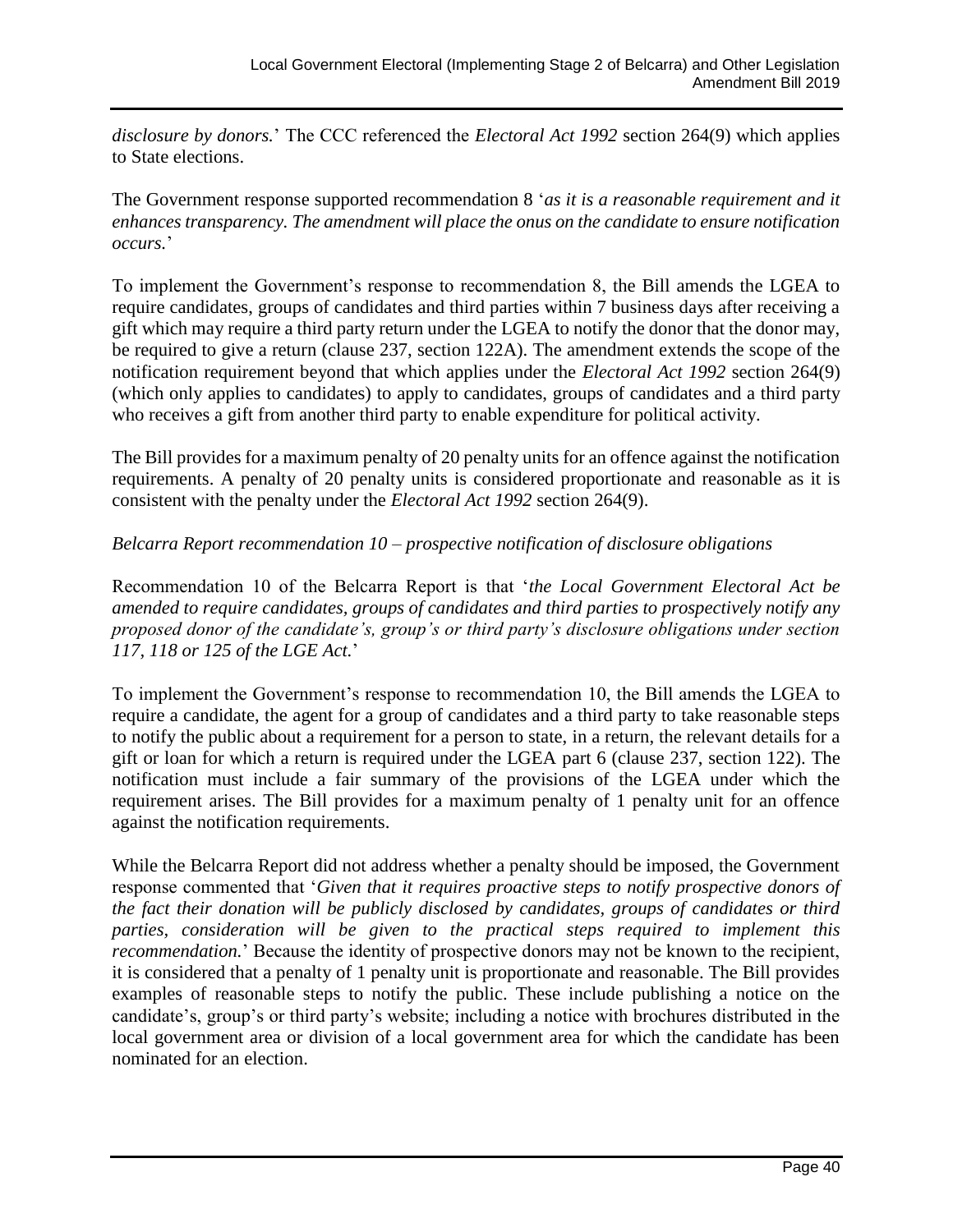Other offences in the LGEA carrying a maximum penalty of 1 penalty unit include section 187 which prohibits a person from wearing or displaying any badge or emblem of a political party in a polling booth, and section 188 which prohibits a person from displaying a political statement inside a polling booth or within 6 metres of the entrance to a building that is, or is part of, a polling booth.

#### *Belcarra Report recommendation 14 – restrictions on the use of dedicated accounts*

Belcarra Report Recommendation 14 is: *that sections 126 and 127 of the LGEA be amended to expressly prohibit candidates and groups of candidates from using a credit card to pay for campaign expenses. Candidates would be permitted to use debit cards attached to their dedicated account.*

The Government's response supported recommendation 14 in principle noting that allowing use of the debit card linked to the campaign account should overcome difficulties that could arise from prohibiting use of credit cards and that it appears the CCC's underlying concerns relate to reconciliation of individual purchases made by a credit card against expenditure from the campaign account. Further consideration to be given to practical implementation.

To implement the Government's response to recommendation 14 of the Belcarra Report, the Bill (clause 188) amends the LGEA to expressly prohibit candidates and groups of candidates from using a credit card to pay for campaign expenses. Candidates would be permitted to use debit cards attached to their dedicated account. The maximum penalty of 100 penalty units is equivalent to the penalty that applies if a candidate or group of candidates fails to take all reasonable steps to comply with the requirements for operation of dedicated accounts (section 126(8) and section 127(8) of the LGEA).

#### *Belcarra Report recommendation 30 – review of LGEA penalties*

Recommendation 30 of the Belcarra Report is that '*the penalties in the Local Government Electoral Act for offences including funding and disclosure offences be increased to provide an adequate deterrent to non-compliance. For councillors, removal from office should be considered.*' The Government's response supported recommendation 30 in principle.

The Bill amends the LGEA to increase the maximum penalties that apply for a number of existing offences to implement the Government's response to recommendation 30.

The CCC noted at page 88 of the Belcarra Report that most of the offences its investigation related to attracted only relatively small penalties. For offences relating to disclosure returns, for example, penalties in Queensland '*are generally the lowest of all Australian jurisdictions, and are significantly lower than the highest penalties in New South Wales and Western Australia, which both provide for terms of imprisonment*'.

The CCC further noted at page 89 '*the effect of reducing the perceived seriousness of wrongdoing by councillors and others, undermining the effectiveness of the legislative framework in promoting integrity, transparency and accountability. To help ensure that the offence provisions in the LGE Act are a sufficient deterrent to non-compliance and allow breaches to be adequately sanctioned, the CCC recommends increased penalties for LGE Act offences, particularly those related to*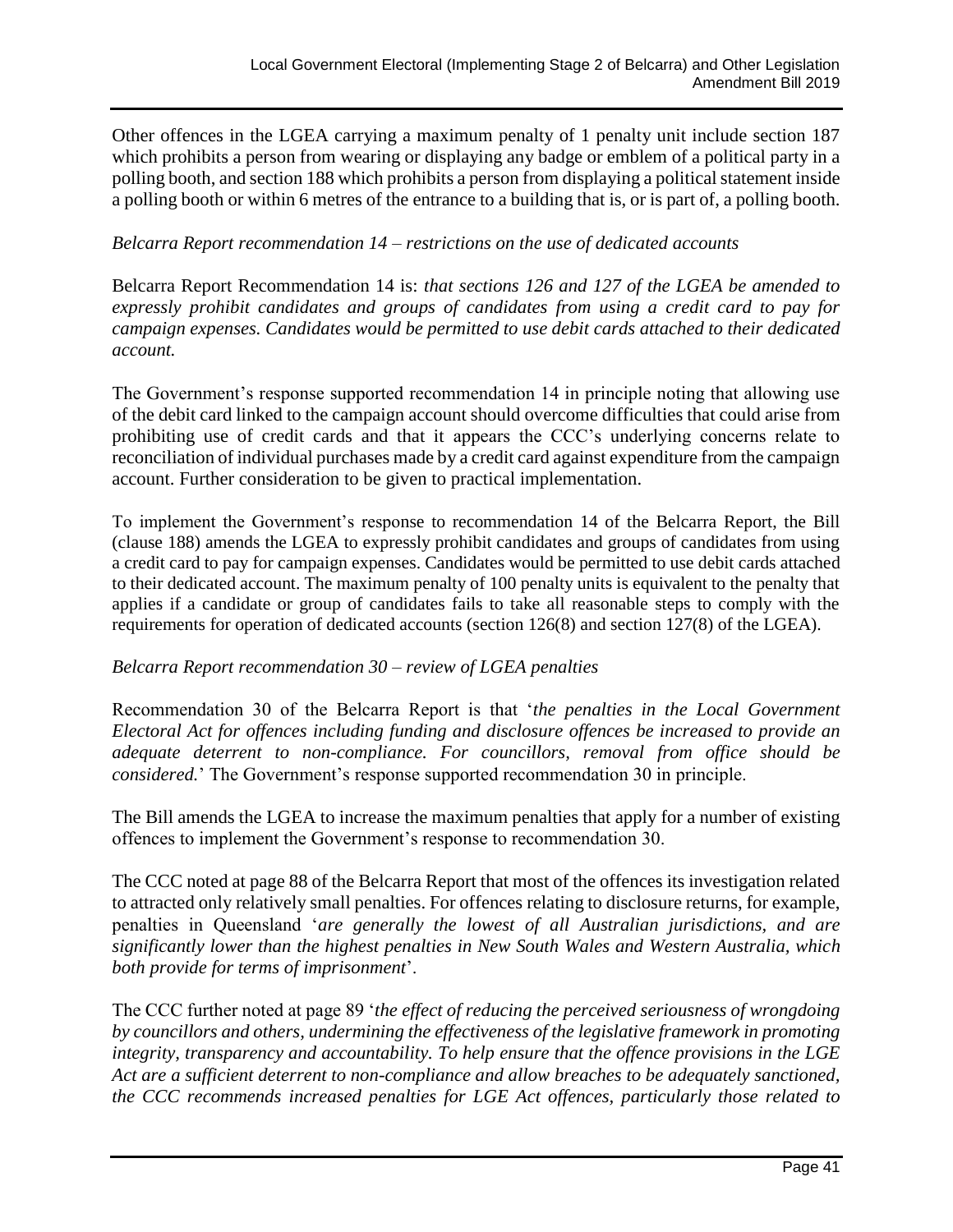*funding and disclosure (Recommendation 30). For councillors, serious consideration should be given to providing for their removal from office*.'

To implement the Government's response to recommendation 30, the Bill amends maximum penalties for the following existing offences in the LGEA.

LGEA section 126 (Requirement for candidate to operate dedicated account) LGEA section 127 (Requirement for group of candidates to operate dedicated account)

Section 126 of the LGEA places an obligation on a candidate to operate a dedicated account. The penalty for failing to take reasonable steps to comply with the requirements is 100 penalty units. Section 127 of the LGEA places an obligation on a group of candidates to operate a dedicated account. The penalty for failing to take reasonable steps to comply with the requirements is 100 penalty units.

Given the importance associated with dedicated accounts in allowing meaningful auditing of electoral financing the Bill prescribes these offences as integrity offences, which will mean that a person convicted of the offence cannot be a councillor for 4 years (clauses 13 and 121).

LGEA section 174 (Obstructing electoral officers etc.)

Section 174 of the LGEA prohibits obstruction of a proceeding at an election, a scrutineer entering or leaving a polling booth or an electoral officer performing a function under the LGEA. The maximum penalty that applies is 10 penalty units.

The Bill increases the maximum penalty to 20 penalty units or 6 months imprisonment (clause 190). This penalty is equivalent to the maximum penalty in section 179 (Interfering with election right or duty) of the *Electoral Act 1992*.

LGEA section 176A (Confidentiality of information)

Section 176A provides that a person who gains information because of the person's involvement in the administration of the LGEA must not disclose the information other than in prescribed circumstances. The maximum penalty that applies is 40 penalty units or 18 months imprisonment.

The Bill increases the maximum penalty for the offence to 100 penalty units (clause 191). This is equivalent to the maximum penalty in section 373 (Confidentiality of information) of the *Electoral Act 1992*.

LGEA section 192 (Secrecy of voting)

Section 192(3) of the LGEA provides that an electoral officer, or scrutineer, must not make a mark, memorandum or note on a voters roll or any other list of voters or otherwise that indicates for whom a person has cast a vote, or that would enable the officer or scrutineer to know or remember for whom a person has cast a vote. The maximum penalty that may be applied is 10 penalty units.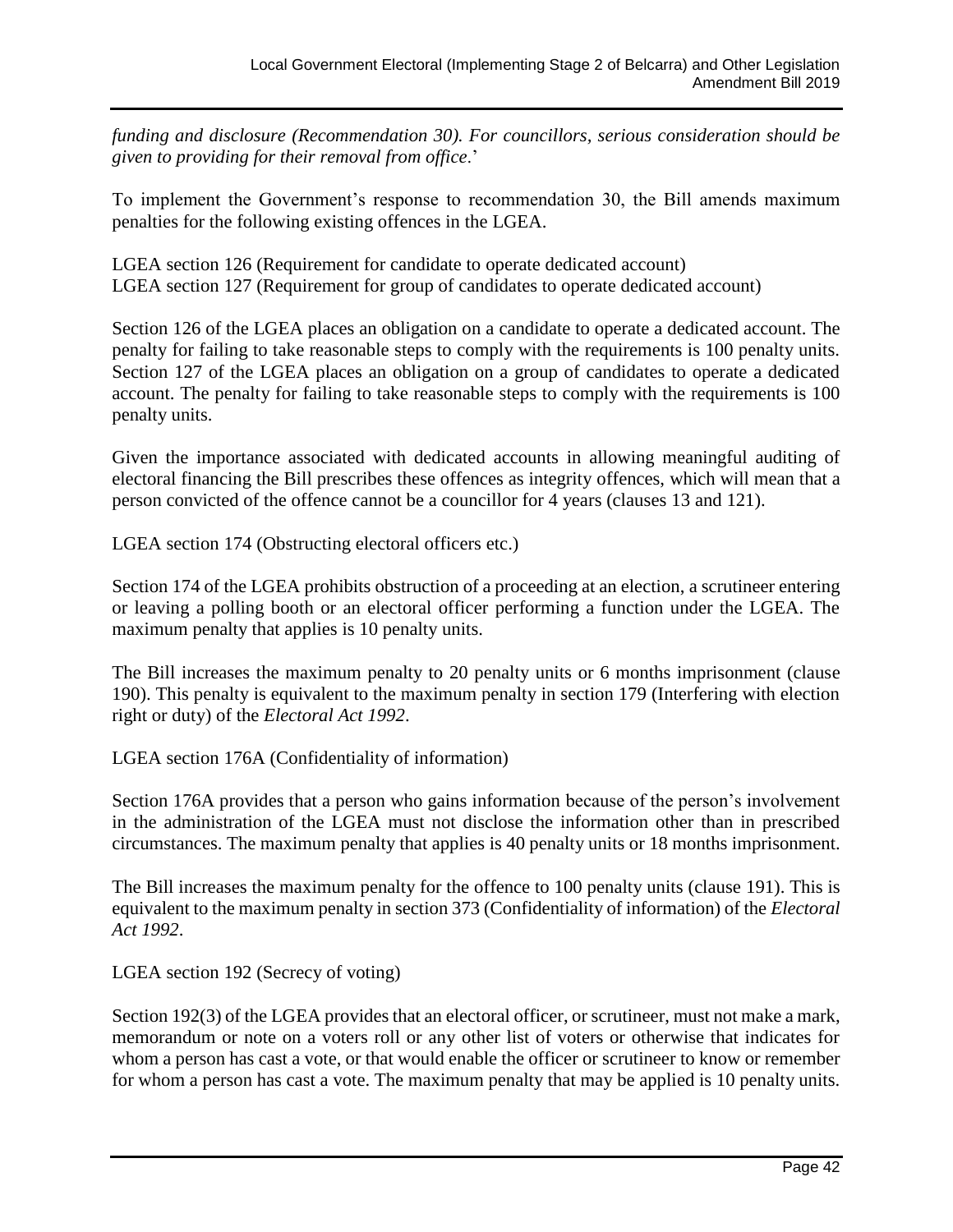Section 193 of the *Electoral Act 1992* provides for a similar offence about secrecy of voting with a maximum penalty of 20 penalty units of 6 months imprisonment. For consistency with the *Electoral Act 1992* and to provide for an adequate deterrent, it is proposed to increase the maximum penalty for the offence in section 192(3) of the LGEA to 20 penalty units or 6 months imprisonment (clause 195).

LGEA section 195 (Offences about returns)

Section 195(1) of the LGEA provides that a person must give a return the person is required to give under a provision of part 6 within the time required by the provision. The maximum penalty for failing to comply with this requirement is 20 penalty units. Given the importance of transparent and accountable electoral disclosures and the seriousness of the offence, the Bill increases the maximum penalty for this offence to 20 penalty units if the person took all reasonable steps to give the return within the time required and 100 penalty units otherwise (clause 196). The offence will also be prescribed as an integrity offence if the person failed to take reasonable steps to comply (clauses 13 and 121).

Section 195(2) of the LGEA provides that a person must not give a return the person is required to give under part 6 containing particulars that are, to the knowledge of the person, false or misleading in a material particular. The maximum penalty that may be applied if the person is required to give the return as a candidate is 100 penalty units or otherwise 50 penalty units. To reflect the seriousness of knowingly providing false or misleading information in a return given to the ECQ, the Bill increases the maximum penalty to 100 penalty units in all situations (clause 19).

Section 195(3) of the LGEA provides that if a candidate is a member of a group of candidates and the group's agent is required under section 118 or 120 to give a return, the candidate must not allow the agent to give the return if it contains particulars that are, to the knowledge of the candidate, false or misleading in a material particular. The maximum penalty that may be applied for this offence is 100 penalty units.

Given the importance of transparent and accountable electoral disclosures and the seriousness of the offences, the Bill also prescribe the offences in section  $195(1)(b)$ , (2) and (3) as integrity offences (clauses 13 and 121).

#### *Transitional provision – new integrity offences*

The Bill amends the LGA and COBA to provides that a councillor who was charged with or convicted of a disqualifying offence prior to commencement of the amendments must, unless the councillor has a reasonable excuse, immediately notify the Minister, the chief executive officer and, if the councillor is not the mayor, the mayor, if the charge remains pending or the disqualification period for the conviction has not expired.

The maximum penalty for these offences is 100 penalty units. This is consistent with the maximum penalty for the similar offences in sections 326 and 327 of the LGA and section 278 and 279 of the COBA. The rights and liberties of the person are protected because the provisions allow for the councillor to have a reasonable excuse for non-compliance.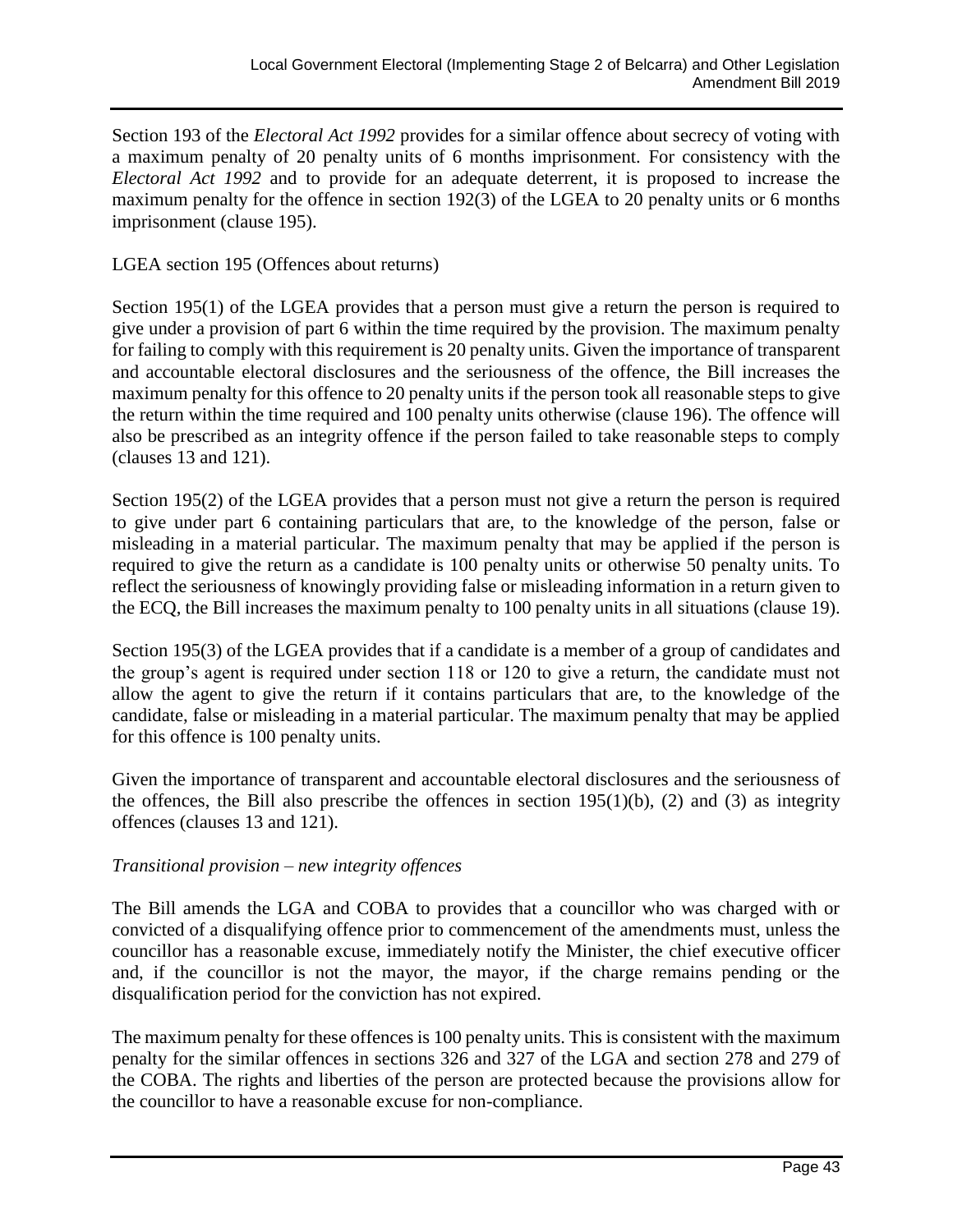*Expansion of existing offences – LGEA section 180(1) and (3) (Unauthorised how-to-vote cards)*

The existing offences and enforcement provision in the LGEA section 180 (Unauthorised how-tovote cards) apply 'on polling day for an election'. The LGEA schedule (Dictionary) provides that polling day, for an election, means the day stated in a notice under section 35; or fixed by notice under section 36; or fixed by a notice under section 38; or fixed by a notice under section 53.

Under section 180(1) a person must not distribute or authorise someone else to distribute a howto-vote card to which section 179(1) or (2) applies, unless section 179(1) or (2) has been complied with for the card. A maximum penalty of 20 penalty units applies.

Clause 193 of the Bill amends the LGEA section 180(1) to apply the existing requirements and the maximum penalty of 20 penalty units 'on a day when votes may be cast' instead of 'on polling day for an election'. This encompasses a range of ways of casting votes, in addition to voting at an ordinary polling booth on polling day, for example voting at mobile polling booths prior to polling day and voting at pre-polling booths.

The effect of the amendment is to expand the circumstances in which a penalty applies. It is considered that the penalty is proportionate and reasonable as it applies consistently 'on a day when votes may be cast' regardless of how or when the vote is cast. Further, there is no increase to the existing penalty under LGEA section 180(1), which is consistent with the penalty of 20 penalty units applying under the equivalent provision for State elections, the *Electoral Act 1992* section 183(9).

The enforcement provision in the LGEA section 180(2) is similarly amended to provide that if, on a day when votes may be cast, an electoral officer reasonably suspects a person is distributing a how-to-vote card which does not comply with the legislative requirements, the electoral officer may require the person to produce the how-to-vote card for inspection. Under section 180(2)(b) the electoral officer may confiscate any how-to-vote cards that have not been given as required under section 179(1) or (2). The effect of the amendment is to expand the circumstances in which the enforcement provision applies, replacing 'on polling day for an election' with 'on a day when votes may be cast'.

Under the LGEA section 180(3) a person must not obstruct an electoral officer in the exercise of the power under subsection (2)(b), unless the person has a reasonable excuse. A maximum penalty of 20 penalty units applies. While the Bill does not amend this provision, the effect of the Bill's amendment to section 180(2)(b) is to expand the circumstances in which a penalty under section 180(3) applies, to include obstructing an electoral officer in the exercise of powers on a day when votes may be cast. This encompasses a range of ways of casting votes, in addition to voting at an ordinary polling booth on polling day, for example voting at mobile polling booths prior to polling day and voting at pre-polling booths.

It is considered that the penalty is proportionate and reasonable as it applies consistently 'on a day when votes may be cast' regardless of how the vote is cast. Further, there is no increase to the existing penalty under LGEA section 180(3), which is consistent with the penalty of 20 penalty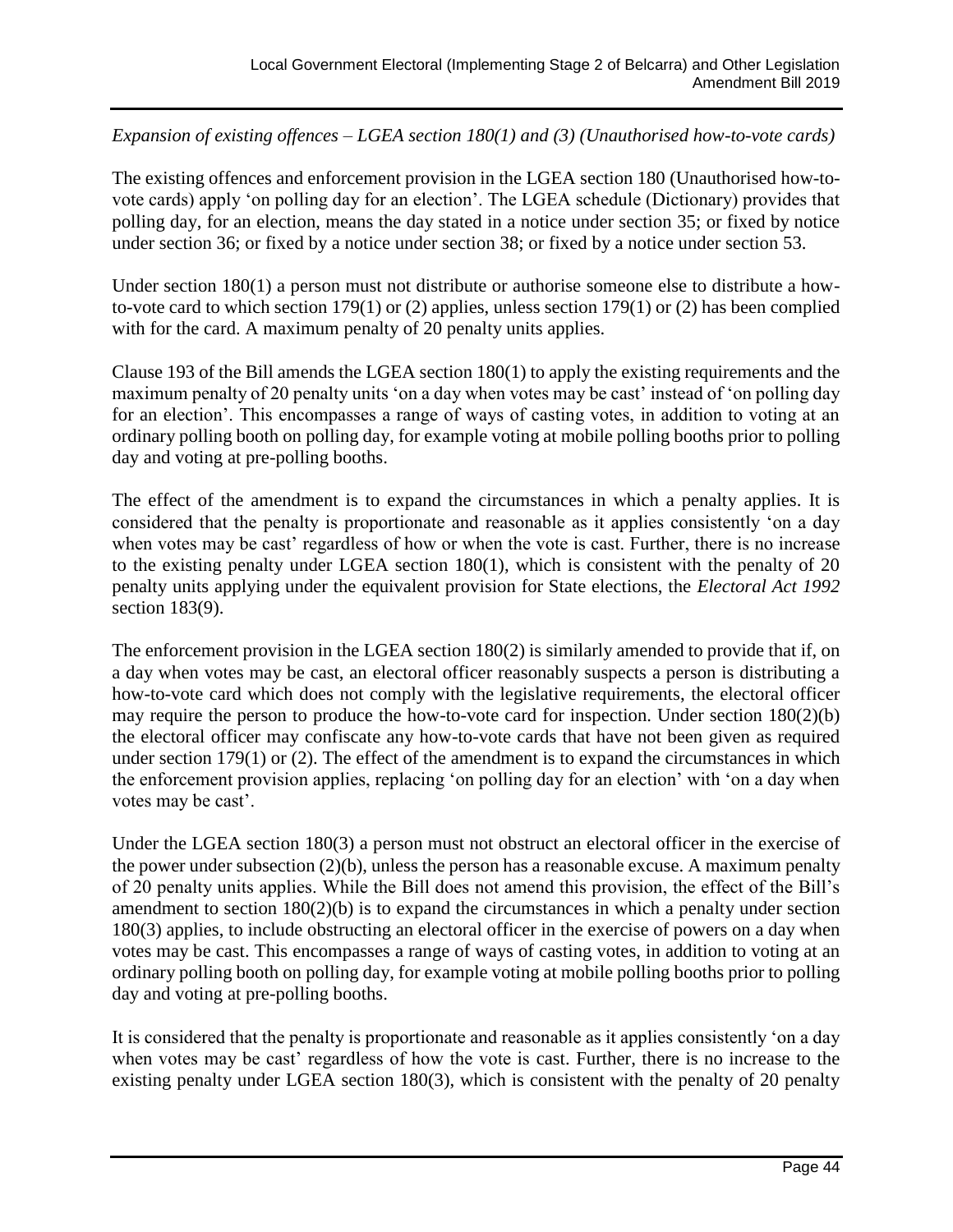units applying under the equivalent provision for State elections, the *Electoral Act 1992* section 183(11).

#### *Failing to comply with a request for advice or information – LGA/COBA*

The LGA section 170A(8) and the COBA section 171(7) provide that a chief executive officer must make all reasonable endeavours to comply with a request from a councillor for information that the local government has access to. The maximum penalty for failing to comply with this requirement is 10 penalty units.

Clauses 47 and 147 of the Bill provide that a chief executive officer must comply with such a request within 10 business days after receiving the request, or, if the chief executive officer reasonably believes it is not practicable to comply with the request within 10 business days, within 20 business days after receiving the request. The maximum penalty is increased from 10 penalty units to 20 penalty units. The Bill also applies the revised requirement and increased penalty with respect to a councillor asking the chief executive officer for advice to assist the councillor carry out his or her responsibilities. Currently, a councillor may ask a local government employee to provide such advice but there is no penalty for non-compliance. The new penalty applies only where the request for advice has been made of the chief executive officer.

The amendments are considered reasonably justified as they reflect the importance of councillors acquiring all the advice and information needed to carry out their responsibilities and make informed decisions in the public interest. Further, the increase in penalty from 10 penalty units to 20 penalty units is considered reasonably proportionate to the seriousness of the offence and a suitable deterrent to the potential interruption of the functions of elected local government representatives. A safeguard is included where the chief executive officer can extend (by written notice) the timeframe for complying with a request from 10 business days to 20 business days if the chief executive officer reasonably believes it is not practicable to comply with the request within 10 business days. The notice must contain the reasons for the belief and be given to the councillor within 10 business days after receiving the request.

#### *Councillor conflicts of interest – LGA/COBA*

Chapter 6, part 2, division 5A of the LGA and chapter 6, part 2, division 5A of the COBA provide for dealing with councillors' personal interests in local government matters at local government meetings. These divisions provide for a number of offences in relation to conflicts of interest.

The Bill (clauses 7, 106 and 111) omits these provisions and inserts new chapter 5B of the LGA and chapter 6 part 2 division 5A of the COBA to deal with conflicts of interest. The new provisions replace the terms 'material personal interest' and 'conflict of interest' with new terms 'prescribed conflict of interest' and 'declarable conflict of interest'. Further, the new provisions apply if a councillor is participating in a decision in a meeting of the local government or a committee, or if the councillor is participating in a decision as a delegate of the local government, or under an Act or other authority.

The Bill inserts the following new offences in relation to prescribed conflicts of interests: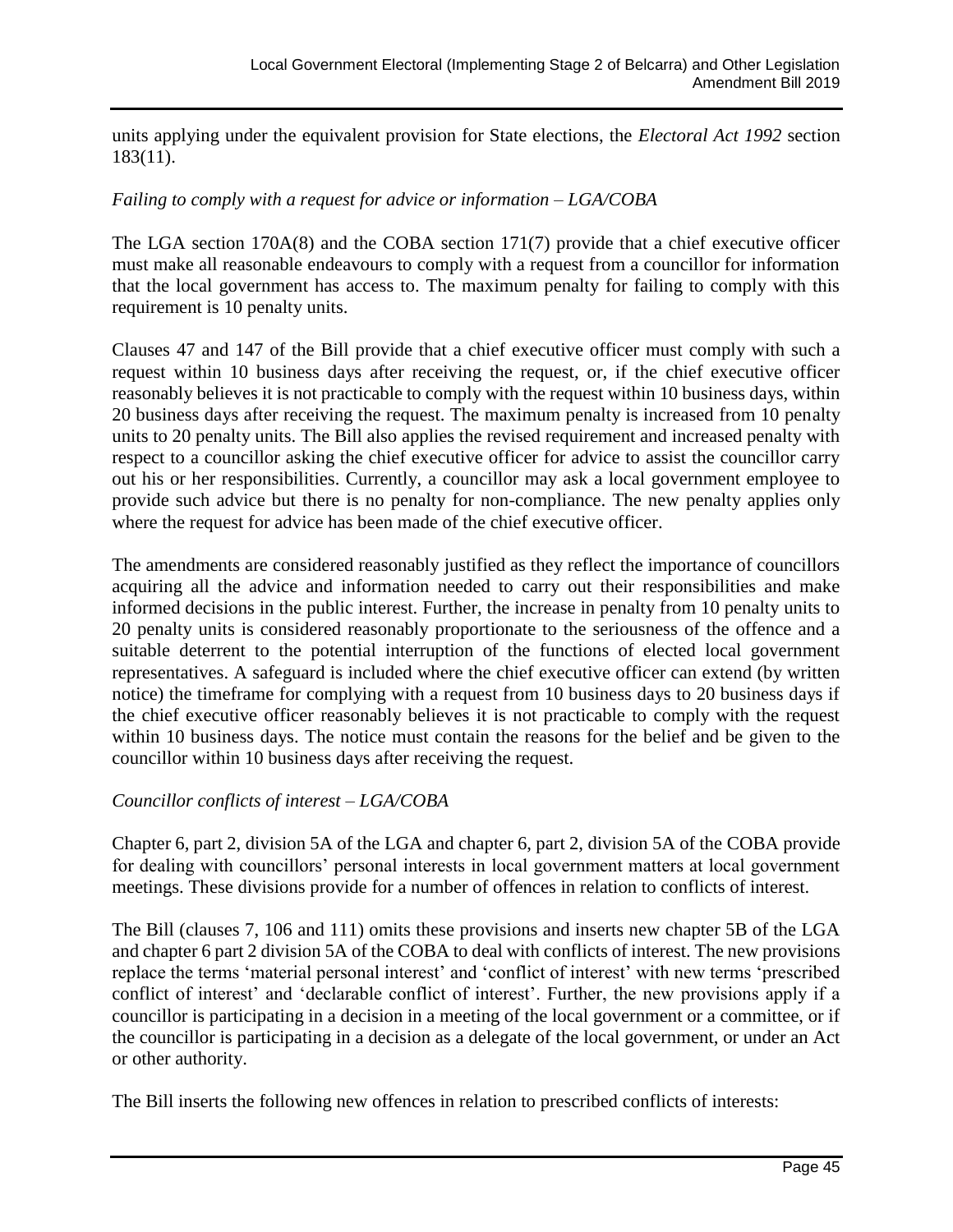- section 150EK LGA/section 177H COBA: a councillor with a prescribed conflict of interest in a matter must not participate in a decision relating to the matter
- section 150EL LGA/section 177I COBA: a councillor must give notice of a prescribed conflict of interest to the chief executive officer and subsequently to a meeting of the local government or a committee, or, if the councillor first becomes aware of the prescribed conflict of interest in a meeting, the councillor must immediately inform the meeting of the conflict
- section 150EM(2) LGA/section 177J COBA: a councillor with a prescribed conflict of interest in a matter who has given notice to a meeting must leave the meeting while the matter is discussed and voted on.

The maximum penalties that apply to these offences are 200 penalty units or 2 years imprisonment. These penalties are equivalent to the higher maximum penalty that applies under current provisions (section 175C(2) LGA/section 177C(2) COBA) in relation to material personal interests. The offences in sections 150EK and 150EL LGA and sections 177H and 177I COBA are prescribed as integrity offences (clauses 13 and 121).

The Bill inserts the following new offences in relation to declarable conflicts of interests:

- section 150EQ LGA/section 177N COBA: a councillor must not participate in a decision and must give notice of a declarable conflict of interest to the chief executive officer and subsequently to a meeting of the local government or a committee, or, if the councillor first becomes aware of the declarable conflict of interest in a meeting, the councillor must immediately inform the meeting of the conflict
- section 150ES LGA/section 177P COBA: a councillor must comply with any conditions imposed by other councillors in relation to the councillor's participation in a decision in which the councillor has a declarable conflict of interest.

The maximum penalties that apply to these offences are 100 penalty units or 1 year's imprisonment. These penalties are equivalent to the maximum penalty that applies under current provisions (section 175E(2) and (5) LGA/section 177E(2) and (5) COBA) in relation to conflicts of interests. The offences in section 150EQ LGA and section 177N COBA are prescribed as integrity offences (clauses 13 and 121).

The Bill also inserts the following offences which are similar to existing offences in the LGA and COBA:

- section 150EY LGA/section 177V COBA: offence to take retaliatory action. The maximum penalty for this offence is 167 penalty units or 2 years imprisonment and the offence will be prescribed as an integrity offence. This is equivalent to the maximum penalty that currently applies under section 175H LGA/section 177H COBA (Offence to take retaliatory action)
- section 150EZ LGA/section 177W COBA: offence for councillor with prescribed or declarable conflict of interest to influence others. The maximum penalty for this offence is 200 penalty units or 2 years imprisonment and the offence will be prescribed as an integrity offence. This is equivalent to the maximum penalty that currently applies under section 175I LGA/section 177I COBA (Offence for councillor with material personal interest or conflict of interest to influence others).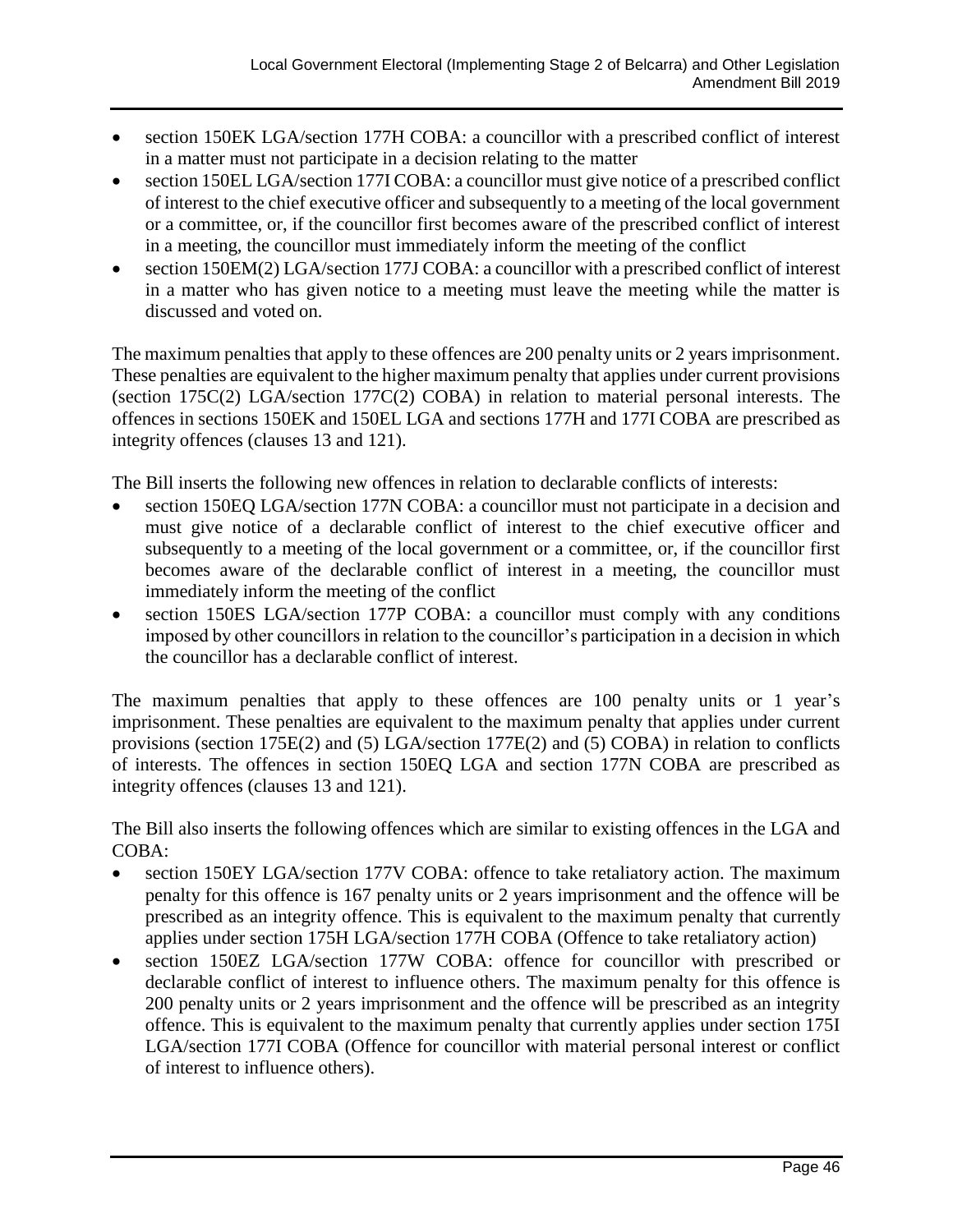The maximum penalties that apply under the new provisions are substantial. However, they are reasonable and proportionate to ensure integrity in local government decision making and to reflect the local government principles that decision-making is in the public interest and supported by transparent and effective processes.

#### *Failing to comply with register of interests' obligations – LGA/COBA*

The LGA section 171B and the COBA section 173B provide that a councillor must inform the chief executive officer (in the approved form within 30 days) if the councillor or a person related to the councillor has an interest that must be recorded in a register of interests or there is a change to an interest recorded in a register of interests. The maximum penalty for failing to comply with this requirement is 85 penalty units. If the offence is committed with intent the maximum penalty is 100 penalty units and the offence is defined as an integrity offence which means that, if convicted, the councillor automatically stops being a councillor and cannot be a councillor for four years.

Clauses 49 and 149 of the Bill replace the two-tier offence and maximum penalties of 85 penalty units and 100 penalty units for unintentionally or intentionally failing to correct a register of interests with a single offence and maximum penalty of 100 penalty units and omits the offence from the prescribed list of integrity offences under schedule 1 of the LGA/COBA (clauses 53 and 152). The Bill (clauses 48 and 148) also requires that a councillor must inform the chief executive officer (in the approved form) of the particulars of their interests (and the interests of a person related to the councillor) within 30 days after the day the councillor's term starts, or a longer period allowed by the Minister. A person ceases to be a councillor if the person does not comply with this new requirement. Further, clauses 50 and 150 of the Bill require that within 30 days after the end of each financial year, a councillor must inform the chief executive officer (in the approved form) that their register of interests (which includes the interests of a person related to the councillor) is correct and complete or provide particulars of any new or changed interests. The maximum penalty for failing to comply with this new requirement is 100 penalty units.

The proposed new requirements mirror the obligations imposed on State Members of Parliament (MPs) to submit their first statements of interests within one month of taking office (*Parliament of Queensland Act 2001* (PQ Act), section 69B(1)), confirm their statements of interests are correct within one month of 30 June annually (*Standing Orders of the Legislative Assembly*, schedule 2 section 5(3)), and notify any changes to their statements of interests within one month after becoming aware of a change (PQ Act, section 69B(2)).

While the consequences for non-compliance of the proposed new requirements are greater than those that apply to State MPs, the penalties are considered reasonably proportionate and commensurate to the seriousness of the non-compliance. The proposed amendments promote the public interest ahead of the private interests of councillors and enhance local government transparency, accountability and integrity. The proposed maximum penalties of 100 penalty units for failing to correct a register of interests within 30 days after a change happens or failing to provide an annual confirmation that a register of interests is correct and complete, are equivalent to the existing maximum penalty under the LGA and the COBA for intentionally failing to correct a register of interests within 30 days after a change happens. Further, the consequence of a person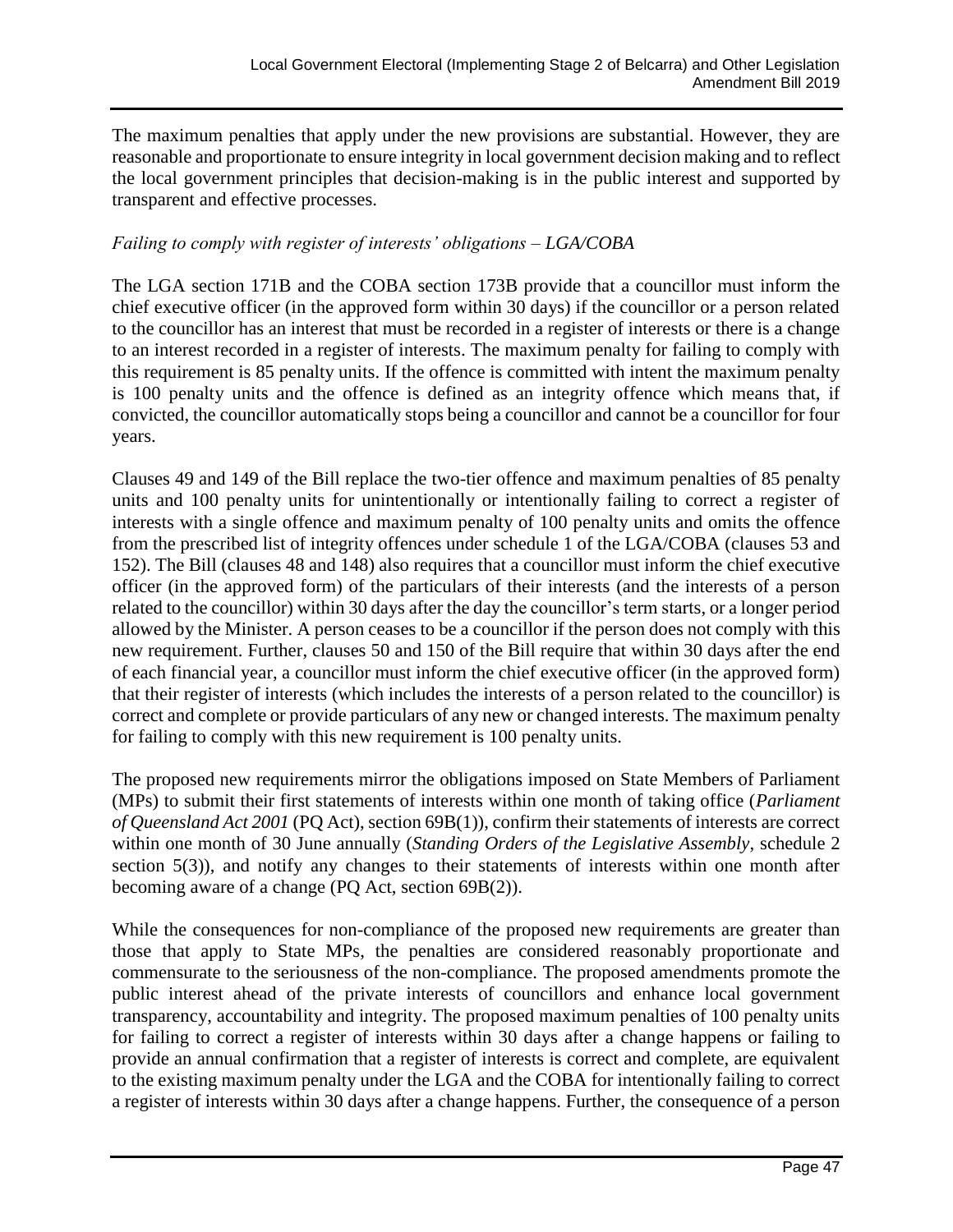ceasing to be a councillor if the person does not inform the chief executive officer of their interests (and the interests of a person related to the councillor) within 30 days after the day the councillor's term starts or a longer period allowed by the Minister is identical to the consequence for a councillor failing to make the declaration of office within one month after being appointed/elected or a longer period allowed by the Minister (LGA/COBA section 169(5)). The Minister being empowered to allow a longer period for the giving of particulars of interests at the start of a councillor's term is considered a sufficient safeguard.

#### *Giving of notice about particular conduct vexatiously or other than in good faith – LGA*

Under the LGA section 150R, a local government official must give the independent assessor a notice about a councillor's conduct if they become aware of information indicating the councillor may have engaged in inappropriate conduct or misconduct. A 'local government official' is a councillor or the chief executive officer of the local government.

Clause 76 of the Bill amends section 150R of the LGA to provide that the local government official must not give the notice vexatiously or other than in good faith. A maximum penalty of 85 penalty units applies. For the purposes of applying the new councillor complaints framework under the LGA to the BCC, the Bill also provides for extending, at the appropriate time, the definition of 'local government official' to include the chief executive officer under the COBA.

While the threshold for the giving of a notice is quite low, i.e. if a local government official becomes aware of information indicating a councillor may have engaged in appropriate conduct or misconduct, the proposed new offence and penalty is considered proportionate and reasonable given the possible reputational damage to a councillor. Further, the proposed maximum penalty of 85 penalty units is the same as the existing maximum penalty under section 150AV of the LGA in relation to a person making a complaint about the conduct of a councillor vexatiously or not in good faith. The LGA section 150AV was modelled on section 216A of the *Crime and Corruption Act 2001* which imposes a maximum penalty of 85 penalty units if a person makes a complaint to the CCC vexatiously, not in good faith, or in other ways.

#### *Election and elector information – LGEA*

Clause 219 of the Bill inserts new section 101A into the LGEA which requires ECQ to:

- publish information about first preference votes and the distribution of votes; and
- give a registered political party, a group of candidates if at least 1 member of the group was elected and a candidate who was elected but was not a member of a group of candidates or endorsed by a registered political party elector information (that is, names and addresses; method of voting and in some instances, location of voting) on request.

However, ECQ must not give electoral information about a silent elector.

Section  $101A(8)$  provides that a person must not use, disclose or allow another person to access elector information except for a purpose related to an election. The maximum penalty for this offence is 200 penalty units.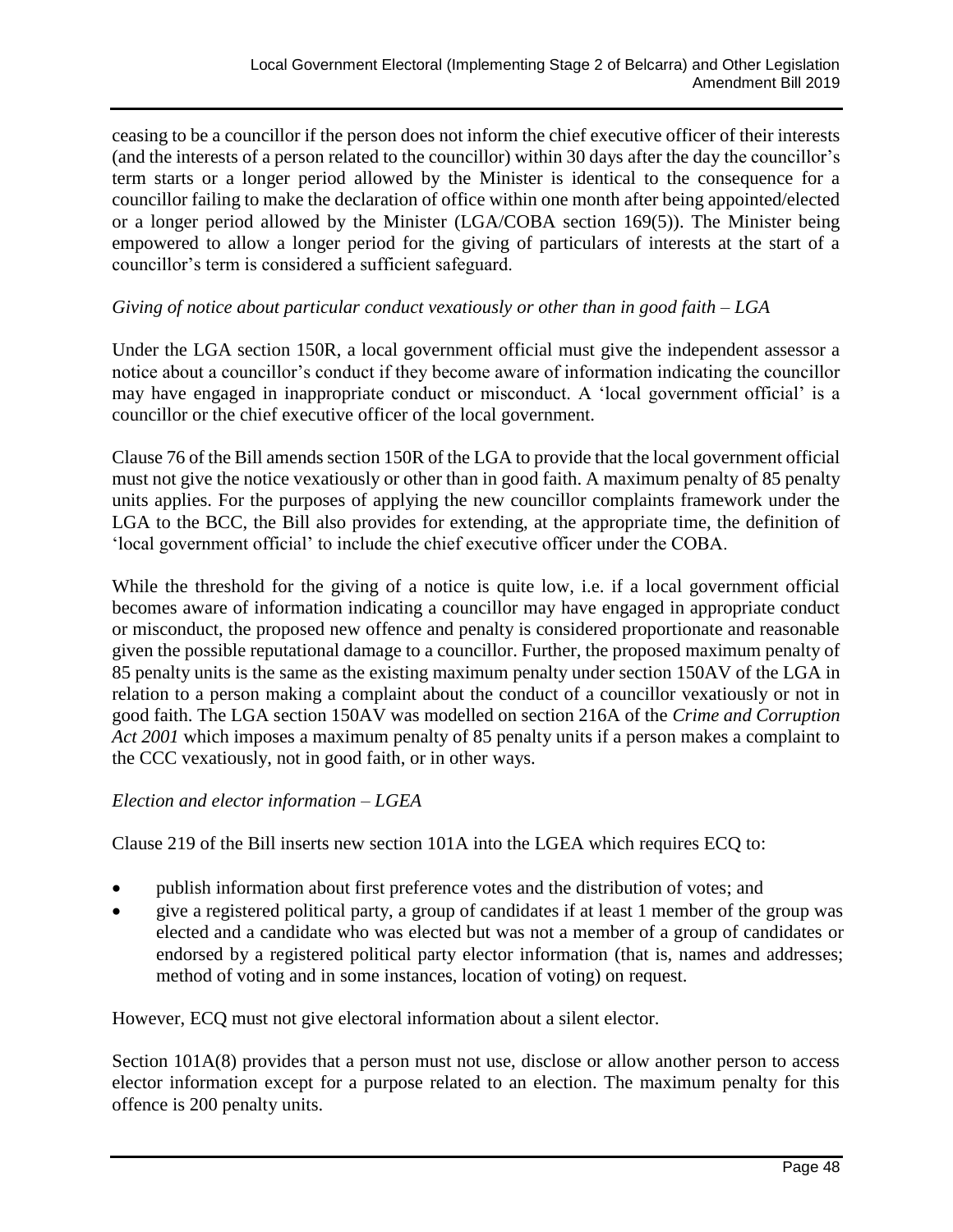The proposal is potentially inconsistent with the fundamental legislative principle that legislation should not adversely affect rights and liberties by allowing political parties, groups of candidates and elected councillors access to the personal information of voters. Making this information available will assist the analysis of the demographics and patterns of voting at polling booths and changes in those demographics and patterns over time. It will also assist in communicating relevant information to electors (for example, where the location of polling booths change between elections). The information will also assist political participants to communicate with electors using methods consistent with voting trends. This will allow voters to be better informed in performing their duty to vote.

The provision is also consistent with the approach in New South Wales, Victoria and the Commonwealth. As an additional safeguard, the related offence provision is cast broadly providing that a person must not use, disclose to another or allow another person to access elector information unless the use, disclosure or giving of access is for a purpose related to an election.

#### *False or misleading information about gift - LGEA*

The Bill at clause 249 inserts a new section 195A into the LGEA. It provides that a person must not publish information about a gift made to or received by a candidate in an election, a group of candidates for an election, a registered political party or a third party that the person knows is false or misleading in a material particular. The maximum penalty is 20 penalty units.

This provision could potentially be inconsistent with the fundamental legislative principle that legislation has sufficient regard to the rights and liberties of individuals. The offences are appropriate and the penalties proportionate to the nature of the offending.

#### *Supply of voters roll to candidates – LGEA*

The Bill at clause 158 provides that a person must use, disclose to another person or allow another person access to information in a copy of a voters roll given to a candidate, unless the use, disclosure or giving of access is for a purpose provided for in this section. A maximum penalty of 20 penalty units or 6 months imprisonment will apply.

This is potentially inconsistent with the fundamental legislative principles that legislation should not adversely the affect rights and liberties of individuals. The amendment provides appropriate penalties to safeguard the information on the voters roll from misuse.

#### **Immunity from civil liability**

Whether legislation has sufficient regard to rights and liberties of individuals depends on whether, for example, the legislation does not confer immunity from proceeding or prosecution without adequate justification (LSA section 4(3)(h)).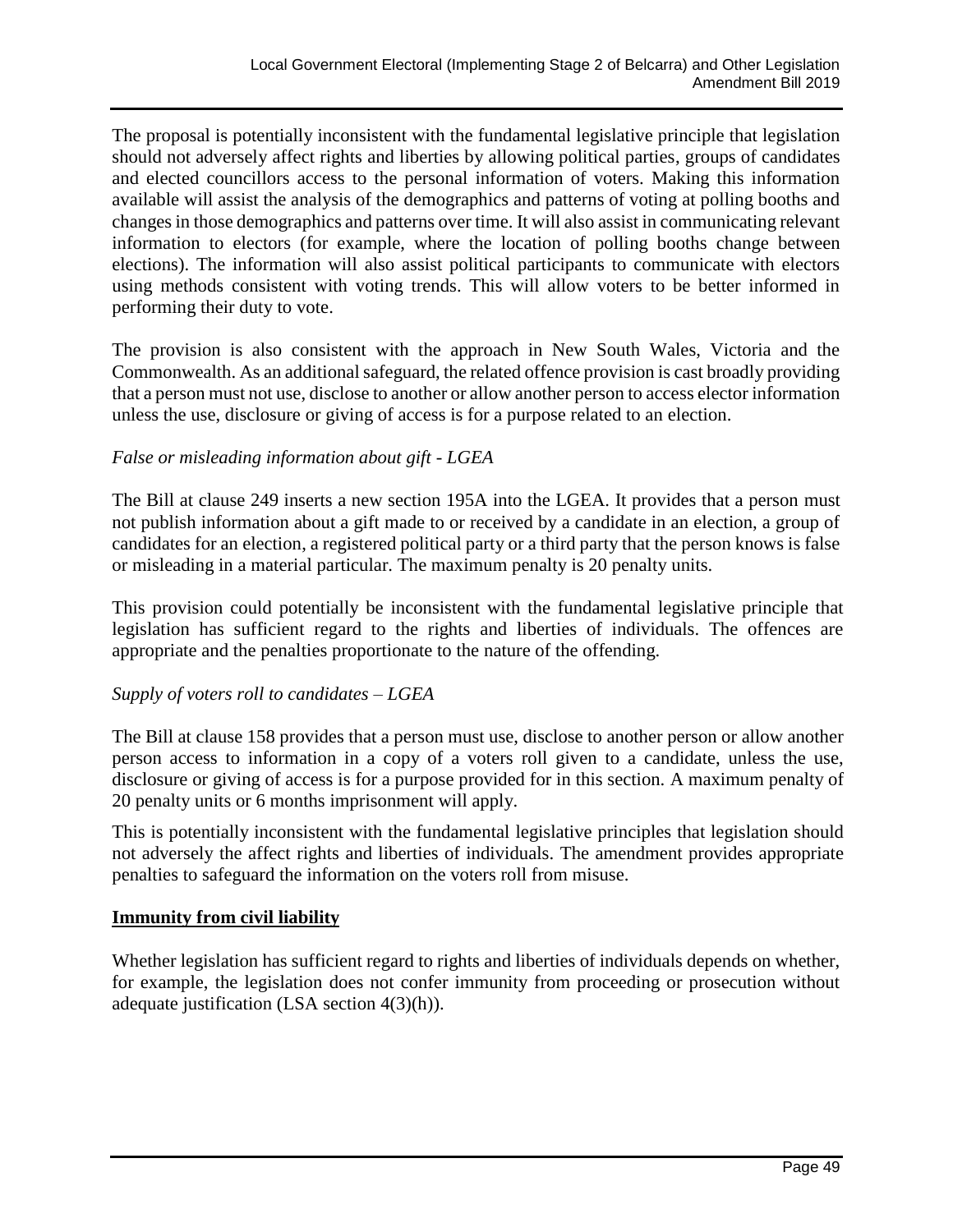#### *Extending civil liability protections to the BCC*

Section 235 of the LGA confers immunity upon State and local government administrators who act honestly and without negligence for acts done, or omissions made, under the LGA or the LGEA.

As a result of the Bill applying the provisions in the LGA relating to the powers of the State to intervene in local government matters (chapter 5, part 1) and councillor conduct (chapter 5A) to the BCC, clause 139 of the Bill extends the immunity under the LGA section 235 to a BCC councillor and the chief executive officer of the BCC as 'local government administrators', and to acts done or omissions made, honestly and without negligence, under the COBA.

The proposed amendments are considered reasonably justified to ensure that the same civil liability protections apply to the BCC that apply to all other local governments in Queensland for actions taken under the LGA. The provision provides immunity for an act done, or omission made, honestly and without negligence and shifts liability to the State or a local government in these circumstances. This safeguard ensures that an aggrieved party will be able to seek relief from the State or a local government.

#### **Administrative power should be subject to appropriate review**

Whether legislation has sufficient regard to rights and liberties of individuals depends on whether, for example, the legislation makes rights and liberties, or obligations, dependent on administrative power only if the power is sufficiently defined and subject to appropriate review—LSA section  $4(3)(a)$ .

#### *State intervention powers – public interest*

The Bill expands the basis on which remedial action can be taken by the Minister in relation to a local government or its councillors under the LGA, chapter 5, part 1 (including in relation to BCC and its councillors). Section 114 of the LGA provides that decisions of the Minister under part 1 are not subject to appeal. Accordingly, the LGA section 244 (Decisions not subject to appeal) applies. Under amendments in the Bill section 244 (clause 118), unless the Supreme Court decides the decision is affected by jurisdictional error, the decision is final and conclusive and can not be challenged, appealed against, reviewed, quashed, set aside, or called into question in another way (including under the *Judicial Review Act 1991* (JR Act)) and is not subject to any declaratory, injunctive or other order of the Supreme Court, a tribunal or other entity court on any ground (see further explanation in relation to amendments to section 244 below).

Under amendments to section 116 (clause 64), if the department's chief executive believes the local government or councillor is not performing their responsibilities properly or the local government or councillor is not complying with laws applying to the local government or councillor, including the Local Government Acts, or it is otherwise in the public interest for the Minister to take remedial action, the chief executive may make recommendations to the Minister about what remedial action to take. The Minister may take the remedial action the Minister considers appropriate in the circumstances.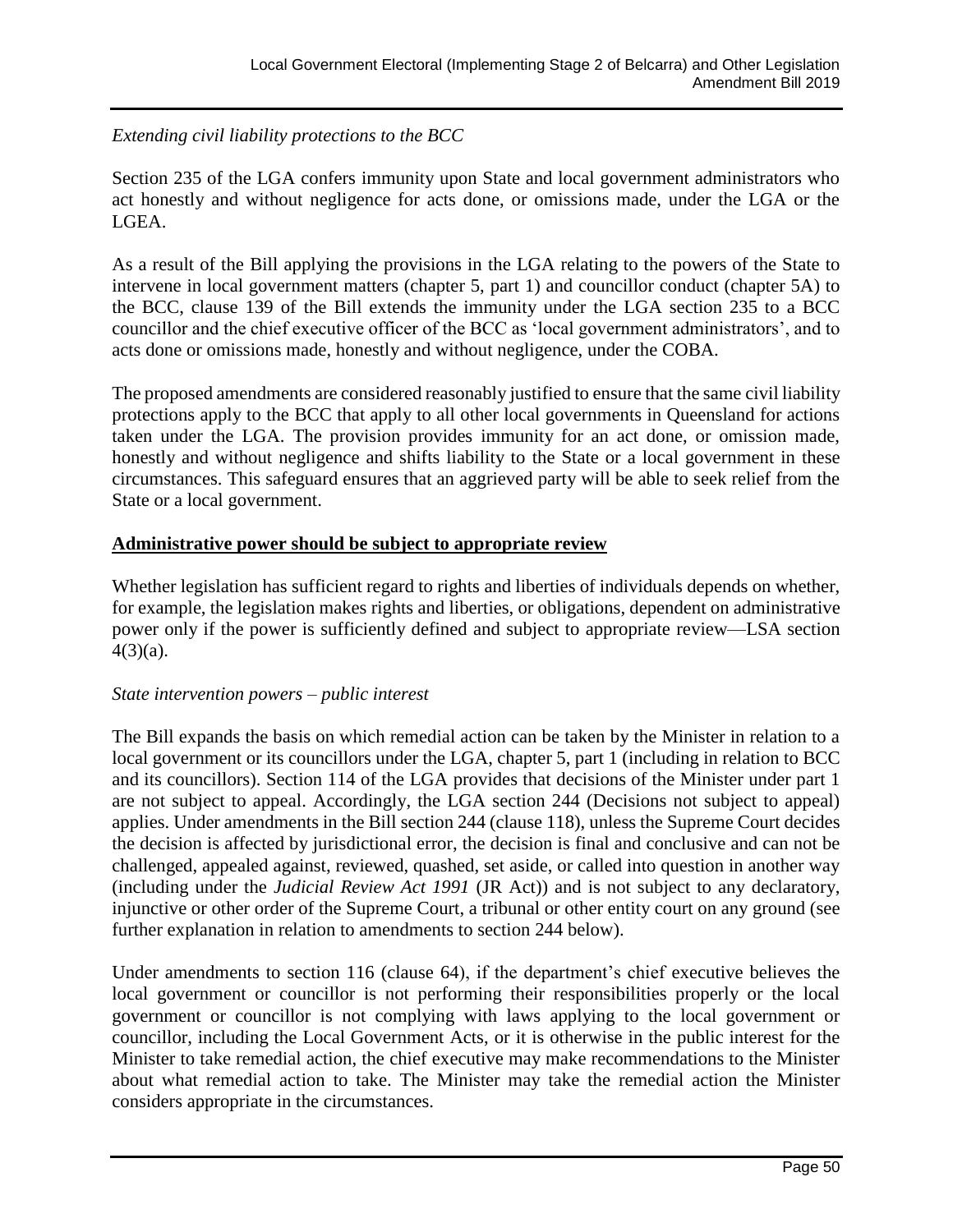The policy intent of the amendments to section 116 is to provide for appropriate remedial action. It is considered necessary that the existing limitation on review of administrative decisions applies in these circumstances. Safeguards include that the chief executive must hold a belief before making recommendations to the Minister. Further, if the Minister takes remedial action, the Minister may publish information about the way in which the local government or councillor is not performing their responsibilities properly or is not complying with laws applying to the local government or councillor or the reason it is in the public interest for the Minister to take remedial action.

Under amendments to section 121 (clause 68) if the Minister believes it is otherwise in the public interest to suspend or revoke a decision of the local government the Minister may suspend or revoke the decision.

The LGA section 121(2) provides that a 'decision' is (a) a resolution; or (b) an order to give effect to a resolution; or (c) a planning scheme; or (d) a part of a decision mentioned in paragraphs (a) to (c). (The LGA section 121(7) provides that the State is not liable for any loss or expense incurred by a person because a local government's decision is suspended or revoked under this section.)

The policy intent of the amendments to section 121 is to provide for action to be taken in the public interest. It is considered that the public interest justifies such a limitation on review of administrative decisions. Further, it is considered that sufficient safeguards apply. The LGA section 120(2) provides that the Minister must give the local government or councillor written notice of the proposal to exercise a power under chapter 5, part 1, division 3. Under the LGA section 120(5) the Minister must have regard to all submissions that are made by the local government or councillor within the time specified in the notice.

There may be circumstances where the public interest justifies or even requires that a specific fundamental legislative principle example be modified or displaced.<sup>26</sup> It is considered that if circumstances arise which lead to the exercise of the Minister's powers under amendments to the LGA sections 116 and 121, considerations of public interest justify the limitation on review of administrative decisions. Further, under the general law, judicial review can only be excluded to the extent the decision is not affected by jurisdictional error. The power to review jurisdictional error is a defining characteristic of the Supreme Court of a State.

#### *Review by QCAT – decisions of the conduct tribunal about inappropriate conduct*

Section 150AT of the LGA provides that the independent assessor and a councillor may apply to QCAT, as provided under the QCAT Act, for a review of a decision made by the conduct tribunal about councillor misconduct.

Clause 81 of the Bill provides that the independent assessor may, if reasonably satisfied that a councillor's conduct is inappropriate conduct that is connected to conduct of the councillor that the independent assessor is reasonably satisfied is misconduct, make an application to the conduct

<sup>&</sup>lt;sup>26</sup> Office of the Queensland Parliamentary Counsel, *Fundamental Legislative Principles: The OQPC Notebook* page 9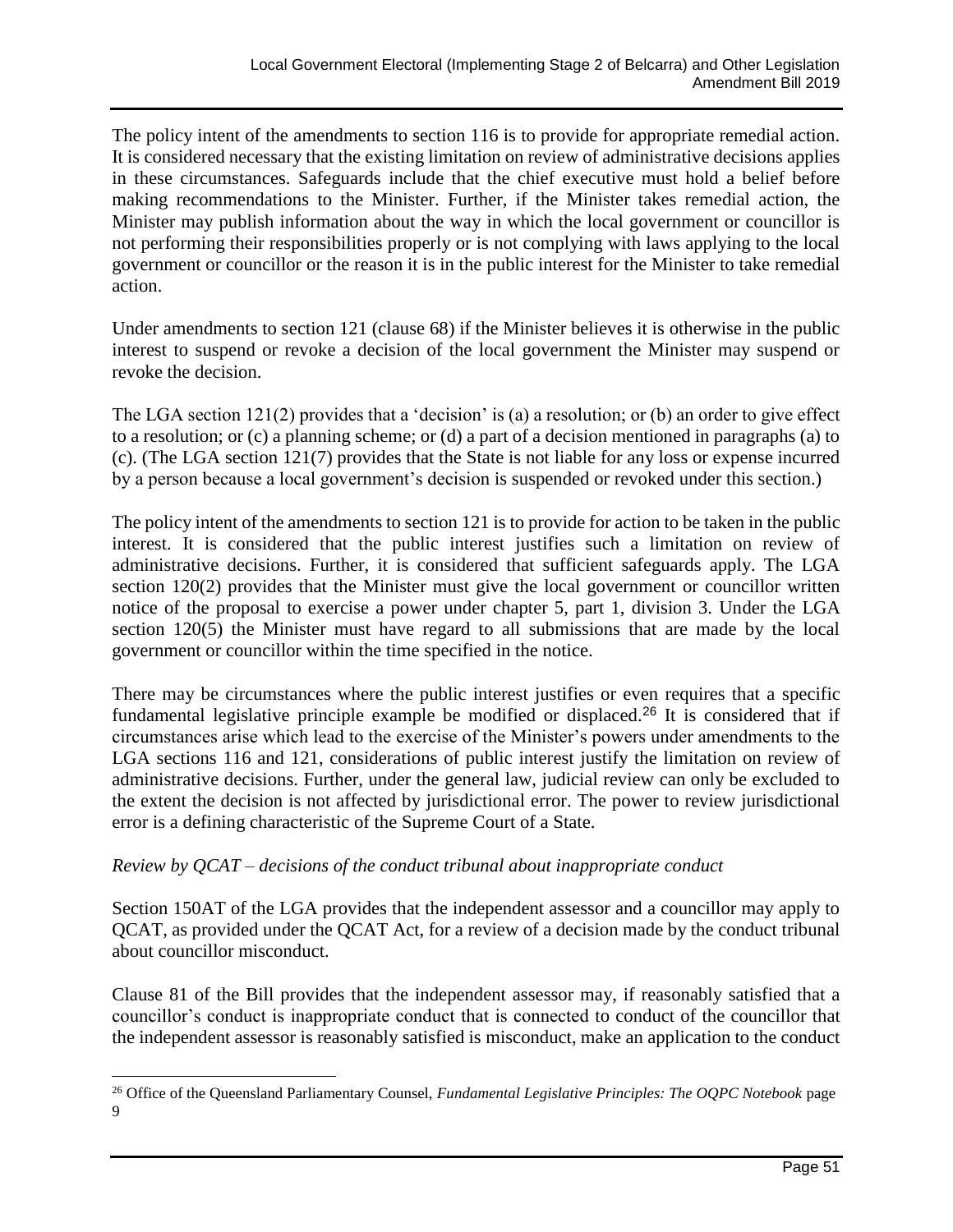tribunal about the alleged misconduct and inappropriate conduct (rather than refer the suspected inappropriate conduct to the local government to deal with). The intent is to streamline investigations and for any penalty imposed to reflect the totality principle. In such circumstances, the Bill also enables the independent assessor and the councillor to apply to QCAT for a review of the inappropriate conduct decision.

It is considered appropriate that a review by QCAT is available for a decision made by the conduct tribunal about inappropriate conduct in the same way that a decision of the conduct tribunal about misconduct is reviewable by QCAT. Safeguards include that the independent assessor must be reasonably satisfied that the conduct is inappropriate conduct that is connected to conduct of the councillor that the independent assessor is reasonably satisfied is misconduct (the more serious level of conduct), before making an application to the conduct tribunal. After conducting a hearing, the conduct tribunal must decide whether or not the councillor has engaged in misconduct or inappropriate conduct or both. Further, the penalties available to the conduct tribunal will be limited where only the inappropriate conduct allegations are sustained, i.e. the conduct tribunal may only take the action a local government could have taken under section 150AH in relation to inappropriate conduct.

The review rights to QCAT are considered to provide an appropriate balance between individuals' rights and ensuring the system of disciplinary hearings is simple and efficient to minimise disruption to council operations.

#### *Soorley Report recommendation 44 – postal-only voting*

Recommendation 44 of the Soorley Report is that '*postal-only voting be restricted to councils in remote and regional areas where the total number of electors is less than 5000. All other councils should only have pre-poll, absentee and election day polling booth voting.*'

The Government's response commented that the Government will undertake a comprehensive review of early voting processes including postal and pre-polling in preparation for the next ordinary general State election and the next local government election. It was noted that postalonly voting is currently restricted to the local government context.

To improve transparency and accountability in decisions about whether a local government election can be conducted by postal ballot only, it is proposed to amend the LGEA to expressly provide for matters which must be considered. In addition, as the way an election is conducted will have operational impacts on the ECQ, it is proposed to amend the LGEA to provide that the application must be considered by ECQ and a recommendation made to the Minister about whether the application should be approved.

The Bill (clause 166) amends the LGEA to provide that a local government may apply to the electoral commissioner for a poll to be conducted by postal ballot. The electoral commissioner must make a recommendation to the Minister as to whether the application should be approved. The commissioner, in making a recommendation, must consider the following matters:

• the reasons provided by the local government as to why a postal ballot should be held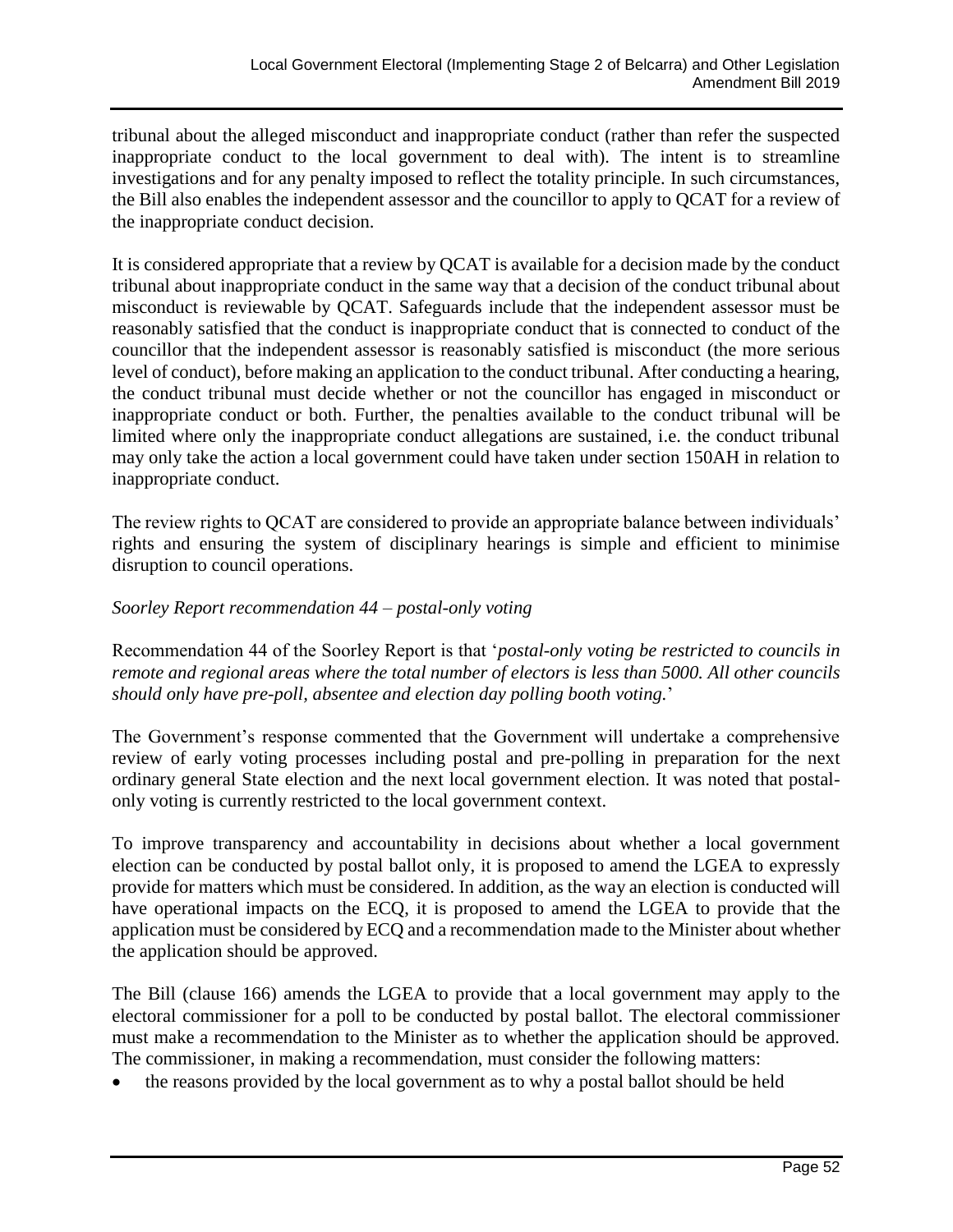- the costs involved in running a postal ballot in comparison with the costs involved in running an election with ordinary polling booths
- the number of voters enrolled in the local government area, a division or divisions of the local government or a part of the local government area
- the population density and distribution in the local government area, a division or divisions of the local government or a part of the local government area
- whether polls for the local government area, a division or divisions of the local government or a part of the local government area have previously been conducted by postal ballot.

The electoral commissioner may also ask the local government for further information the commissioner reasonably requires to make the recommendation.

In making a decision to approve or not to approve the application, the Minister must consider the recommendation of the electoral commissioner and the matters stated above.

Section 45 currently provides that a decision of the Minister in relation to a postal ballot is not subject to appeal. This is not proposed to change and no review rights are to be provided for in relation to a recommendation of the commissioner.

It is appropriate for review rights not to be available in this situation to ensure that a ballot is able to proceed within the timeframes provided for in the LGEA and is not delayed while a review of the decision is carried out. Prescribing matters to be considered provides greater transparency around the commissioner's recommendation and the Minister's decision. Further, the proposed amendments will not affect the availability to voters of postal voting irrespective of whether the local government's application for a postal ballot is approved. In addition, if the local government's application is not approved, other options, such as pre-poll voting and electronically assisted voting may be available to voters.

#### *Decisions not subject to appeal – LGA/COBA/LGEA*

Section 226 of the COBA, section 244 of the LGA and section 158 of the LGEA provide that if a provision of the relevant Act declares a decision to be not subject to appeal, that means the decision can not be appealed against, challenged, reviewed, quashed, set aside, or called into question in any way (including under the JR Act, for example); and is not subject to any writ or order of a court on any ground.

Clauses 11, 118 and 189 of the Bill replace these sections with new sections which clarify that the sections apply unless the Supreme Court decides the decision is affected by jurisdictional error. Further, the new provisions provide that part 5 of the JR Act (Prerogative orders and injunctions) applies to the decision to the extent it is affected by jurisdictional error and that a person who would otherwise have been entitled to make an application under the JR Act in relation to the decision may apply under part 4 (Reasons for decision) of that Act for a statement of reasons in relation to the decision.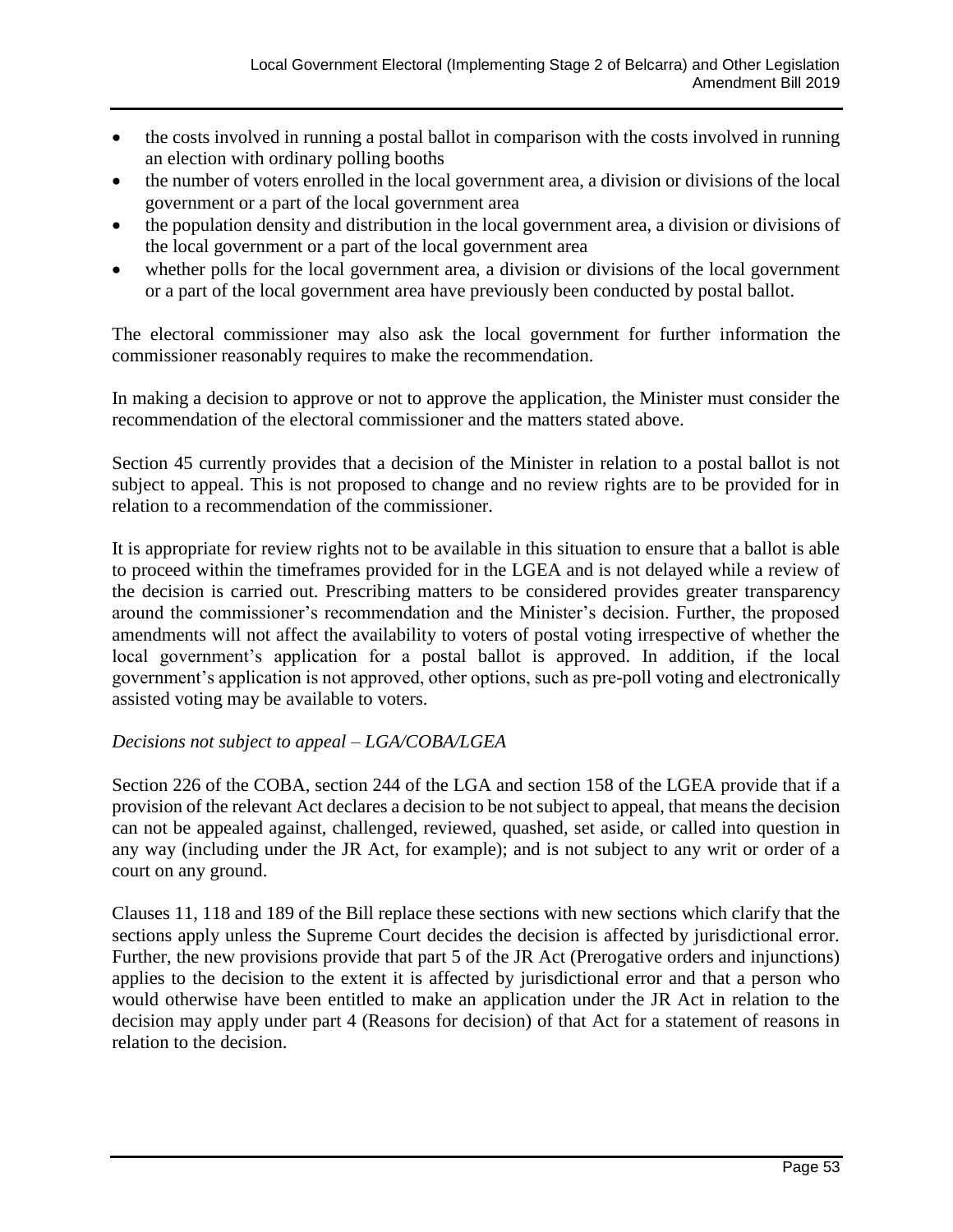#### **Natural justice**

Whether legislation has sufficient regard to rights and liberties of individuals depends on whether, for example, the legislation is consistent with principles of natural justice—LSA section 4(3)(b).

The principles of natural justice are principles developed by the common law. The first principle requires that something should not be done to a person that will deprive the person of some right, interest, or legitimate expectation of a benefit without the person being given an adequate opportunity to present the person's case to the decision-maker. The second principle is that the decision-maker must be unbiased. Third, the principles require procedural fairness, involving a flexible obligation to adopt fair procedures that are appropriate and adapted to the circumstances of the particular case.<sup>27</sup>

#### *State intervention powers – public interest*

The Bill strengthens the existing State intervention powers in the LGA chapter 5, part 1 to allow remedial action to be taken in certain circumstances, including in the public interest. These amendments will apply to all local governments, including BCC.

Under amendments to section 116 (clause 64), if the department's chief executive believes the local government or councillor is not performing their responsibilities properly or the local government or councillor is not complying with laws applying to the local government or councillor, including the Local Government Acts, or it is otherwise in the public interest for the Minister to take remedial action, the chief executive may make recommendations to the Minister about what remedial action to take. The Minister may take the remedial action the Minister considers appropriate in the circumstances.

The policy intent of the amendments to section 116 is to provide for appropriate remedial action. It is considered that principles of natural justice are satisfied. Safeguards include that the chief executive must hold a belief before making recommendations to the Minister. The Minister has the power to consider the appropriateness of the remedial action in the circumstances.

Further, if the Minister takes remedial action, the Minister may publish information about the way in which the local government or councillor is not performing their responsibilities properly or is not complying with laws applying to the local government or councillor or the reason it is in the public interest for the Minister to take remedial action.

If the Minister proposes to take remedial action under chapter 5 part 1 division 3 of the LGA, the Minister is required under section 120 of the LGA to give written notice to the councillor or local government of the proposal to exercise the power, unless the Minister considers that giving notice is likely to defeat the purpose of the exercise of the power; or the notice would serve no useful purpose.

<sup>27</sup> Office of the Queensland Parliamentary Counsel, *Fundamental Legislative Principles: The OQPC Notebook*, page 25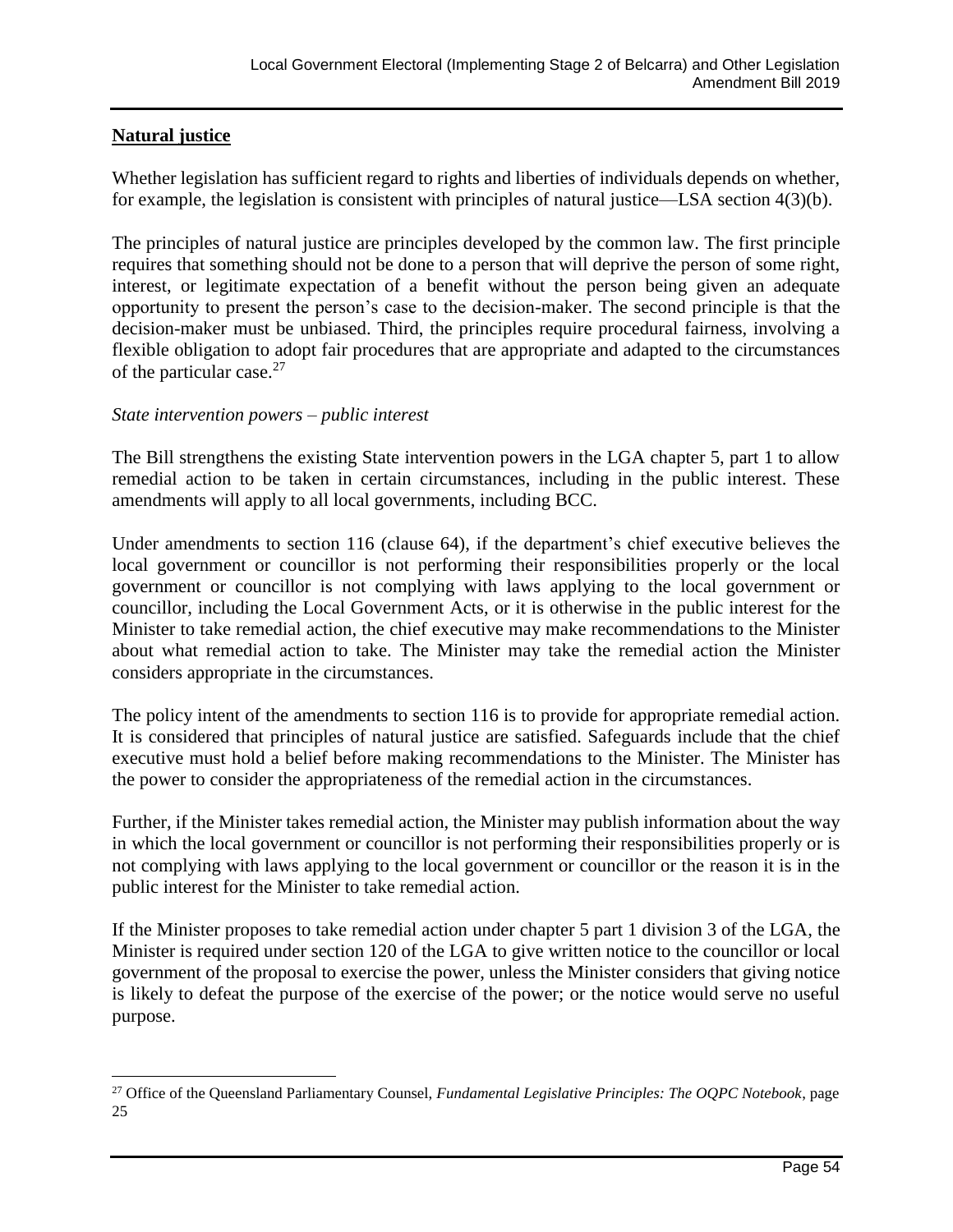The notice must state the power that the Minister proposes to exercise, the reasons for exercising the power, any remedial action that the local government or councillor should take, and a reasonable time within which the local government or councillor may make submissions to the Minister about the proposal to exercise the power. The reasons stated in the notice are the only reasons that can be relied on in support of the exercise of the power. The Minister must have regard to all submissions that are made by the local government or councillor within the time specified in the notice. This affords the local government and councillors natural justice in relation to the Minister's exercise of the power, by providing an opportunity for them to respond to the grounds on which the Minister proposes to act before the Minister makes a final decision.

#### **Balancing individual and community or more general interests**

The LSA lists matters to be considered in deciding whether legislation has sufficient regard to rights and liberties of individuals. The list of examples is not exhaustive of the issues relevant to this decision. Consideration of the effect of legislation on the rights and liberties of individuals often involves examining the balance between the rights of individuals and the rights of the community or more general rights.<sup>28</sup>

#### *State intervention powers – public interest*

The Bill strengthens the existing State intervention powers in the LGA chapter 5, part 1 to allow remedial action to be taken in certain circumstances, including in the public interest. These amendments will apply to all local governments, including BCC.

Under amendments to section 116 (clause 64), if the department's chief executive believes the local government or councillor is not performing their responsibilities properly or the local government or councillor is not complying with laws applying to the local government or councillor, including the Local Government Acts, or it is otherwise in the public interest for the Minister to take remedial action, the chief executive may make recommendations to the Minister about what remedial action to take. The Minister may take the remedial action the Minister considers appropriate in the circumstances.

It is considered that the amendments to section 116 provide an appropriate balance between the rights of individuals and the rights of the community or more general rights. Safeguards include the power to publish information about the way in which the local government or councillor is not performing their responsibilities properly or not complying with laws or the reason it is in the public interest for the Minister to take remedial action.

Under amendments to section 121 (clause 68) if the Minister believes it is otherwise in the public interest to suspend or revoke a decision of the local government the Minister may suspend or revoke the decision. The LGA section 121(2) provides that a 'decision' is (a) a resolution; or (b) an order to give effect to a resolution; or (c) a planning scheme; or (d) a part of a decision mentioned in paragraphs (a) to (c). (The LGA section 121(7) provides that the State is not liable

<sup>28</sup> Office of the Queensland Parliamentary Counsel, *Fundamental Legislative Principles: The OQPC Notebook*, page 138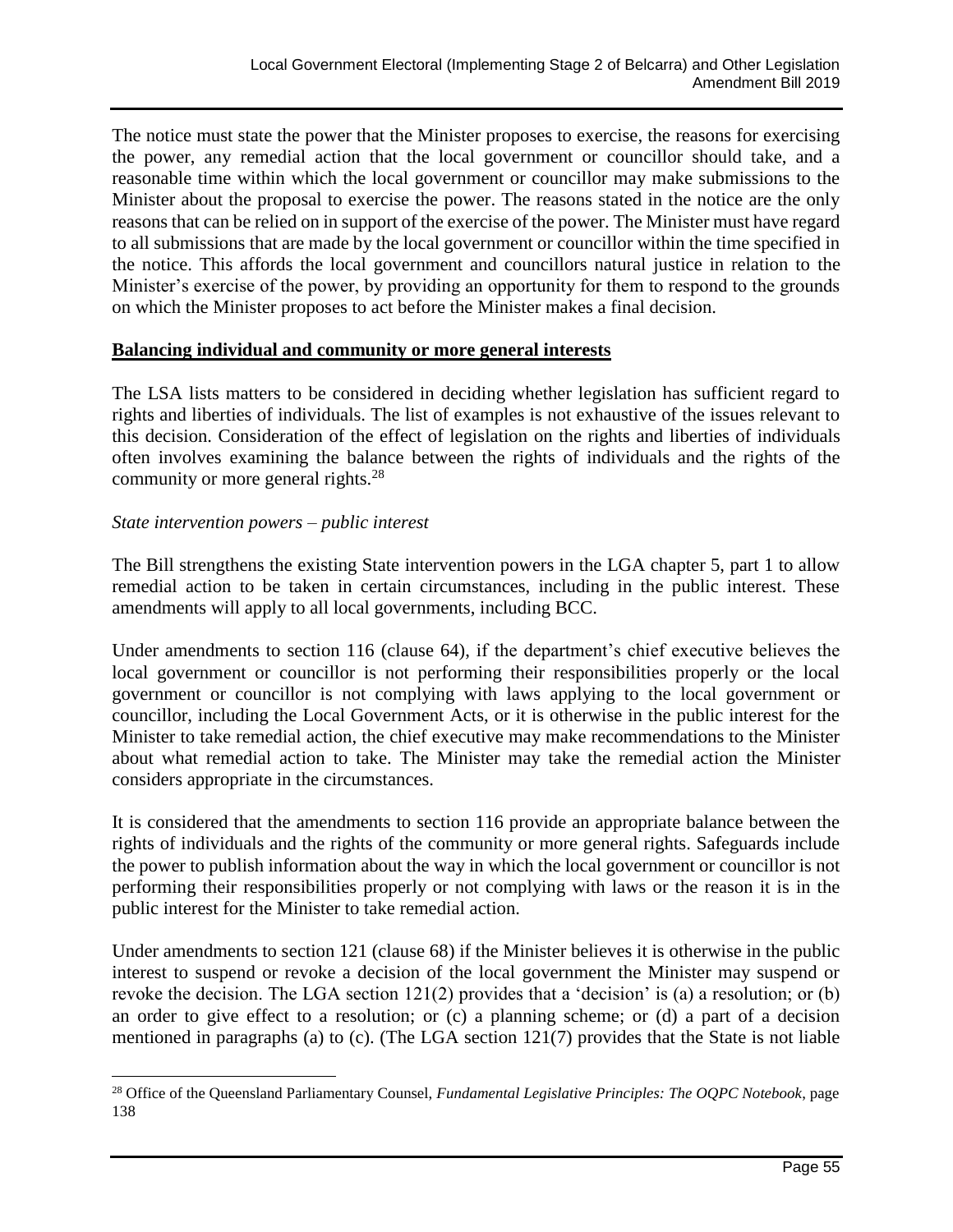for any loss or expense incurred by a person because a local government's decision is suspended or revoked under this section.)

The additional ground on which the Minister may suspend or revoke decisions of the local government, i.e. in the public interest, may affect the rights and liberties of individuals. It is considered that the amendments provide an appropriate balance between the rights of individuals and the rights of the community or more general rights. Further, it is considered that sufficient safeguards apply. The LGA section 120(2) provides that the Minister must give the local government written notice of the proposal to exercise a power under chapter 5, part 1, division 3. Under the LGA section 120(5) the Minister must have regard to all submissions that are made by the local government within the time specified in the notice. The amendments to the LGA section 121 also provide that the gazette notice must state why it is otherwise in the public interest to suspend or revoke the decision and if the decision has been suspended how the decision may be amended so it is no longer in the public interest to suspend the decision.

#### **Reversal of onus of proof**

Whether legislation has sufficient regard to rights and liberties of individuals depends on whether, for example, the legislation does not reverse the onus of proof in criminal proceedings without adequate justification (LSA section 4(3)(d)).

#### *Belcarra Report recommendations 7 and 21 – knowledge of original source of gifts/loans*

To implement the Government's policy in relation to recommendation 7 of the Belcarra Report, the Bill (clause 246) amends the LGEA (new section 162A) to provide that in a proceeding for an offence against the LGEA relating to a gift or loan made to an election participant, the participant is presumed to know certain matters unless the contrary is proven. The matters are: that the gift or loan was made to the election participant and the identity of the entity that is the source of the gift or loan. An election participant means a candidate in an election; a group of candidates for an election; a third party to which section 118A (Gifts to third parties to enable political expenditure) or section 125A (Expenditure returns—political expenditure by third party) applies for an election or an agent of a group of candidates. Similar amendments are made at clause 244 of the Bill to the LGEA section 131 (Inability to complete returns).

In addition, to implement the Government's response to recommendation 21 of the Belcarra Report, the Bill (clause 144) amends the LGA (new section 150FB) and (clause 51) amends the COBA (new section 177Y) to provide that in a proceeding for an offence against a conflict of interest provision, relating to a gift or loan given or made to a councillor, the councillor is presumed to know that the gift or loan was given to the councillor and the source of the gift or loan, unless the contrary is proven.

Legislation should not reverse the onus of proof in criminal proceedings without adequate justification. The Belcarra Report recommendation 7 recommended the inclusion of a provision to deem a gift and the source of a gift to be within the knowledge of persons required to lodge a return under the LGEA for the purposes of proving particular offences under that Act to increase transparency of donations for the benefit of voters and to ensure that candidates inquire about, and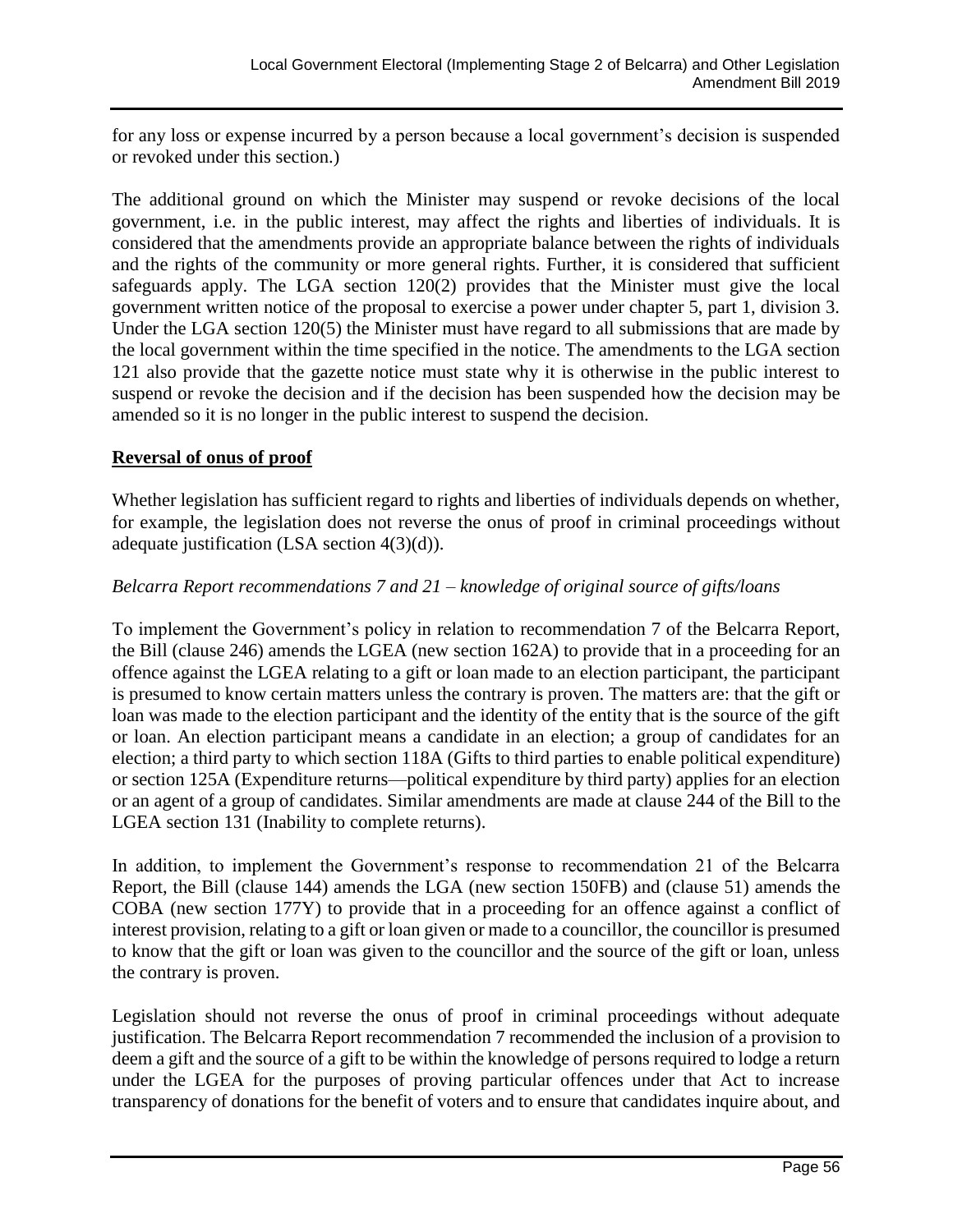have full knowledge of, the true sources of their campaign funds.<sup>29</sup> Recommendation 21 of the Belcarra report recommended amendments to deem a gift and source of the gift referred to in recommendation 6 be deemed to be at all times within the knowledge of the councillor for the purposes of chapter 6 part 2 divisions 5 and 6 of the LGA and COBA to address concerns that a conflict of interest may be 'washed away' by virtue of a donation being made via a third party.<sup>30</sup>

To ensure that recipients are aware of the source of gifts or loans, the Bill (clause 235) inserts new section 121B into the LGEA which provides that if an entity makes a gift or loan of a value of \$500 or more to a candidate, group of candidates or registered political party, or a gift of a value of \$500 to a third party to enable political expenditure, the entity must, when making the gift or loan, give the recipient notice of the relevant details of the gift or loan and, if the entity is not the source of the gift or loan, the entity must also give the recipient notice of that fact along with relevant details of the entity that is the source of the gift or loan. The maximum penalty is 20 penalty units. New section 121A of the LGEA provides for when an entity is the source of a gift or loan.

### **Institution of Parliament**

The fundamental legislative principles include requiring that legislation has sufficient regard to the institution of Parliament (LSA section  $4(2)(b)$ ).

#### **Delegation of legislative power**

The Bill provides for a regulation to prescribe various matters. Whether a Bill has sufficient regard to the institution of Parliament depends on whether, for example, the Bill allows the delegation of legislative power only in appropriate cases and to appropriate persons (LSA section 4(4)(a)); and sufficiently subjects the exercise of a delegated legislative power to the scrutiny of the Legislative Assembly (LSA section 4(4)(b)).

#### *Regulations*

Clause 27 – COBA new section 160AA (Extension of term of councillors elected at fresh elections) Clause 221 – LGEA new section 106A (Meaning of *disclosure period)*

Clause 226 – LGEA new section 112A (When expenditure is incurred)

Clause 163 – LGEA amended section 32 (Announcement of nominations)

Clause 240 – LGEA amended section 128 (Electoral commission must publish returns and other documents)

Clause 248 – LGEA amended section 183 (Engaging in group campaign activities)

New section 160AA provides that a regulation may declare that the councillors elected at a fresh election are elected for a term ending at the conclusion of the quadrennial elections after the next quadrennial elections. This reflects the extension of the LGA state intervention powers to the BCC and is equivalent to section 160A of the LGA.

<sup>29</sup> *Operation Belcarra: A blueprint for integrity and addressing corruption risk in local government*. *2017*; p.65.

<sup>30</sup> *Operation Belcarra: A blueprint for integrity and addressing corruption risk in local government*. *2017*; p.80.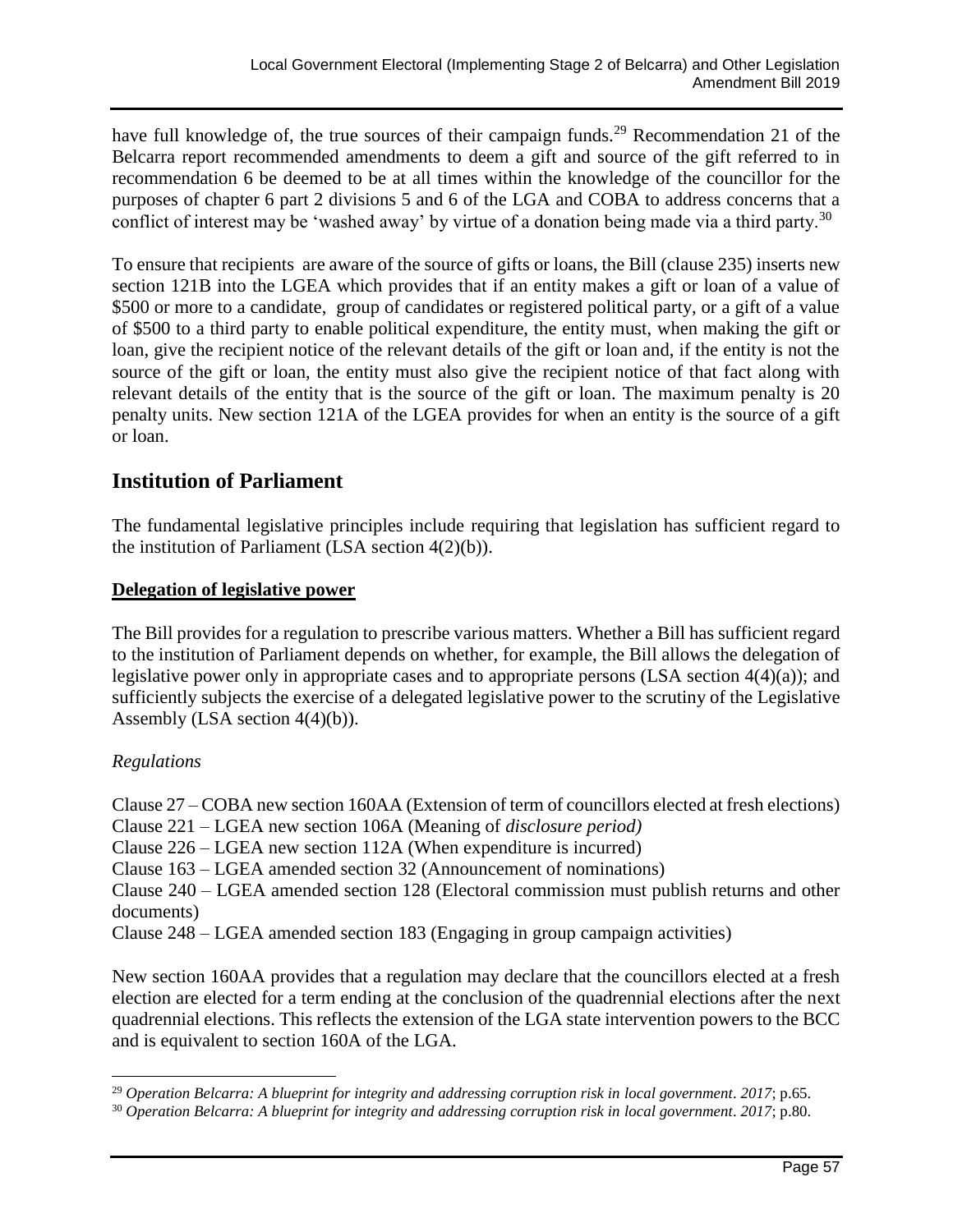New section 106A provides for disclosure periods for candidates, groups of candidates and third parties in an election and allows a regulation to prescribe another day on which a disclosure period may start or end. This section reflects the existing regulation making powers in sections 114, 115, 116, 124 and 125 of the LGEA.

New section 112A of the LGEA provides that, for part 6 of the LGEA, expenditure is incurred when the goods or services for which the expenditure is incurred are delivered or provided. The section specifically provides when expenditure on advertising and expenditure on the production and distribution of material for an election is incurred. For expenditure of another kind, the provision allows a regulation to prescribe the time the expenditure is incurred.

Amended section 32 of the LGEA provides for the publication of information or statement contained in a nomination on the commissioner's website after the nomination of a person has been certified and allows a regulation to prescribe the details that are to be published on the website. It is appropriate to provide that these matters may be delegated to subordinate legislation due to the nature and level of detail of a candidate's information required to be disclosed currently and with the new disclosure requirements for particular interests.

Amended section 128 of the LGEA provides, in relation to publishing returns and other documents on the ECQ website, that if publishing a return or other document would disclose any information prescribed by regulation, the electoral commission must publish a copy of the return or document from which the information has been deleted.

Amended section 183 of the LGEA provides a definition of 'group campaign activity' and provides that a regulation may prescribe another activity as a group campaign activity.

It is appropriate to provide that these matters may be delegated to subordinate legislation to ensure flexibility, particularly given the unique local circumstances associated with local government elections. Further, a regulation, when made, will sufficiently subject the exercise of the delegated legislative power to Parliamentary scrutiny.

# **Consultation**

The LGAQ, the ECQ, the CCC and Local Government Managers Australia (Queensland) (LGMA) were consulted. Consultation with the LGAQ included a series of workshops to discuss the proposed amendments which included a CEO reference group.

The BCC was extensively engaged on the proposal to apply the LGA Councillor Complaints process to BCC and on other key reform proposals.

In March 2019, the Department of Local Government, Racing and Multicultural Affairs (DLGRMA) distributed an information paper to Mayors, CEOs, elected representatives, community organisations and industry stakeholders outlining the proposed legislation amendments and made the paper available on the Local Government Reforms page of its website. DLGRMA also held three live webinars open to anyone to attend; more than 200 users logged in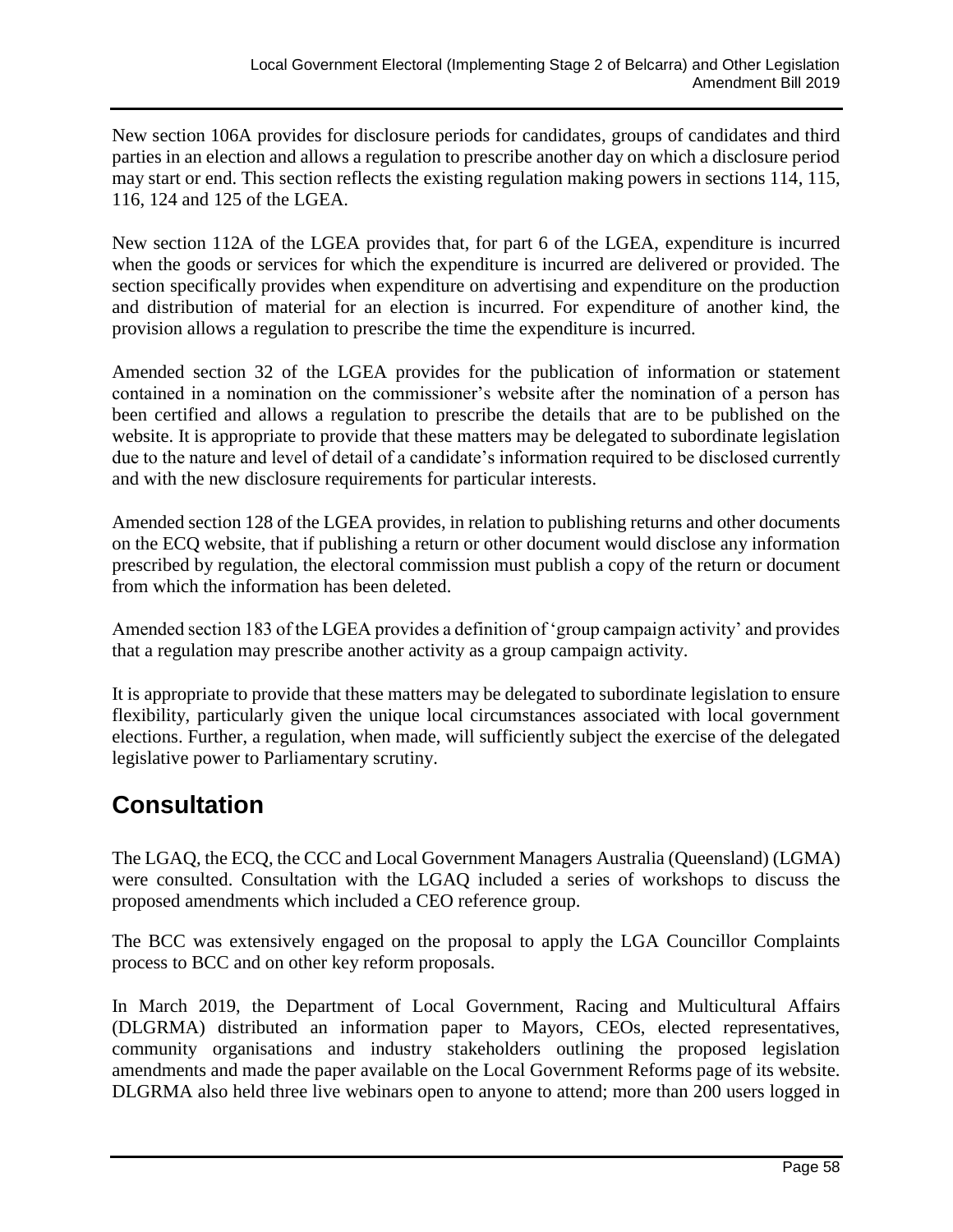to the webinars which were recorded and made available for On Demand viewing on the Local Government Reforms webpage, accompanied by PowerPoint slides and transcripts which can be downloaded. DLGRMA established a Local Government reform hotline and dedicated email address for stakeholder questions and feedback on the key proposed reforms.

The LGAQ does not support the Bill, in particular amendments to:

- repeal Mayoral powers to direct senior executive employees, and to amend powers relating to the appointment of senior executive employees
- provide for full-preferential voting for elections for mayors and single-member divisions
- provide for limited declarations of interests by candidate. The LGAQ supports candidates being required to provide the same particulars as required in a councillor register of interests
- extend the public interest test for State intervention powers to other remedial action permitted under the LGA. The LGAQ has proposed that the public interest test provisions to be reviewed in two years to determine whether they are warranted.

BCC supports the application of the LGA Councillor Conduct framework to the BCC. However, BCC prefers that an independent panel consider allegations of inappropriate conduct, rather than the local government itself.

The LGMA broadly supports the proposed amendments contained in the Bill but has raised concerns about the offence for CEOs failing to provide advice to Councillors within 10 days (or 20 days in special circumstances).

The ECQ and the CCC support the Bill.

# **Consistency with legislation of other jurisdictions**

The Bill is specific to the State of Queensland and is not uniform with or complementary to legislation of the Commonwealth or another State.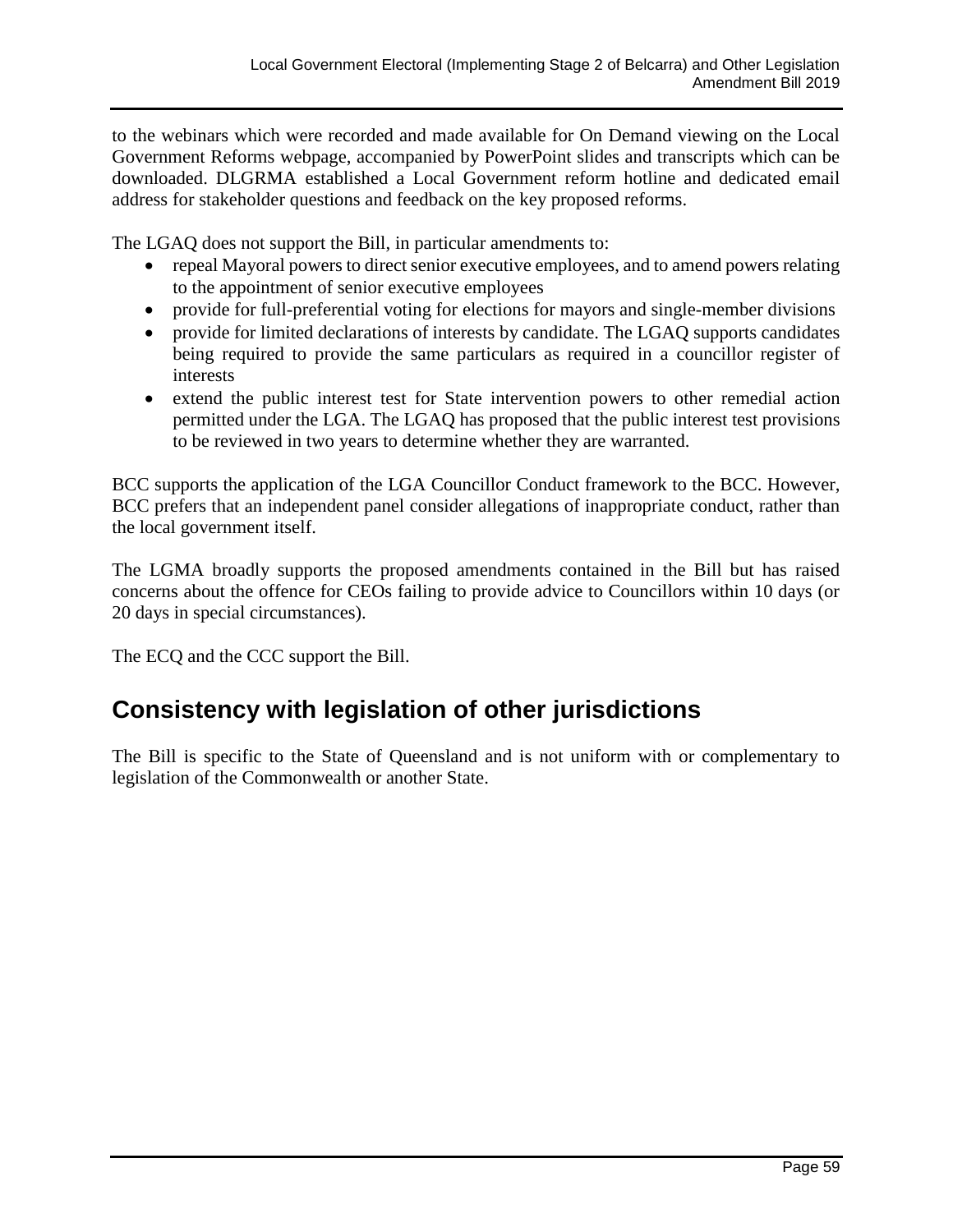# **Notes on provisions**

## **Part 1 Preliminary**

#### **Clause 1 Short title**

*Clause 1* states that, this Act may be cited as the *Local Government Electoral (Implementing Stage 2 of Belcarra) and Other Legislation Amendment Act 2019.* 

#### **Clause 2 Commencement**

*Clause 2* states that the following provisions commence on a day to be fixed by proclamation:

- part 2, division 3;
- part 3, division 3;
- part 4, division 4;
- part 6.

## **Part 2 Amendment of City of Brisbane Act 2010**

#### **Division 1 Preliminary**

#### **Clause 3 Act amended**

*Clause 3* states that this part amends the *City of Brisbane Act 2010.*

#### **Division 2 Amendments commencing on assent**

#### **Clause 4 Amendment of s 92D (Prohibition on election material in caretaker period)**

*Clause 4* amends section 92D to provide that a controlled entity of the council is also prohibited from publishing or distributing election material during the caretaker period and that election material includes a fact sheet or newsletter that raises the profile of a councillor.

The amendments also insert new definitions for 'control' and 'controlled entity'.

#### **Clause 5 Amendment of s 148 (Obstructing enforcement of this Act or local laws etc.)**

*Clause 5* amends section 148(3) to omit the reference to 'chapter 5' to reflect current drafting practice.

#### **Clause 6 Amendment of s 162 (When a councillor's office becomes vacant)**

*Clause 6* amends section 162 to provide that a councillor's office becomes vacant if the councillor is absent, without the council's leave, for 2 or more consecutive ordinary meetings of the council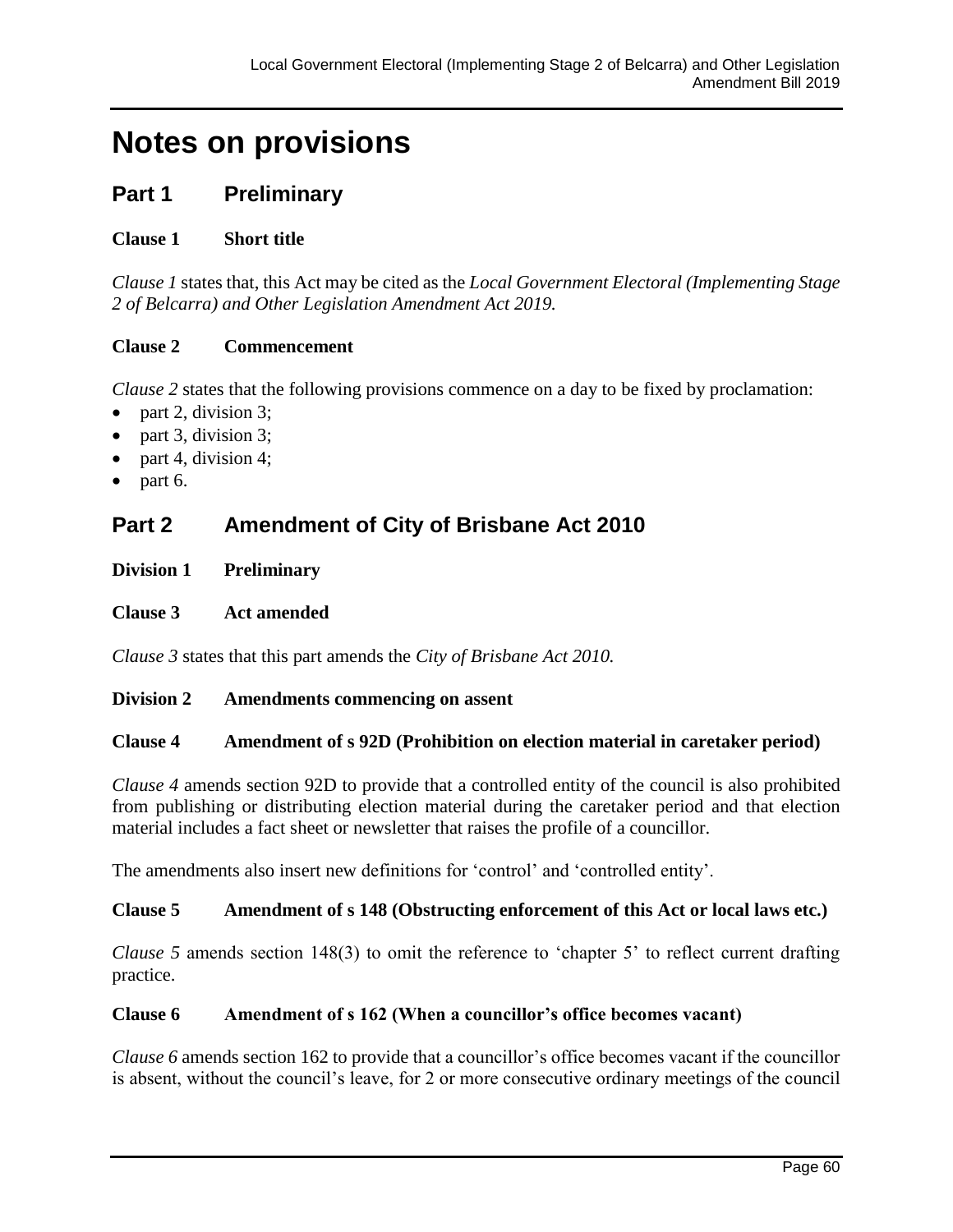over at least 2 months, unless the councillor is absent while the councillor is suspended for certain offences under section 186B.

#### **Clause 7 Replacement of ch 6, pt 2, div 5A (Dealing with councillors' personal interests in council matters)**

*Clause 7* inserts new chapter 6, part 2, division 5A (Councillors' conflicts of interest).

#### **Division 5A Councillors' conflicts of interest**

#### **Subdivision 1 Preliminary**

#### **Section 177A Purpose of division**

New section 177A provides that the purpose of the chapter is to ensure the Brisbane City Council deals with a matter in an accountable and transparent way that meets community expectations, if a councillor has a personal interest in the matter.

#### **Section 177B When does a person participate in a decision**

New section 177B provides that division 5A, a reference to a councillor, or other person, participating in a decision includes a reference to the councillor or other person considering, discussing or voting on the decision in a meeting of the council and considering or making a decision under an Act, a delegation or another authority.

#### **Section 177C Personal interests in ordinary business matters of council**

New section 177C provides that division 5A does not apply to a conflict of interest in a matter, if the matter is solely, or relates solely to:

- the making or levying of rates and charges; or
- the fixing of a cost-recovery fee, by the council; or
- a planning scheme, or amendment of a planning scheme, for Brisbane; or
- a resolution required for the adoption of a budget for the council; or
- the remuneration or reimbursement of expenses of councillors or members of a committee of the council; or
- the provision of superannuation entitlements or public liability, professional indemnity or accident insurance for councillors; or
- a matter of interest to the councillor solely as a candidate for election or appointment as mayor, deputy mayor, councillor or member of a committee of the council.

Division 5A also does not apply to a conflict of interest in a matter relating to a corporation or association that arises solely because a councillor has been nominated or appointed by the council to be a member of the board of the corporation or association.

However, if a councillor decides to voluntarily comply with division 5A in relation to personal interests of the councillor in the matter, the personal interests are taken to be a declarable conflict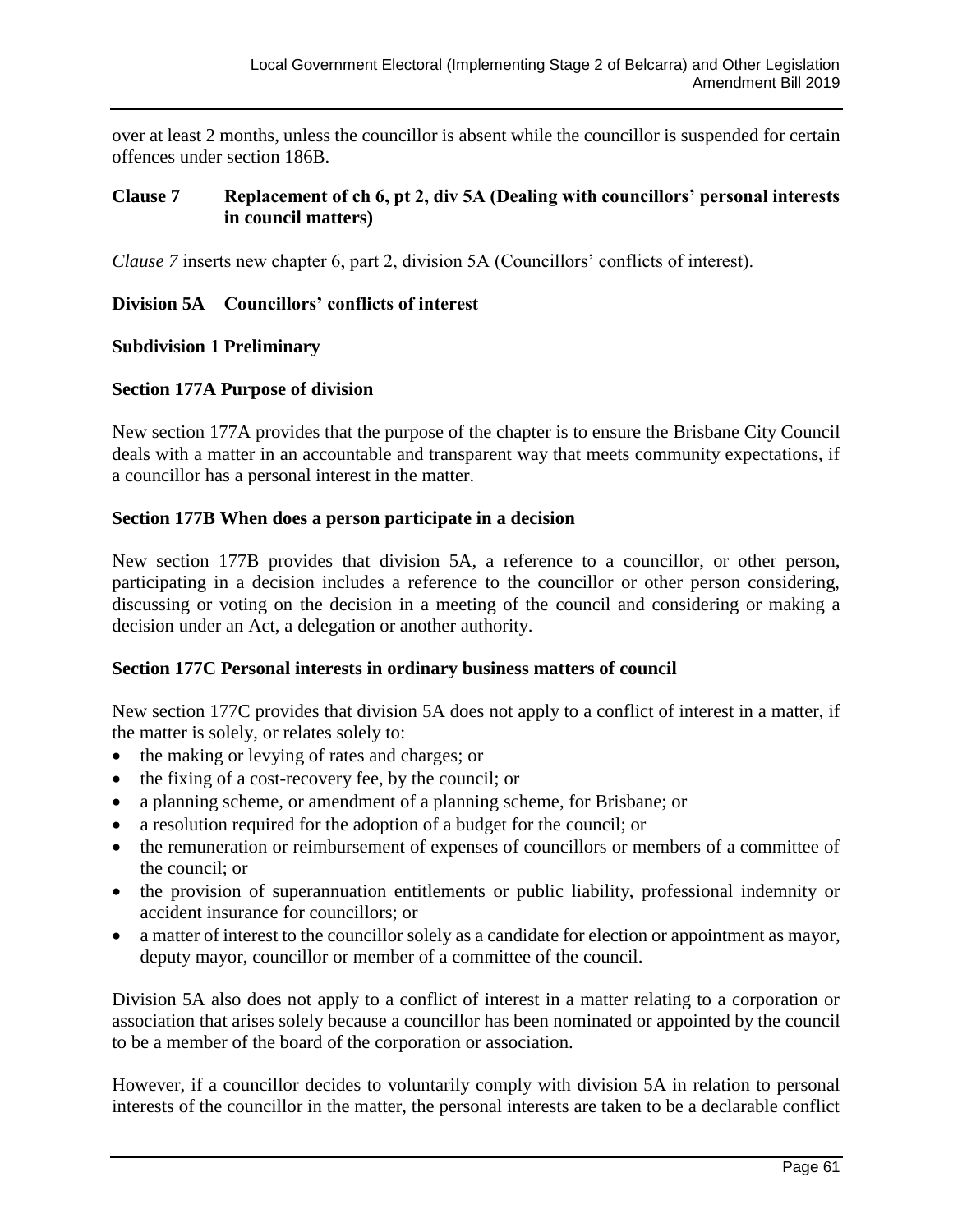of interest and division 5A applies as if eligible councillors had, under section 177O(2), decided the councillor has a declarable conflict of interest in the matter.

#### **Subdivision 2 Prescribed conflicts of interest**

#### **Section 177D When councillor has** *prescribed conflict of interest***–particular gifts or loans**

New section 177D provides that a councillor has a prescribed conflict of interest in a matter if:

- a gift or loan is given by an entity (the donor) that has an interest in the matter in the circumstances mentioned below;
- the gift or loan is given during the relevant term of the councillor; and
- all gifts or loans given by the donor during the councillor's relevant term total \$2,000 or more.

The circumstances are, where the donor:

- gives to the councillor a gift or loan for which a return is required under the *Local Government Electoral Act 2011*, part 6; or
- gives to a group of candidates or a political party of which the councillor is a member, a gift or loan for an election for which a return is required under the *Local Government Electoral Act 2011*, part 6 and the councillor is a candidate in the election; or
- gives to the councillor, or a close associate of the councillor, a gift in other circumstances.

For working out the total gifts or loans given to a group of candidates or a political party, the amount of each gift or loan given to the group or political party must first be divided by the number of candidates in the group or political party.

#### **Section 177E When councillor has** *prescribed conflict of interest***–sponsored hospitality benefits**

New section 177E(1) provides that a councillor has a prescribed conflict of interest in a matter if a sponsored hospitality benefit is given to the councillor or a close associate of the councillor during the relevant term of the councillor by an entity (the donor) that has an interest in the matter and all the total sponsored benefits given to the councillor or close associate during the councillor's relevant term total \$2,000 or more.

New section 177E(2) provides a definition for 'sponsored hospitality benefit'.

#### **Section 177F When councillor has** *prescribed conflict of interest***–other**

New section 177F provides that a councillor has a prescribed conflict of interest in a matter if:

- the matter is, or relates to, a contract between the council and the councillor, or a close associate of the councillor, for the supply of goods or services to the council or the lease or sale of assets by the council; or
- the chief executive officer is a close associate of the councillor and the matter is or relates to the appointment, discipline, termination, remuneration or other employment conditions of the chief executive officer; or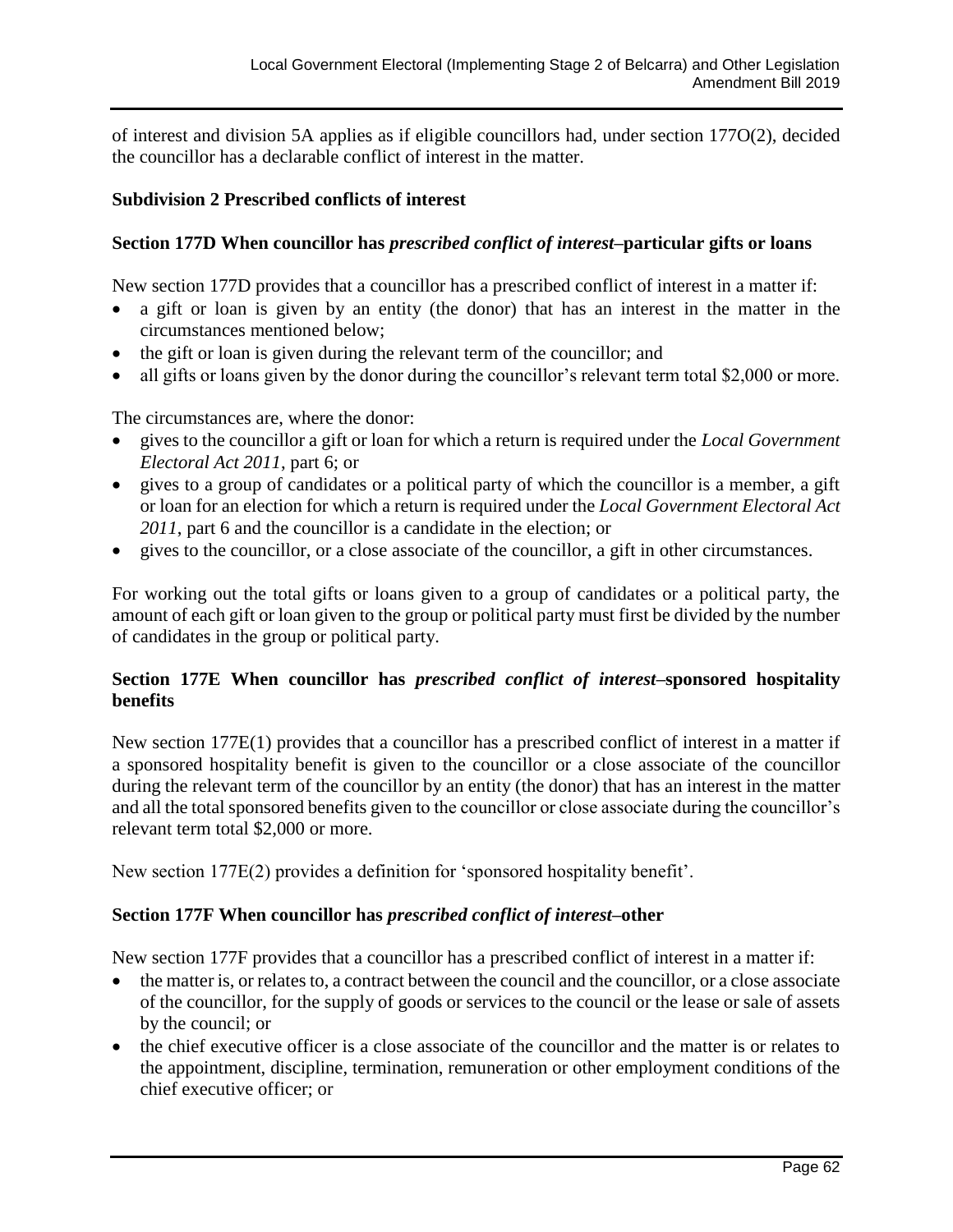• the matter is, or relates to, an application made to the council by the councillor, or a close associate of the councillor if the application is or was for the grant of a licence, permit, registration, approval or consideration of another matter under a local government related law and the councillor, or a close associate of the councillor has made a written submission to the council about the application before it is or was decided.

#### **Section 177G Who is a** *close associate* **of a councillor**

New section 177G provides that a close associate of a councillor is a person in relation to the councillor that is:

- a spouse
- a parent, child or sibling
- a partner in a partnership
- an employer (other than a government entity)
- an entity (other than a government entity) for which the councillor is an executive officer or board member
- an entity in which the councillor or one of the persons mentioned above has an interest, other than an interest of less than 5% in an entity that is a listed corporation under the Corporations Act, section 9.

However, a parent, child or sibling is a close associate of a councillor in relation to a matter only if the councillor knows, or ought reasonably to know, about the parent's, child's or sibling's involvement in the matter.

#### **Section 177H Councillor must not participate in decisions**

New section 177H provides that if a councillor has a prescribed conflict of interest in a matter, the councillor must not participate in a decision relating to the matter. A maximum penalty of 200 penalty units or 2 years imprisonment applies.

However, the councillor does not contravene the requirement by being present under an approval given under section 177S.

#### **Section 177I Obligation of councillor with prescribed conflict of interest**

New section 177I applies that if a councillor may participate, or is participating, in a decision about a matter and becomes aware that the councillor has a prescribed conflict of interest in the matter.

If the councillor first becomes aware the councillor has the prescribed conflict of interest in the matter at a council meeting, the councillor must immediately inform the meeting of the prescribed conflict of interest, including the particulars stated below. Otherwise, the councillor must, as soon as practicable, give written notice of the prescribed conflict of interest, including relevant particulars, to the chief executive officer and must also give notice of the prescribed conflict of interest at the next meeting of the council or the next meeting of the committee, if the matter is to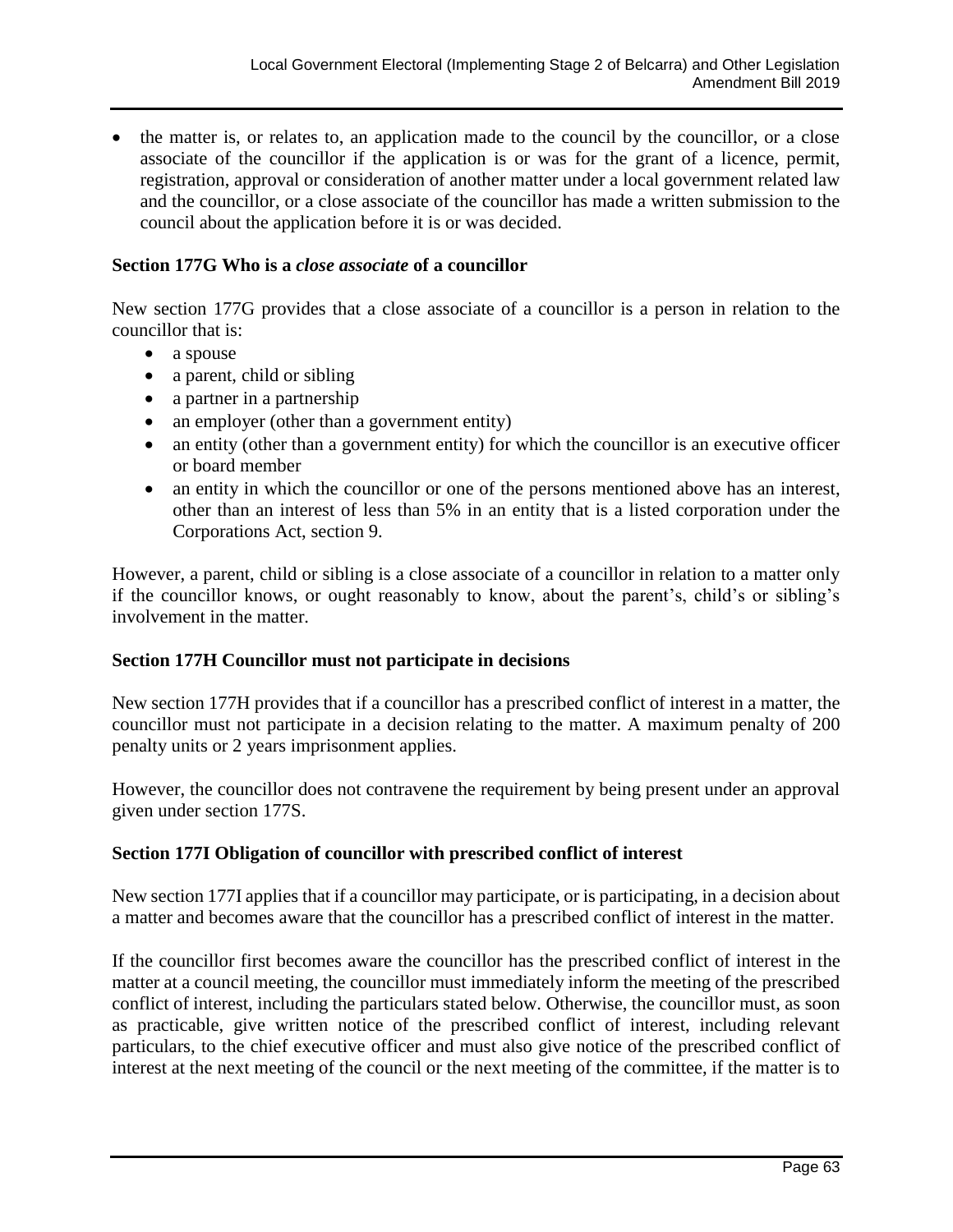be considered and decided at a meeting of a committee. A maximum penalty of 200 penalty units or 2 years imprisonment applies for both circumstances.

The particulars to be provided are:

- for a gift, loan or contract—the value of a gift, loan or contract;
- for an application for which a submission has been made—the matters the subject of the application and submission;
- name of any entity, other than the councillor, that has an interest in the matter;
- the nature of the councillor's relationship with the entity that has an interest in the matter;
- details of the councillor's, and any other entity's, interest in the matter.

#### **Section 177J Dealing with prescribed conflict of interest at a meeting**

New section 177J provides that if a councillor gives a notice at, or informs, a meeting of the councillor's prescribed conflict of interest in a matter, the councillor must leave the place where the meeting is held, including any area set aside for the public, and stay away from the place while the matter is discussed and voted on. A maximum penalty of 200 penalty units or 2 years imprisonment applies.

However, the councillor does not contravene the requirement by participating in a decision or being present under an approval given under section 177S.

#### **Subdivision 3 Declarable conflicts of interest**

#### **Section 177K What is a** *declarable conflict of interest*

New section 177K provides that, subject to section 177L, a councillor has a declarable conflict of interest in a matter if the councillor has, or could reasonably be presumed to have, a conflict between the councillor's personal interests, or the personal interests of a related party of the councillor, and the public interest and because of the conflict, the councillor's participation in a decision about the matter might lead to a decision that is contrary to the public interest.

#### **Section 177L Interests that are not declarable conflicts of interest**

New section 177L provides that a councillor does not have a declarable conflict of interest in a matter if:

- the conflict of interest is a prescribed conflict of interest in the matter; or
- the conflict of interest arises solely because:
	- o the councillor undertakes an engagement in the capacity of a councillor for a community group, sporting club or similar organisation and is not appointed as an executive officer of the organisation; or
	- o the councillor, or a related party of the councillor is a member of a community group, sporting club or similar organisation and is not an executive officer of the organisation; or
	- o the councillor, or a related party of the councillor, is a member of a political party; or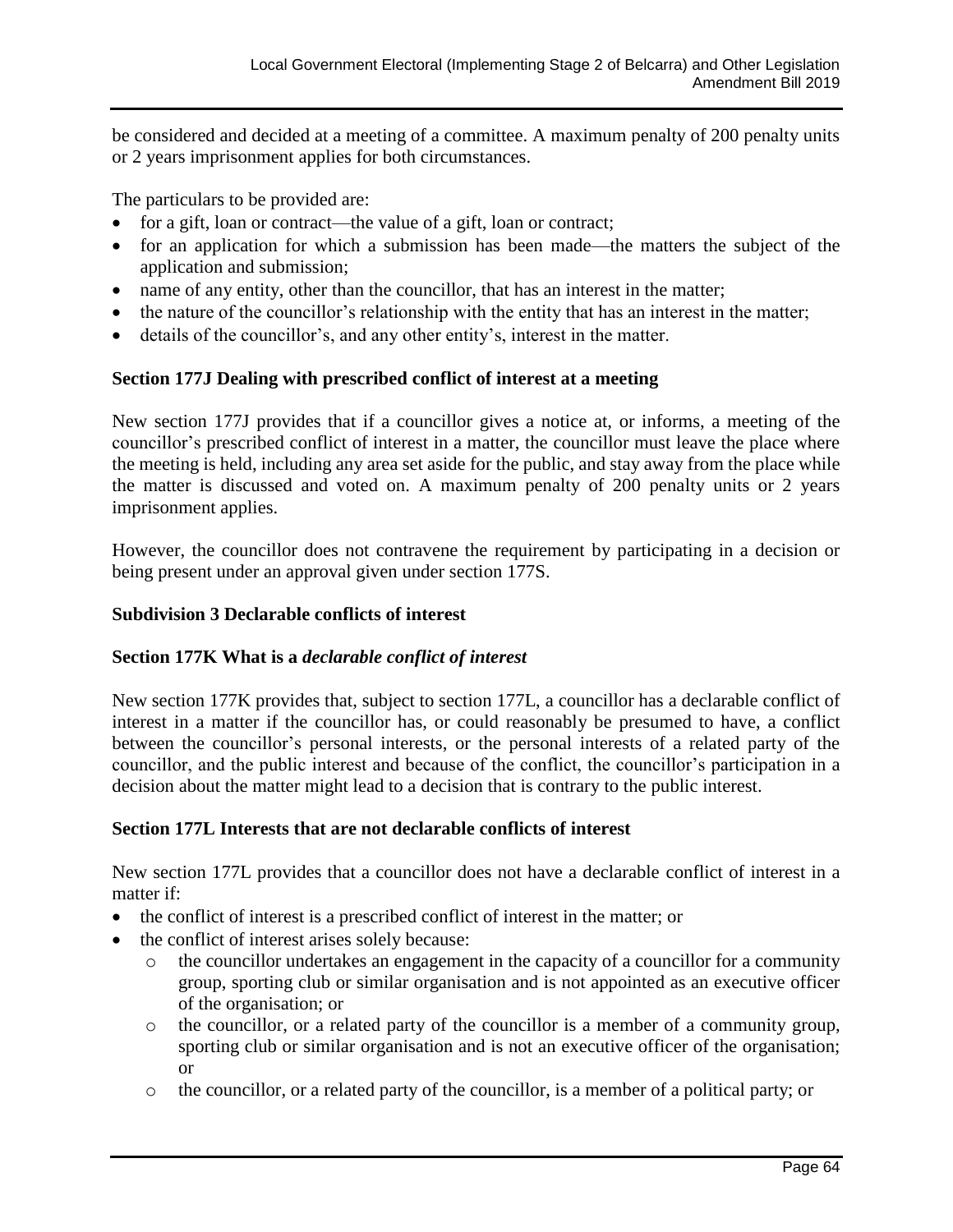- o the councillor, or a related party of the councillor, has an interest in an educational facility or provider of a child care service as a student or former student, or a parent or a grandparent of a student, of the facility or service; or
- the conflict of interest arises solely because of the religious beliefs of the councillor or a related party of the councillor; or
- the councillor, or a related party of the councillor, stands to gain benefit or suffer a loss because of the conflict of interest, that is no greater than the benefit or loss that a significant proportion of persons in Brisbane stands to gain or lose; or
- the conflict of interest arises solely because the councillor, or a related party of the councillor, receives gifts, loans or sponsored hospitality benefits from an entity totalling \$500 or less during the councillor's relevant term.

New section 177L also provides a definition of 'sponsored hospitality benefit'.

#### **Section 177M Who is a** *related party* **of a councillor**

New section 177M provides that a related party of a councillor includes a close associate (other than an entity mentioned in section  $177(1)(f)$ , a parent, child or sibling of the councillor's spouse and a person who has a close personal relationship with the councillor.

#### **Section 177N Obligation of councillor with declarable conflict of interest**

New section 177N applies if a councillor may participate or is participating in a decision about a matter and becomes aware that they have a declarable conflict of interest in the matter.

If the councillor first becomes aware the councillor has the declarable conflict of interest at a council meeting, the councillor must stop participating, and must not further participate, in a decision relating to the matter; and must immediately inform the meeting of the declarable conflict of interest, including the particulars stated below. Otherwise, the councillor must stop participating, and must not further participate in a decision relating to the matter, must, as soon as practicable, give notice of the declarable conflict of interest in the matter to the chief executive and give notice of the declarable conflict of interest including the particulars below at the next meeting of the council or at a meeting of a committee of a council if the matter is to be considered and decided at the committee meeting. A maximum penalty of 100 penalty units or 1 year's imprisonment applies in both circumstances.

The particulars are:

- the nature of the declarable conflict of interest;
- if the declarable conflict of interest arises because of the councillor's relationship with a related party, the name of the related party, the nature of the relationship of the related party to the councillor and the nature of the related party's interests in the matter;
- if the councillor's or related party's personal interests arise because of the receipt of a gift or loan from another person, the name of the other person, the nature of the relationship of the other person to the councillor, the nature of the other person's interests in the matter and the value of the gift or loan, and the date the gift was given, or loan was made.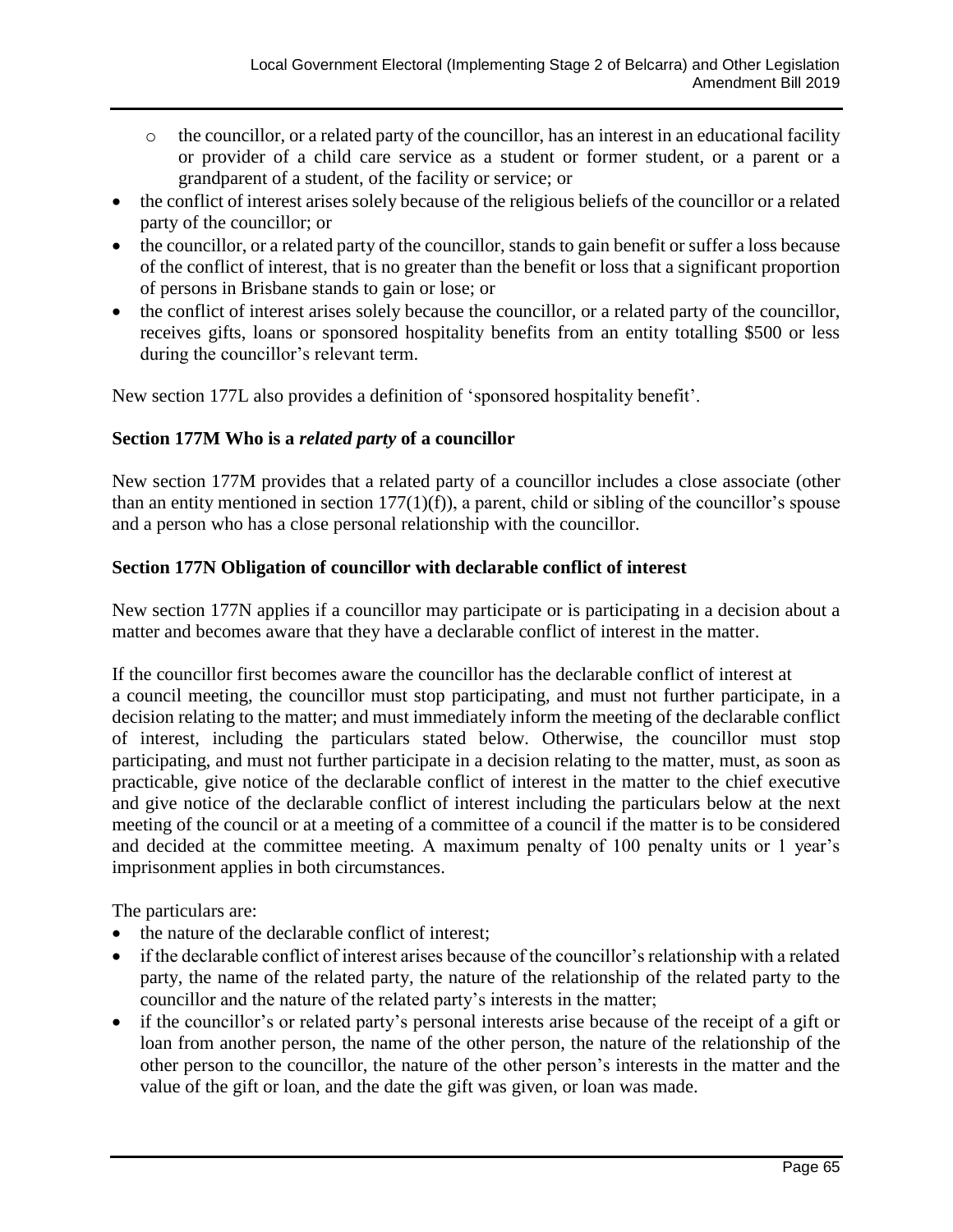The councillor does not contravene subsection  $(2)(a)$  or  $(3)(a)$  if the councillor has complied with section 177N and either a decision has been made under section  $177P(2)(a)(i)$  or (b)(i) that the councillor may participate in the decision despite having a declarable conflict of interest in the matter or the councillor is participating in the decision under an approval given under section 177S.

#### **Section 177O Procedure if meeting informed of councillor's personal interests**

New section 177O provides that if a council meeting is informed that a councillor has personal interests in a matter by a person other than the councillor, the eligible councillors at the meeting must decide whether the councillor has a declarable conflict of interest in the matter.

#### **Section 177P Procedure if councillor has declarable conflict of interest**

New section 177P provides that if a councillor has a declarable interest in a matter under section 177N(2) or (3) or decided by eligible councillor at a meeting under 177O(2), the eligible councillors must, by resolution, decide:

- for a matter that would (other than for the councillor's conflict of interest) have been decided by the councillor under an Act, a delegation or authority, whether the councillor:
	- o may participate in the decision despite the councillor's conflict of interest; or
	- o must not participate in the decision, and must leave the place at which the meeting is being held, including any area set aside for the public, and stay away from the place while the eligible councillors discuss and vote on the matter; or
- for another matter:
	- o whether the councillor may participate in a decision about the matter at the meeting, including by voting on the matter or
	- o must leave the place at which the meeting is being held, including nay area set aside for the public, and stay away from the place while the eligible councillors discuss and vote on the matter.

The eligible councillors may impose conditions on the councillor if it is decided that the councillor may participate in a decision about a matter under subsection  $(2)(a)(i)$  or  $(b)(i)$ .

A maximum penalty of 100 penalty units or 1 year's imprisonment applies for non-compliance with a decision under subsection  $(2)(a)(ii)$  or  $(b)(ii)$  or any conditions imposed on a decision under subsection (3).

However, the councillor does not contravene this section by participating in a decision or being present under an approval given under section 177S.

#### **Section 177Q Decisions of eligible councillors**

New section 177Q provides that even if the number of eligible councillors is less than a majority or the eligible councillors do not form a quorum for the meeting, the eligible councillors may make a decision under section 177O or 177P other than a matter mentioned in section 177R.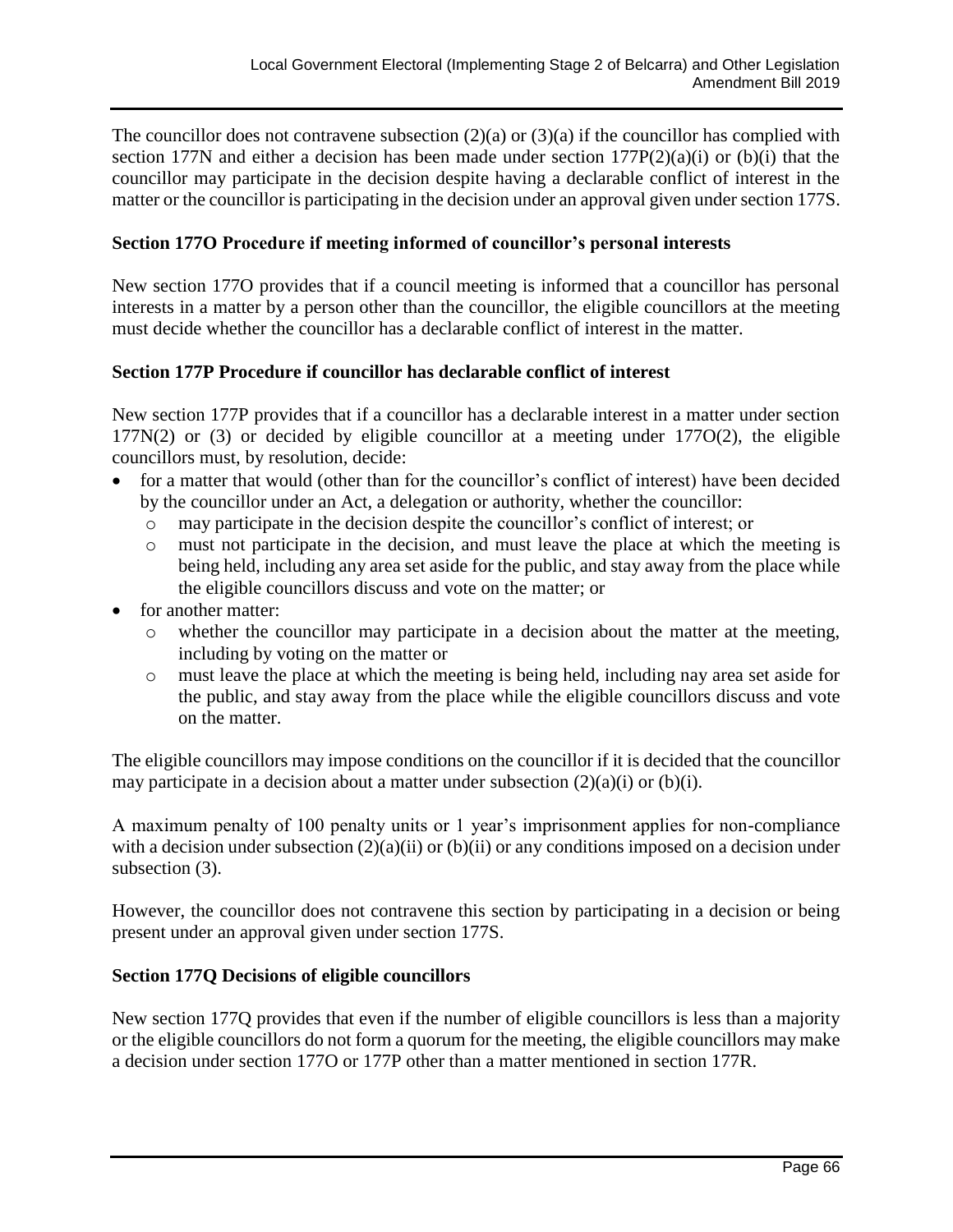The councillor who is the subject of the decision may remain at the meeting while the decision is made but cannot vote or otherwise participate in the making of the decision, other than by answering a question put to them necessary to assist the eligible councillors to make the decision.

If the eligible councillors can not make a decision under section 177O or 177P, the eligible councillors are taken to have decided under section  $177P(2)(a)(ii)$  or (b)(ii) that the councillor must leave, and stay away from, the place where the meeting is being held while the eligible councillors discuss and vote on the matter.

A decision about a councillor under section 177O or 177P for a matter applies in relation to the councillor participating in the decision, and all subsequent decisions about the matter.

#### **Subdivision 4 Other matters**

#### **Section 177R Procedure if no quorum for deciding a matter because of prescribed conflicts of interest or declarable conflicts of interest**

New section 177R provides that the council must delegate deciding a matter under section 238, unless it cannot be delegated, or decide, by resolution, to defer the matter to a later meeting, if a matter in which one or more councillors have a prescribed conflict of interest or declarable conflict of interest that is to be decided at the meeting and there is less than a quorum remaining at the meeting after any of the councillors with a prescribed or declarable conflict of interest leave, and stay away from, the place where the meeting is being held.

The council must not delegate deciding the matter to an entity if the entity, or a majority of the entity's members, have personal interests that are, or are equivalent in nature to, a prescribed or declarable conflict of interest in the matter.

A councillor does not contravene section 177H(1), 177J(2), 177N(2)(a) or (3)(a) or 177P(4) by participating in a decision, if the councillor's participation is for the purpose of delegating the matter or deferring the matter to a later meeting.

#### **Section 177S Minister's approval for councillor to participate or be present to decide matter**

New section 177S provides that the Minister may, by signed notice given to a councillor, approve the councillor participating in deciding a matter in a meeting, including being present while the matter is discussed and voted on, if the matter could not otherwise be decided at the meeting because of section 177R(1) and deciding the matter cannot be delegated under section 238. The Minister may also give the approval subject to the conditions stated in the notice.

#### **Section 177T Duty to report another councillor's prescribed conflict of interest or declarable conflict of interest**

New section 177T provides that if a councillor reasonably believes, or reasonably suspects, another councillor who has either a prescribed or declarable conflict of interest is participating in a decision in contravention of section  $177H(1)$  or  $177N(2)(a)$  or  $(3)(a)$  respectively, the councillor who has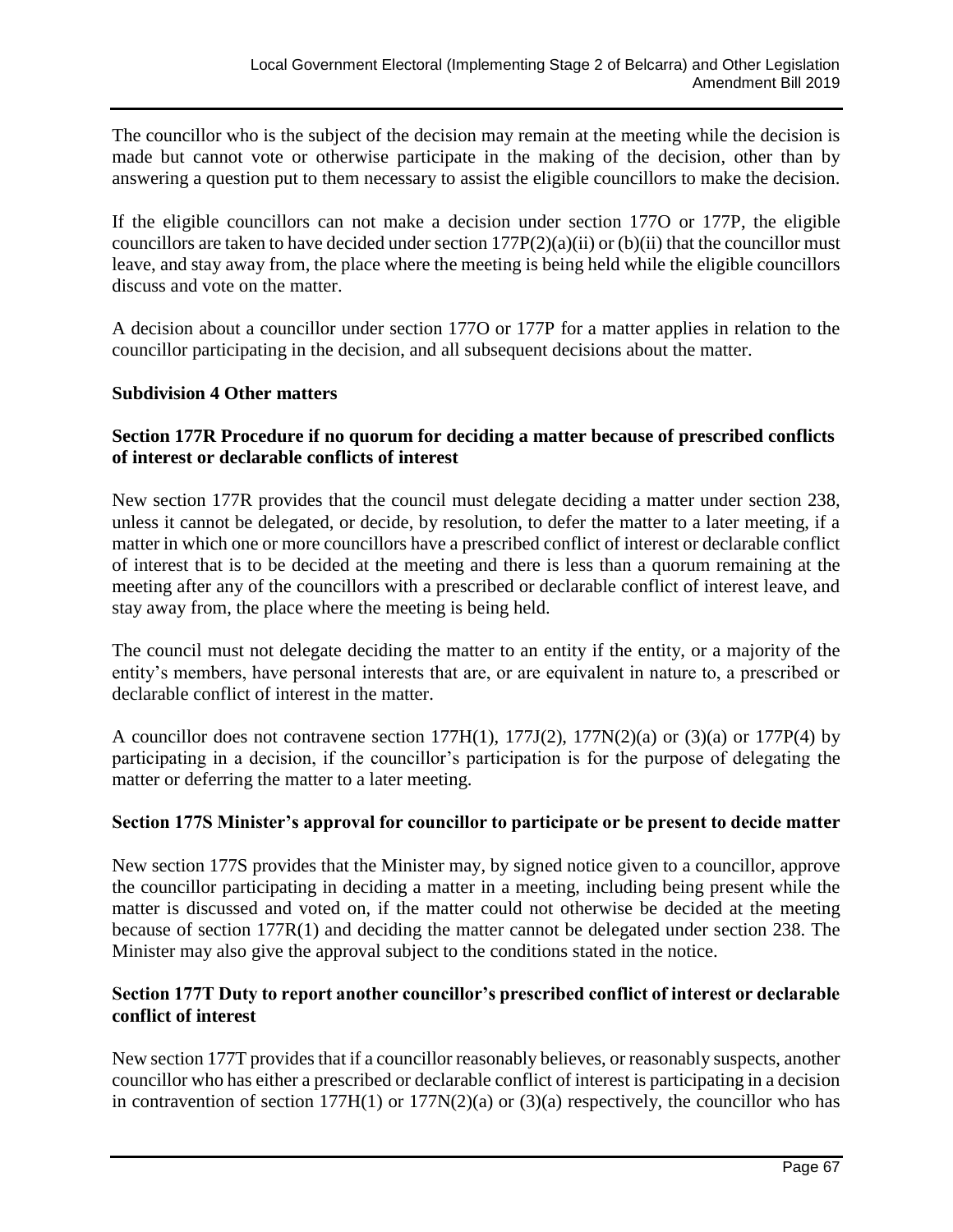the belief or suspicion must immediately inform the person who is presiding over the meeting about the belief or suspicion (if the belief or suspicion arises in a local government meeting), or otherwise, as soon as practicable, inform the chief executive officer of the belief or suspicion. The councillor must also inform the person presiding over a meeting or the chief executive officer of the facts and circumstances forming the basis of the belief or suspicion.

#### **Section 177U Obligation of councillor if conflict of interest reported under s 177T**

New section 177U provides that if, under section 177T, a councillor (the informing councillor) informs the person presiding at a council meeting of a belief or suspicion about another councillor (the relevant councillor), the relevant councillor must do one of the following:

- if the relevant councillor has a prescribed conflict of interest—comply with section 177H(2)
- if the relevant councillor has a declarable conflict of interest—comply with section  $177N(2)$
- if the relevant councillor considers there is no prescribed conflict of interest or declarable conflict of interest—inform the meeting of the relevant councillor's belief, including reasons for the belief.

If the relevant councillor considers there is no prescribed conflict of interest or declarable conflict of interest and informs the meeting of this belief, the informing councillor must inform the meeting about the particulars of the informing councillor's belief or suspicion and the eligible councillors at the meeting must decide whether or not the relevant councillor has a prescribed conflict of interest or declarable conflict of interest in the matter.

If the eligible councillors decide the relevant councillor has a prescribed conflict of interest in the matter, section 177J is taken to apply to the relevant councillor for the matter. If it is decided the relevant councillor has a declarable conflict of interest in the matter, sections 177N(2) and 177P are taken to apply to the relevant councillor for the matter.

#### **Section 177V Offence to take retaliatory action**

New section 177V provides that a person must not, because a councillor complied with section 177T:

- prejudice, or threaten to prejudice, the safety or career of the councillor or another person; or
- intimidate or harass, or threaten to intimidate or harass, the councillor or another person;
- take any action that is, or is likely to be, detrimental to the councillor or another person.

A maximum penalty of 167 penalty units or 2 years imprisonment applies.

#### **Section 177W Offence for councillor with prescribed conflict of interest or declarable conflict of interest to influence others**

New section 177W provides that a councillor who has a prescribed conflict of interest or declarable conflict of interest in a matter must not direct, influence, attempt to influence, or discuss the matter with, another person who is participating in a decision of the council relating to the matter. A maximum penalty of 200 penalty units or 2 years imprisonment applies.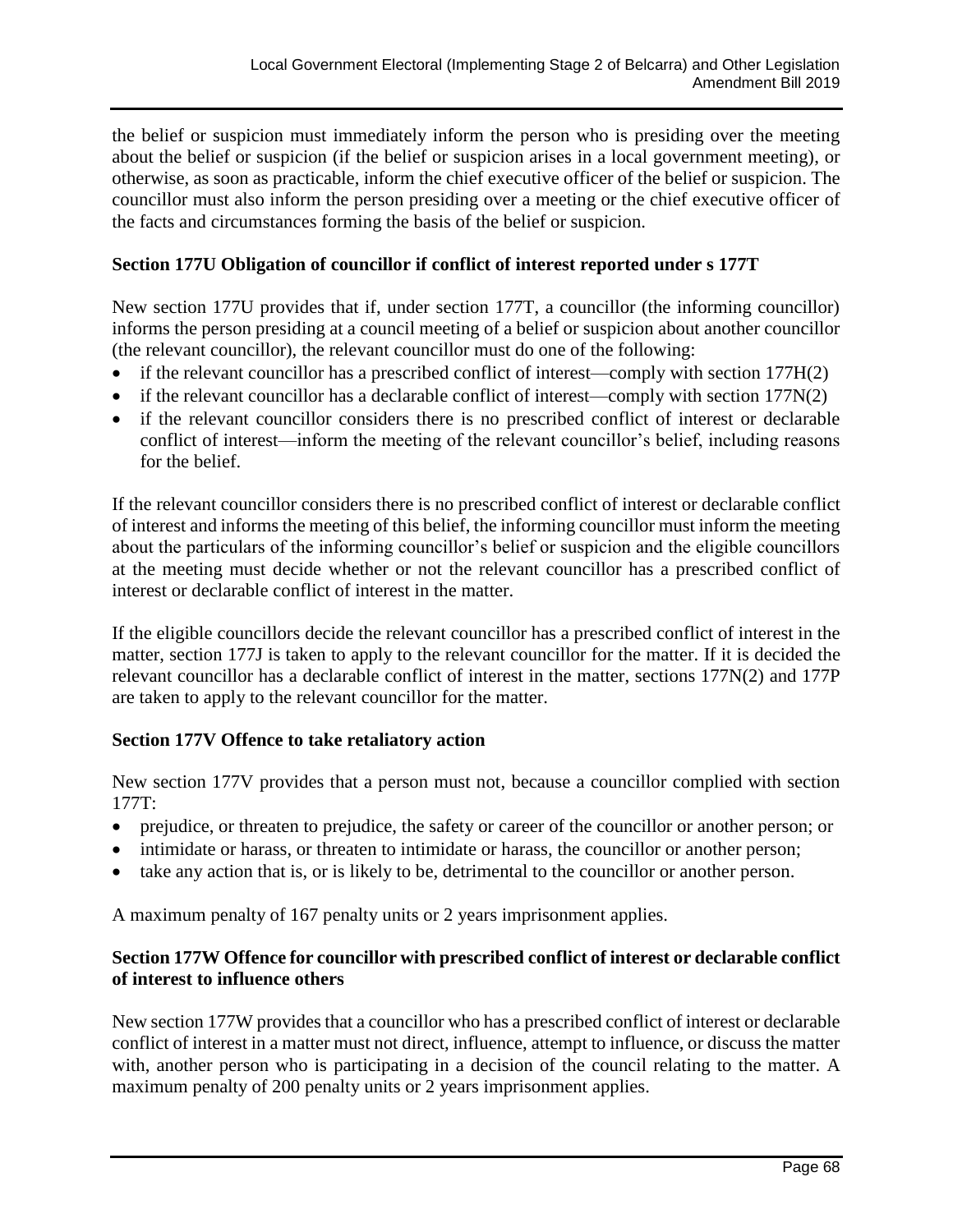A councillor does not contravene the requirement solely by participating in a decision relating to the matter, including by voting on the matter, if the participation is permitted under a decision mentioned in section 177P(2)(a)(i) or (b)(i) or approved by the Minister under section 177S.

A councillor also does not contravene the requirement solely because the councillor gives the chief executive officer the following information in compliance with division 5A – factual information about a matter information that is required to be given to the council about a matter, including in an application, to enable the council to decide the matter.

#### **Section 177X Records about prescribed conflicts of interest or declarable conflicts of interest—meetings**

New section 177X provides that if a councillor gives notice to, or informs, a council meeting that the councillor, or another councillor, has a prescribed conflict of interest or declarable conflict of interest in a matter, the minutes of the meeting must record the following information:

- the names of the councillor and any other councillor who may have a conflict of interest;
- the particulars of the conflict of interest;
- $\bullet$  if section 177U applies, the action the councillor takes under section 177U(1) and any decision made by the eligible councillors under section 177U(2);
- whether the councillor participated in deciding the matter, or was present for deciding the matter, under an approval under section 177S;
- for a matter to which the conflict of interest relates the name of each eligible councillor who voted on the matter, and how each eligible councillor voted.

Additional information is required if the councillor has a declarable conflict of interest, including:

- for a decision under section  $177O(2)$  the name of each eligible councillor who voted in relation to whether the councillor has a declarable conflict of interest, and how each eligible councillor voted; and
- for a decision under section 177P the decision, and reasons for the decision and the name of each eligible councillor who voted on the decision, and how each eligible councillor voted.

#### **Clause 8 Amendment of s 178 (What this division is about)**

*Clause 8* amends section 178(3) to replace the reference to section 177G(2) with section 177T(2).

#### **Clause 9 Amendment of s 214 (Decisions under this division are not subject to appeal)**

*Clause 9* amends the heading of section 214 to replace the incorrect reference to 'division' with 'part'.

#### **Clause 10 Omission of s 224 (Types of offences under this Act)**

*Clause 10* omits section 224 in its entirety as there are currently no indictable offences (an offence that has a penalty of more than 2 years imprisonment) under the Act and it is not necessary to declare that an offence is a summary offence.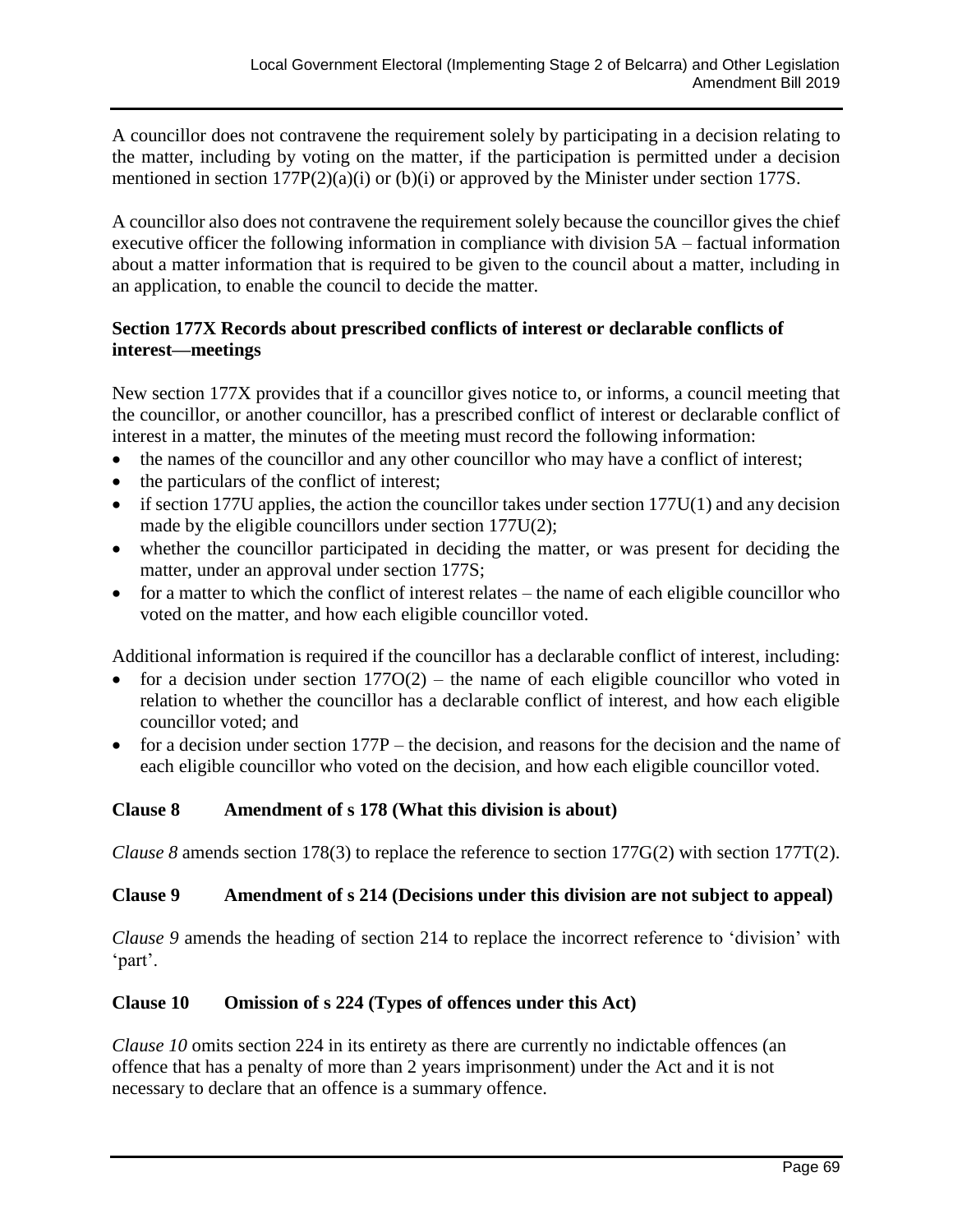#### **Clause 11 Replacement of s 226 (Decisions not subject to appeal)**

*Clause 11* replaces section 226 to provide that if the COBA declares a decision not to be subject to appeal, unless the Supreme Court decides the decision is affected by jurisdictional error, the decision:

- is final and conclusive; and
- can not be challenged, appealed against, reviewed, quashed, set aside or called into question in another way, under the *Judicial Review Act 1991* or otherwise (whether by the Supreme Court, another court, a tribunal or another entity); and
- is not subject to any declaratory, injunctive or other order of the Supreme Court, another court, a tribunal or another entity on any ground.

The *Judicial Review Act 1991*, part 5 (Prerogative orders and injunctions) applies to the decision to the extent it is affected by jurisdictional error.

Any person who, but for subsection (2), could have made an application under the *Judicial Review Act 1991* in relation to the decision may apply under part 4 of that Act (Reasons for decisions) for a statement of reasons in relation to the decision. The term 'decision' is defined in this section.

#### **Clause 12 Insertion of new ch 8, pt 10**

Clause 12 inserts new chapter 8, part 10, divisions 1 and 2 to provide transitional provisions for new disqualifying offences, repealed integrity offence provisions and amendments relating to conflicts of interest.

#### **Part 10 Transitional provisions for Local Government Electoral (Implementing Stage 2 of Belcarra) and Other Legislation Amendment Act 2019**

#### **Division 1 Transitional provisions for new disqualifying offences**

#### **Section 280 Definitions for division**

Section 280 inserts definitions for part 10, division 1.

#### **Section 281 New disqualifying offence committed before commencement**

Section 281 provides that Chapter 6, part 2 applies in relation to a new disqualifying offence, even if the act or omission constituting the offence was committed before the commencement.

#### **Section 282 Existing charge for new disqualifying offence**

Section 282 applies if a proceeding for a new disqualifying offence against a councillor had started before the commencement but has not ended. The councillor is automatically suspended as a councillor on the commencement. Immediately after the commencement, the councillor must give a written notice about the proceeding for the new disqualifying offence to each of the following, unless the councillor has a reasonable excuse: the Minister; if the councillor is not the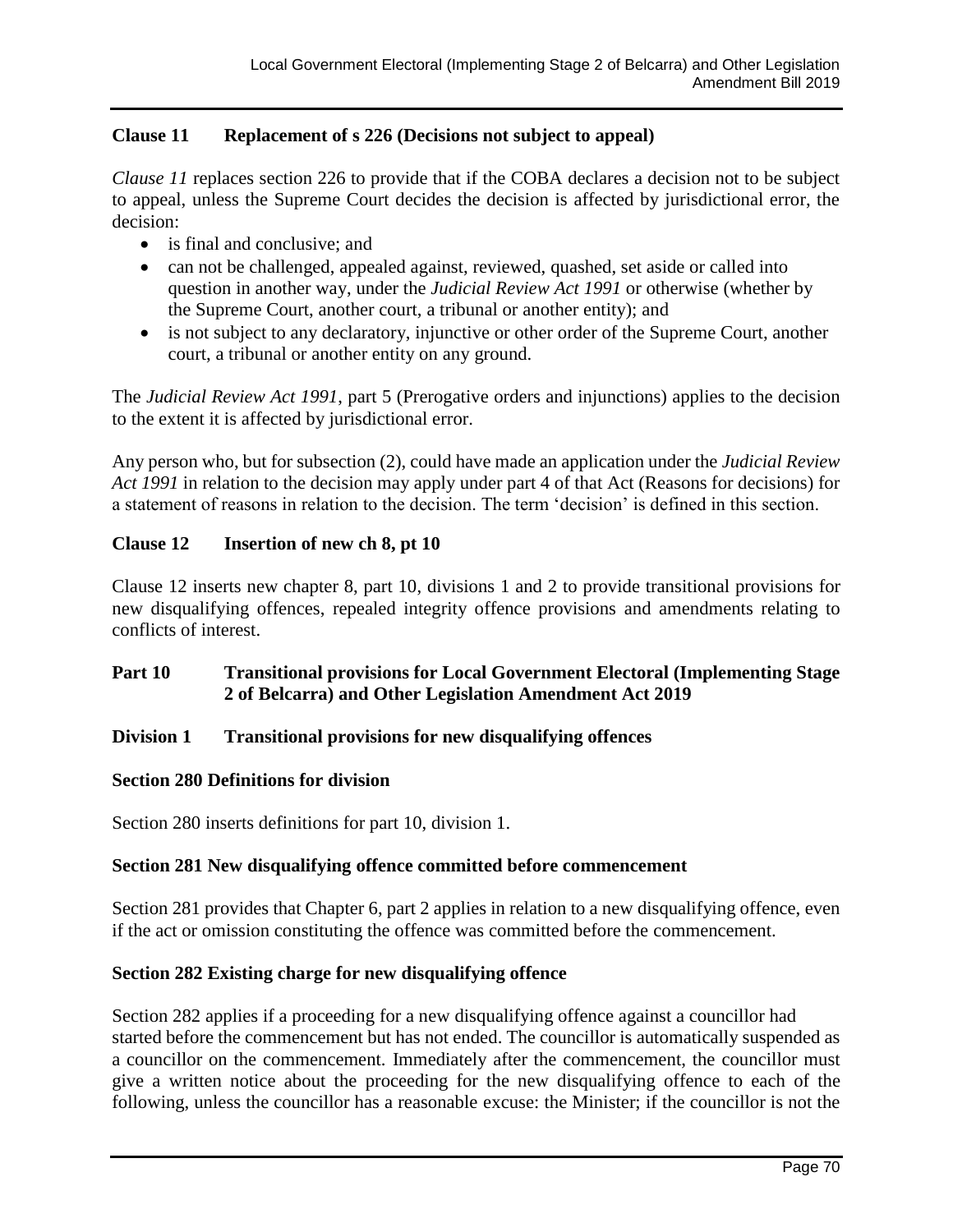mayor—the mayor; the chief executive officer. The maximum penalty is 100 penalty units. The notice must state the provision of the law to which the proceeding for the new disqualifying offence relates; and the day the councillor was charged with the offence.

The notice is taken to be a notice mentioned in section  $186G(1)(a)$ .

#### **Section 283 Existing conviction for new disqualifying offence**

Section 283 applies if before the commencement, a councillor was convicted of an offence that is a new disqualifying offence; and on the commencement, the disqualifying period for the offence would not have ended. The councillor automatically stops being a councillor on the commencement. Immediately after the commencement, the councillor must give a written notice to each of the following, unless the councillor has a reasonable excuse: the Minister; if the councillor is not the mayor—the mayor; the chief executive officer. The maximum penalty is 100 penalty units. The notice must state the provision of the law against which the councillor was convicted; and the day the councillor was convicted.

The notice is taken to be a notice mentioned in section 186G(1)(a).

#### **Division 2 Other transitional provisions commencing on assent**

#### **Section 284 Proceedings for repealed integrity offence provisions**

New section 280 provides that for an offence against a repealed integrity offence provision committed by a person before the commencement of this section, without limiting the *Acts Interpretations Act 1954*, a proceeding for the offence may be continued or started, and the person may be convicted of the and punished for the offence as if the *Local Government Electoral (Implementing Stage 2 of Belcarra) and Other Legislation Amendment Act 2019*, section 111 had not commenced.

From the commencement, an offence against a repealed integrity offence provision continues, despite the repeal of the provision, to be an integrity offence for section 153; and a disqualifying offence for chapter 6.

#### **Section 285 Continuation of Minister's approval for councillor to participate or be present to decide matter**

Section 281 provides that a notice given by the Minister to a councillor under section 177F, as in force immediately before the commencement, if the notice is in force immediately before the commencement, the notice is taken to be a notice given under section 177S.

#### **Clause 13 Amendment of sch 1 (Serious integrity offences and integrity offences)**

*Clause 13* amends schedule 1, part 2 to omit offences under this Act, as integrity offences - sections 177(C)(2) and 177E(2) or (5).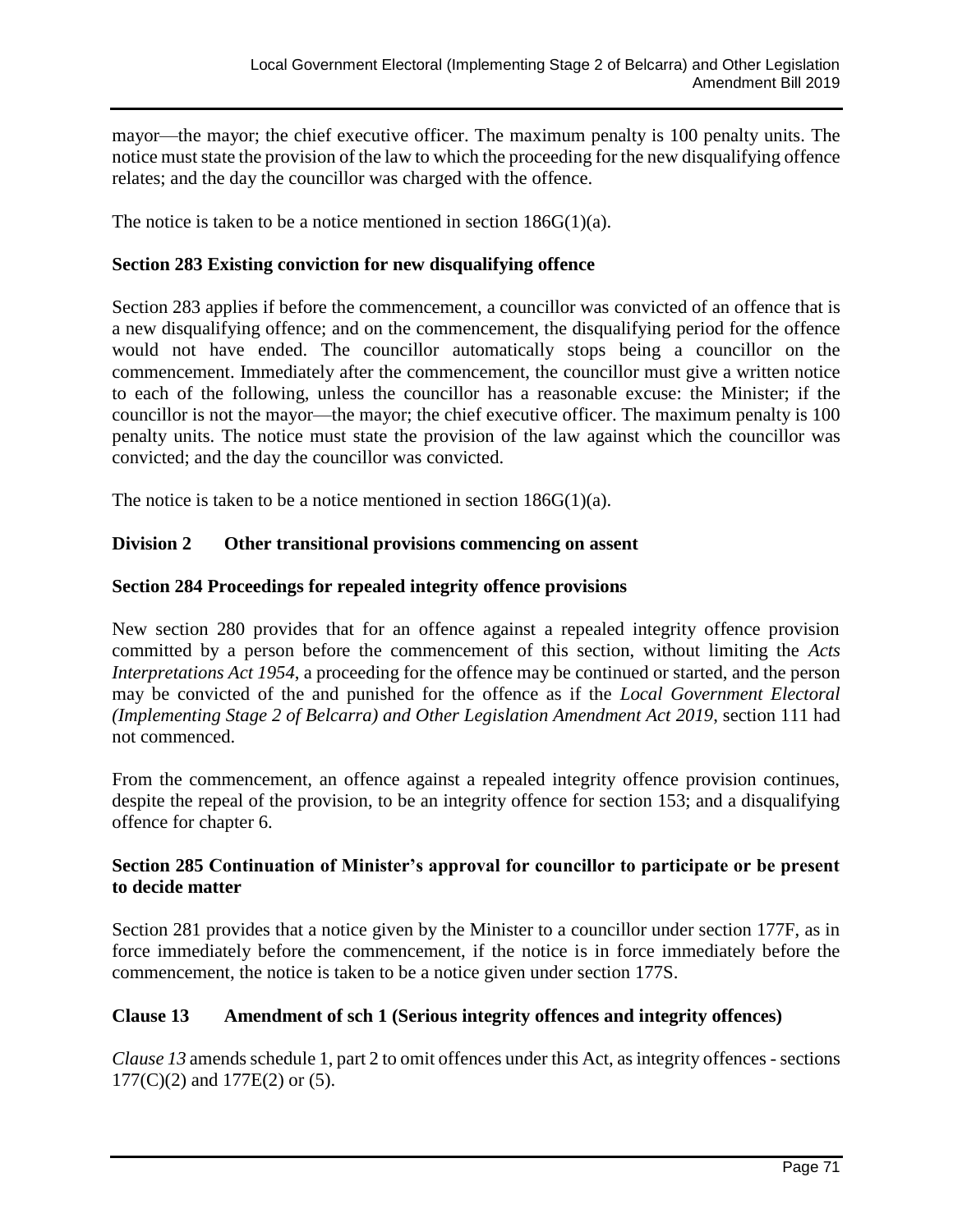The amendments replace offences under this Act, as integrity offences - sections 177H (Offence to take retaliatory action) and 177I(2) or (3) (Offence for councillor with material personal interest or conflict of interest to influence others) with sections 177H (Councillor must not participate in decisions) and 177I(2) or (3) (Obligation of councillor with prescribed conflict of interest) .

The amendments also prescribe offences under this Act, as integrity offences - sections 177N(2) or (3) (Obligation of councillor with declarable conflict of interest), 177V (Offence to take retaliatory action) and 177W(2) (Obligation of councillor with prescribed or declarable conflict of interest to influence others).

The amendments also prescribe offences under the Local Government Electoral Act, as integrity offences - sections 126(8) (Requirement for candidate to operate dedicated account), 127(8) (Requirement for group of candidates to operate dedicated account), 195(1)(b), 195(2), 195(3) and 195(4) (Offences about returns).

A person who is convicted of an integrity offence is disqualified from being a councillor for 4 years after the conviction

#### **Clause 14 Amendment of sch 2 (Dictionary)**

*Clause 14* amends schedule 2 to:

- omit the definitions of 'conflict of interest', 'material personal interest', 'ordinary business matter', 'perceived conflict of interest' and 'real conflict of interest';
- insert definitions for 'close associate', 'council meeting', 'declarable conflict of interest', 'eligible councillor', 'executive officer', 'gift', 'interest', 'loan', 'prescribed conflict of interest', 'related party' and 'relevant term';
- replace the incorrect reference to section  $195(2)$  in the definition of 'investigator' with section 205(2) and expand the definition of 'major policy decision' to include those decisions inserted under new paragraphs (e) to (i).

#### **Division 3 Amendments commencing by proclamation**

#### **Subdivision 1 Amendments relating to councillor complaints and State intervention powers Clause 15 Amendment of s 3 (Purpose of this Act)**

*Clause 15* consequentially amends section 3(2)(f) to replace the reference to rules of procedure with the council's procedures for the conduct of its meetings. This is a consequence of applying the councillor complaints framework under the Local Government Act, chapter 5A to the Brisbane City Council.

#### **Clause 16 Amendment of s 5 (Relationship with Local Government Act)**

*Clause 16* consequentially amends section 5(3) to provide, as examples, the further provisions of the Local Government Act that apply, or may apply, to the Brisbane City Council as a local government, namely, chapter 5, part 1 regarding State intervention powers; chapter 5A regarding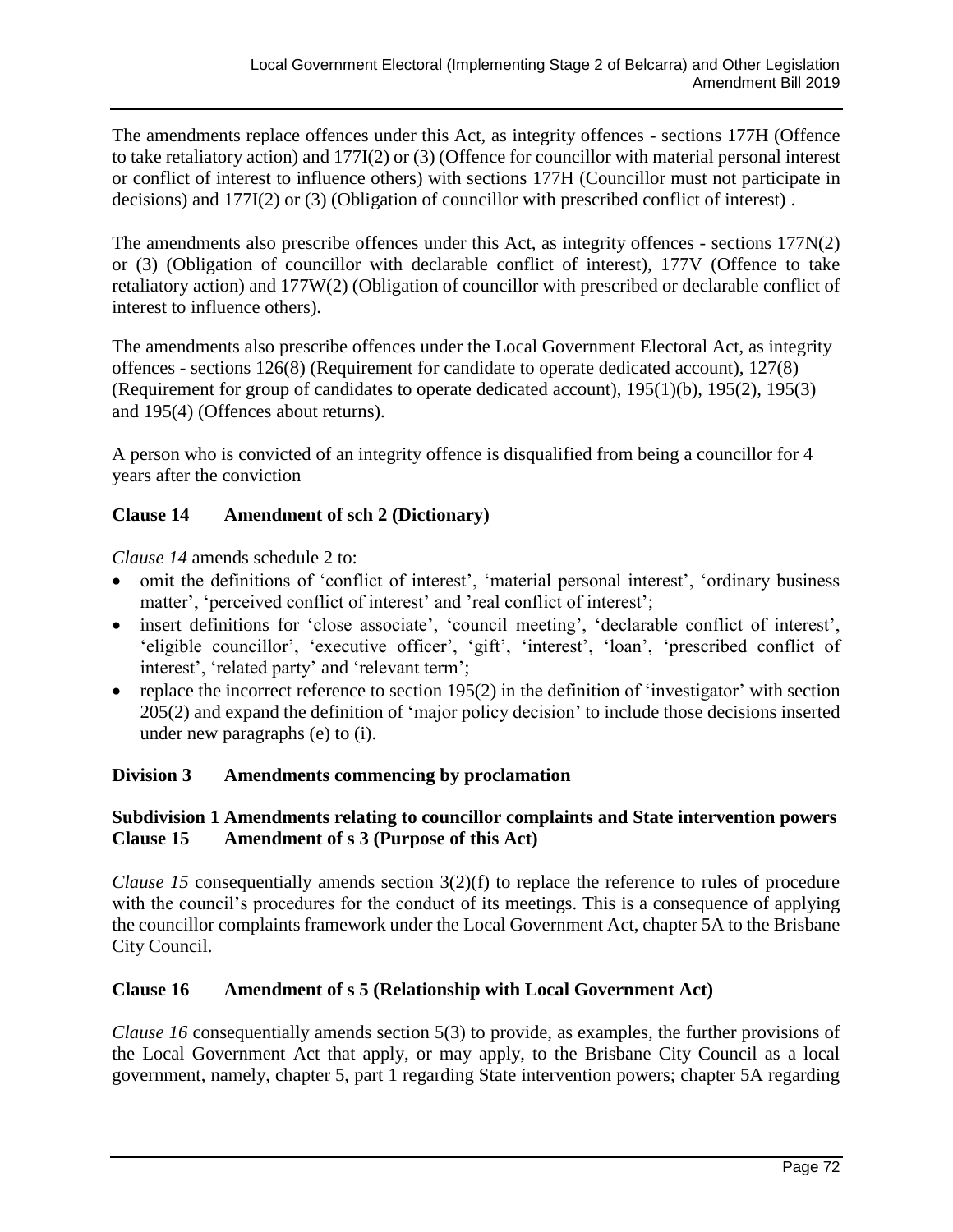councillor conduct and particular conduct of council employees; and chapter 6, part 7 regarding the appointment of an interim administrator and interim management committee.

# **Clause 17 Amendment of s 13 (Who the council is constituted by)**

*Clause 17* consequentially amends section 13(2) to provide that, if all of the councillors have been suspended or the council has been dissolved under the Local Government Act, section 123, the council is constituted by an interim administrator.

If there are no councillors for any other reason and an interim administrator has not been appointed, the council is constituted by the chief executive officer (consistent with current section 13(2)).

The amendments are a consequence of applying chapter 5, part 1 of the Local Government Act in relation to the State's intervention powers to the Brisbane City Council.

### **Clause 18 Amendment of s 25 (Chairperson of the council)**

*Clause 18* consequentially amends section 25(2) to replace the reference to rules of procedure with the council's procedures for the conduct of its meetings; and the note to subsection (2) to provide that the chairperson of the council also has powers in relation to particular conduct of councillors at meetings of the council under the Local Government Act, section 150I (Chairperson may deal with unsuitable meeting conduct).

The amendments are a consequence of applying the councillor complaints framework under the Local Government Act, chapter 5A to the Brisbane City Council.

### **Clause 19 Omission of ch 5, pt 1 (The council)**

*Clause 19* omits chapter 5, part 1. The part is no longer required as the Bill inserts a new section 113A into the Local Government Act to provide that for chapter 5, part 1 of that Act, a local government includes Brisbane City Council, therefore applying the provisions under the Local Government Act, chapter 5, part 1 in relation to the State's intervention powers to the Brisbane City Council.

### **Clause 20 Replacement of ch 5, pt 2, hdg (The public)**

*Clause 20* replaces the heading for chapter 5, part 2 with 'Monitoring and enforcement powers' to better describe what the part is about, as a consequence of the Bill omitting chapter 5, part 1 of the City of Brisbane Act.

### **Clause 21 Amendment of s 139 (What this part is about)**

*Clause 21* consequentially amends section 139 to provide that the part also applies to investigations conducted by the department or the council into the accuracy of the council's registers or records that are required to be kept under the Local Government Act, chapter 5A. This is a consequence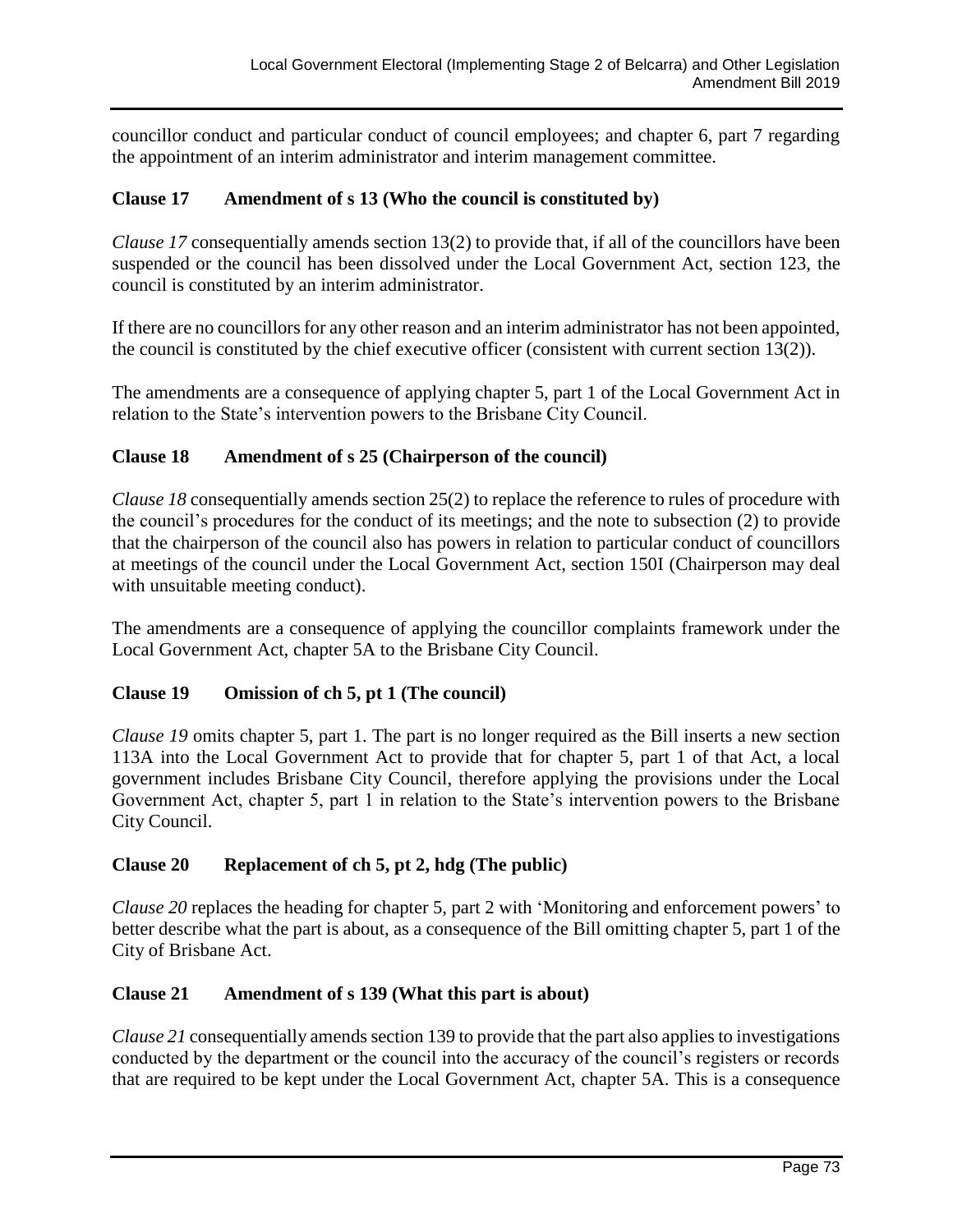of applying the councillor complaints framework under the Local Government Act, chapter 5A to the Brisbane City Council.

### **Clause 22 Amendment of s 142 (Power to require information or document for department investigation)**

*Clause 22* consequentially amends section  $142(1)(a)(ii)$  to provide that the section also applies if the department's chief executive suspects or believes, on reasonable grounds that an offence against the Local Government Act, chapter 5A has been committed relating to a register or record. This is a consequence of applying the councillor complaints framework under the Local Government Act, chapter 5A to the Brisbane City Council.

# **Clause 23 Amendment of s 145 (Power to require information or document for council investigation)**

*Clause 23* consequentially amends section  $145(1)(a)(ii)$  to provide that the section also applies if the chief executive officer suspects or believes, on reasonable grounds, that an offence against the Local Government Act, chapter 5A has been committed relating to a register or record. This is a consequence of applying the councillor complaints framework under the Local Government Act, chapter 5A to the Brisbane City Council.

# **Clause 24 Amendment of s 146 (Referral to department)**

*Clause 24* consequentially amends section 146(1) to provide that the section also applies if, because of inquiries made under this division, the chief executive officer concludes on reasonable grounds that an offence has been committed under the Local Government Act, chapter 5A relating to a register or record. This is a consequence of applying the councillor complaints framework under the Local Government Act, chapter 5A to the Brisbane City Council.

# **Clause 25 Amendment of s 150 (Duty to make documents available)**

*Clause 25* consequentially amends section 150 to provide that a person who has charge of a document owned or held by the council must not obstruct the viewing or copying of the document by another person who is authorised to view or copy the document under this Act or the Local Government Act; and omit the second example.

The amendments are a consequence of applying chapter 5, part 1 and chapter 5A of the Local Government Act to the Brisbane City Council.

# **Clause 26 Amendment of s 153 (Disqualification for certain offences)**

*Clause 26* amends the heading for section 153 to read 'Disqualification for certain offences or if dismissed' to better reflect the scope of matters dealt with under the section.

*Clause 26* consequentially amends section 153(1) to provide that a person cannot be a councillor for the remainder of the term before the next quadrennial elections if the person has been dismissed. New subsection (8) defines 'dismissed', for section 153, to mean dismissed as a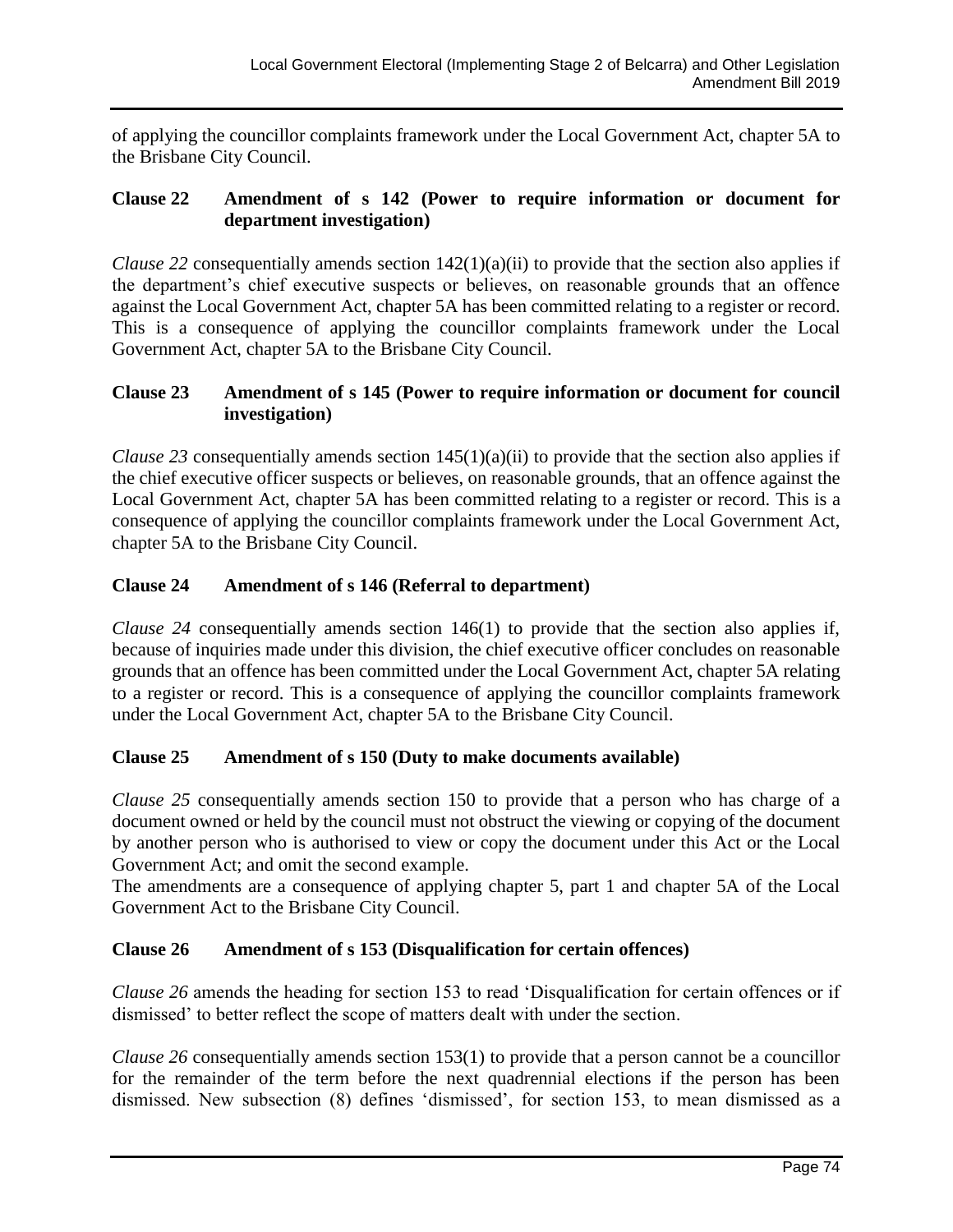councillor under the Local Government Act, section 122 or because of the dissolution of the council under the Local Government Act, section 123. The amendments are a consequence of applying chapter 5, part 1 of the Local Government Act in relation to the State's intervention powers to the Brisbane City Council and are consistent with the proposed amendments to the Local Government Act, section 153.

# **Clause 27 Insertion of new s 160AA (Extension of term of councillors elected at fresh elections)**

*Clause 27* inserts new section 160AA to provide that a regulation may declare that the councillors elected at a fresh election are elected for a term ending at the conclusion of the quadrennial elections after the next quadrennial elections. This is a consequence of applying chapter 5, part 1 of the Local Government Act in relation to the State's intervention powers to the Brisbane City Council and is consistent with current section 160A of the Local Government Act.

# **Clause 28 Amendment of s 162 (When a councillor's office becomes vacant)**

*Clause 28* consequentially amends section 162(d) to provide that a councillor's office also becomes vacant if the councillor is absent from 2 or more consecutive ordinary meetings of the council over a period of at least 2 months, unless the councillor is absent:

- in compliance with an order made by the conduct tribunal, the council or the chairperson of the council or a committee of the council; or
- while the councillor is suspended under section 186B (Automatic suspension for certain offences) or the Local Government Act, section 122 or 123.

The amendments are a consequence of applying chapter 5, part 1 and chapter 5A of the Local Government Act to the Brisbane City Council and are consistent with the proposed amendments to the Local Government Act, section 162.

# **Clause 29 Amendment of s 170 (Giving directions to council staff)**

*Clause 29* consequentially amends section 170(2) to insert a note indicating that contravention of section 170(2) is misconduct under the Local Government Act, section  $150L(1)(c)(v)$  (What is misconduct) and could result in disciplinary action being taken against a councillor under that Act. The note also refers to the Local Government Act, sections 150AQ (Deciding about misconduct) and 150AR (Disciplinary action against councillor).

The amendments are a consequence of applying the councillor complaints framework under the Local Government Act, chapter 5A to the Brisbane City Council.

# **Clause 30 Amendment of s 171 (Requests for assistance or information)**

*Clause 30* consequentially amends section  $171(4)(a)$  to replace the reference to the BCC councillor conduct review panel with the conduct tribunal and the former conduct review panel therefore providing that section 171(2) and (3) do not apply to information or a document that is a record of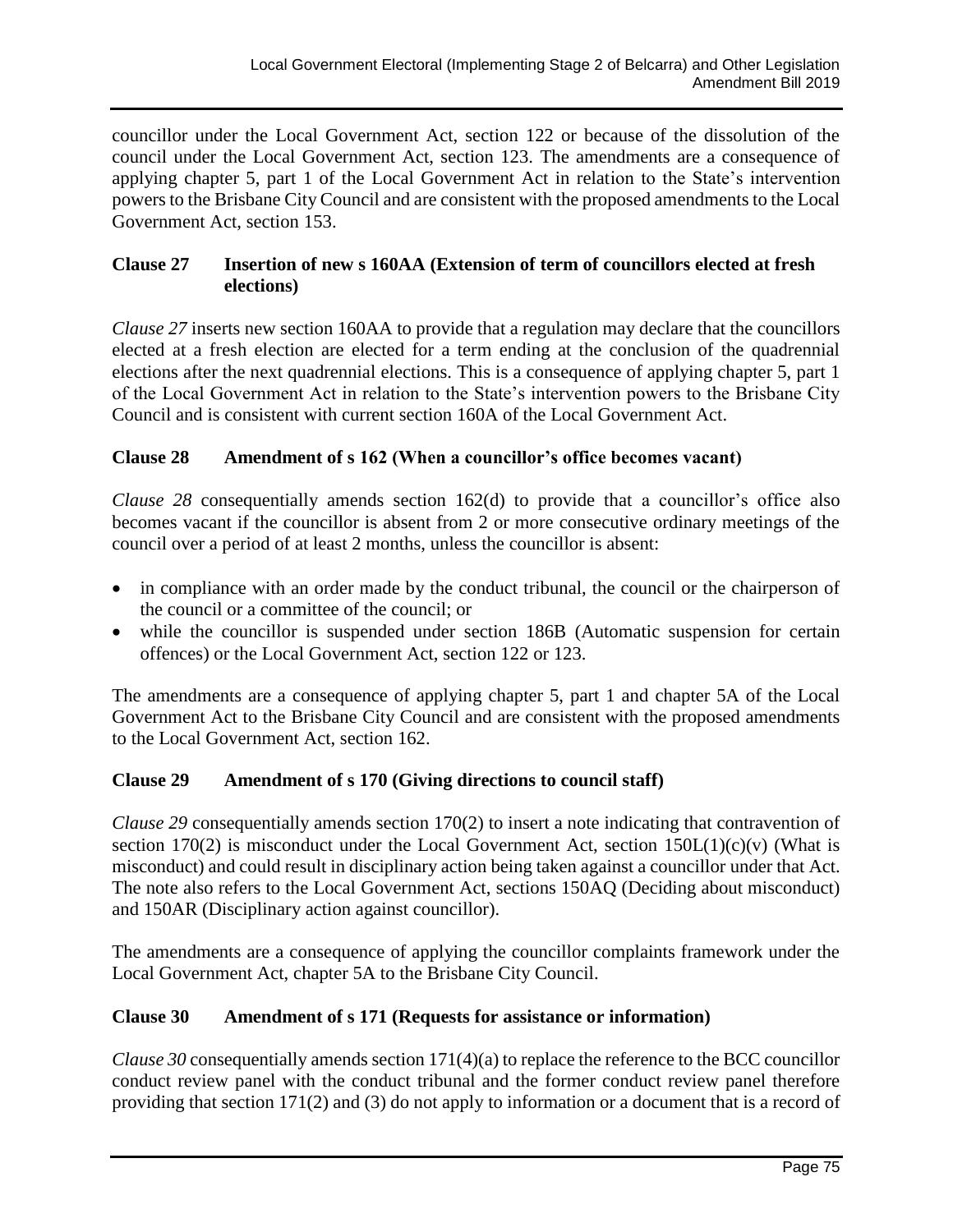the conduct tribunal or the former conduct review panel. The amendments also insert a new definition for 'former conduct review panel'.

The amendments are a consequence of applying the councillor complaints framework under the Local Government Act, chapter 5A to the Brisbane City Council.

# **Clause 31 Amendment of s 172 (Inspection of particular records by councillors)**

*Clause 31* amends section 172(3) to modify the prescribed list of council records that a councillor cannot view, make a copy of, or take an extract from, by omitting the reference to a record of the BCC councillor conduct review panel and inserting references to a record of the conduct tribunal and a record of the former conduct review panel. In addition, a record of the statutory committee of the council and a record that could, if released, endanger the security of assets of the council or the public, have been omitted. The amendments also insert a new definition for 'former conduct review panel'.

The amendments are a consequence of applying the councillor complaints framework under the Local Government Act, chapter 5A to the Brisbane City Council and to ensure consistency between the City of Brisbane Act and the Local Government Act.

# **Clause 32 Amendment of s 173 (Use of information by councillors)**

*Clause 32* omits the note under section 173(3) and inserts a new note indicating that contravention of section 173(3) is misconduct under the Local Government Act, section  $150L(1)(c)(v)$  (What is misconduct) and could result in disciplinary action being taken against a councillor (including a former councillor) under that Act. The note also refers to the Local Government Act, sections 150AQ (Deciding about misconduct) and 150AR (Disciplinary action against councillor).

The amendments are a consequence of applying the councillor complaints framework under the Local Government Act, chapter 5A to the Brisbane City Council.

### **Clause 33 Amendment of s 177T (Duty to report another councillor's prescribed conflict of interest or declarable conflict of interest)**

*Clause 33* omits the note under section 177T(2) and inserts a new note indicating that contravention of section 177T(2) is misconduct under the Local Government Act, section  $150L(1)(c)(v)$  (What is misconduct) and could result in disciplinary action being taken against a councillor under that Act. The note also refers to the Local Government Act, sections 150AQ (Deciding about misconduct) and 150AR (Disciplinary action against councillor).

The amendments are a consequence of applying the councillor complaints framework under the Local Government Act, chapter 5A to the Brisbane City Council.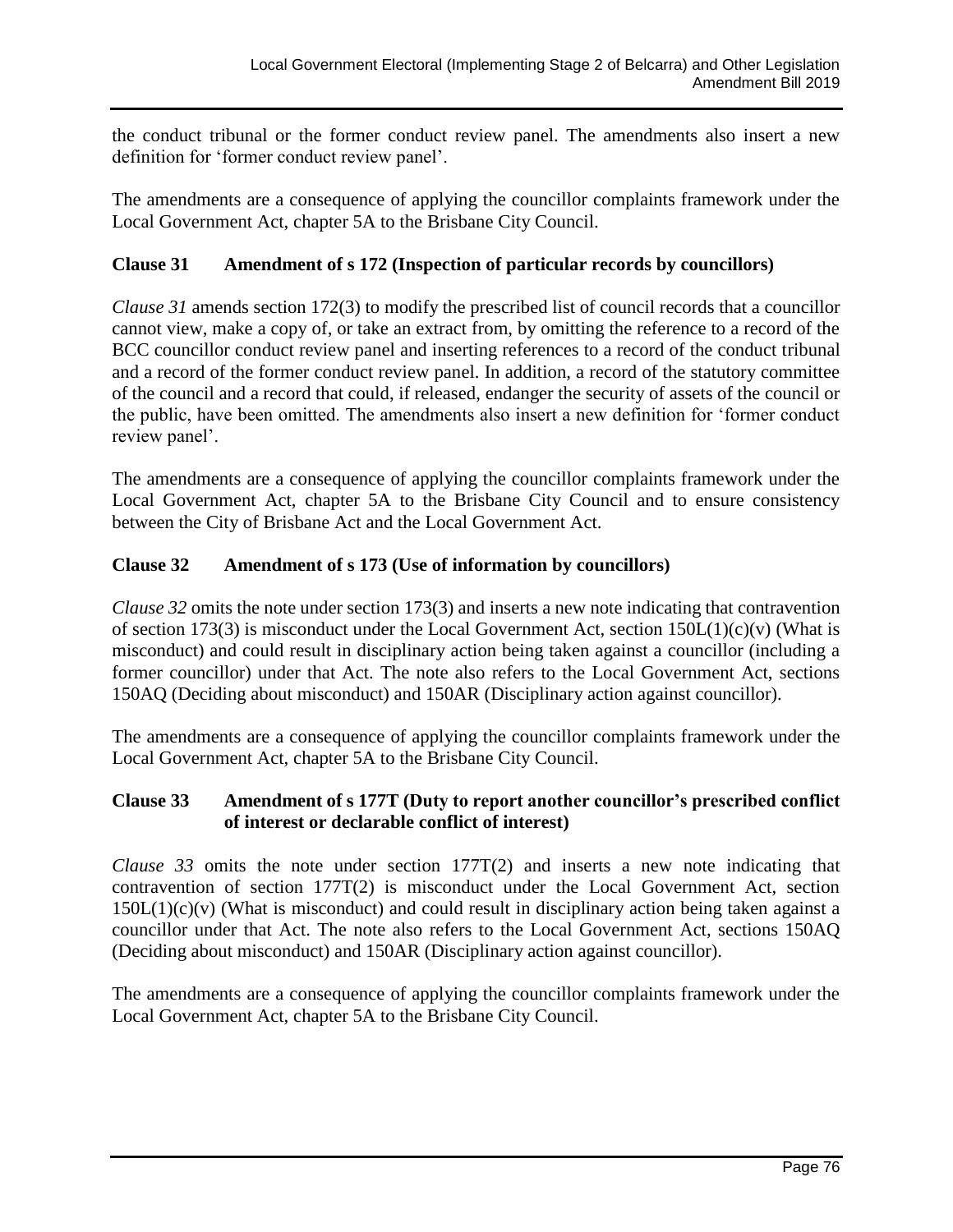# **Clause 34 Omission of ch 6, pt 2, divs 6 and 7**

*Clause 34* omits chapter 6, part 2, division 6 (Conduct and performance of councillors) and chapter 6, part 2, division 7 (Conduct in meetings of the council). The divisions are no longer required as the Bill applies the councillor complaints framework under the Local Government Act, chapter 5A to the Brisbane City Council.

## **Clause 35 Omission of ch 6, pt 3 (BCC councillor conduct review panel)**

*Clause 35* omits chapter 6, part 3 (BCC councillor conduct review panel) as a consequence of the Bill applying the councillor complaints framework under the Local Government Act, chapter 5A to the Brisbane City Council.

### **Clause 36 Amendment of s 215 (False or misleading information)**

*Clause 36* consequentially amends section 215(1) to omit the reference to the BCC councillor conduct review panel. This is a consequence of applying the councillor complaints framework under the Local Government Act, chapter 5A to the Brisbane City Council.

# **Clause 37 Amendment of s 216 (Administrators who act honestly and without negligence are protected from liability)**

*Clause 37* consequentially amends section 216(2) to omit the reference to the BCC councillor conduct review panel. This a consequence of applying the councillor complaints framework under the Local Government Act, chapter 5A to the Brisbane City Council.

The amendments also change the wording of section 216(6) to align with the wording of section 235(8) of the Local Government Act.

# **Clause 38 Amendment of s 217 (Who is authorised to sign council documents)**

*Clause 38* consequentially amends section 217(2)(b) to provide that, if all of the councillors have been suspended or the council has been dissolved under the Local Government Act, section 123 and an interim administrator is appointed, the head of the council is the interim administrator. If there are no councillors for any other reason and an interim administrator has not been appointed, the head of the council is the chief executive officer (consistent with current section 217(2)(b)).

The amendments are a consequence of applying chapter 5, part 1 of the Local Government Act in relation to the State's intervention powers to the Brisbane City Council.

# **Clause 39 Amendment of s 233 (Evidence of directions given to council)**

*Clause 39* consequentially amends section 233 to provide that the section also applies to a document that purports to be a direction that the Minister, or the department's chief executive, gave to the council under the Local Government Act. This is a consequence of applying chapter 5,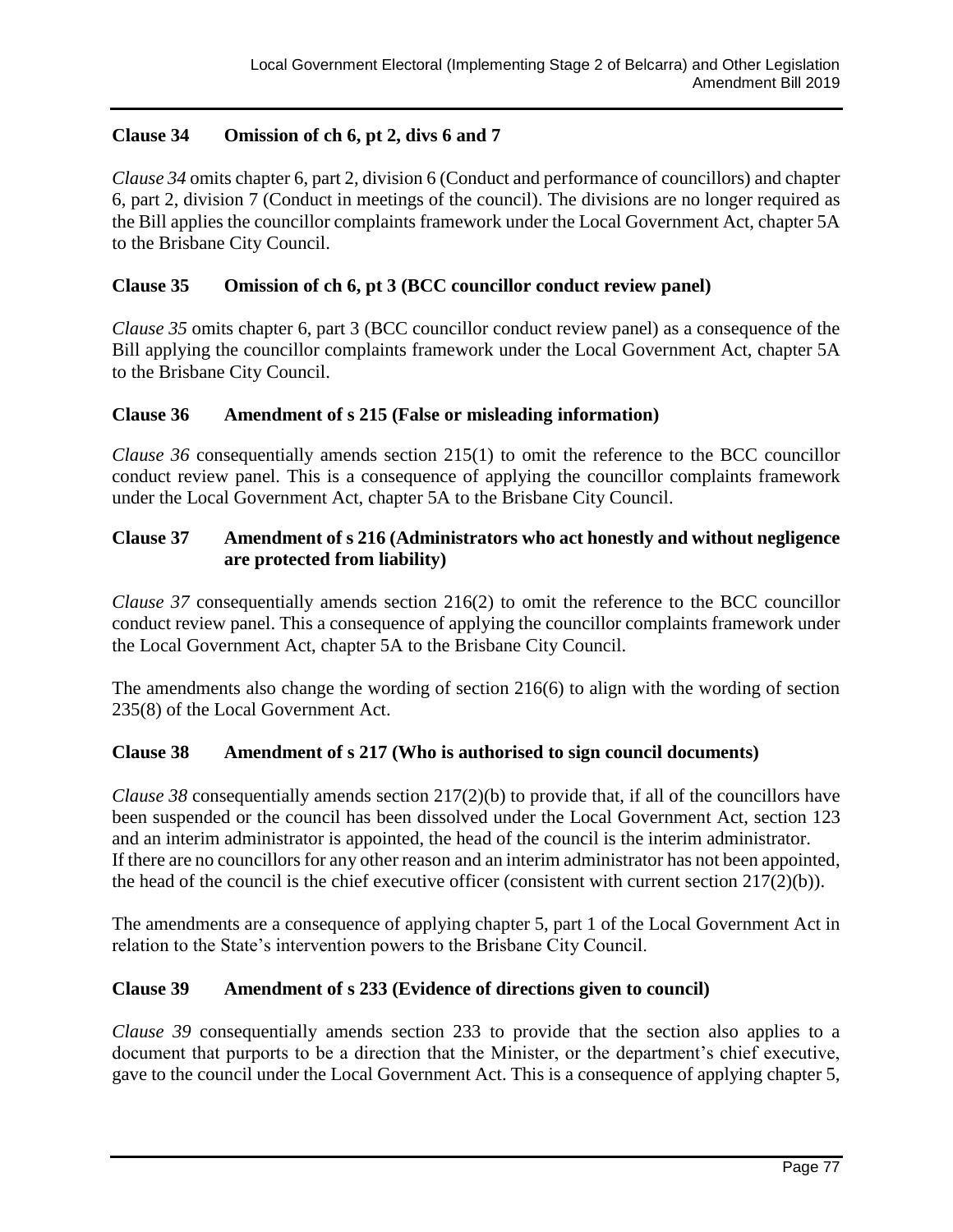part 1 of the Local Government Act in relation to the State's intervention powers to the Brisbane City Council.

### **Clause 40 Amendment of s 238 (Delegation of council powers)**

*Clause 40* consequentially amends section 238 to provide that the council may only delegate a power to make a decision about a councillor's conduct under the Local Government Act, section 150AG (Decision about inappropriate conduct) to the mayor; the Establishment and Coordination Committee; or a standing committee of the council. This is a consequence of applying the councillor complaints framework under the Local Government Act, chapter 5A to the Brisbane City Council.

Minor amendments are also made to section 238(2) to replace 'However' with 'Also'.

### **Clause 41 Insertion of new ch 8, pt 10, div 3**

Clause 41 inserts a new chapter 8, part 10, division 3 to provide for the transition of the Brisbane City Council to the councillor complaints framework under the Local Government Act.

### **Division 3 Transitional provisions for councillor conduct**

### **Section 286 Definitions for division**

New section 286 inserts definitions for 'assessed', 'assessor', 'existing complaint', 'former' and 'local government official'.

### **Section 287 Existing complaints not assessed**

New section 287 applies if, immediately before the commencement, an existing complaint about a councillor's conduct had not been assessed.

An 'existing complaint' is a complaint about the conduct or performance of a councillor made before commencement to the council, the department's chief executive, or chief executive officer of the council. A complaint is 'assessed' if a preliminary assessment of the complaint was conducted under former section 179.

If section 287 applies, the assessor must deal with the existing complaint under the Local Government Act, chapter 5A as if the existing complaint was made or referred to the assessor under chapter 5A of that Act. This will allow complaints made before commencement but which are at a very early stage of consideration to be dealt with under the Local Government Act.

An entity holding information relating to the existing complaint must, as soon as practicable after the commencement, give the information to the assessor. This section is subject to section 290.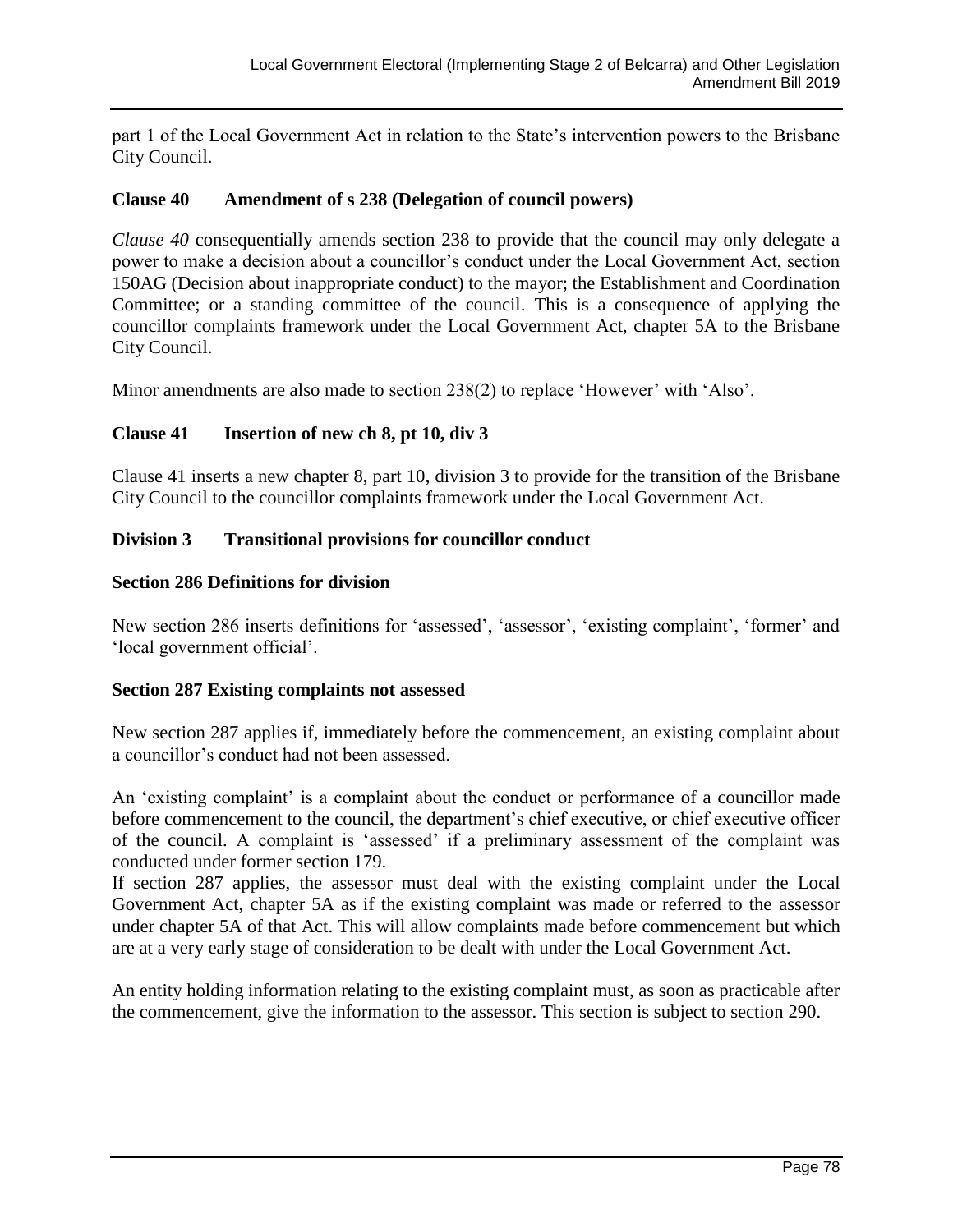### **Section 288 Existing inappropriate conduct and misconduct complaints**

New section 288 provides that the section applies if, immediately before the commencement, an existing complaint about a councillor was assessed to be about inappropriate conduct or misconduct and a final decision dealing with the complaint had not been made.

The assessor must deal with the existing complaint under the Local Government Act, chapter 5A as if the existing complaint was made or referred to the assessor under chapter 5A of that Act. This is necessary because the entity dealing with inappropriate conduct and misconduct complaints under the City of Brisbane Act provisions – the BCC councillor conduct review panel – will no longer exist after the commencement. Under chapter 5A of the Local Government Act, the assessor is required to provide a councillor with an opportunity to respond if the assessor intends to refer the complaint to the council or the conduct tribunal.

An entity holding relevant information relating to the existing complaint must, as soon as practicable after the commencement, give the information to the assessor. This section is subject to section 290.

### **Section 289 Existing orders taken into account**

New section 289 provides that the section applies if, before the commencement, an order was made against a councillor under section 183 as in force from time to time before the commencement and the order is substantially the same as an order that may be made under the Local Government Act, chapter 5A.

The order may be taken into account after commencement for the following purposes:

- the council or a local government official deciding whether to notify the assessor about a councillor's conduct under the Local Government Act, chapter 5A, part 3, division 3 or to give information about a councillor's conduct to the assessor under the Local Government Act, section 150AF
- the assessor deciding how to deal with the conduct of a councillor or a complaint about the conduct of a councillor under the Local Government Act, section 150W
- the council or conduct tribunal deciding what action to take in relation to any inappropriate conduct or misconduct of the councillor under the Local Government Act.

This section may apply if, for example, an order for inappropriate conduct made about a councillor before commencement is, taken together with two further orders for inappropriate conduct made after commencement and within 1 year of the first order, to be misconduct under the Local Government Act, section 150L(2).

### **Section 290 Dealing with particular pre-commencement complaints or conduct**

New section 290(1) provides that the section applies in relation to conduct engaged in by a councillor before the commencement, including conduct that is the subject of an existing complaint mentioned in section 287(1) or 288(1).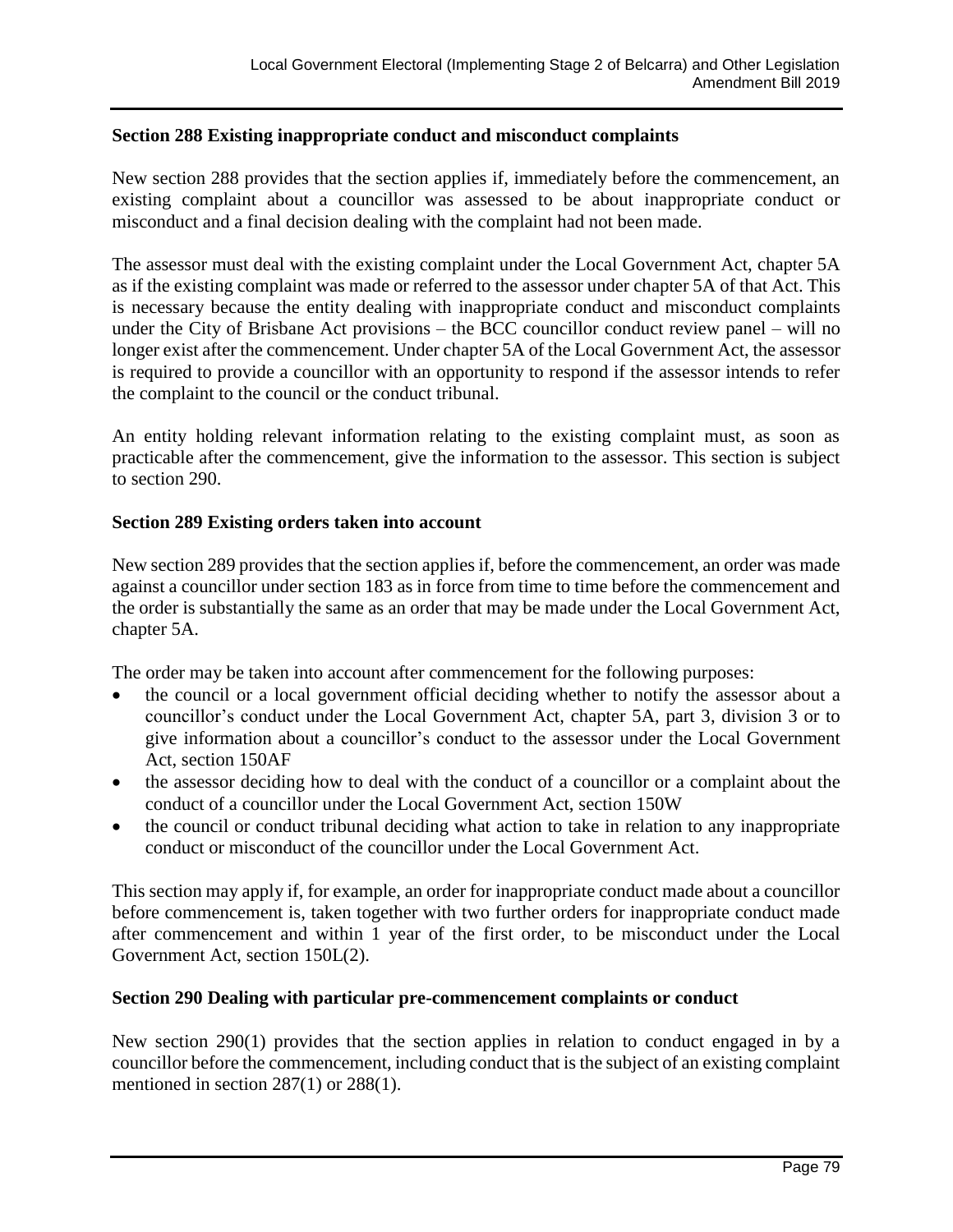In deciding how to deal with the conduct, the assessor, a local government official, the council and the conduct tribunal must apply the former conduct definitions to the conduct and if the conduct is referred to the council or conduct tribunal only make an order that is substantially the same as an order that could have been made under former section 183.

To remove any doubt, the Local Government Act, chapter 5A otherwise applies in relation to an order mentioned in subsection (2). This will ensure that orders mentioned in subsection (2) are taken to be orders under chapter 5A of the Local Government Act, despite the conduct being assessed under former conduct definitions and only orders under former section 183 being made.

### **Section 291 Model procedures apply until procedures adopted**

New section 291 provides that if, immediately before the commencement, the council has not adopted the model procedures or other procedures under the Local Government Act, section 150G, the council is taken to have adopted the model procedures on the commencement.

The council is taken to have adopted the model procedures only until the council adopts either the model procedures or other procedures under the Local Government Act, section 150G.

### **Section 292 Process if no investigation policy**

New section 292 provides that if, on or after the commencement, the council is required to deal with the inappropriate conduct of a councillor under the Local Government Act, chapter 5A, part 3, division 5 but has not yet adopted an investigation policy under section 150AE of that Act, the council must decide, by resolution, the procedure for investigating the conduct.

However, if the assessor has recommended under the Local Government Act, section 150AC(3) how the conduct may be dealt with, the council must follow that recommendation or decide, by resolution, to deal with the complaint in another way. The council must state the reasons for its decision in the resolution.

### **Section 293 Offences against s 215 charged before commencement**

New section 293 provides that the section applies if a person was charged with an offence of providing false or misleading information to the BCC councillor conduct review panel before the commencement and the proceeding for the offence had not been finally decided on the commencement. The proceeding for the offence may be continued, and the person may be punished for the offence, as if the *Local Government Electoral (Implementing Stage 2 of Belcarra) and Other Legislation Amendment Act 2019*, section 36 had not commenced. This provision is to apply despite the Criminal Code, section 11.

### **Clause 42 Amendment of sch 1 (Serious integrity offences and integrity offences)**

*Clause 42* amends schedule 1, part 2 to prescribe two offences under the Local Government Act as integrity offences - sections 150AW(1) (Protection from reprisal) and 234(1) (False or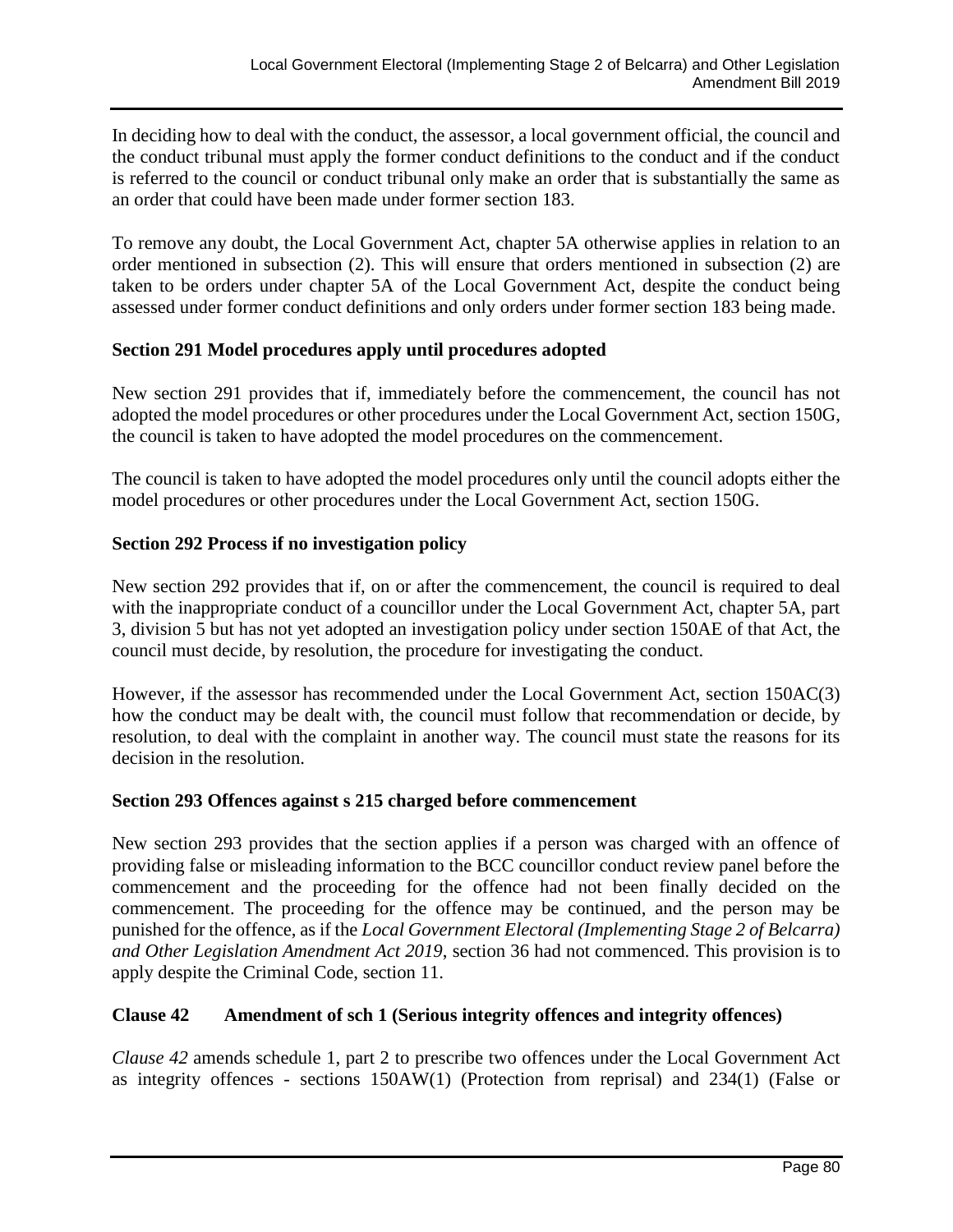misleading information). A person who is convicted of an integrity offence is disqualified from being a councillor for 4 years after the conviction.

The amendments are a consequence of applying chapter 5, part 1 and chapter 5A of the Local Government Act to the Brisbane City Council.

# **Clause 43 Amendment of sch 2 (Dictionary)**

*Clause 43* amends schedule 2 to:

- omit the definitions of 'BCC councillor conduct review panel', 'inappropriate conduct', 'misconduct', 'preliminary assessment' and 'rules of procedure';
- insert new definitions for 'conduct tribunal' and 'interim administrator'.

# **Subdivision 2 Other amendments commencing by proclamation**

# **Clause 44 Amendment of s 24 (Establishment and Coordination Committee)**

*Clause 44* consequentially amends section 24(6) to omit the note as it refers to the *Right to Information Act 2009*, schedule 3, section 4A which is being omitted by the Bill.

# **Clause 45 Amendment of s 162 (When a councillor's office becomes vacant)**

*Clause 45* amends section 162(c) to provide that a councillor's office also becomes vacant if the councillor does not comply with the City of Brisbane Act, new section 173AA (Obligation of councillor to inform chief executive officer of particulars of interests at start of term).

# **Clause 46 Amendment of s 169 (Obligations of councillors before acting in office)**

*Clause 46* amends section 169(5)(a) to omit the reference to '1 month' and replace it with '30 days' for consistency with current section 173B and new sections 173AA and 174.

# **Clause 47 Amendment of s 171 (Requests for assistance or information)**

*Clause 47* amends section 171 to provide that the information that a councillor may ask the chief executive officer to provide under section 171(2) is to relate to the council. However, by removing current section 171(4)(a), the amendments also provide that a councillor can request advice or information across all wards of Brisbane City Council. Further, if a request for advice or information under section 171(1) or (2) relates to a document, a copy of the document must also be provided.

The amendments also replace the current requirement in section 171(7) for the chief executive officer to make all reasonable endeavours to comply with a councillor request for information under section 171(2) with a new requirement and increases the maximum penalty for noncompliance. The new requirement provides that the chief executive officer must comply with a request made to the chief executive officer under section  $171(1)$  or  $(2)$  – for advice or information – within 10 business days after receiving the request or within 20 business days after receiving the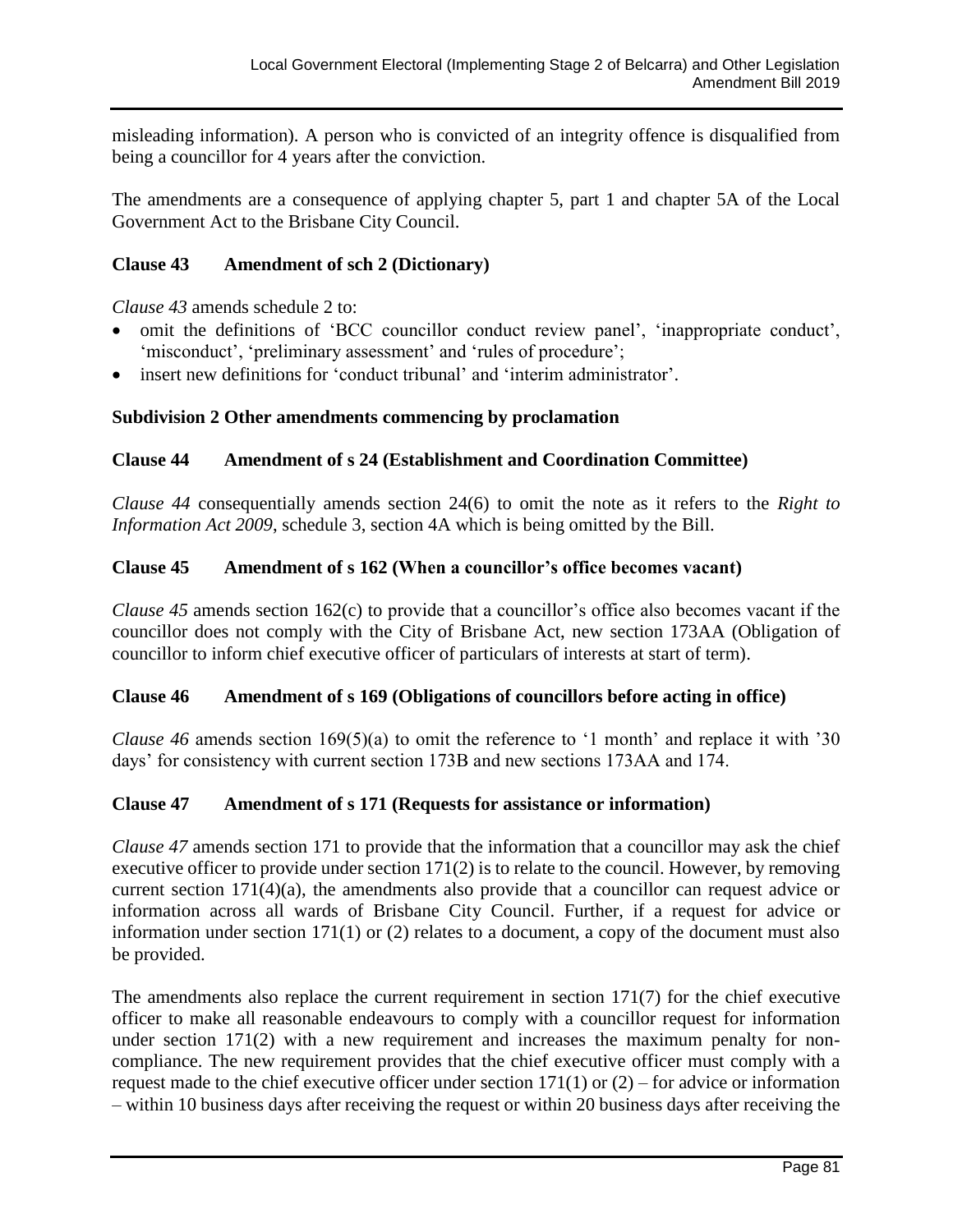request if the chief executive officer reasonably believes it is not practicable to comply with the request within 10 business days. The maximum penalty for non-compliance is increased from 10 penalty units to 20 penalty units.

If the chief executive officer forms the belief that it is not practicable to comply with a request from a councillor for advice or information within 10 business days, the chief executive officer must give the councillor written notice about the belief and the reasons for the belief within 10 business days after receiving the request.

### **Clause 48 Insertion of new s 173AA (Obligation of councillor to inform chief executive officer of particulars of interests at start of term)**

*Clause 48* inserts new section 173AA to provide that within 30 days after the day a councillor's term starts or a longer period allowed by the Minister, the councillor must, in the approved form, inform the chief executive officer of the particulars of an interest that must be recorded in a register of interests in relation to the councillor and a person who is related to the councillor. A person ceases to be a councillor if the person does not comply with the requirement.

New section 173AA provides a definition for 'related'.

# **Clause 49 Amendment of s 173B (Obligation of councillor to correct register of interests)**

*Clause 49* amends section 173B(2) to replace the two-tier offence and maximum penalties of 85 penalty units and 100 penalty units for a councillor unintentionally or intentionally failing to correct a register of interests within the required timeframe with a single offence and maximum penalty of 100 penalty units for non-compliance. The current note to section 173B(2) is omitted as a consequence of the Bill removing this offence from the prescribed list of integrity offences in schedule 1, part 2 of the City of Brisbane Act. Minor amendments to subsections (1) and (2) provide further clarification.

The amendments also omit subsection (3) as the definition of 'related' now appears in new section 173AA.

### **Clause 50 Insertion of new s 174 (Obligation of councillor to inform chief executive officer annually about register of interests)**

*Clause 50* inserts new section 174 to provide that a councillor must, within 30 days after the end of each financial year, inform the chief executive officer in the approved form:

- whether a register of interests in relation to the councillor or a person who is related to the councillor is correct; and
- of the particulars of an interest that is not recorded in a register of interests in relation to the councillor or a person who is related to the councillor but is required to be recorded in the register of interests; and
- of the change to an interest that is recorded in a register of interests in relation to the councillor or a person who is related to the councillor.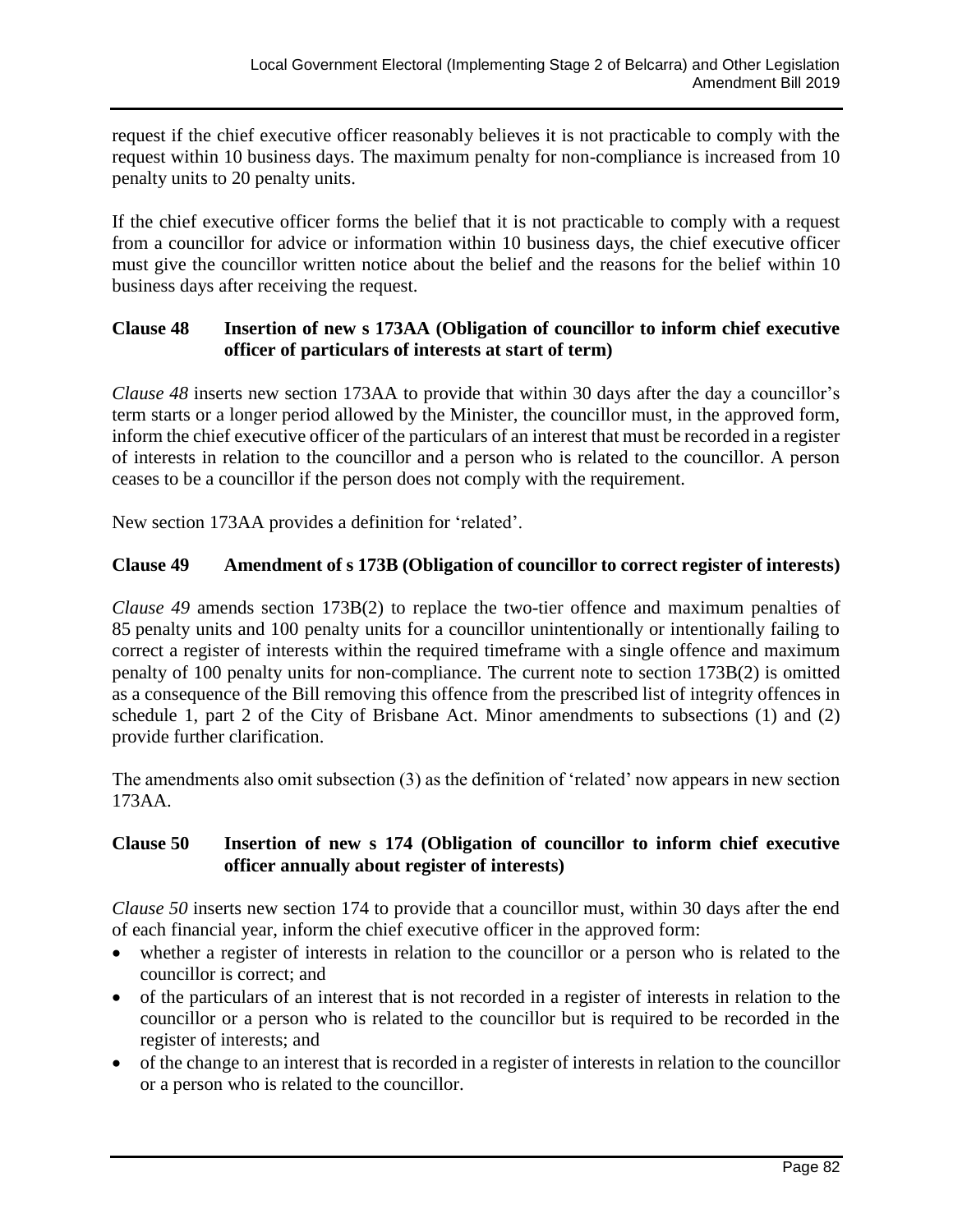The maximum penalty for non-compliance is 100 penalty units.

# **Clause 51 Insertion of new s 177Y (Presumption of knowledge of particular gifts or loans)**

*Clause 51* inserts new section 177Y to provide that in a proceeding against an offence against chapter 6, part 2, division 5A relating to a relevant gift or loan given or made to a councillor, the councillor is presumed to know that the relevant gift or loan was given to the councillor and the source of the relevant gift or loan, unless the contrary is proven.

New section 177Y also provides definitions for 'relevant gift or loan' and 'source'.

### **Clause 52 Amendment of s 244 (Acceptable requests guidelines)**

*Clause 52* amends section 244 to omit subsection (1)(b) 'when advice relates to the ward a councillor represents'. This is a consequence of the Bill amending section 171 of the City of Brisbane Act to provide that a councillor can request advice or information across all wards of Brisbane City Council, not only for the ward the councillor represents.

### **Clause 53 Amendment of sch 1 (Serious integrity offences and integrity offences)**

*Clause 53* amends schedule 1, part 2 to omit the entry for the City of Brisbane Act, section 173B(2) (Obligation of councillor to correct register of interests) from the prescribed list of integrity offences. Under amendments to section 173B(2), this offence will carry a maximum penalty of 100 penalty units.

The amendments also prescribe an offence under the Local Government Electoral Act as an integrity offence – section 183 (Engaging in group campaign activities). A person who is convicted of an integrity offence is disqualified from being a councillor for 4 years after the conviction.

### **Clause 54 Amendment of sch 2 (Dictionary)**

*Clause 54* amends schedule 2 to insert a definition for 'related', to a councillor, into the Dictionary.

# **Part 3 Amendment of Local Government Act 2009**

- **Division 1 Preliminary**
- **Clause 55 Act amended**

*Clause 55* states that this part amends the *Local Government Act 2009.*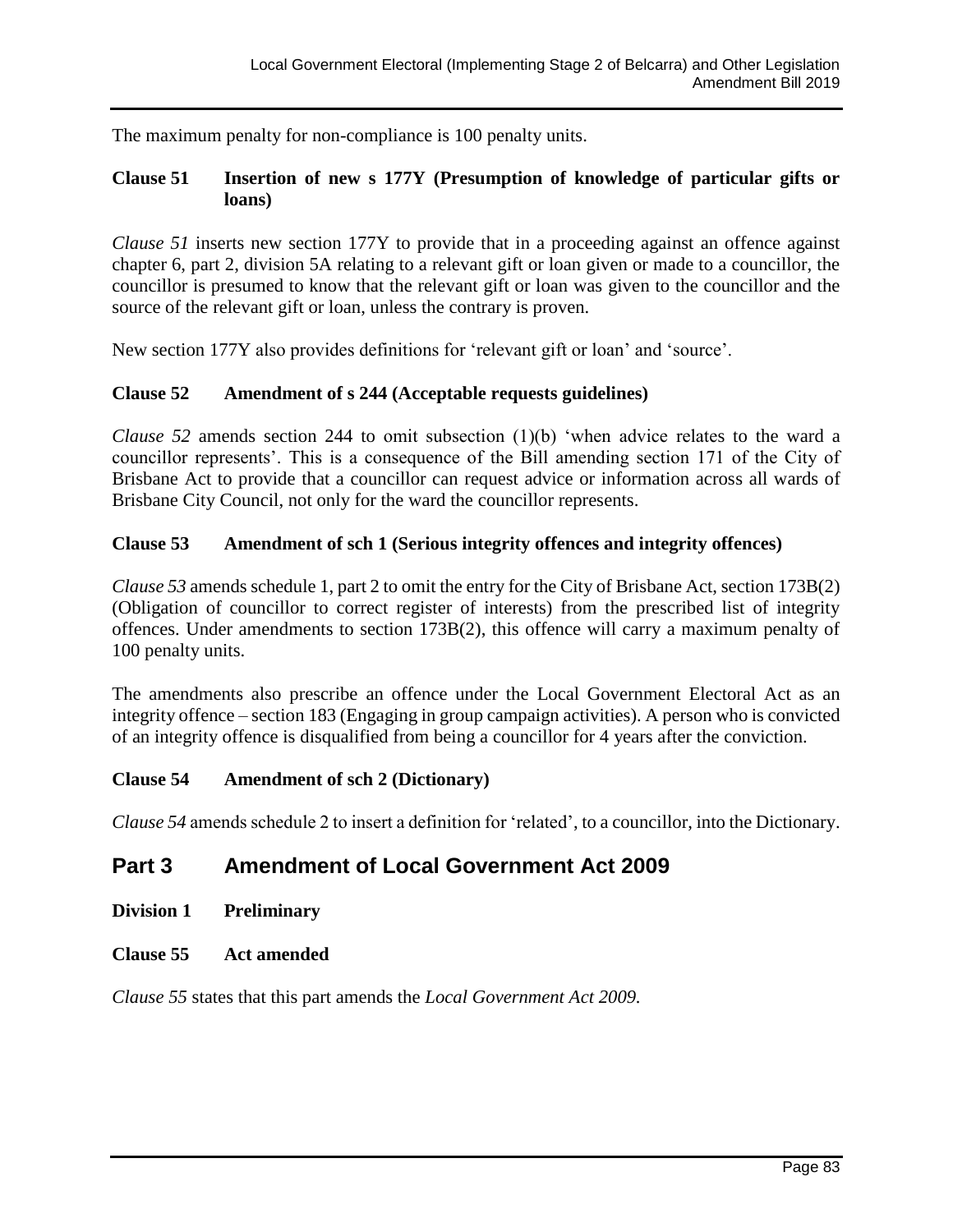# **Division 2 Amendments commencing on assent**

### **Clause 56 Replacement of ch 2, pt 2, hdg (Divisions of local government areas)**

*Clause 56* replaces the heading for chapter 2, part 2 to state 'Councillors for divisions of local government areas'. This is a consequence of the proposed amendments to the Local Government Act, section 15.

### **Clause 57 Amendment of s 15 (Division of local government areas)**

*Clause 57* makes various amendments to section 15, including to the heading, to refer generally to a reasonable proportion of electors for a councillor of a division of a local government area rather than to a reasonable proportion of electors for a division of a local government area. The amendments ensure the formula under subsection (2) for calculating a 'reasonable proportion of electors' operates properly regardless of whether a local government area consists solely of singlemember or multi-member divisions or a combination of single-member and multi-member divisions.

### **Clause 58 Amendment of s 16 (Review of divisions of local government areas)**

*Clause 58* amends section 16 to provide that a review by a local government under section 16 must assess whether each division of the local government area has a reasonable proportion of electors for each councillor elected for the division, consistent with the proposed amendments to the Local Government Act, section 15.

### **Clause 59 Amendment of s 17 (What this part is about)**

*Clause 59* amends section 17(2)(c) to provide that a change of the number of councillors for a local government can also include a change of the number of councillors for a division of a local government area. The amendment clarifies that a proposed local government change under section 17(2)(c) of the Local Government Act could request multi-member divisions and change the number of councillors per division.

### **Clause 60 Amendment of s 90D (Prohibition on election material in caretaker period)**

*Clause 60* amends section 90D(1) to provide that a controlled entity of a local government is also prohibited from publishing or distributing election material during a caretaker period for the local government and that election material includes a fact sheet or newsletter that raises the profile of a councillor.

The amendments also insert new definitions for 'control' and 'controlled entity'.

### **Clause 61 Replacement of s 113 (What this part is about)**

*Clause 61* amends section 113 to provide that the purpose of this part is to allow the Minister or the department's chief executive, on behalf of the State to gather information, including under a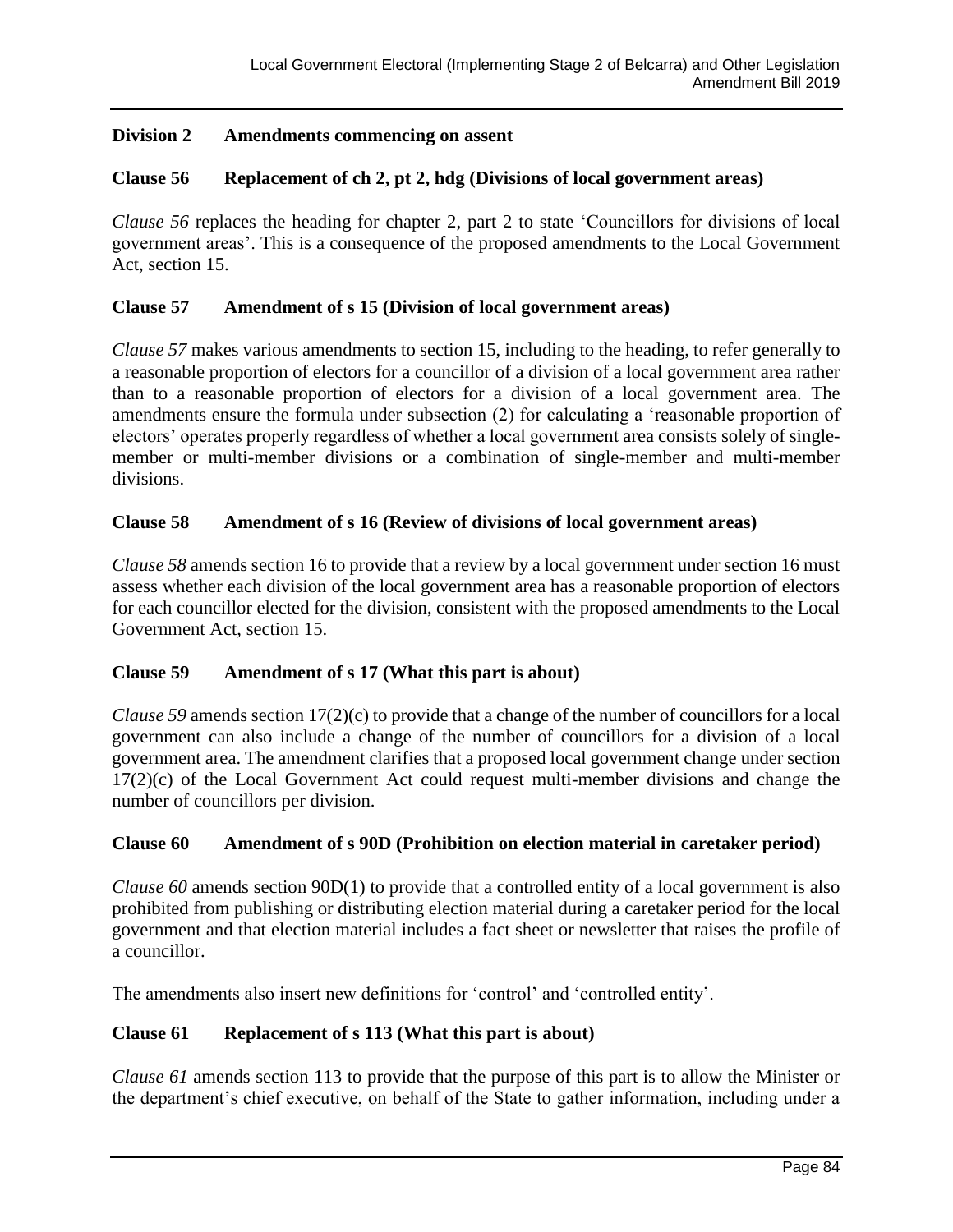direction, to monitor and evaluate whether a local government or councillor is performing their responsibilities properly, or if they are complying with laws applying to them including the Local Government Acts, or it is otherwise in the public interest to take remedial action under this part. This section also defines 'remedial action'.

# **Clause 62 Amendment of s 115 (Gathering information)**

*Clause 62* amends section 115 to provide that the department's chief executive may examine the information contained in the local government's records and operations or otherwise investigate the local government or councillor to monitor and evaluate their performance and compliance, including whether it is in the public interest to take remedial action.

# **Clause 63 Insertion of new ch 5, pt 1, div 2A, hdg**

*Clause 63* inserts a new heading (Division 2A Remedial action initiated by chief executive).

# **Clause 64 Replacement of s 116 (Acting on the information gathered)**

*Clause 64* amends section 116 to provide that if the department's chief executive believes the local government or councillor is not performing their responsibilities property, or they are not complying with the laws, including the Local Government Acts, or it is otherwise in the public interest for the Minister to take remedial action, the chief executive may make recommendations to the Minister about what remedial action to take.

The amendments also provide that the Minister may take remedial action the Minister considers appropriate in the circumstances and may publish the reason it is in the public interest to take remedial action, or the remedial already taken, or the way in which the local government or councillor is not performing their responsibilities or is not complying with the law, including the Local Government Acts. The Minister may publish the information in a newspaper circulating generally in the local government area or direct the local government to publish the information on the local government's website.

### **Clause 65 Amendment of s 117 (Advisors)**

*Clause 65* amends section 117 to provide that the department's chief executive may, by gazette notice, appoint an advisor for the local government if the chief executive believes that the local government is not performing its responsibilities, or is not complying with the laws, including the Local Government Acts, or it is otherwise in the public interest for the department's chief executive to appoint an advisor for the local government.

### **Clause 66 Amendment of s 118 (Financial controllers)**

*Clause 66* amends section 118 to provide that the department's chief executive may, by gazette notice, appoint a financial controller for the local government if the chief executive believes that the local government is not performing its responsibilities properly, or the local government is not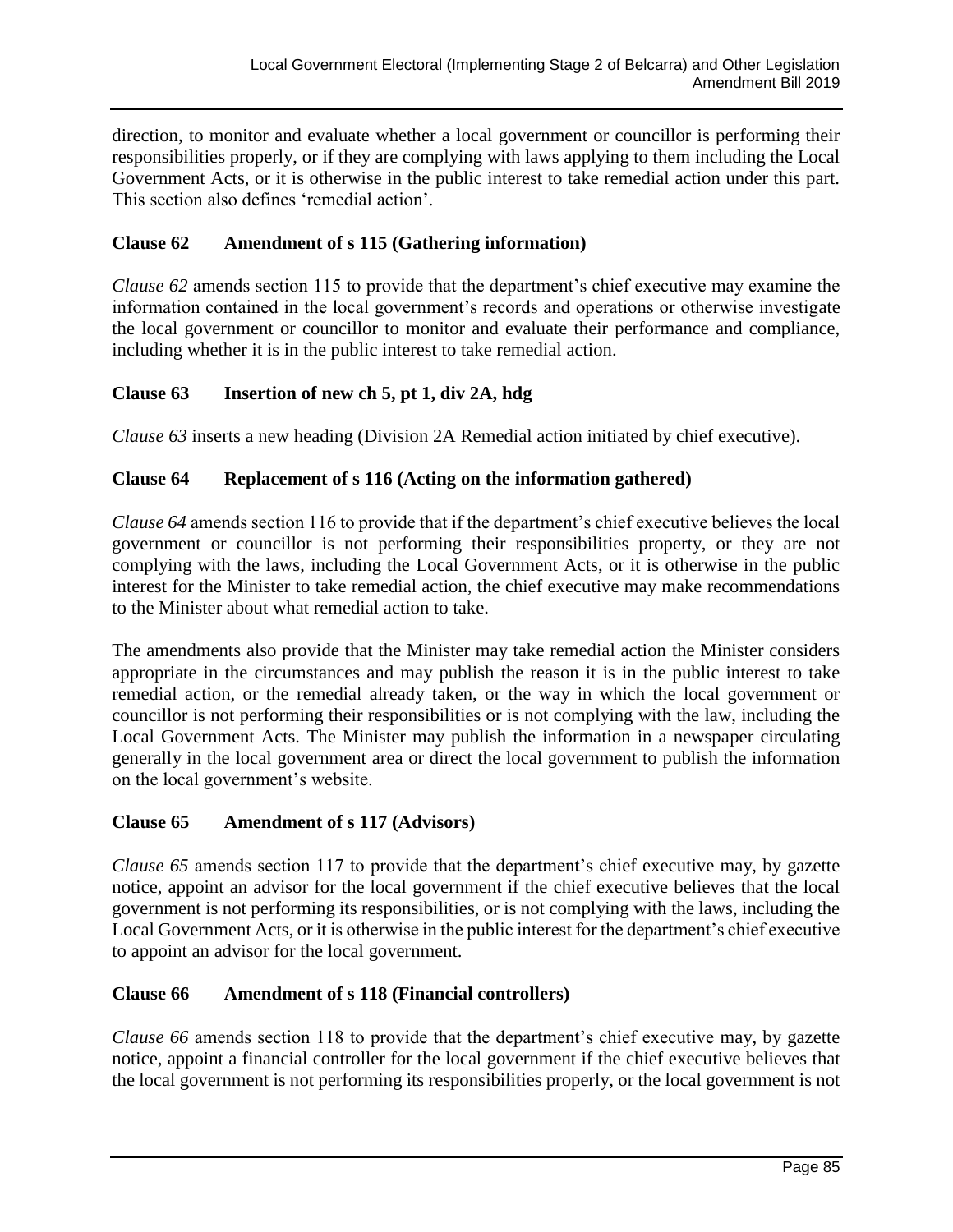complying with the laws, including the Local Government Acts, or it is otherwise in the public interest to appoint a financial controller.

# **Clause 67 Replacement of ch 5, pt 1, div 3, hdg (Action by the Minister)**

*Clause 67* replaces the heading for chapter 5, part 1, division 3 with 'Division 3 (Remedial action by Minister)'.

### **Clause 68 Amendment of s 121 (Removing unsound decisions)**

*Clause 68* amends section 121 to provide that the Minister may, by gazette notice, suspend or revoke a decision of the local government if the Minister believes the decision is contrary to any law or inconsistent with the local government principles or it is otherwise in the public interest to suspend or revoke the decision.

The amendments also provide that the gazette notice must state either how the decision is contrary to a law or inconsistent with the local government principles or why it is otherwise in the public interest to suspend or revoke the decision. If the decision has been suspended, the gazette notice must also state how the decision may be amended so it is no longer contrary to the law or inconsistent with the local government principles or in the public interest to suspend the decision.

# **Clause 69 Amendment of s 149 (Obstructing local government officials)**

*Clause 69* amends section 149(3) to omit the reference to 'chapter 5' to reflect current drafting practice.

# **Clause 70 Replacement of ch 5A, hdg (Councillor conduct)**

*Clause 70* replaces the heading for chapter 5A with 'Councillor conduct and particular conduct of local government employees'. This is a consequence of the Bill expanding the jurisdiction of the assessor to include the investigation of particular conduct of local government employees.

### **Clause 71 Amendment of s 150B (Overview of chapter)**

*Clause 71* amends section 150B(1) to provide that chapter 5A is also about investigating and dealing with particular complaints about alleged or suspected corrupt conduct of local government employees and the entities that investigate and deal with these particular complaints. This is a consequence of the Bill expanding the jurisdiction of the assessor to include the investigation of particular conduct of local government employees.

*Clause 71* also amends section 150B(2)(c)(ii) to provide that under chapter 5A the assessor, after investigating a councillor's conduct, may apply to the conduct tribunal to decide whether the councillor engaged in inappropriate conduct that is connected to misconduct and the action to be taken to discipline the councillor for the inappropriate conduct. This is a consequence of the Bill permitting the assessor to make an application to the conduct tribunal about the alleged misconduct and inappropriate conduct of a councillor, in certain circumstances.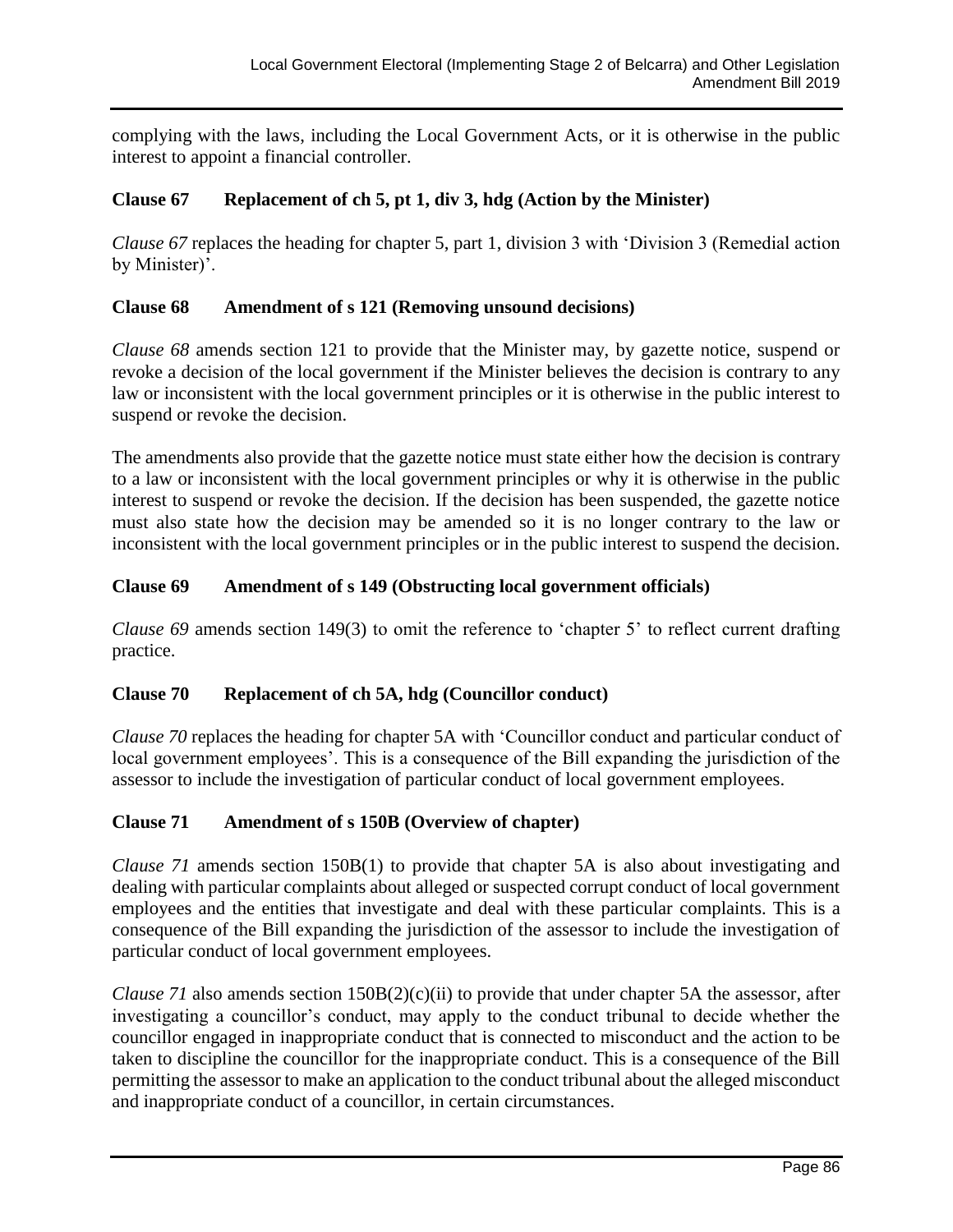# **Clause 72 Amendment of s 150C (Definitions for chapter)**

*Clause 72* amends section 150C to omit the definition of 'local government meeting', as a definition of 'local government meeting' is being inserted in schedule 4 (Dictionary) of the Act.

### **Clause 73 Amendment of ch 5A, pt 2, hdg (Conduct at local government meetings)**

*Clause 73* replaces the heading for chapter 5A, part 2 with 'Councillor conduct at local government meetings' to clarify that part 2 relates only to councillor conduct. This is a consequence of the Bill expanding the jurisdiction of the assessor to include the investigation of particular conduct of local government employees.

### **Clause 74 Amendment of s 150L (What is** *misconduct***)**

*Clause 74* consequentially amends section  $150L(1)(c)(iv)$  to update the references to sections 150R, 170(2) and 175G with references to sections 150R(2), 170(3) and 150EW(2) respectively.

## **Clause 75 Amendment of ch 5A, pt 3, div 3, hdg (Local government duties to notify assessor about particular conduct)**

*Clause 75* consequentially amends the heading for chapter 5A, part 3, division 3 'Local government duties to notify assessor about particular conduct' to read 'Local government duties to notify assessor about particular councillor conduct' to clarify that chapter 5A, part 3, division 3 relates only to councillor conduct. This is a consequence of the Bill expanding the jurisdiction of the assessor to include the investigation of particular conduct of local government employees.

# **Clause 76 Amendment of s 150R (Local government official must notify assessor about particular conduct)**

*Clause 76* amends section 150R to provide that it is an offence for a local government official to give the assessor a notice under section 150R about a councillor's conduct vexatiously or other than in good faith. A maximum penalty of 85 penalty units applies.

# **Clause 77 Amendment of ch 5A, pt 3, div 4, hdg (Investigation of councillor conduct)**

*Clause 77* amends the heading for chapter 5A, part 3, division 4 'Investigation of councillor conduct' to read 'Investigation of councillor conduct and particular conduct of local government employees'. This is a consequence of the Bill expanding the jurisdiction of the assessor to include the investigation of particular conduct of local government employees.

### **Clause 78 Amendment of s 150T (Assessor must investigate conduct of councillor)**

*Clause 78* consequentially amends section 150T to provide that the assessor must investigate the conduct of a councillor if the conduct is the subject of a referral made to the assessor by the conduct tribunal under new section 150DLA.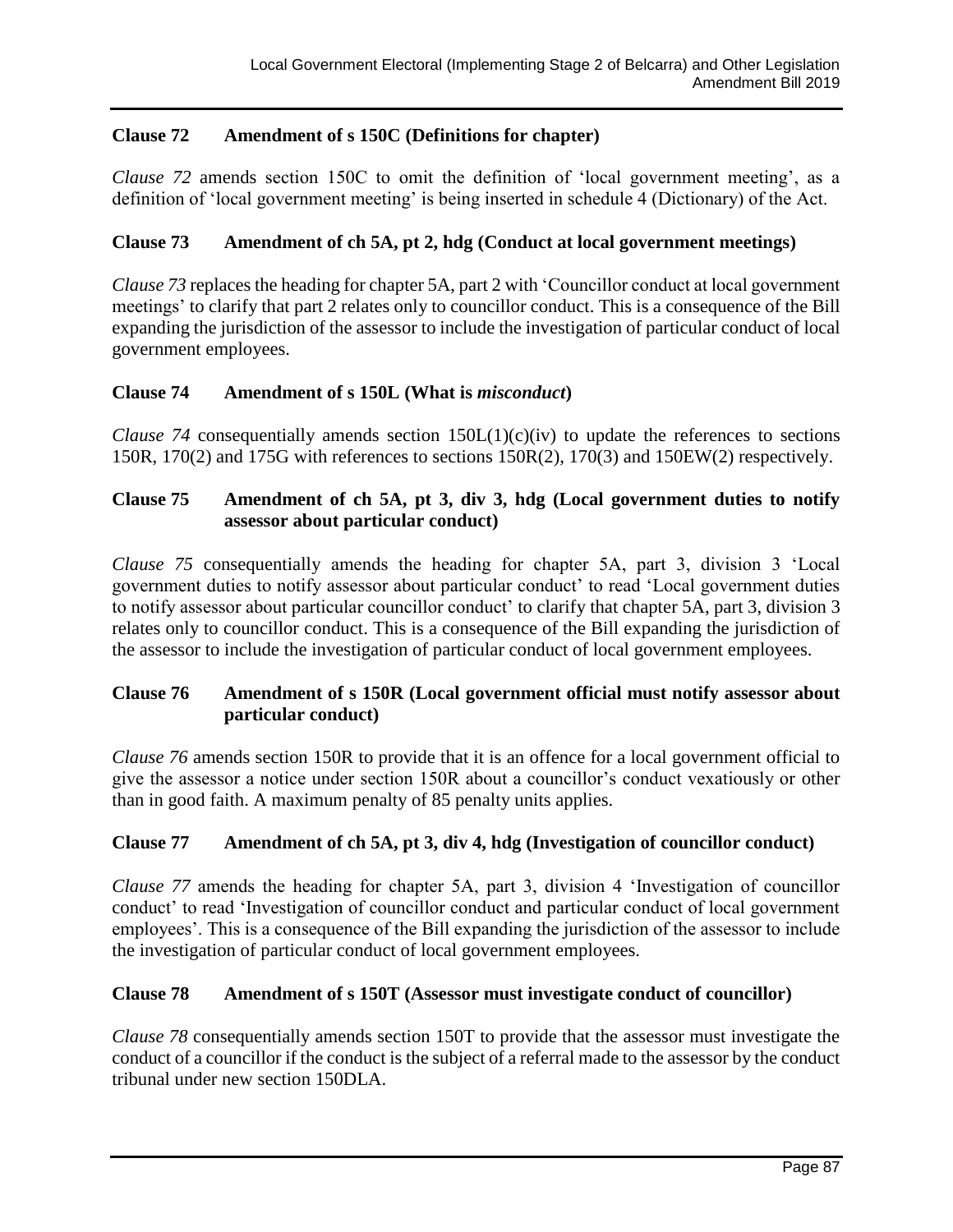## **Clause 79 Insertion of new s 150TA (Assessor must investigate particular conduct of local government employee)**

*Clause 79* inserts new section 150TA to provide that the assessor must investigate the conduct of a local government employee if:

- the conduct is the subject of a complaint referred to the assessor by the Crime and Corruption Commission; and
- the conduct is connected to the conduct of a councillor that is the subject of a complaint referred to the assessor by the Crime and Corruption Commission.

Under chapter 2, part 3 of the *Crime and Corruption Act 2001*, the Crime and Corruption Commission may decide to refer a complaint to the assessor to deal with, whether or not in cooperation with the commission.

# **Clause 80 Amendment of s 150V (Investigative powers)**

*Clause 80* amends section 150V(1) to provide that the assessor may exercise the assessor's powers as an investigator under part 4 for an investigation under new section 150TA (Assessor must investigate particular conduct of local government employee).

For an investigation of particular conduct of a local government employee, an investigator will have the power to require a person to give information to the investigator and the power to require a person to attend a place and answer questions. The Bill amends sections 150CH and 150CJ accordingly.

# **Clause 81 Amendment of s 150W (Decision about conduct)**

*Clause 81* amends section 150W to provide that after investigating the conduct of a councillor, if the assessor is reasonably satisfied the councillor's conduct is inappropriate conduct and the conduct is connected to conduct of the councillor that the assessor is reasonably satisfied is misconduct, the assessor may decide to make an application to the conduct tribunal about the alleged misconduct and inappropriate conduct.

New section 150W(2) provides the decisions the assessor may make after investigating the conduct of a councillor that was referred to the assessor by the conduct tribunal under new section 150DLA. The assessor may decide to make an application to the conduct tribunal about the conduct (if the assessor is reasonably satisfied the councillor's conduct is misconduct) or the assessor may decide to give the conduct tribunal a notice stating the assessor is not reasonably satisfied the councillor's conduct is misconduct.

New section 150DLA provides that if the conduct tribunal is investigating, at the request of a local government, the suspected inappropriate conduct of a councillor referred to the local government by the assessor and the conduct tribunal is reasonably satisfied the conduct is misconduct, the conduct tribunal must refer the conduct to the assessor for further investigation under part 3, division 4 of the LGA.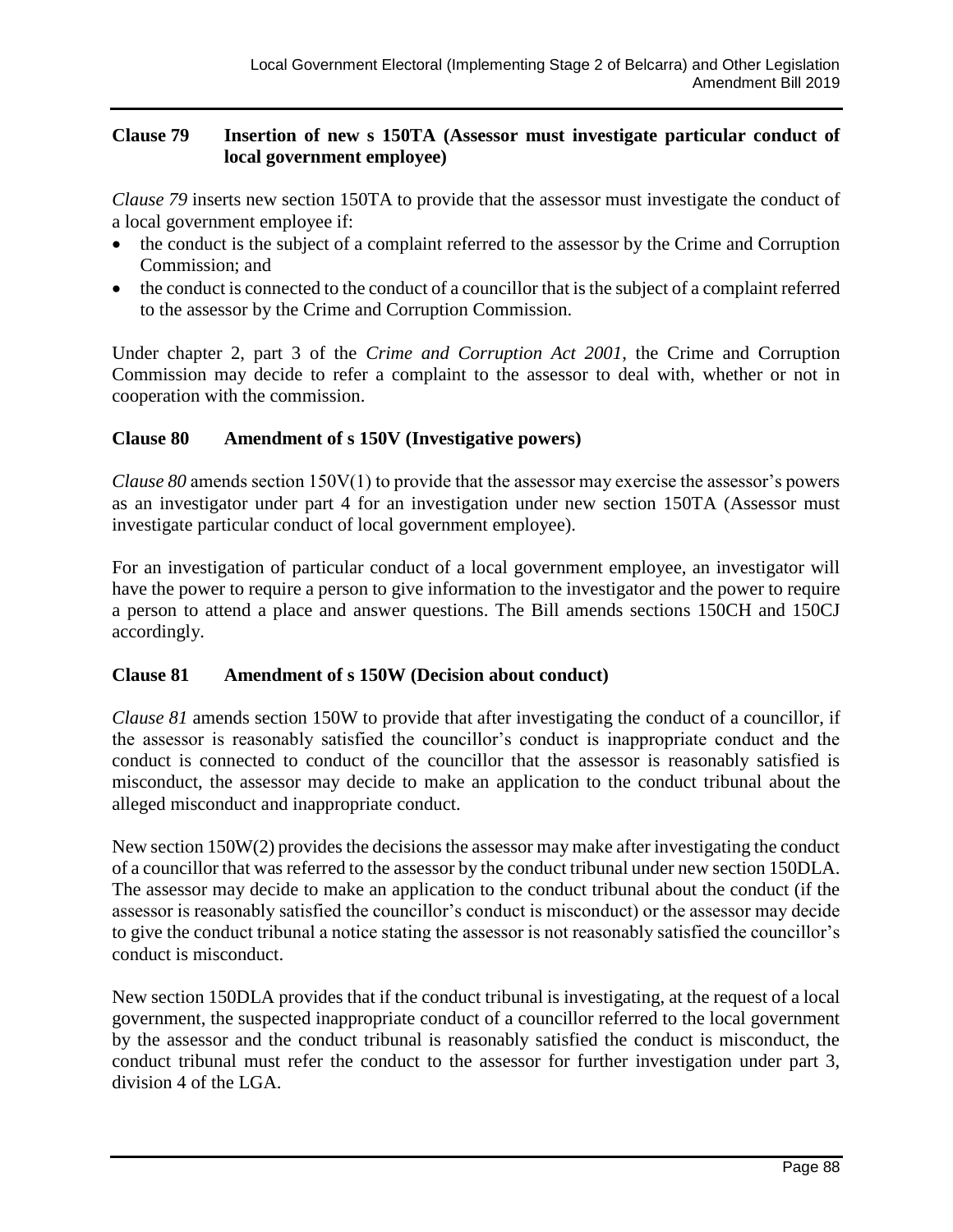# **Clause 82 Amendment of s 150X (Decision to dismiss complaint)**

*Clause 82* amends section 150X to replace the reference to a complaint that 'was not made in good faith' with 'was made other than in good faith' to reflect current drafting practices.

### **Clause 83 Amendment of s 150AA (Notice and opportunity for councillor to respond)**

*Clause 83* consequentially amends section  $150AA(1)$ (b) and  $(2)(c)(ii)$  to replace references to 'misconduct' with references to conduct generally. This is a consequence of the Bill permitting the assessor to make an application to the conduct tribunal about the alleged misconduct and inappropriate conduct of a councillor, in certain circumstances.

### **Clause 84 Amendment of s 150AB (Application of division)**

*Clause 84* consequentially amends section 150AB(b) to replace the reference to 'section 150W(b)' with 'section  $150W(1)(b)$ '.

# **Clause 85 Amendment of ch 5A, pt 3, div 6, hdg (Application to conduct tribunal about misconduct)**

*Clause 85* amends the heading for chapter 5A, part 3, division 6 'Application to conduct tribunal about misconduct' to read 'Application to conduct tribunal about misconduct and connected inappropriate conduct'. This is a consequence of the Bill permitting the assessor to make an application to the conduct tribunal about the alleged misconduct and inappropriate conduct of a councillor, in certain circumstances.

### **Clause 86 Amendment of s 150AI (Application of division)**

*Clause 86* amends section 150AI to provide that the division also applies if the assessor is reasonably satisfied a councillor has engaged in inappropriate conduct that is connected to the conduct of the councillor that the assessor is reasonably satisfied is misconduct. This is a consequence of the Bill permitting the assessor to make an application to the conduct tribunal about the alleged misconduct and inappropriate conduct of a councillor, in certain circumstances.

### **Clause 87 Amendment of s 150AJ (Application to conduct tribunal about alleged misconduct)**

*Clause 87* amends section 150AJ(1) to provide that the assessor may also apply to the conduct tribunal to decide whether a councillor has engaged in inappropriate conduct that is connected to conduct of the councillor that is alleged misconduct.

The amendments to section 150AJ(2) provide that the application to the conduct tribunal must include details of the alleged misconduct or inappropriate conduct and any complaint received about the misconduct or inappropriate conduct and state why the assessor is reasonably satisfied that the councillor has engaged in misconduct and inappropriate conduct that is connected to the alleged misconduct.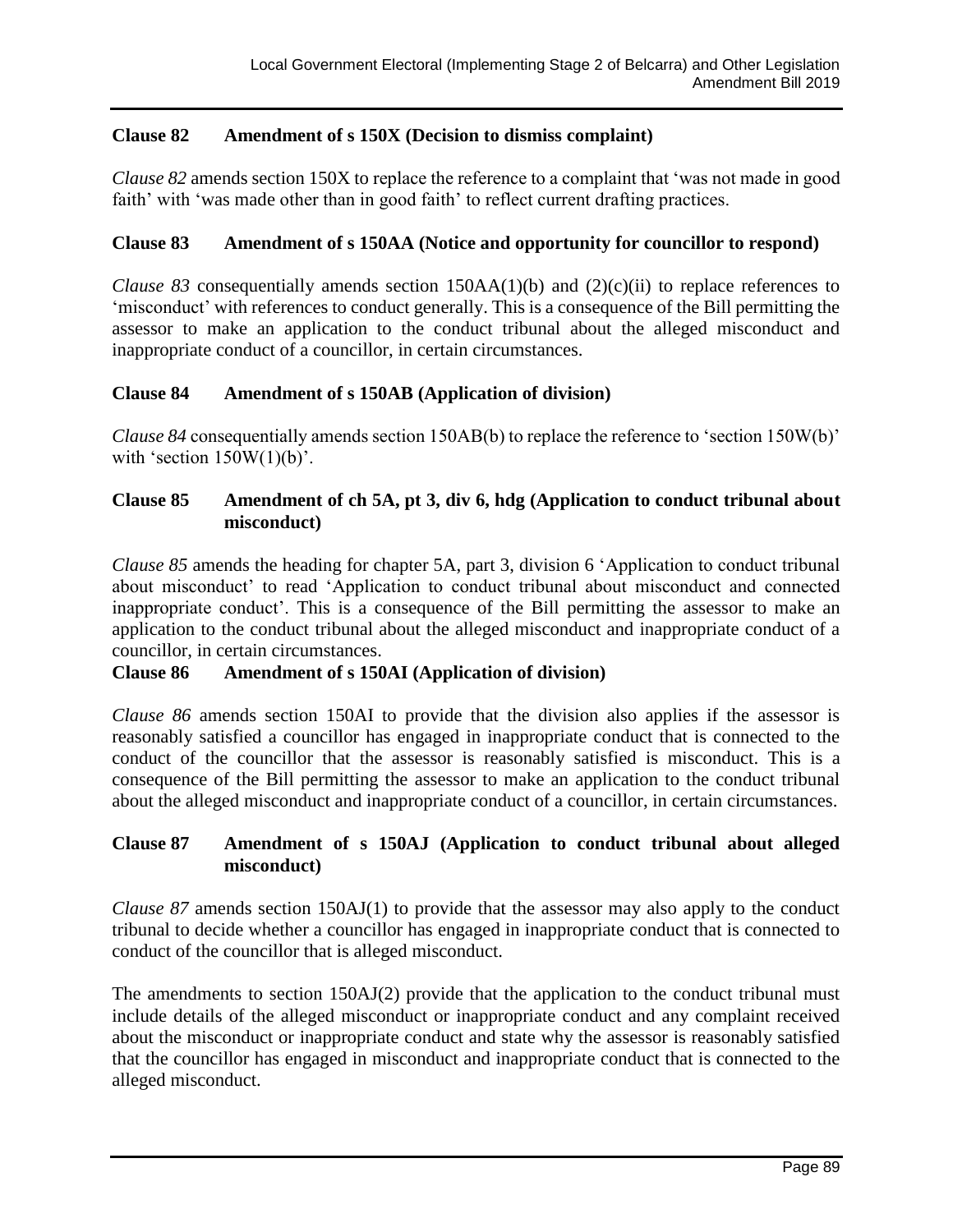New section 150AJ(3) provides that the assessor may make an application about the alleged inappropriate conduct only if the application is also made about the connected alleged misconduct.

## **Clause 88 Amendment of s 150AN (Role of the assessor)**

*Clause 88* amends section 150AN(2) to provide that the onus of proof is on the assessor in a conduct tribunal hearing to prove a councillor engaged in misconduct and, if inappropriate conduct is alleged, the inappropriate conduct. This is a consequence of the Bill permitting the assessor to make an application to the conduct tribunal about the alleged misconduct and inappropriate conduct of a councillor, in certain circumstances.

### **Clause 89 Amendment of s 150AQ (Deciding about misconduct)**

*Clause 89* amends section 150AQ to provide that after conducting a hearing, the conduct tribunal must decide whether or not a councillor has engaged in misconduct or inappropriate conduct or both (if the application relates to alleged misconduct and inappropriate conduct); or whether or not a councillor has engaged in misconduct (if the application relates only to alleged misconduct).

The conduct tribunal must also decide what action to take under section 150AR (Disciplinary action against councillor) to discipline the councillor if the conduct tribunal decides the councillor has engaged in misconduct or inappropriate conduct. In deciding what action to take, the conduct tribunal may consider a range of issues including any previous inappropriate conduct of the councillor (if the application relates to inappropriate conduct).

The amendments also amend the heading for section 150AQ to read 'Deciding about misconduct and connected inappropriate conduct' to better reflect the scope of matters dealt with under the section.

# **Clause 90 Amendment of s 150AR (Disciplinary action against councillor)**

*Clause 90* amends section 150AR to prescribe new requirements for the conduct tribunal when deciding disciplinary action for misconduct or inappropriate conduct of a councillor. In deciding what action to take for engaging in misconduct and inappropriate conduct, the conduct tribunal must have regard to the action a local government could have taken under section 150AH in relation to inappropriate conduct. Similarly, for inappropriate conduct only, the conduct tribunal may only take the action a local government could have taken under section 150AH in relation to inappropriate conduct. Consequential amendments replace references to 'misconduct' in section  $150AR(1)(b)(i)$  and (v) with 'misconduct or inappropriate conduct'.

# **Clause 91 Amendment of s 150AS (Notices and publication of decisions and orders)**

*Clause 91* consequentially amends section 150AS to provide that the section applies to a decision made by the conduct tribunal about whether or not a councillor has engaged in misconduct or inappropriate conduct or both and a decision made by the conduct tribunal to take action to discipline the councillor for the misconduct or inappropriate conduct or both.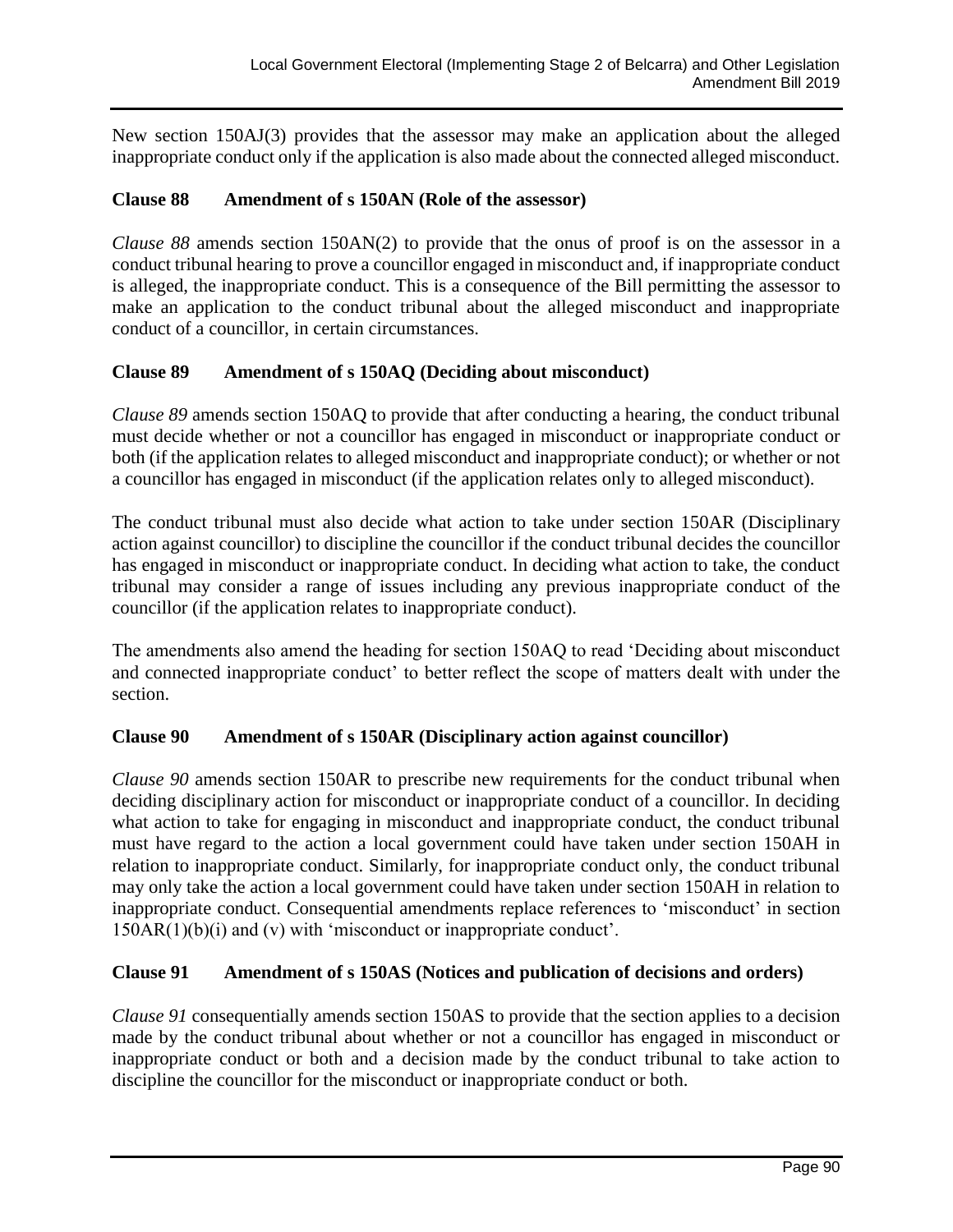# **Clause 92 Amendment of s 150AV (Other improper complaints)**

*Clause 92* amends section 150AV to replace the reference to a person making a complaint 'not in good faith' with 'other than in good faith' to reflect current drafting practices.

### **Clause 93 Amendment of s 150AY (Functions of investigators)**

*Clause 93* amends section 150AY(a) to provide that an investigator also has the function of investigating local government employees under chapter 5A, part 3 of the Local Government Act, as directed by the assessor.

Amendments to section 150AY(b) prescribe section 150R(3) as a 'conduct provision'; consequentially replace the reference to section  $150CK(4)$  with  $150CK(5)$ ; prescribe new provisions relating to councillors' conflicts of interest as 'conduct provisions'; and omit references to the former material personal interest and conflict of interest provisions from the current prescribed list of 'conduct provisions'. The functions of an investigator include investigating whether an offence has been committed against any of the conduct provisions.

# **Clause 94 Amendment of s 150CH (Power to require information)**

*Clause 94* amends section 150CH(1)(b) to provide that the section also applies if an investigator reasonably believes that a person has information reasonably necessary for the investigator to investigate the conduct of a local government employee. The investigator may, by notice given to the person, require the person to give the investigator the information by a stated reasonable time.

### **Clause 95 Amendment of s 150CJ (Power to require attendance)**

*Clause 95* amends section 150CJ(1)(b) to provide that an investigator may also require a person to attend a meeting with the investigator at a stated reasonable time and place and answer questions in relation to the investigation of the conduct of a local government employee.

# **Clause 96 Amendment of s 150CK (Notice about confidentiality)**

*Clause 96* amends section 150CK to provide that a confidentiality notice may also be given to a person under section 150CK in relation to an investigation of the conduct of a local government employee, but only where the assessor reasonably believes the notice is necessary to ensure the investigation of the conduct of the local government employee is kept confidential. This is a consequence of the Bill expanding the jurisdiction of the assessor to include the investigation of particular conduct of local government employees.

The amendments also clarify that if the assessor gives a confidentiality notice under section 150CK, the notice is also confidential information.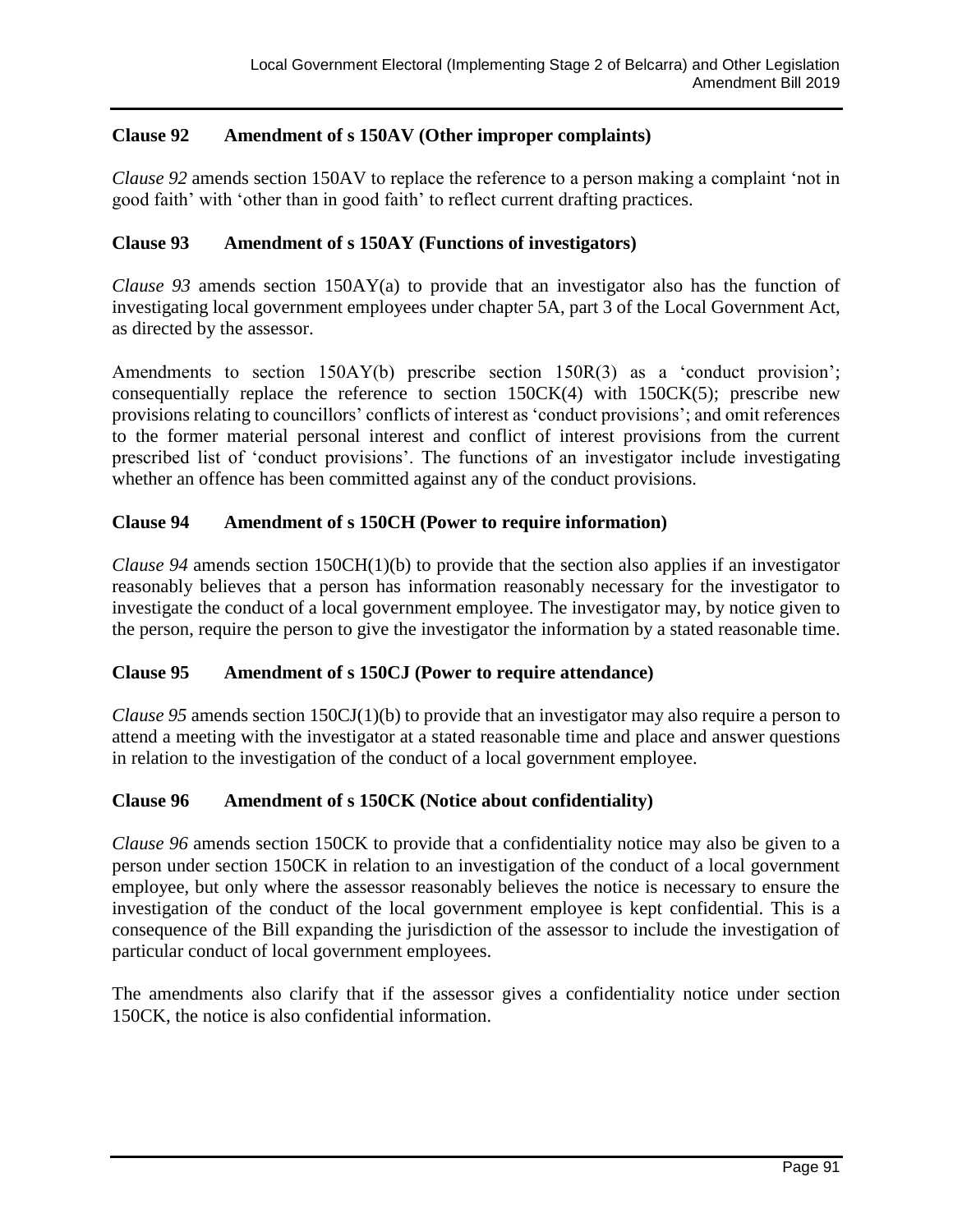# **Clause 97 Amendment of s 150CN (Compensation)**

*Clause 97* amends section 150CN(2)(b) to provide that compensation may be claimed and ordered in a proceeding for an offence relating to the conduct of a local government employee, if the investigation of the conduct resulted in an investigator exercising or purporting to exercise a power that incurred a loss to a person.

## **Clause 98 Amendment of s 150CU (Functions)**

*Clause 98* amends section 150CU(1) to provide that the assessor also has the function of investigating and dealing with the conduct of a local government employee if the conduct is the subject of a complaint referred to the assessor by the Crime and Corruption Commission and the conduct is connected to the conduct of a councillor that is the subject of a complaint referred to the assessor by the Crime and Corruption Commission.

### **Clause 99 Amendment of s 150DB (Conflict of interest)**

*Clause 99* amends section 150DB(1) to provide that the section also applies if the assessor has an interest that may conflict with a fair and impartial investigation into the conduct of a local government employee. The assessor must not take part, or take further part, in consideration of the matter. This is a consequence of the Bill expanding the jurisdiction of the assessor to include the investigation of particular conduct of local government employees.

### **Clause 100 Amendment of s 150DL (Functions)**

*Clause 100* amends section 150DL which prescribes the functions of the conduct tribunal to clarify that nothing in the section limits the president's duty under the *Crime and Corruption Act 2001* to notify the Crime and Corruption Commission about suspected corrupt conduct.

### **Clause 101 Insertion of new s 150DLA (Referral of alleged misconduct to assessor)**

*Clause 101* inserts new section 150DLA to provide that if the conduct tribunal is investigating, at the request of a local government, the suspected inappropriate conduct of a councillor referred to the local government by the assessor and the conduct tribunal is reasonably satisfied the conduct is misconduct, the conduct tribunal must refer the conduct to the assessor for further investigation under part 3, division 4 of the Local Government Act.

# **Clause 102 Amendment of s 150DU (Costs of conduct tribunal to be met by local government)**

*Clause 102* amends section 150DU(1)(a) to provide that a local government must also pay the costs of the conduct tribunal in relation to a hearing about the inappropriate conduct of a councillor under chapter 5A, part 3, division 6 of the Local Government Act (Application to conduct tribunal about misconduct and connected inappropriate conduct). This is a consequence of the Bill permitting the assessor to make an application to the conduct tribunal about the alleged misconduct and inappropriate conduct of a councillor, in certain circumstances.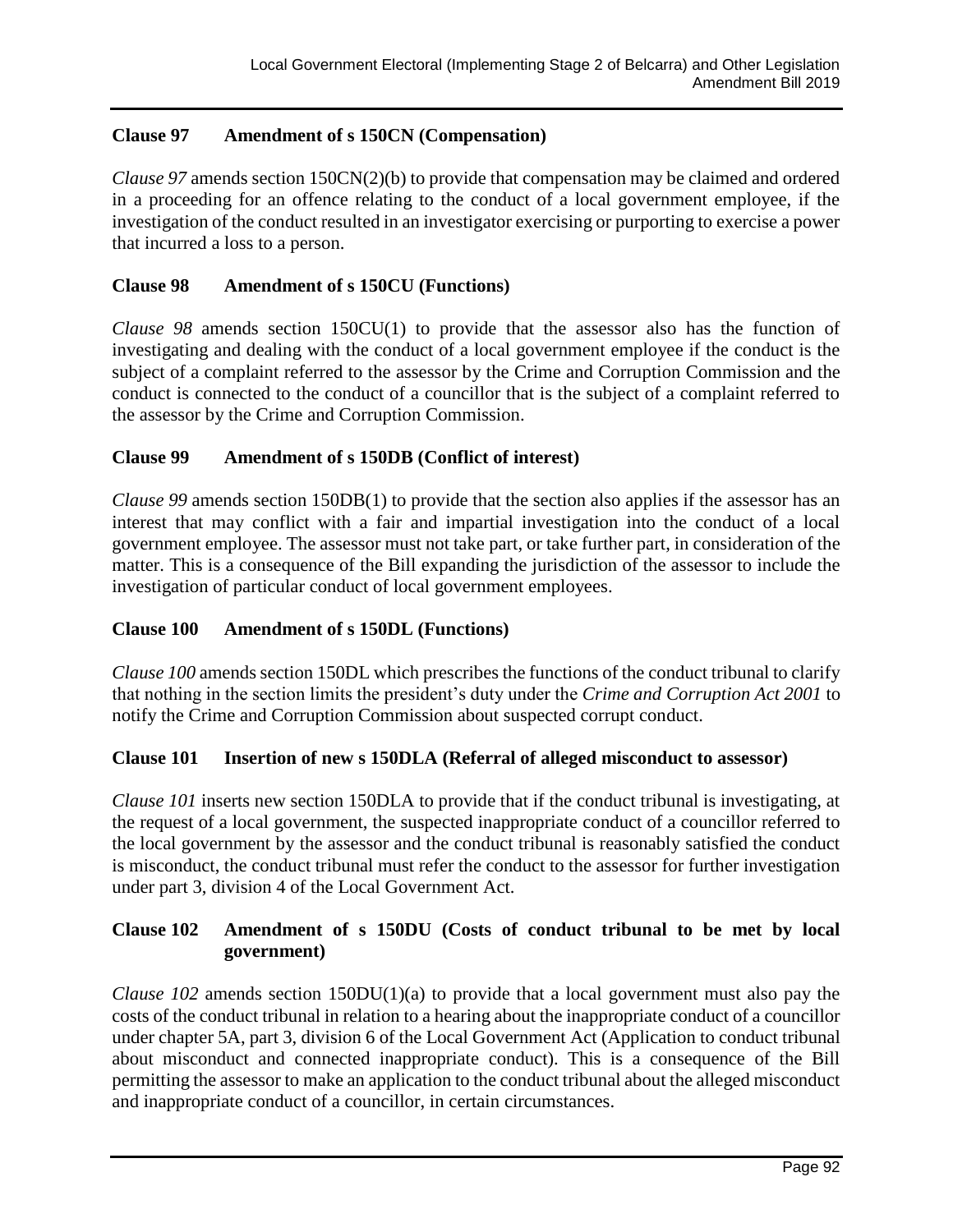## **Clause 103 Amendment of s 150DX (Local governments to keep and publish register)**

*Clause 103* amends section 150DX(1)(c) to provide that the councillor conduct register required to be kept by local governments under section 150DX of the Local Government Act must include information relating to decisions made by the conduct tribunal about whether or not councillors engaged in inappropriate conduct. This is a consequence of the Bill permitting the assessor to make an application to the conduct tribunal about the alleged misconduct and inappropriate conduct of a councillor, in certain circumstances.

### **Clause 104 Amendment of s 150DY (Content of register – decisions)**

*Clause 104* amends section 150DY(1)(c) to provide that the section also applies to a decision about the inappropriate conduct of a councillor made by the conduct tribunal and any action taken to discipline the councillor. The section prescribes the details about the decision that must be included in the councillor conduct register.

The amendments are a consequence of the Bill permitting the assessor to make an application to the conduct tribunal about the alleged misconduct and inappropriate conduct of a councillor, in certain circumstances.

### **Clause 105 Amendment of s 150EB (Annual report)**

*Clause 105* amends section 150EB(2)(a)(vii) to provide that the annual report of the assessor must also contain a description of decisions made by the conduct tribunal about whether councillors engaged in inappropriate conduct. This is a consequence of the Bill permitting the assessor to make an application to the conduct tribunal about the alleged misconduct and inappropriate conduct of a councillor, in certain circumstances.

### **Clause 106 Insertion of new ch 5B**

*Clause 106* inserts new chapter 5B (Councillors' conflicts of interest).

### **Chapter 5B Councillors' conflicts of interest**

### **Part 1 Preliminary**

### **Section 150ED Purpose of chapter**

New section 150ED provides that the purpose of chapter 5B is to ensure that if councillor has a personal interest in the matter, the local government deals with a matter in an accountable and transparent way that meets community expectations.

## **Section 150EE When does a person participate in a decision**

New section 150EE provides that in chapter 5B, a reference to a councillor of a local government, or other person, participating in a decision includes a reference to the councillor or other person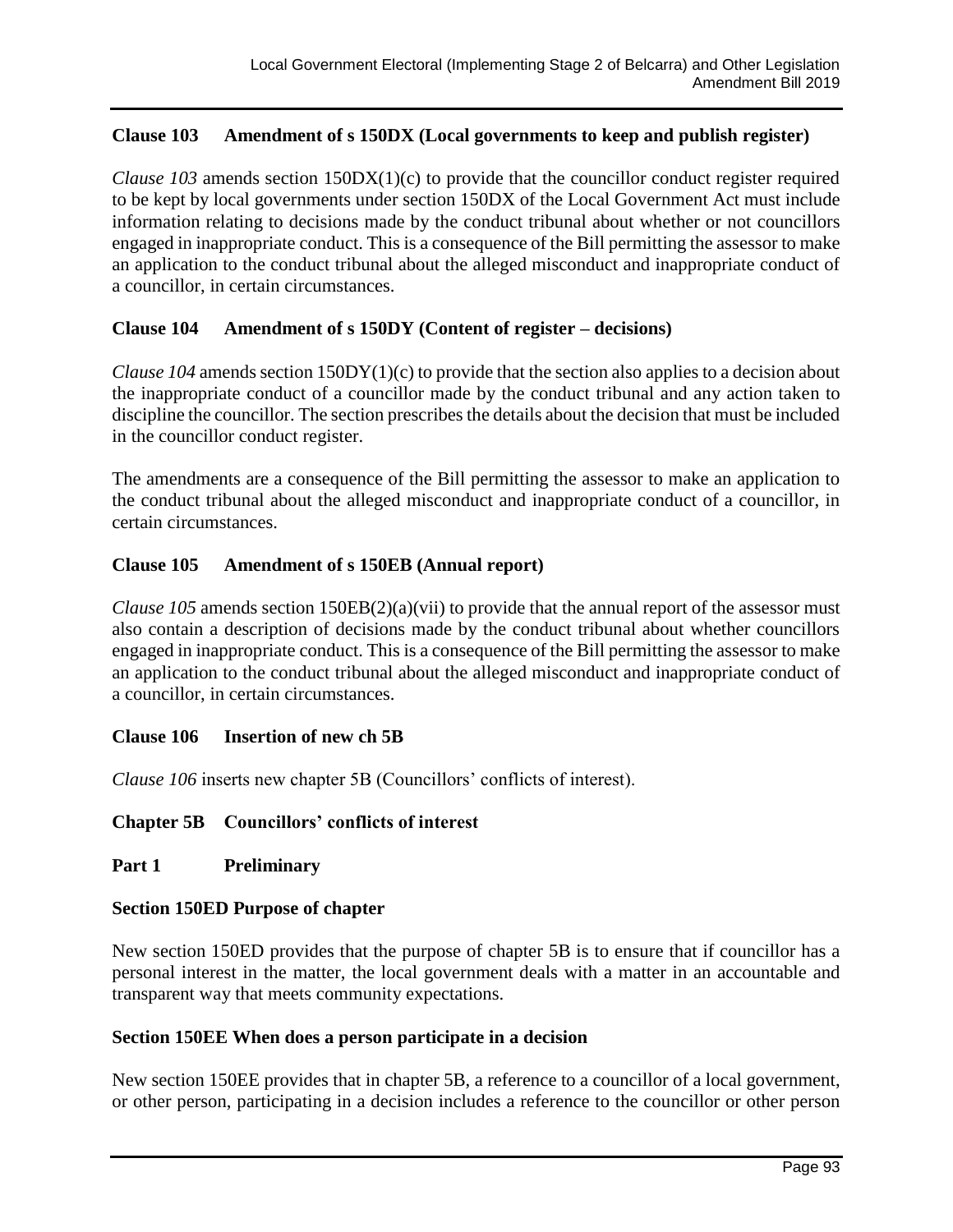considering, discussing or voting on the decision in a local government meeting and considering or making a decision under an Act, a delegation or another authority.

# **Section 150EF Personal interests in particular ordinary business matters of a local government**

New section 150EF provides that chapter 5B does not apply to a conflict of interest in a matter, if the matter is solely, or relates solely to:

- the making or levying of rates and charges; or
- the fixing of a cost-recovery fee, by the local government; or
- a planning scheme, or amendment of a planning scheme, for the local government area; or
- a resolution required for the adoption of a budget for the local government; or
- the remuneration or reimbursement of expenses of councillors or members of a committee of the local government; or
- the provision of superannuation entitlements or public liability, professional indemnity or accident insurance for councillors; or
- a matter of interest to the councillor solely as a candidate for election or appointment as mayor, deputy mayor, councillor or member of a committee of the local government.

Chapter 5B also does not apply to a councillor's conflict of interest in a matter relating to a corporation or association that arises solely because a councillor has been nominated or appointed by the local government to be a member of the board of the corporation or association.

However, if a councillor decides to voluntarily comply with chapter 5B in relation to personal interests of the councillor in the matter, the personal interests are taken to be a declarable conflict of interest and chapter 5B applies as if eligible councillors had, under section 150ER(2), decided the councillor has a declarable conflict of interest in the matter.

# **Part 2 Prescribed conflicts of interest**

# **Section 150EG When councillor has** *prescribed conflict of interest –* **particular gifts or loans**

New section 150EG provides that a councillor has a prescribed conflict of interest in a matter if:

- a gift or loan is given by an entity (the donor) that has an interest in the matter in circumstances mentioned below; and
- the gift or loan is given during the relevant term of the councillor; and
- all gifts or loans given by the donor during the councillor's relevant term in the same circumstances total \$2,000 or more.

The circumstances are, where the donor:

- gives to the councillor a gift or loan for which a return is required under the *Local Government Electoral Act 2011*, part 6; or
- gives to a group of candidates or a political party of which the councillor is a member, a gift or loan for an election for which a return is required under the *Local Government Electoral Act 2011*, part 6 and the councillor is a candidate in the election; or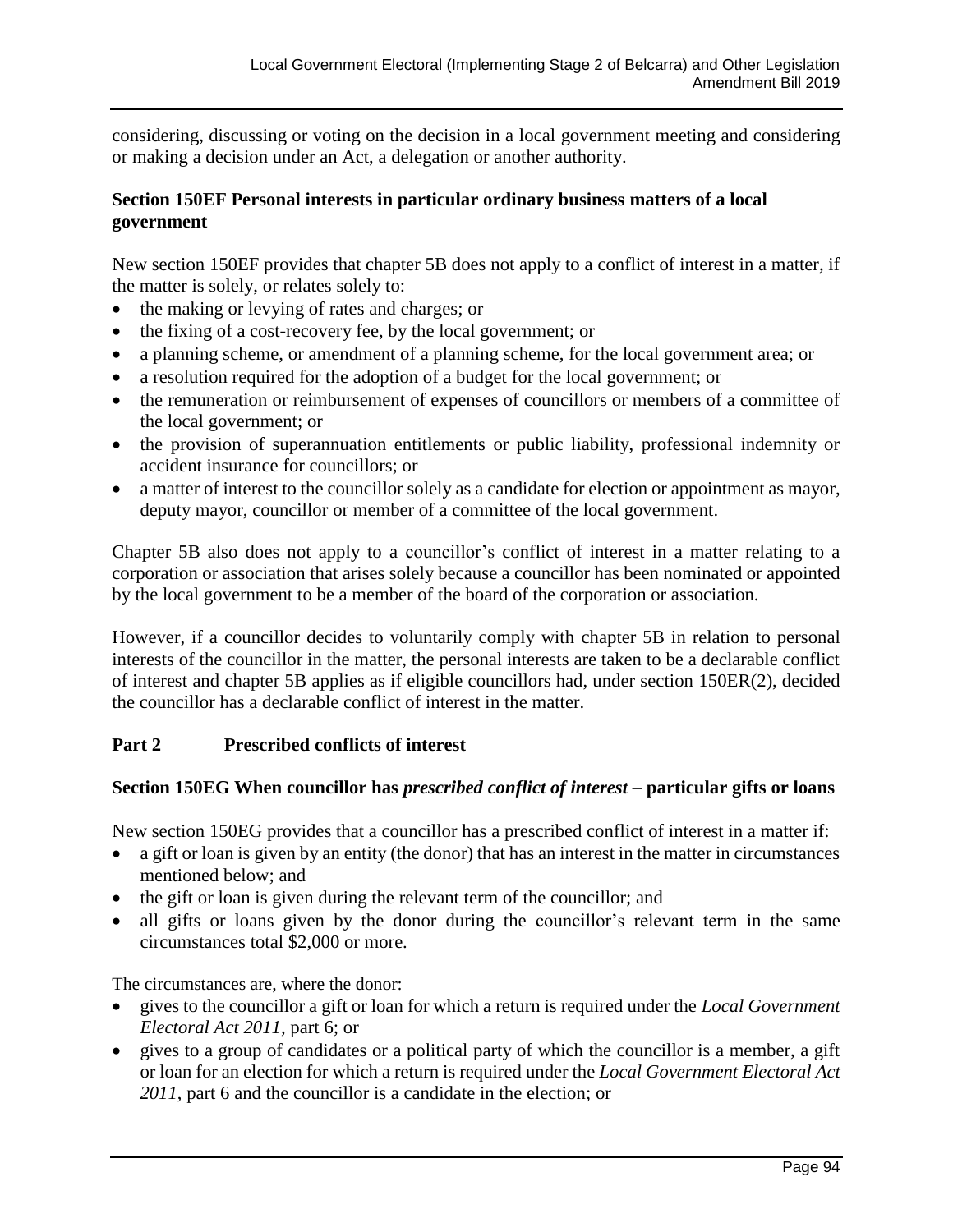• gives to the councillor, or a close associate of the councillor, a gift in other circumstances.

For working out the total gifts or loans given to a group of candidates or a political party, the amount of each gift or loan given to the group or political party must first be divided by the number of candidates in the group or political party.

### **Section 150EH When councillor has** *prescribed conflict of interest***–sponsored hospitality benefits**

New section 150EH(1) provides that a councillor has a prescribed conflict of interest in a matter if a sponsored hospitality benefit is given to the councillor or a close associate of the councillor during the relevant term of the councillor by an entity (the donor) that has an interest in the matter and all the total sponsored benefits given to the councillor or close associate during the councillor's relevant term total \$2,000 or more.

New section 150EH(2) provides a definition for 'sponsored hospitality benefit'.

### **Section 150EI When councillor has** *prescribed conflict of interest***–other**

New section 150EI provides that a councillor has a prescribed conflict of interest in a matter if:

- the matter is, or relates to, a contract between the local government and the councillor, or a close associate of the councillor, for the supply of goods or services to the council or the lease or sale of assets by the council; or
- the chief executive officer is a close associate of the councillor and the matter is or relates to the appointment, discipline, termination, remuneration or other employment conditions of the chief executive officer; or
- the matter is, or relates to, an application made to the council by the councillor, or a close associate of the councillor if the matter is or was for the grant of a licence, permit, registration, approval or consideration of another matter under a Local Government Act and the councillor, or a close associate of the councillor has made a written submission to the council about the application before it is or was decided.

### **Section 150EJ Who is a** *close associate* **of a councillor**

New section 150EJ provides that a close associate of a councillor is a person in relation to the councillor that is:

- a spouse
- a parent, child or sibling
- a partner in a partnership
- an employer, other than a government entity
- an entity, other than a government entity, for which the councillor is an executive officer or board member
- an entity in which the councillor or one of the persons mentioned above has an interest, other than an interest of less than 5% in an entity that is a listed corporation under the Corporations Act, section 9.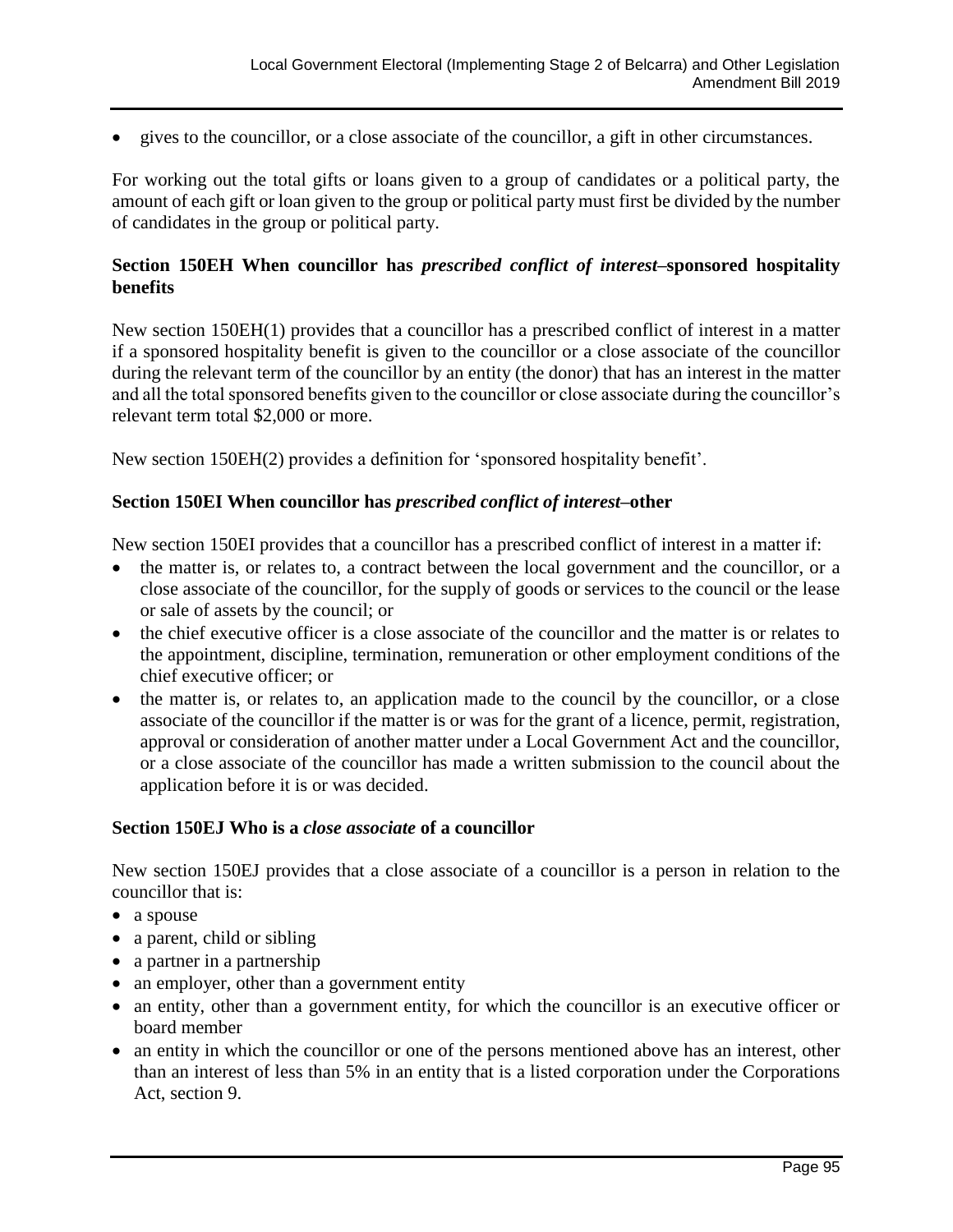However, a parent, child or sibling is a close associate of a councillor in relation to a matter only if the councillor knows, or ought reasonably to know, about the parent's, child's or sibling's involvement in the matter.

### **Section 150EK Councillor must not participate in decisions**

New section 150EK provides that if a councillor has a prescribed conflict of interest in a matter, the councillor must not participate in a decision relating to the matter. A maximum penalty of 200 penalty units or 2 years imprisonment applies.

However, the councillor does not contravene the requirement by being present under an approval given under section 150EV.

### **Section 150EL Obligation of councillor with prescribed conflict of interest**

New section 150EL applies if a councillor may participate, or is participating, in a decision about a matter and becomes aware that the councillor has a prescribed conflict of interest in the matter.

If the councillor first becomes aware the councillor has the prescribed conflict of interest in the matter at a local government meeting, the councillor must immediately inform the meeting of the prescribed conflict of interest, including the particulars stated below. Otherwise, the councillor must, as soon as practicable, give written notice of the prescribed conflict of interest, including particulars stated below, to the chief executive officer and must also give notice of the prescribed conflict of interest at the next meeting of the local government or the next meeting of a committee, if the matter is to be considered and decided at a meeting of a committee. A maximum penalty of 200 penalty units or 2 years imprisonment applies for both circumstances.

The particulars to be provided are:

- for a gift, loan or contract—the value of a gift, loan or contract;
- for an application for which a submission has been made—the matters the subject of the application and submission;
- name of any entity, other than the councillor, that has an interest in the matter;
- the nature of the councillor's relationship with the entity that has an interest in the matter;
- details of the councillor's, and any other entity's, interest in the matter.

# **Section 150EM Dealing with prescribed conflict of interest at a meeting**

New section 150EM provides that if a councillor gives a notice at, or informs, a meeting of the councillor's prescribed conflict of interest in a matter, the councillor must leave the place at which the meeting is held, including any area set aside for the public, and stay away from the place while the matter is discussed and voted on. A maximum penalty of 200 penalty units or 2 years imprisonment applies.

However, the councillor does not contravene the requirement by participating in a decision or being present under an approval given under section 150EV.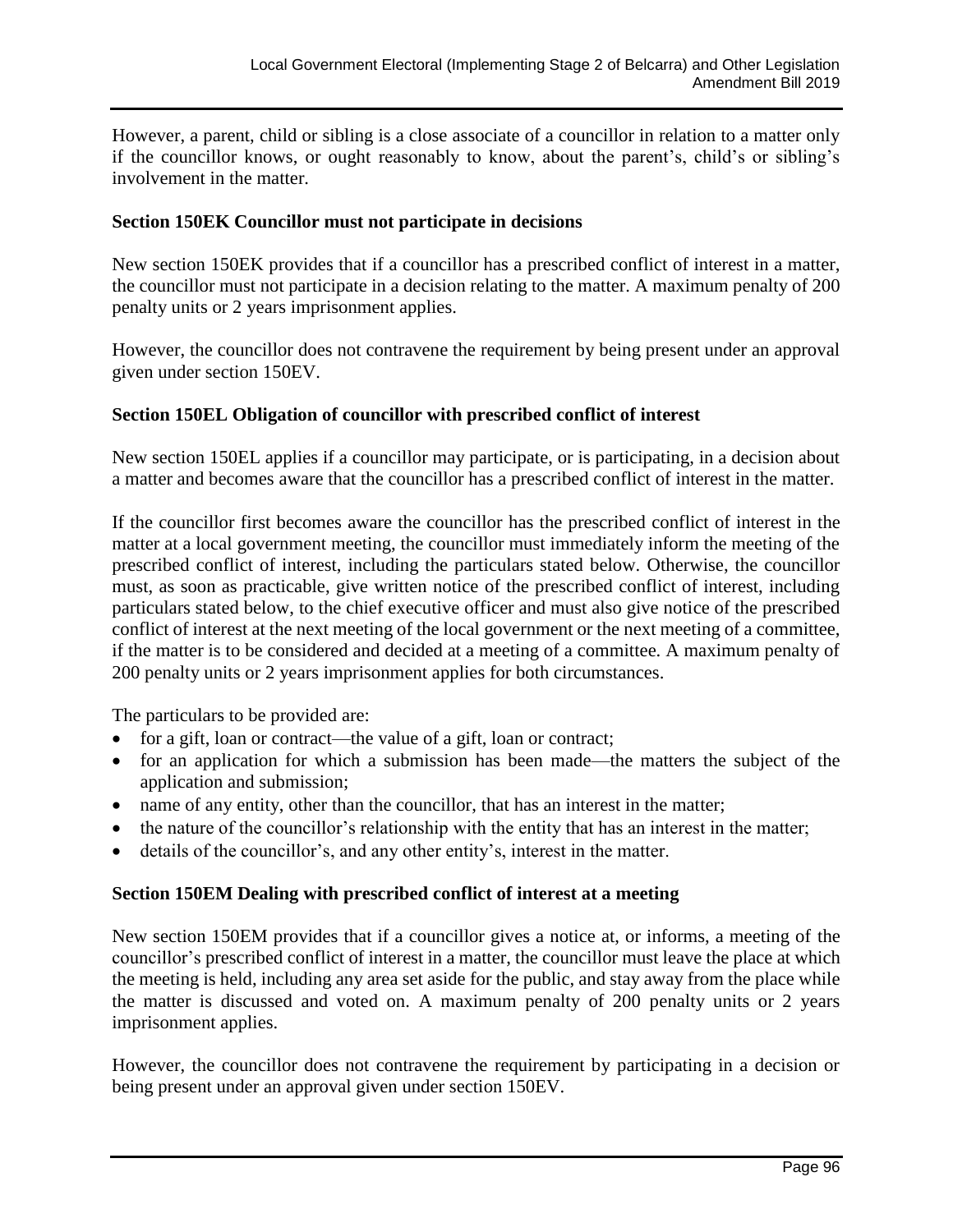# **Part 3 Declarable conflicts of interest**

# **Section 150EN What is a** *declarable conflict of interest*

New section 150EN provides that, subject to section 150EO, a councillor has a declarable conflict of interest in a matter if the councillor has, or could reasonably be presumed to have, a conflict between thee councillor's personal interests, or the personal interests of a related party of the councillor, and the public interest and because of the conflict, the councillor's participating in a decision about the matter might lead to a decision that is contrary to the public interest.

# **Section 150EO Interests that are not declarable conflicts of interest**

New section 150EO provides that a councillor does not have a declarable conflict of interest in a matter if:

- the conflict of interest is a prescribed conflict of interest in the matter; or
- the conflict of interest arises solely because:
	- o the councillor undertakes an engagement in the capacity of a councillor for a community group, sporting club or similar organisation and is not appointed as an executive officer of the organisation; or
	- o the councillor, or a related party of the councillor, is a member of a community group, sporting club or similar organisation and is not an executive officer of the organisation; or
	- o the councillor, or a related party of the councillor, is a member of a political party; or
	- o the councillor, or a related party of the councillor, has an interest in an educational facility or provider of a child care service as a student or former student, or a parent or a grandparent of a student, of the facility or service; or
- the conflict of interest arises solely because of the religious beliefs of the councillor or a related party of the councillor; or
- the councillor, or a related party of the councillor, stands to gain benefit or suffer a loss because of the conflict, that is no greater than the benefit or loss that a significant proportion of persons in the local government area stand to gain or lose; or
- the conflict of interest arises solely because of the councillor, or a related party of the councillor, receives gifts, loans or sponsored hospitality benefits from an entity totalling \$500 or less during the councillor's relevant term.

New section 150EO also provides a definition of 'sponsored hospitality benefit'.

# **Section 150EP Who is a** *related party* **of a councillor**

New section 150EM provides that a related party of a councillor includes a close associate, other than an entity mentioned in section 150EJ(1)(f), a parent, child or sibling of the councillor's spouse and a person who has a close personal relationship with the councillor.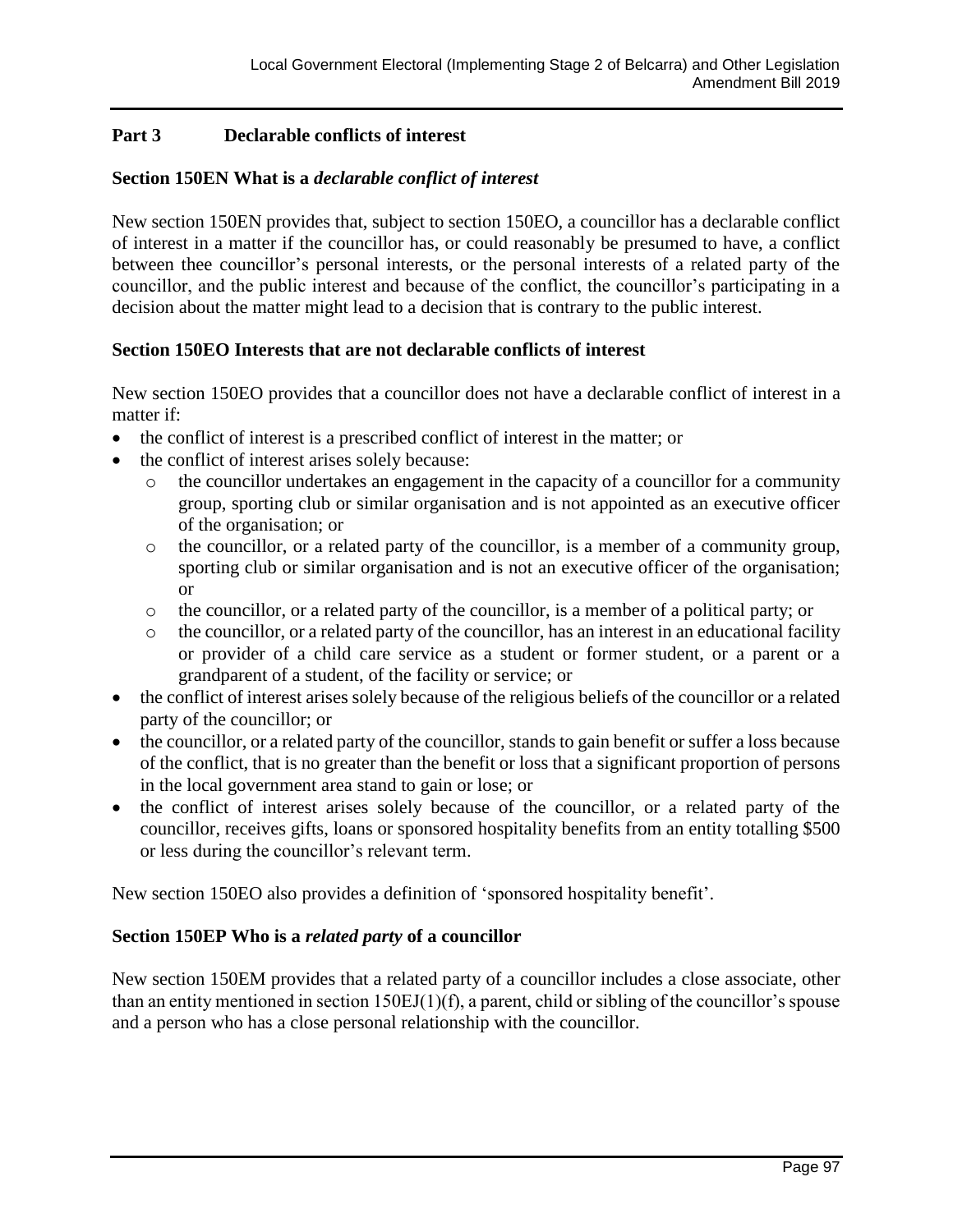## **Section 150EQ Obligation of councillor with declarable conflict of interest**

New section 150EQ applies if a councillor may participate or is participating in a decision about a matter and becomes aware that they have a declarable conflict of interest in the matter.

If the councillor first becomes aware the councillor has the declarable conflict of interest at a local government meeting, the councillor must stop participating, and must not further participate, in a decision relating to the matter, and must immediately inform the meeting of the declarable conflict of interest, including the particulars stated below. Otherwise, the councillor must stop participating, and must not further participate in a decision relating to the matter, and must, as soon as practicable, give notice of the declarable conflict of interest in the matter to the chief executive and give notice of the declarable conflict of interest including the particulars below at the next meeting of the local government or at a meeting of a committee of a local government if the matter is to be considered and decided at the committee meeting. A maximum penalty of 100 penalty units or 1 year's imprisonment applies in both circumstances.

The particulars that must be given are:

- the nature of the declarable conflict of interest:
- if the declarable conflict of interest arises because of the councillor's relationship with a related party, the name of the related party, the nature of the relationship to the councillor and the nature of the related party's interests in the matter;
- if the councillor's or related party's personal interests arise because of the receipt of a gift or loan from another person, the name of the other person, the nature of the relationship of the other person to the councillor, the nature of the other person's interests in the matter and the value of the gift or loan, and the date the gift was given, or loan was made.

The councillor does not contravene subsection  $(2)(a)$  or  $(3)(a)$  if the councillor has complied with this section and either a decision has been made under section  $150ES(2)(a)(i)$  or  $(b)(i)$  that the councillor may participate in the decision despite having a declarable conflict of interest in the matter or the councillor is participating in the decision under an approval given under section 150EV.

### **Section 150ER Procedure if meeting informed of councillor's personal interests**

New section 150ER provides that if a local government meeting is informed that a councillor has personal interests in a matter by a person other than the councillor, the eligible councillors at the meeting must decide whether the councillor has a declarable conflict of interest in the matter.

# **Section 150ES Procedure if councillor has declarable conflict of interest**

New section 150ES provides that if a councillor has a declarable interest in a matter as notified at a meeting under 150EQ(2) or (3) or decided by eligible councillors at a meeting under section 150ER(2), the eligible councillors must, by resolution, decide:

- for a matter that would, other than for the councillor's conflict of interest, have been decided by the councillor under an Act, a delegation or authority, whether the councillor:
	- o may participate in the decision despite the councillor's conflict of interest; or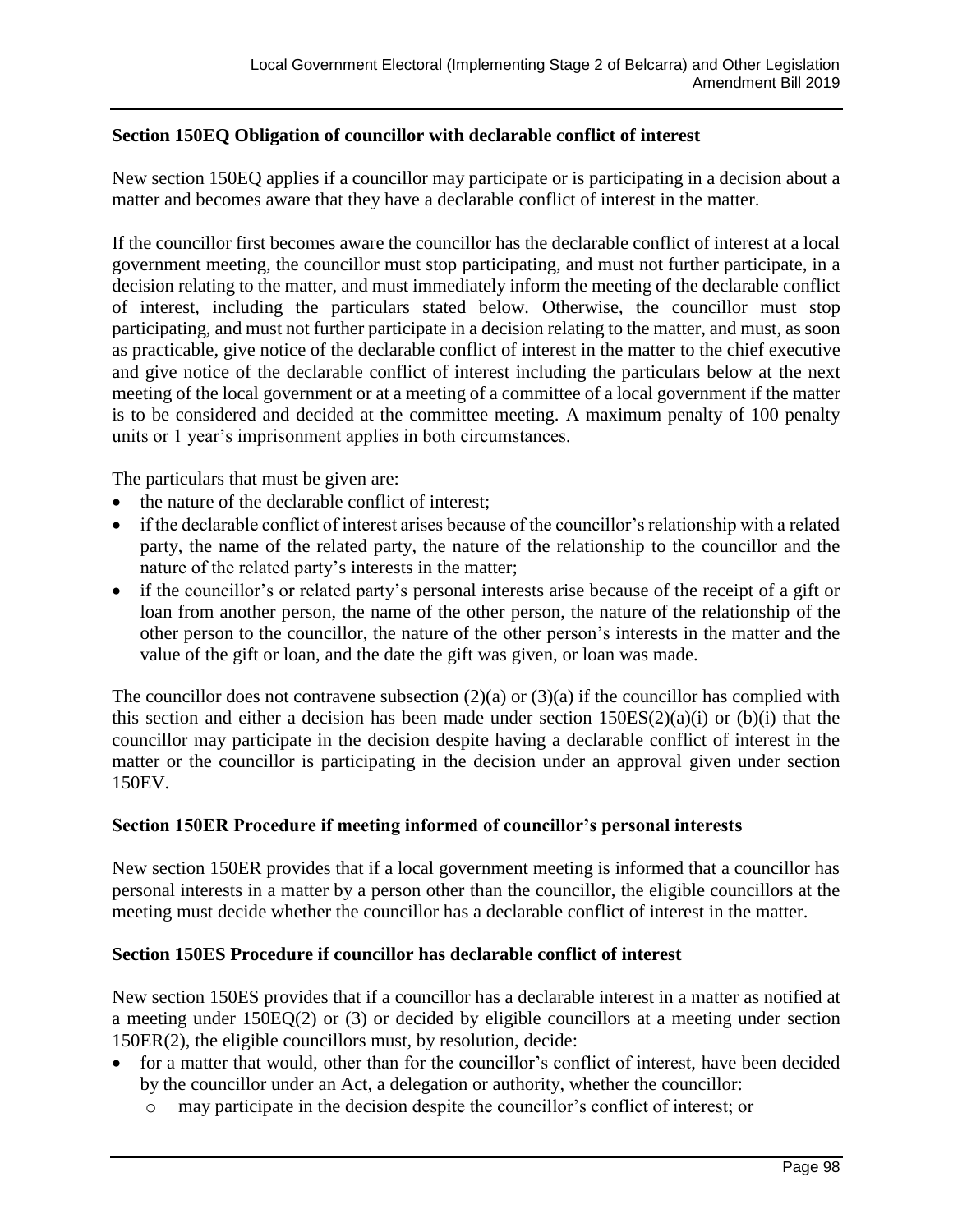- o must not participate in the decision, and must leave the place at which the meeting is being held, including any area set aside for the public, and stay away from the place while the eligible councillors discuss and vote on the matter; or
- for another matter, whether the councillor:
	- o may participate in a decision about the matter at the meeting, including by voting on the matter or
	- o must leave the place at which the meeting is being held, including any area set aside for the public, and stay away from the place while the eligible councillors discuss and vote on the matter.

The eligible councillors may impose conditions on the councillor under a decision mentioned in subsection  $(2)(a)(i)$  or  $(b)(i)$ .

A maximum penalty of 100 penalty units or 1 year's imprisonment applies for non-compliance with a decision under subsection  $(2)(a)(ii)$  or  $(b)(ii)$  or any conditions imposed on a decision under subsection (3).

However, the councillor does not contravene subsection (4) by participating in a decision or being present under an approval given under section 150EV.

# **Section 150ET Decision of eligible councillors**

New section 150ET provides that even if the number of eligible councillors is less than a majority or the eligible councillors do not form a quorum for the meeting, the eligible councillors may make a decision under section 150ER or 150ES, other than a matter mentioned in section 150EU.

The councillor who is the subject of the decision may remain at the meeting while the decision is made but cannot vote or otherwise participate in the making of the decision, other than by answering a question put to the councillor necessary to assist the eligible councillors to make the decision.

If the eligible councillors can not make a decision under section 150ER or 150ES, the eligible councillors are taken to have decided under section  $150ES(2)(a)(ii)$  or (b)(ii) that the councillor must leave, and stay away from, the place where the meeting is being held while the eligible councillors discuss and vote on the matter.

A decision about a councillor under section 150ER or 150ES for a matter applies in relation to their participation in the decision, and all subsequent decisions about the matter.

# **Part 4 Other matters**

# **Section 150EU Procedure if no quorum for deciding matter because of prescribed conflicts of interest or declarable conflicts of interest**

New section 150EU provides that the local government must delegate deciding a matter under section 257, unless it cannot be delegated under that section, or decide, by resolution, to defer the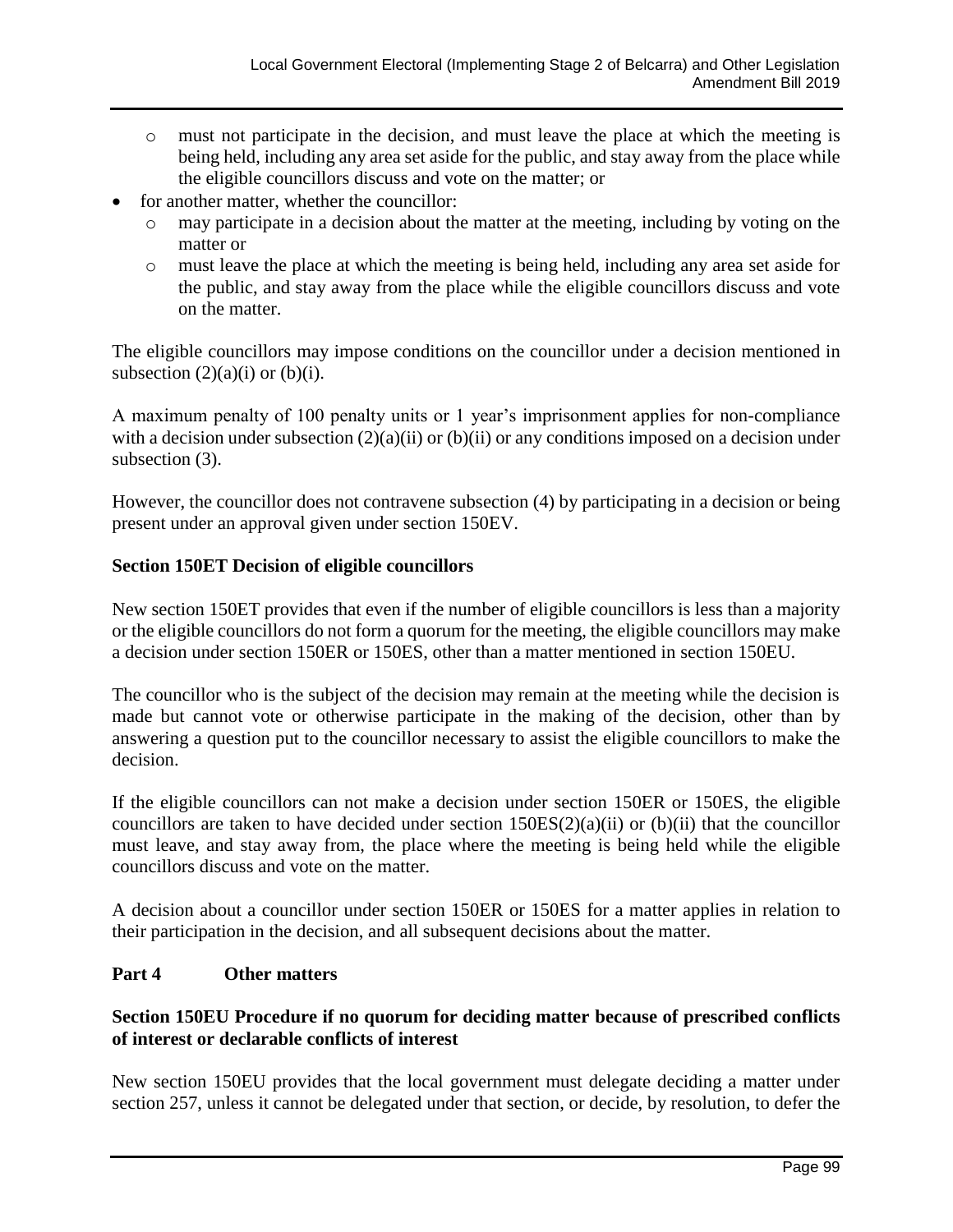matter to a later meeting, if a matter in which one or more councillors have a prescribed conflict of interest or declarable conflict of interest is to be decided at the meeting and there is less than a quorum remaining at the meeting after any of the councillors with a prescribed or declarable conflict of interest leave, and stay away from, the place where the meeting is being held.

The local government must not delegate deciding the matter to an entity if the entity, or a majority of its members, have personal interests that are, or are equivalent in nature to, a prescribed or declarable conflict of interest in the matter.

A councillor does not contravene section 150EK(1), 150EM(2), 150EQ(2)(a) or (3)(a) or 150ES(4) by participating in a decision, if the councillor's participation is for the purpose of delegating the matter or deferring the matter to a later meeting.

# **Section 150EV Minister's approval for councillor to participate or be present to decide matter**

New section 150EV provides that the Minister may, by signed notice given to a councillor, approve the councillor participating in deciding a matter in a meeting, including being present while the matter is discussed and voted on, if the matter could not otherwise be decided at the meeting because of section 150EU(1) and deciding the matter cannot be delegated under section 257. The Minister may also give the approval subject to the conditions stated in the notice.

# **Section 150EW Duty to report another councillor's prescribed conflict of interest or declarable conflict of interest**

New section 150EW provides that if a councillor reasonably believes, or reasonably suspects, another councillor who has either a prescribed or declarable conflict of interest is participating in a decision in contravention of section  $150EK(1)$  or  $150EQ(2)(a)$  or  $(3)(a)$ , respectively, the councillor who has the belief or suspicion must immediately inform the person who is presiding over the meeting (if the belief or suspicion arises in a local government meeting) or otherwise, as soon as practicable, inform the chief executive officer of the belief or suspicion.

The councillor must also inform the person presiding over a meeting or the chief executive officer, of the facts and circumstances forming the basis of the belief or suspicion.

# **Section 150EX Obligation of councillor if conflict of interest reported under s 150EW**

New section 150EX provides that if, under section 150EW, a councillor (the informing councillor) informs the person presiding at a local government meeting of a belief or suspicion about another councillor (the relevant councillor), the relevant councillor must do one of the following:

- if the relevant councillor has a prescribed conflict of interest—comply with section 150EL(2)
- if the relevant councillor has a declarable conflict of interest—comply with section 150EQ(2)
- if the relevant councillor considers there is no prescribed conflict of interest or declarable conflict of interest—inform the meeting of the relevant councillor's belief, including reasons for the belief.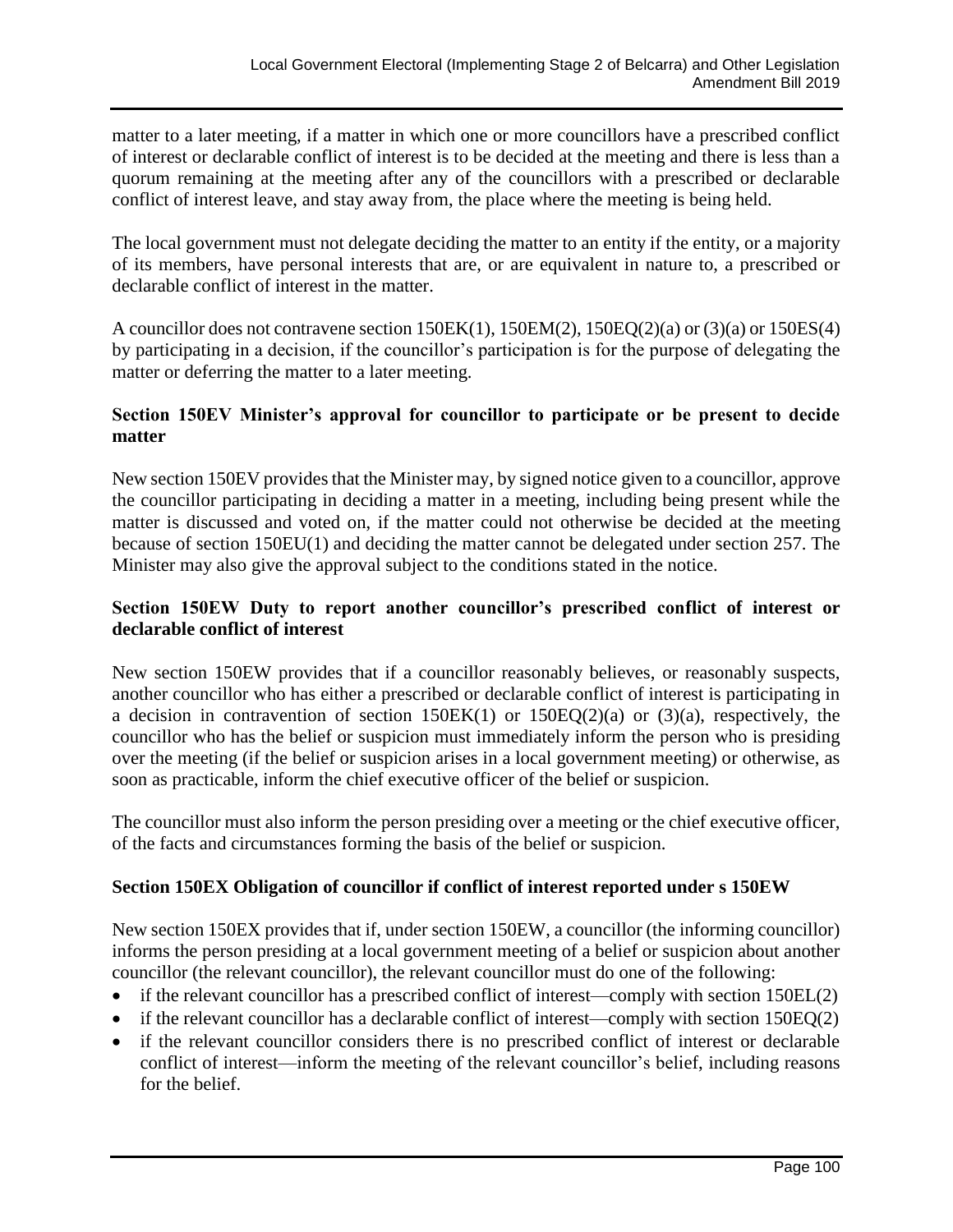If the relevant councillor considers there is no prescribed conflict of interest or declarable conflict of interest and informs the meeting of this belief, the informing councillor must inform the meeting about the particulars of the informing councillor's belief or suspicion and the eligible councillors at the meeting must decide whether or not the relevant councillor has a prescribed conflict of interest or declarable conflict of interest in the matter.

If the eligible councillors decide the relevant councillor has a prescribed conflict of interest in the matter, section 150EM(2) is taken to apply to the relevant councillor for the matter. If the eligible councillors decide the relevant councillor has a declarable conflict of interest in the matter, sections 150EQ(2) and 150ES are taken to apply to the relevant councillor for the matter.

# **Section 150EY Offences to take retaliatory action**

New section 150EY provides that a person must not, because a councillor complied with section 150EW:

- prejudice, or threaten to prejudice, the safety or career of the councillor or another person; or
- intimidate or harass, or threaten to intimidate or harass, the councillor or another person;
- take any action that is, or is likely to be, detrimental to the councillor or another person.

A maximum penalty of 167 penalty units or 2 years imprisonment applies.

# **Section 150EZ Offence for councillor with prescribed conflict of interest or declarable conflict of interest to influence others**

New section 150EZ provides that a councillor who has a prescribed conflict of interest or declarable conflict of interest in a matter must not direct, influence, attempt to influence, or discuss the matter with, another person who is participating in a decision of the local government relating to the matter. A maximum penalty of 200 penalty units or 2 years imprisonment applies.

A councillor does not contravene the requirement solely by participating in a decision relating to the matter, including by voting on the matter, if the participation is permitted under a decision mentioned in section 150ES(2)(a)(i) or (b)(i) or approved by the Minister under section 150EV.

A councillor also does not contravene the requirement solely because the councillor gives the chief executive officer the following information in compliance with chapter 5B – factual information about a matter or information that is required to be given to the local government about a matter, including in an application, to enable the local government to decide the matter.

# **Section 150FA Records about prescribed conflicts of interest or declarable conflicts of interest – meetings**

New section 150FA provides that if a councillor gives notice to, or informs, a local government meeting that the councillor, or another councillor, has a prescribed conflict of interest or declarable conflict of interest in a matter, the minutes of the meeting must record the following information:

- the names of the councillor and any other councillor who may have a conflict of interest;
- the particulars of the conflict of interest;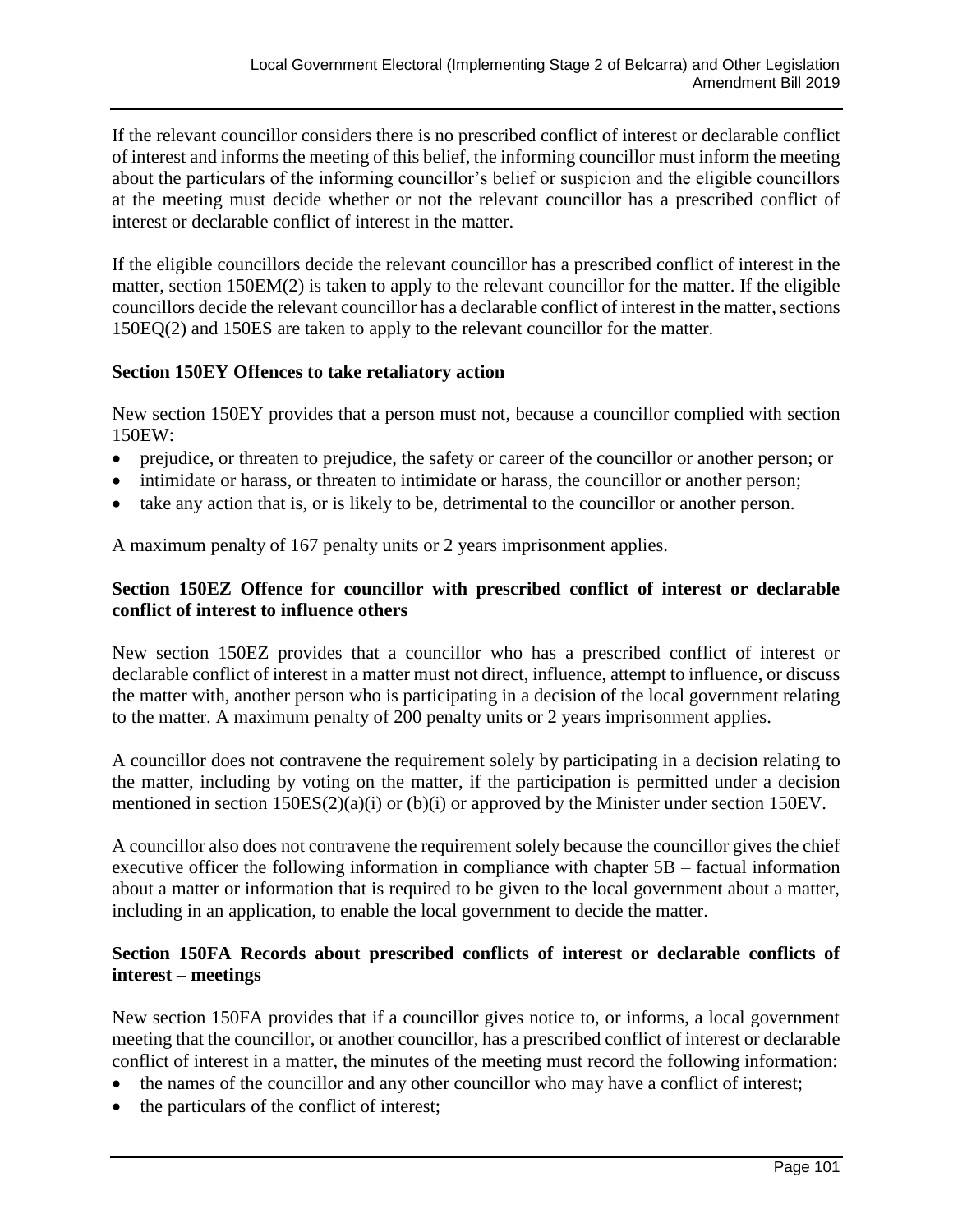- if section 150EX applies, the action the councillor takes under section 150EX(1) and any decision made by the eligible councillors under section 150EX(2);
- whether the councillor participated in deciding the matter, or was present for deciding the matter, under an approval under section 150EV;
- for a matter to which the conflict of interest relates the name of each eligible councillor who voted on the matter, and how each eligible councillor voted.

Additional information is required if the councillor has a declarable conflict of interest, including:

- for a decision under section  $150ER(2)$  the name of each eligible councillor who voted in relation to whether the councillor has a declarable conflict of interest, and how each eligible councillor voted; and
- for a decision under section 150ES the decision, and reasons for the decision and the name of each eligible councillor who voted on the decision, and how each eligible councillor voted.

# **Clause 107 Amendment of s 162 (When a councillor's office becomes vacant)**

*Clause 107* amends section 162(1)(e) to clarify that a councillor's office does not become vacant if the councillor is absent, over a period of at least 2 months, from 2 or more consecutive ordinary meetings of the local government because the councillor is suspended under section 122 (Removing a councillor), section 123 (Suspending or dissolving a local government) or section 175K (Automatic suspension for certain offences).

## **Clause 108 Amendment of s 170 (Giving directions to local government staff)**

*Clause 108* amends section 170 to provide that a mayor may give a direction to the chief executive officer but not to senior executive employees and that a direction by the mayor to the chief executive officer must not be inconsistent with a resolution, or a document adopted by resolution, of the local government. The chief executive officer must keep a record of each direction given to the chief executive officer and make each direction available to the local government.

The amendments also insert a note to clarify that contravention of section 170(3) (as renumbered) is misconduct under the Local Government Act, section  $150L(1)(c)(iv)$  (What is misconduct) and could result in disciplinary action being taken against a councillor. The note also refers to the Local Government Act, sections 150AQ (Deciding about misconduct) and 150AR (Disciplinary action against councillor).

# **Clause 109 Amendment of s 170A (Requests for assistance or information)**

*Clause 109* makes minor amendments to section 170A to rectify the grammar and replace the reference to 'council' with 'local government'.

# **Clause 110 Amendment of s 171 (Use of information by councillors)**

*Clause 110* amends section 171 by inserting a note to clarify that contravention of section 171(3) is misconduct under the Local Government Act, section  $150L(1)(c)(iv)$  (What is misconduct) and could result in disciplinary action being taken against a councillor. The note also refers to the Local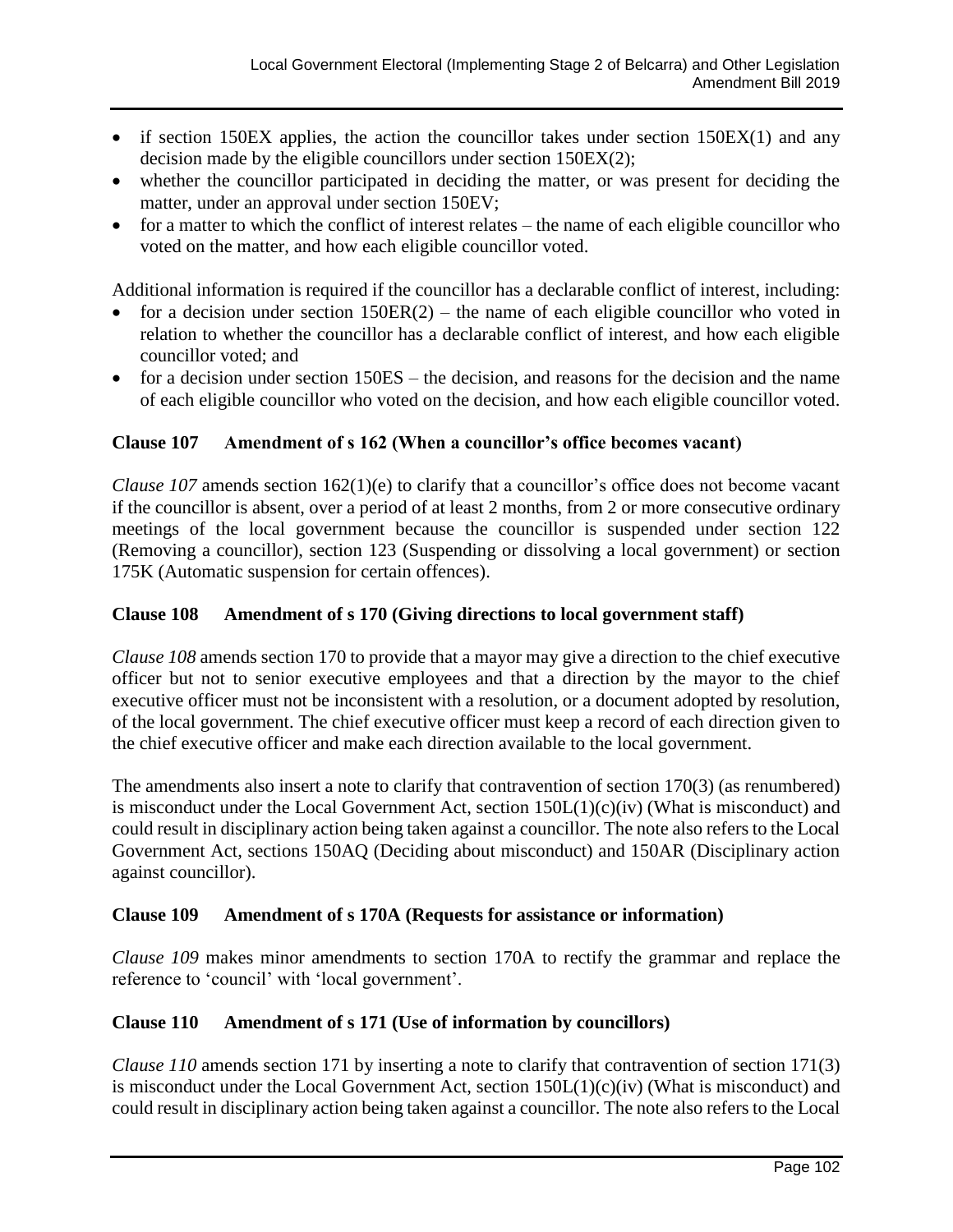Government Act, sections 150AQ (Deciding about misconduct) and 150AR (Disciplinary action against councillor).

### **Clause 111 Omission of ch 6, pt 2, div 5A (Dealing with councillors' personal interests in local government matters)**

*Clause 111* omits chapter 6, part 2, division 5A as the Bill inserts new chapter 5B (Councillors' conflicts of interest) to deal with conflicts of interests.

### **Clause 112 Amendment of s 182E (When suspension of councillor ends)**

*Clause 112* amends section 182E to replace reference to section 182A with 175K.

### **Clause 113 Amendment of s 182F (Criminal history report)**

*Clause 113* amends section 182E to replace reference to section 182C with 175M.

### **Clause 114 Amendment of s 182Q (Confidentiality of criminal history information)**

*Clause 114* amends section 182Q to replace reference to section 182F with 175P and section 182C with section 175M.

### **Clause 115 Renumbering ss 182A - 182G**

*Clause 115* renumbers sections 182A to 182G as sections 175K to 175Q.

### **Clause 116 Amendment of s 196 (Appointing other local government employees)**

*Clause 116* amends section 196 to provide that the chief executive officer appoints all local government employees, including senior executive employees, and removes the system for a panel to appoint a senior executive employee.

### **Clause 117 Amendment of s 236 (Who is authorised to sign local government documents)**

*Clause 117* amends section 236 to provide that the interim administrator is the head of the local government if all of the councillors have been suspended or the local government has been dissolved under section 123 (Suspending or dissolving a local government) and an interim administrator is appointed.

### **Clause 118 Replacement of s 244 (Decisions not subject to appeal)**

*Clause 118* replaces section 244 to provide that if the LGA declares a decision not to be subject to appeal, unless the Supreme Court decides the decision is affected by jurisdictional error, the decision:

is final and conclusive; and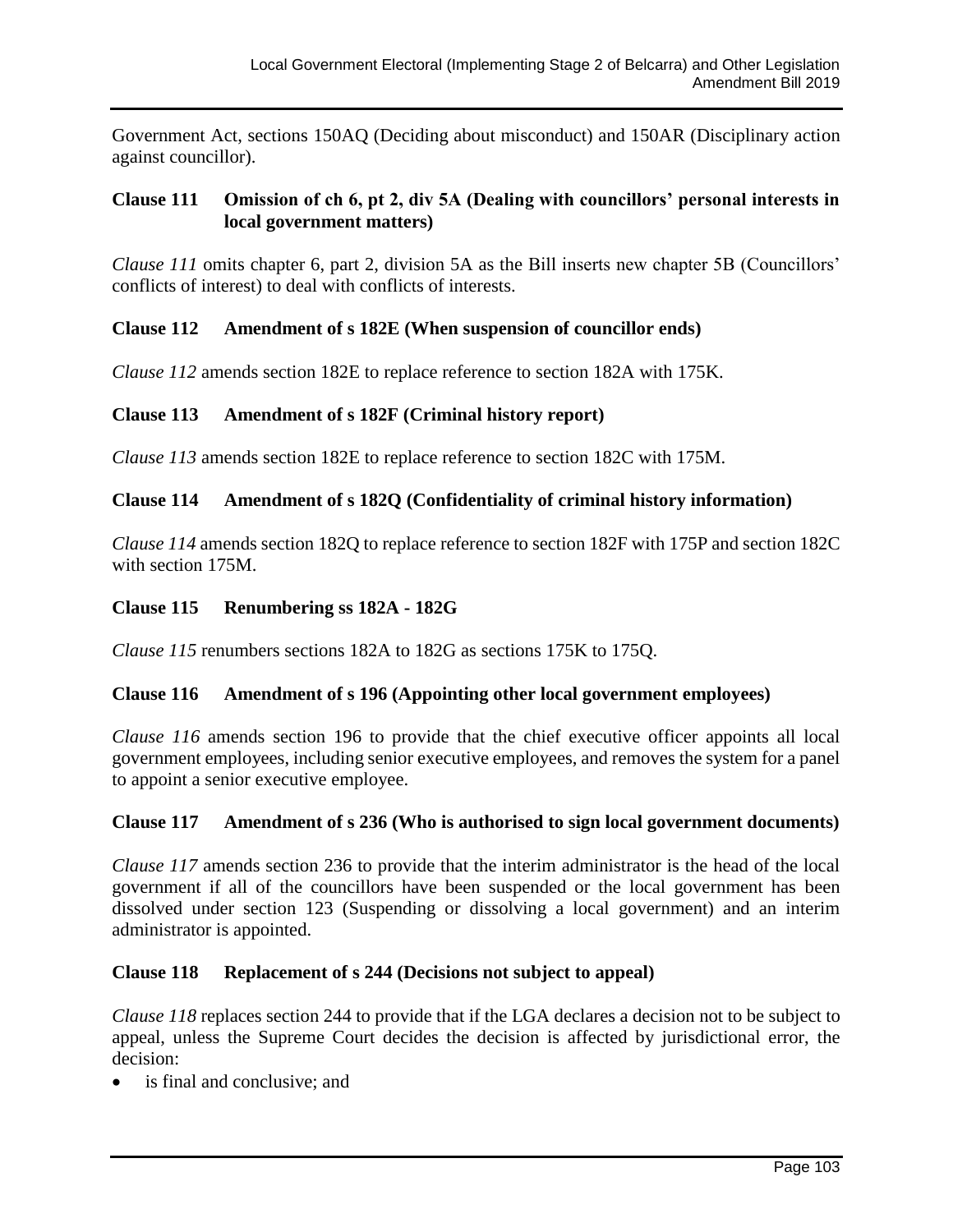- can not be challenged, appealed against, reviewed, quashed, set aside or called into question in another way, under the *Judicial Review Act 1991* or otherwise (whether by the Supreme Court, another court, a tribunal or another entity); and
- is not subject to any declaratory, injunctive or other order of the Supreme Court, another court, a tribunal or another entity on any ground.

The *Judicial Review Act 1991*, part 5 (Prerogative orders and injunctions) applies to the decision to the extent it is affected by jurisdictional error.

Any person who, but for subsection (2), could have made an application under the *Judicial Review Act 1991* in relation to the decision may apply under part 4 of that Act (Reasons for decisions) for a statement of reasons in relation to the decision. The term 'decision' is defined in this section.

# **Clause 119 Amendment of s 258 (Delegation of mayor's powers)**

*Clause 119* consequentially amends section 258(2) to remove the mayor's ability to delegate to another councillor the power to give directions to senior executive employees, as the mayor's power to give directions to senior executive employees is being removed in the Bill.

# **Clause 120 Insertion of new ch 9, pt 14 (Transitional provisions for Local Government Electoral (Implementing Stage 2 of Belcarra) and Other Legislation Amendment Act 2019)**

*Clause 120* inserts new chapter 9, part 14 to provide transitional provisions for new disqualifying offences, existing senior executive employees, repealed integrity offence provisions and amendments relating to conflicts of interest.

# **Section 328 Definitions for division**

New section 328 provides definitions of 'amending provision' and 'new disqualifying offence'.

# **Section 329 New disqualifying offence committed before commencement**

New section 329 provides that chapter 6, part 2 applies to new disqualifying offences, even if the act or omission constituting the offence was committed before the commencement.

# **Section 330 Existing charge for new disqualifying offence**

New section 330 applies if a proceeding for a new disqualifying offence against a councillor had started before the commencement but has not ended. The councillor is automatically suspended as a councillor on the commencement. Immediately after the commencement, the councillor must give a written notice about the proceeding for the new disqualifying offence to each of the following, unless the councillor has a reasonable excuse: the Minister; if the councillor is not the mayor—the mayor; the chief executive officer. The maximum penalty is 100 penalty units. The notice must state the provision of the law to which the proceeding for the new disqualifying offence relates; and the day the councillor was charged with the offence.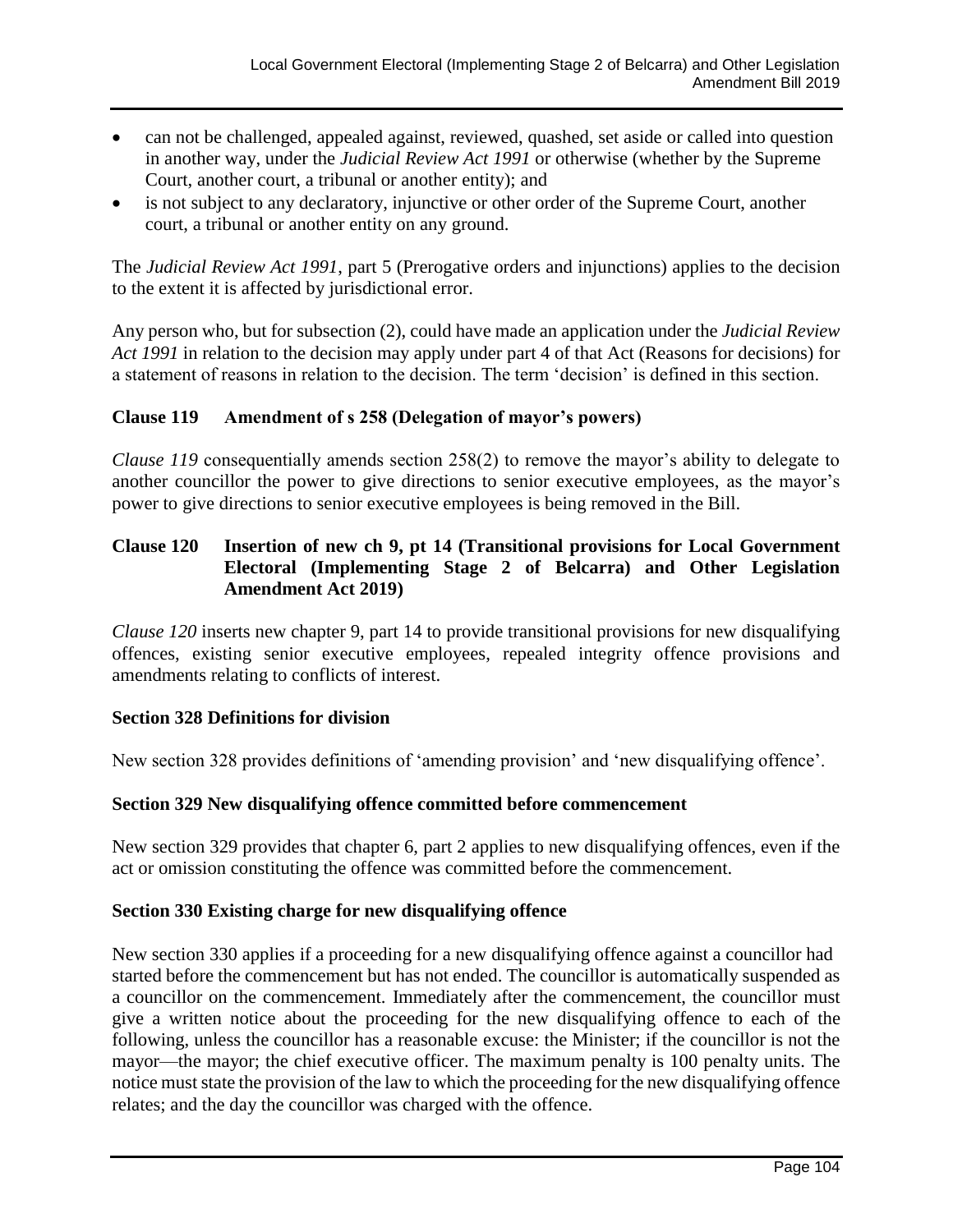The notice is taken to be a notice mentioned in section 175P(1)(a).

### **Section 331 Existing conviction for new disqualifying offence**

New section 331 applies if before the commencement, a councillor was convicted of an offence that is a new disqualifying offence; and on the commencement, the disqualifying period for the offence would not have ended. The councillor automatically stops being a councillor on the commencement. Immediately after the commencement, the councillor must give a written notice to each of the following, unless the councillor has a reasonable excuse: the Minister; if the councillor is not the mayor—the mayor; the chief executive officer. The maximum penalty is 100 penalty units. The notice must state the provision of the law against which the councillor was convicted; and the day the councillor was convicted.

The notice is taken to be a notice mentioned in section  $175Q(1)(a)$ .

#### **Division 2 Other transitional provisions commencing on assent**

#### **Section 332 Existing senior executive employees**

New section 332 provides that a person who was a senior executive employee of a local government immediately before commencement of this section, is taken to have been appointed by the chief executive officer of the local government.

#### **Section 333 Proceedings for repealed integrity offence provisions**

New section 333 provides that for an offence against a repealed integrity offence provision committed by a person before the commencement of this section, without limiting the *Acts Interpretations Act 1954*, a proceeding for the offence may be continued or started, and the person may be convicted of the and punished for the offence as if the *Local Government Electoral (Implementing Stage 2 of Belcarra) and Other Legislation Amendment Act 2019*, section 111 had not commenced.

From the commencement, an offence against a repealed integrity offence provision continues, despite the repeal of the provision, to be an integrity offence for section 153; and a disqualifying offence for chapter 6.

### **Section 334 Continuation of Minister's approval for councillor to participate or be present to decide matter**

New section 334 that a notice given by the Minister to a councillor under section 175F, as in force immediately before the commencement, if the notice is in force immediately before the commencement, the notice is taken to be a notice given under section 150EV.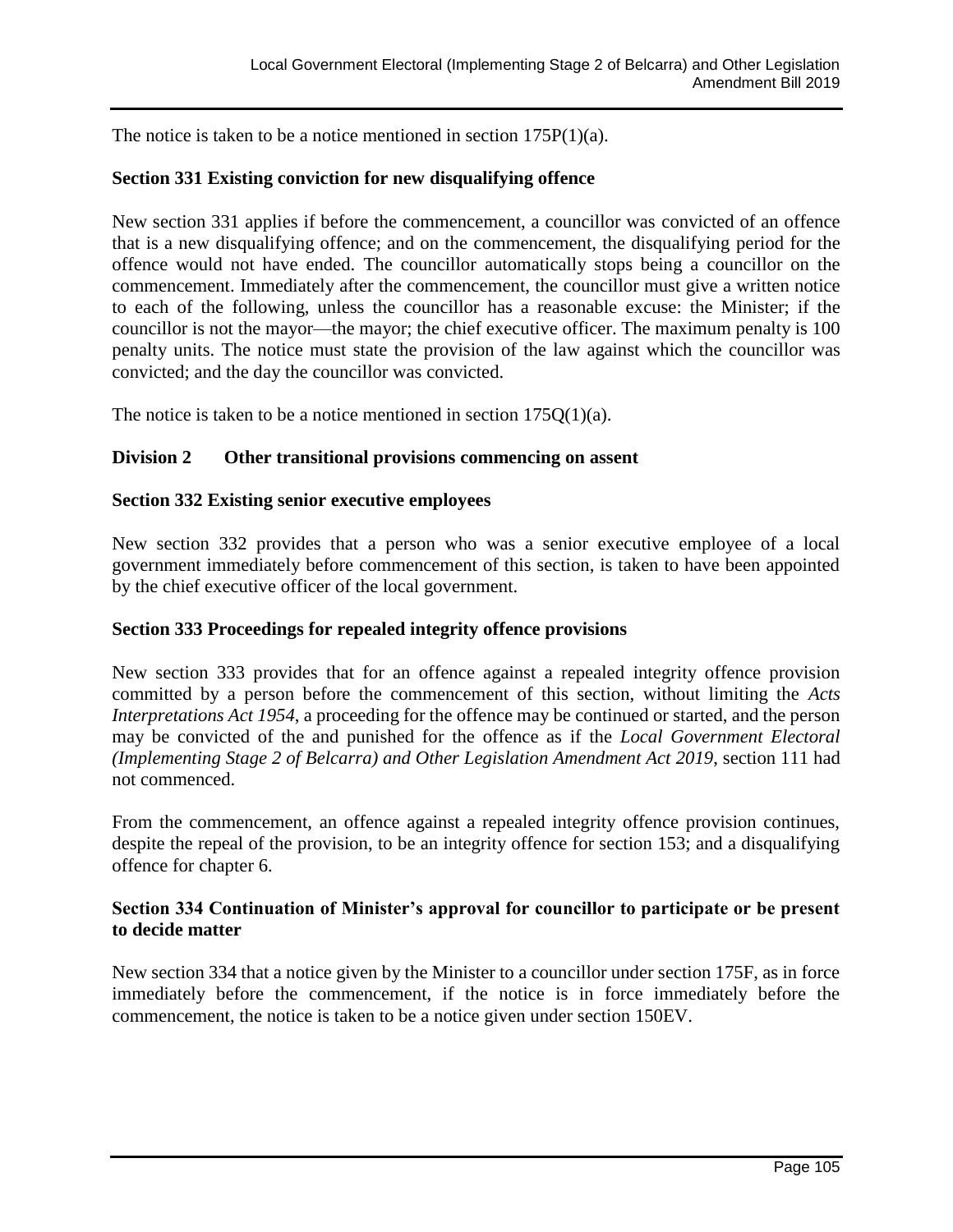# **Clause 121 Amendment of sch 1 (Serious integrity offences and integrity offences)**

*Clause 121* amends schedule 1, part 1 to omit offences under this Act, as integrity offences sections 175C(2), 175E(2) or (5), 175H and 175I(2) or (3).

The amendments also insert offences under this Act, as integrity offences - sections 150EK(1) (Councillor must not participate in decisions), 150EL(2) or (3) (Obligation of councillor with prescribed conflict of interest), 150EQ(2) or (3) (Obligation of councillor with declarable conflict of interest), 150EY (Offence to take retaliatory action) and 150EZ(2) (Obligation of councillor with prescribed or declarable conflict of interest to influence others).

The amendments also insert offences under the Local Government Electoral Act, as integrity offences - sections 126(8) (Requirement for candidate to operate dedicated account) and 127(8) (requirement for group of candidates to operate dedicated account), 195(1)(b), 195(2), 195(3) and 195(4) (Offences about returns).

A person who is convicted of an integrity offence is disqualified from being a councillor for 4 years after the conviction.

# **Clause 122 Amendment of sch 4 (Dictionary)**

*Clause 122* amends schedule 4 to:

- omit the definitions of 'conflict of interest', 'local government meeting', 'material personal interest', 'ordinary business matter', 'perceived conflict of interest', 'real conflict of interest' and 'senior executive employee';
- insert definitions for 'close associate', 'declarable conflict of interest', 'eligible councillor', 'executive officer', 'gift', 'interest', 'loan', 'local government meeting', 'prescribed conflict of interest', 'related party', 'relevant term' and 'senior executive employee';
- expand the definition of 'major policy decision' to include those decisions inserted under new paragraphs (e) to (i).

# **Division 3 Amendments commencing by proclamation**

# **Subdivision 1 Amendments relating to councillor complaints and State intervention powers**

### **Clause 123 Amendment of s 5 (Relationship with City of Brisbane Act 2010)**

*Clause 123* consequentially omits section 5(c) and (d) because the City of Brisbane Act will no longer provide for the way in which the conduct of councillors of the Brisbane City Council in meetings of the council and its committees is to be dealt with or the way complaints about councillors of the Brisbane City Council are to be dealt with. The Bill applies chapter 5A of the Local Government Act to the Brisbane City Council in this regard.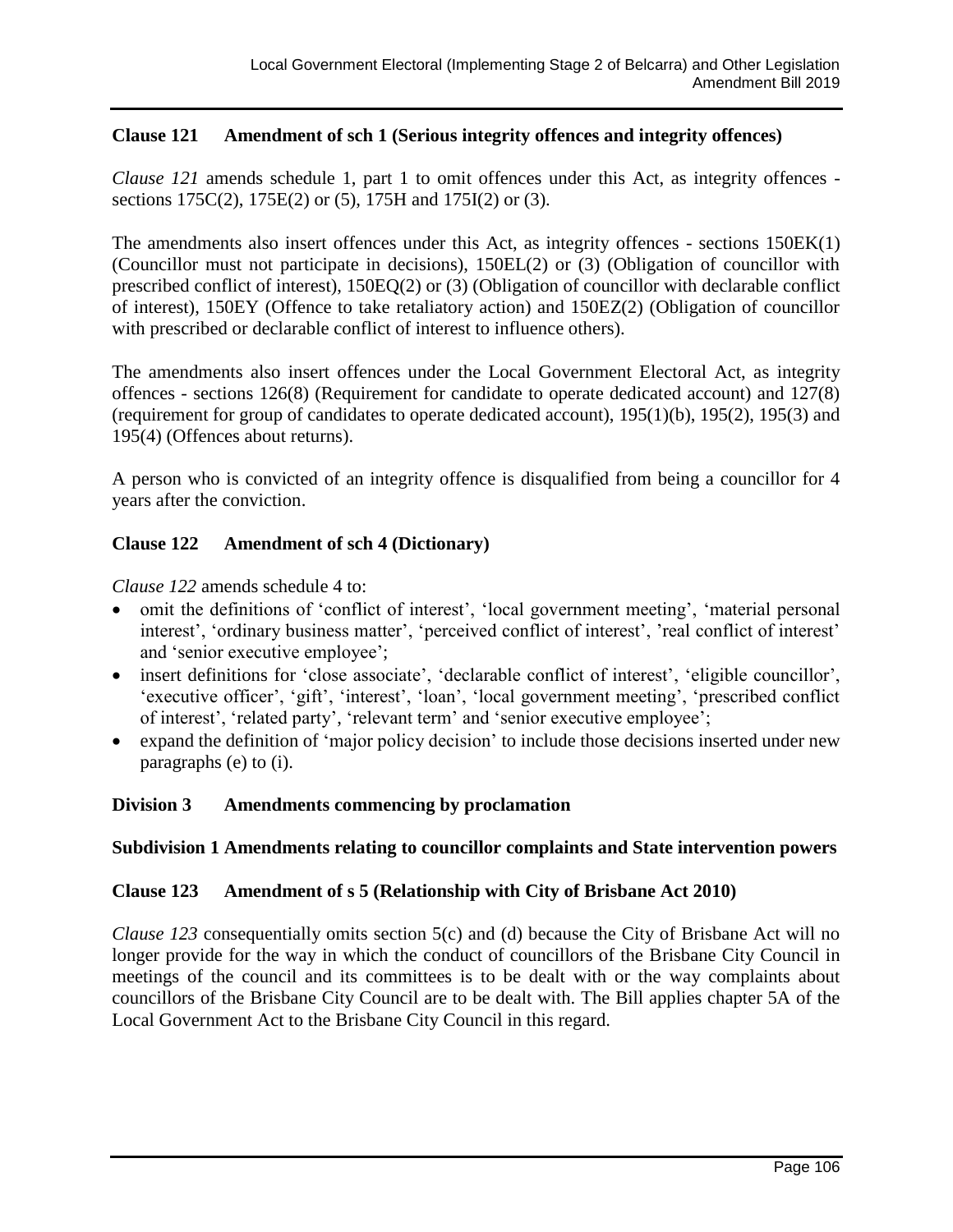# **Clause 124 Insertion of new s 113A (Meaning of** *local government* **and application of local government principles)**

*Clause 124* inserts new section 113A to provide that for chapter 5, part 1 of the Local Government Act a local government includes the Brisbane City Council. In effect, this amendment applies chapter 5, part 1 of the Local Government Act in relation to the State's intervention powers to the Brisbane City Council.

The amendments also provide that the local government principles under section 4 of the Local Government Act apply as if a reference in the principles to a councillor or local government employee included a reference to a councillor or council employee under the City of Brisbane Act.

# **Clause 125 Amendment of s 150C (Definitions for chapter)**

*Clause 125* amends section 150C to insert two new definitions for chapter 5A – 'local government' and 'local government employee'. In effect, these definitions apply the councillor complaints framework under the Local Government Act, chapter 5A to the Brisbane City Council.

# **Clause 126 Insertion of new s 150CAA (Application of local government principles)**

*Clause 126* inserts new section 150CAA to provide that for chapter 5A, the local government principles apply as if a reference in the principles to a councillor or local government employee included a reference to a councillor or council employee under the City of Brisbane Act.

# **Clause 127 Amendment of s 150D (Minister to make code of conduct)**

*Clause 127* consequentially amends section 150D(1) to provide that the Minister must make a code of conduct that sets out the standards of behaviour for councillors in performing their functions as councillors under the Local Government Act and the City of Brisbane Act. This amendment and the changes to the notes under subsection (1) reflect the application of the councillor complaints framework under chapter 5A of the Local Government Act to the Brisbane City Council.

# **Clause 128 Amendment of s 150L (What is** *misconduct***)**

*Clause 128* consequentially amends section 150L to provide that the definition of 'misconduct' includes the contravention of the acceptable requests guidelines under the City of Brisbane Act and the contravention of the City of Brisbane Act, section 170(2) in relation to giving directions to council staff, section 173(3) in relation to the use of information by councillors, and section 177T in relation to reporting another councillor's prescribed or declarable conflict of interest. This is a consequence of applying the councillor complaints framework under the Local Government Act, chapter 5A to the Brisbane City Council.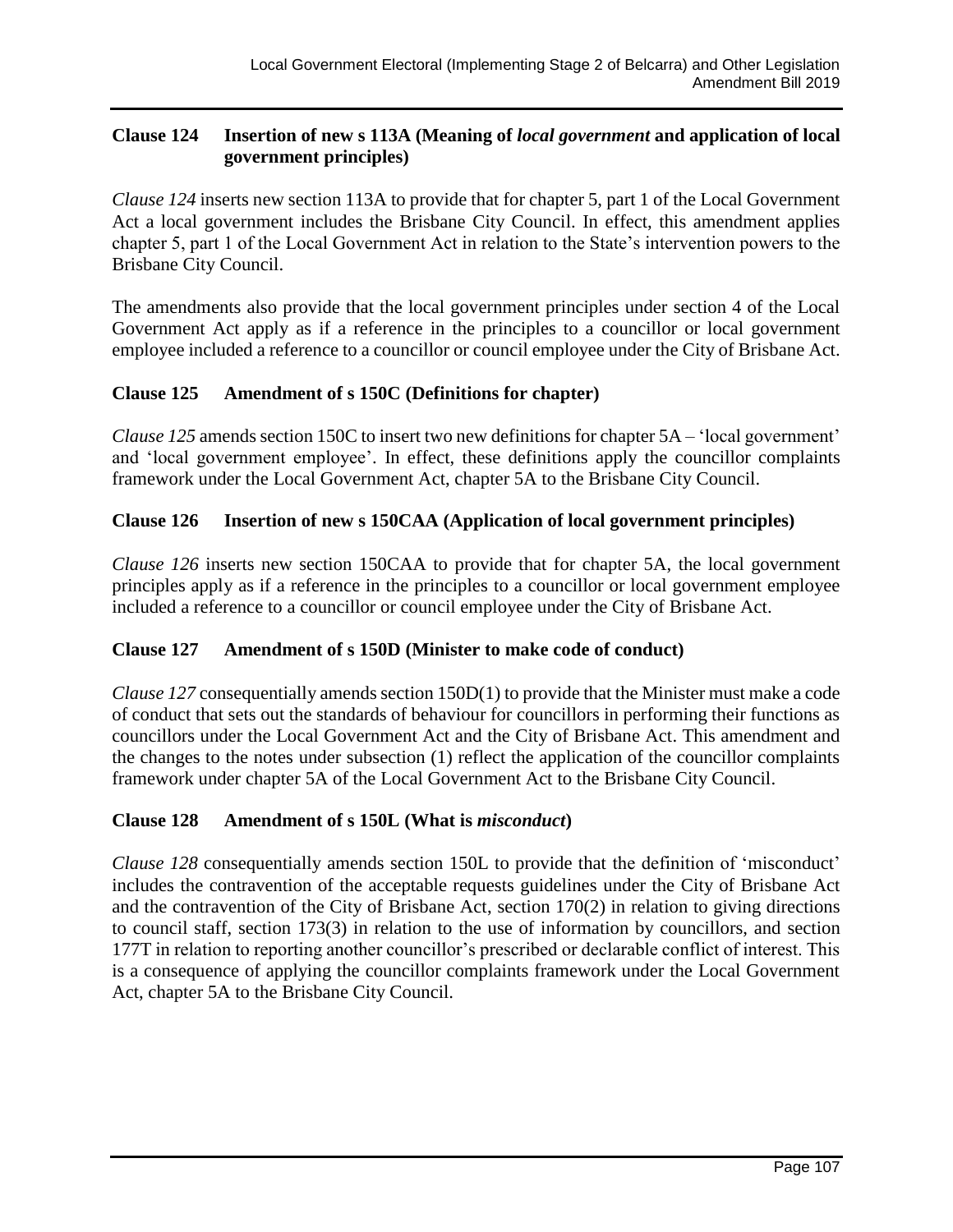## **Clause 129 Amendment of s 150P (Complaints about councillor conduct must be referred to assessor)**

*Clause 129* amends the definition of 'government entity' under section 150P(5) to include the chief executive officer under the City of Brisbane Act. This is a consequence of applying the councillor complaints framework under the Local Government Act, chapter 5A to the Brisbane City Council.

# **Clause 130 Amendment of s 150R (Local government official must notify assessor about particular conduct)**

*Clause 130* amends the definition of 'local government official' under section 150R(4) (as renumbered) to include the chief executive officer under the City of Brisbane Act. This is a consequence of applying the councillor complaints framework under the Local Government Act, chapter 5A to the Brisbane City Council.

# **Clause 131 Amendment of s 150AG (Decision about inappropriate conduct)**

*Clause 131* amends the note under section 150AG(1) to insert a reference to the City of Brisbane Act, section 238(2) which limits delegation of the Brisbane City Council's power to make decisions under section 150AG of the Local Government Act. This is a consequence of applying the councillor complaints framework under the Local Government Act, chapter 5A to the Brisbane City Council.

# **Clause 132 Amendment of s 150AR (Disciplinary action against councillor)**

*Clause 132* amends section 150AR(1)(b)(vi) to provide that the conduct tribunal may make an order that a councillor cannot act as the chairperson of the council under the City of Brisbane Act for the remainder of the councillor's term. This is a consequence of applying the councillor complaints framework under the Local Government Act, chapter 5A to the Brisbane City Council.

# **Clause 133 Amendment of s 150AY (Functions of investigators)**

*Clause 133* amends section 150AY(b) to prescribe provisions of the City of Brisbane Act as 'conduct provisions', namely, sections 173, 173A(2) or (3), 173B(2), 177H, 177I(2) or (3),  $177J(2)$ ,  $177N(2)$  or (3),  $177P(4)$ ,  $177V$  and  $177W(2)$ . This is a consequence of applying the councillor complaints framework under the Local Government Act, chapter 5A to the Brisbane City Council.

# **Clause 134 Amendment of s 153 (Disqualification for certain offences)**

*Clause 134* amends the heading for section 153 to read 'Disqualification for certain offences or if dismissed' to better reflect the scope of matters dealt with under the section.

*Clause 134* also simplifies the wording in subsection (1)(e) and inserts a definition for 'dismissed'.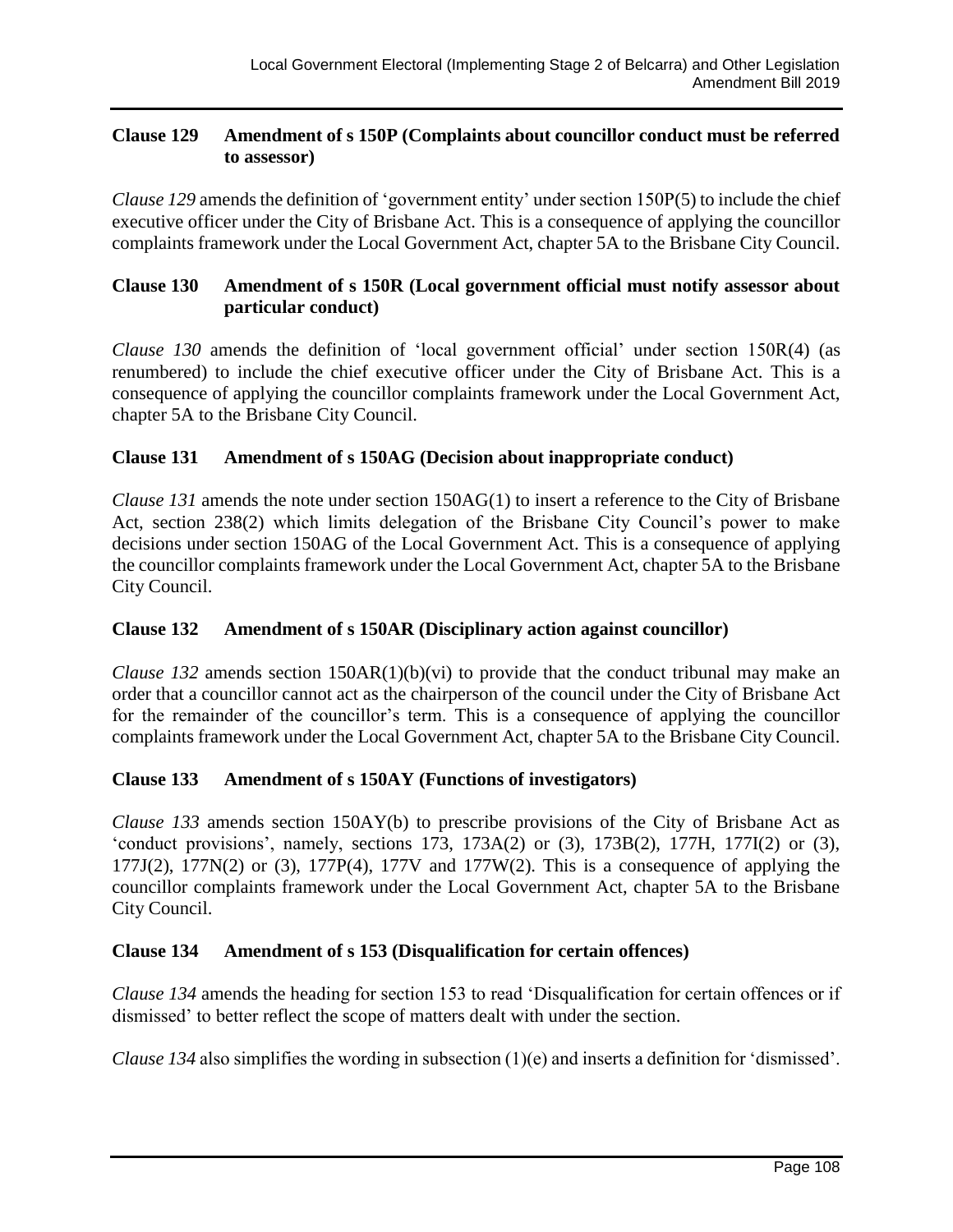The amendments are consistent with the proposed amendments to the City of Brisbane Act, section 153.

# **Clause 135 Amendment of s 160 (When a councillor's term ends)**

*Clause 135* amends section 160 to omit paragraph (d) as it is not necessary for section 160 to provide that a councillor's term ends when the Legislative Assembly ratifies the dissolution of the local government under section 123. The Bill amends section 153 of the Local Government Act to provide that a person cannot be a councillor for the remainder of the term before the next quadrennial elections if the person has been dismissed, including dismissed as a councillor because of the dissolution of the local government under the Local Government Act, section 123.

## **Clause 136 Amendment of s 162 (When a councillor's office becomes vacant)**

*Clause 136* amends section 162 to omit subsection (1)(a) as it is not necessary for section 162 to provide that a councillor's office becomes vacant if the councillor is dismissed. The Bill amends section 153 of the Local Government Act to provide that a person cannot be a councillor for the remainder of the term before the next quadrennial elections if the person has been dismissed.

## **Clause 137 Insertion of new s 204G (Definition for part)**

*Clause 137* inserts new section 204G to provide that for chapter 6, part 7 a local government includes the Brisbane City Council. This is a consequence of applying chapter 5, part 1 of the Local Government Act in relation to the State's intervention powers to the Brisbane City Council.

## **Clause 138 Amendment of s 234 (False or misleading information)**

*Clause 138* consequentially amends section 234(1) to provide that a person commits an offence if the person gives information for this Act, that the person knows is false or misleading in a material particular, to the chief executive officer under the City of Brisbane Act. This is a consequence of applying chapter 5, part 1 and chapter 5A of the Local Government Act to the Brisbane City Council.

## **Clause 139 Amendment of s 235 (Administrators who act honestly and without negligence are protected from liability)**

*Clause 139* amends section 235 to provide that a State administrator or local government administrator is not civilly liable for an act done or omission made, honestly and without negligence, under the City of Brisbane Act. The amendments also extend the civil liability protections under section 235 for a 'local government administrator' to a councillor and the chief executive officer under the City of Brisbane Act.

This is a consequence of applying chapter 5, part 1 and chapter 5A of the Local Government Act to the Brisbane City Council.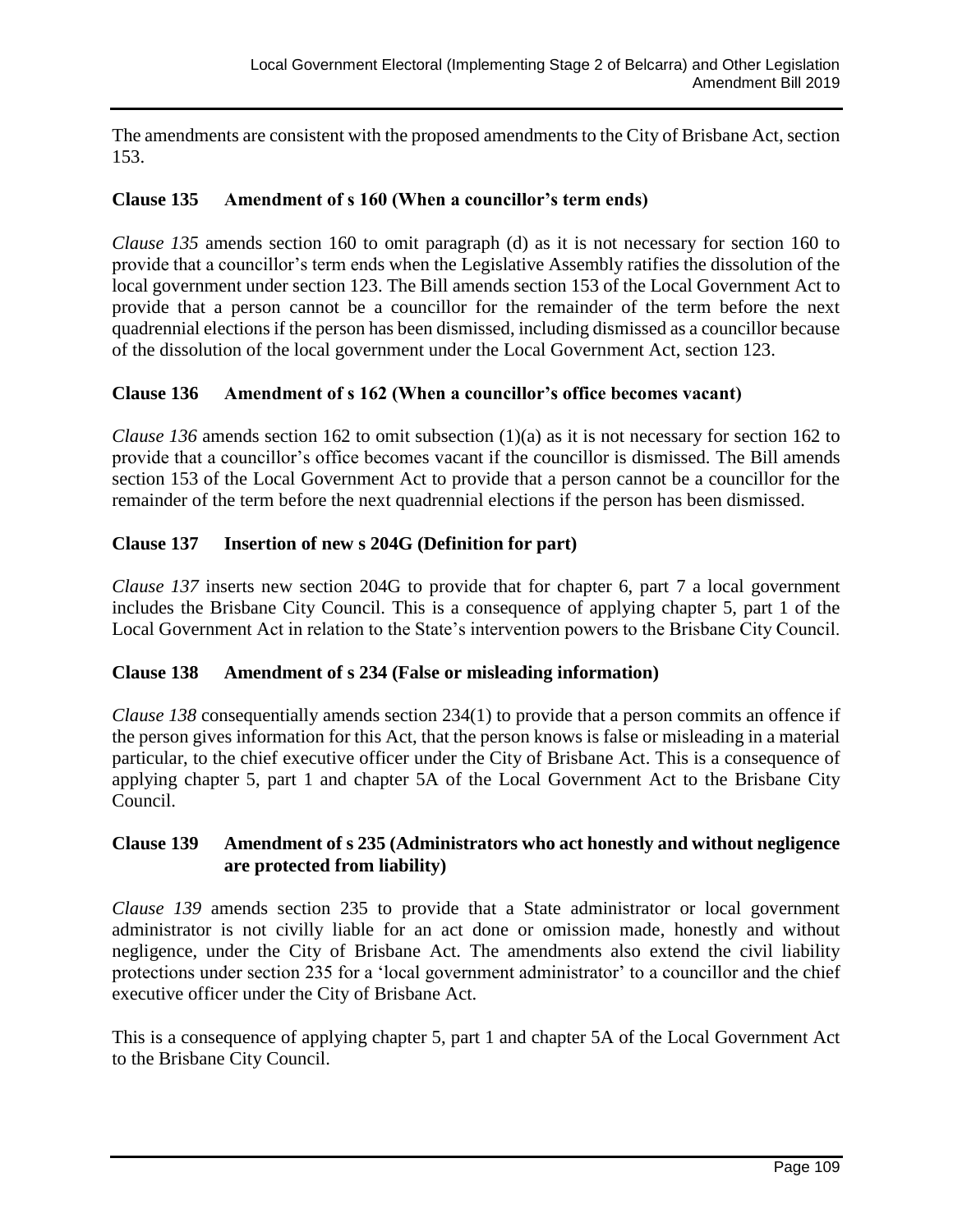# **Clause 140 Amendment of sch 4 (Dictionary)**

*Clause 140* consequentially amends the definition of 'local government' in schedule 4 to include cross-references to chapter 5, part 1; chapter 5A; and chapter 6, part 7 of the Local Government Act. The definition of 'local government employee' is consequentially amended to include a crossreference to chapter 5A of the Local Government Act.

## **Subdivision 2 Other amendments commencing by proclamation**

## **Clause 141 Amendment of s 12 (Responsibilities of councillors)**

*Clause 141* amends and renumbers section 12 to remove the mayor's extra responsibilities of preparing a budget to present to the local government and directing senior executive employees. The amendments also provide that it is the mayor's responsibility to direct the chief executive officer in accordance with a resolution, or a document adopted by resolution, of the local government.

# **Clause 142 Omission of s 107A (Approval of budget)**

*Clause 142* omits section 107A to remove the process for presenting the budget prepared by the mayor to the local government for approval, as it is no longer the mayor's responsibility to prepare a budget and present to the local government.

## **Clause 143 Amendment of s 150AY (Functions of investigators)**

*Clause 143* amends section 150AY(b) to prescribe new section 172 of the Local Government Act and new section 174 of the City of Brisbane Act as 'conduct provisions'. The new sections require a councillor to inform the chief executive officer annually about the councillor's register of interests. Under section 150AY the functions of an investigator include investigating whether an offence has been committed against any of the conduct provisions.

## **Clause 144 Insertion of new s 150FB (Presumption of knowledge of particular gifts or loans)**

*Clause 144* inserts new section 150FB to provide that in a proceeding against an offence against chapter 5B relating to a relevant gift or loan given or made to a councillor, the councillor is presumed to know that the relevant gift or loan was given to the councillor and the source of the relevant gift or loan, unless the contrary is proven.

New section 253A also provides definitions for 'relevant gift or loan' and 'source'.

## **Clause 145 Amendment of s 162 (When a councillor's office becomes vacant)**

*Clause 145* amends section 162(1)(d) to provide that a councillor's office also becomes vacant if the councillor does not comply with the Local Government Act, new section 171AA (Obligation of councillor to inform chief executive officer of particulars of interests at start of term).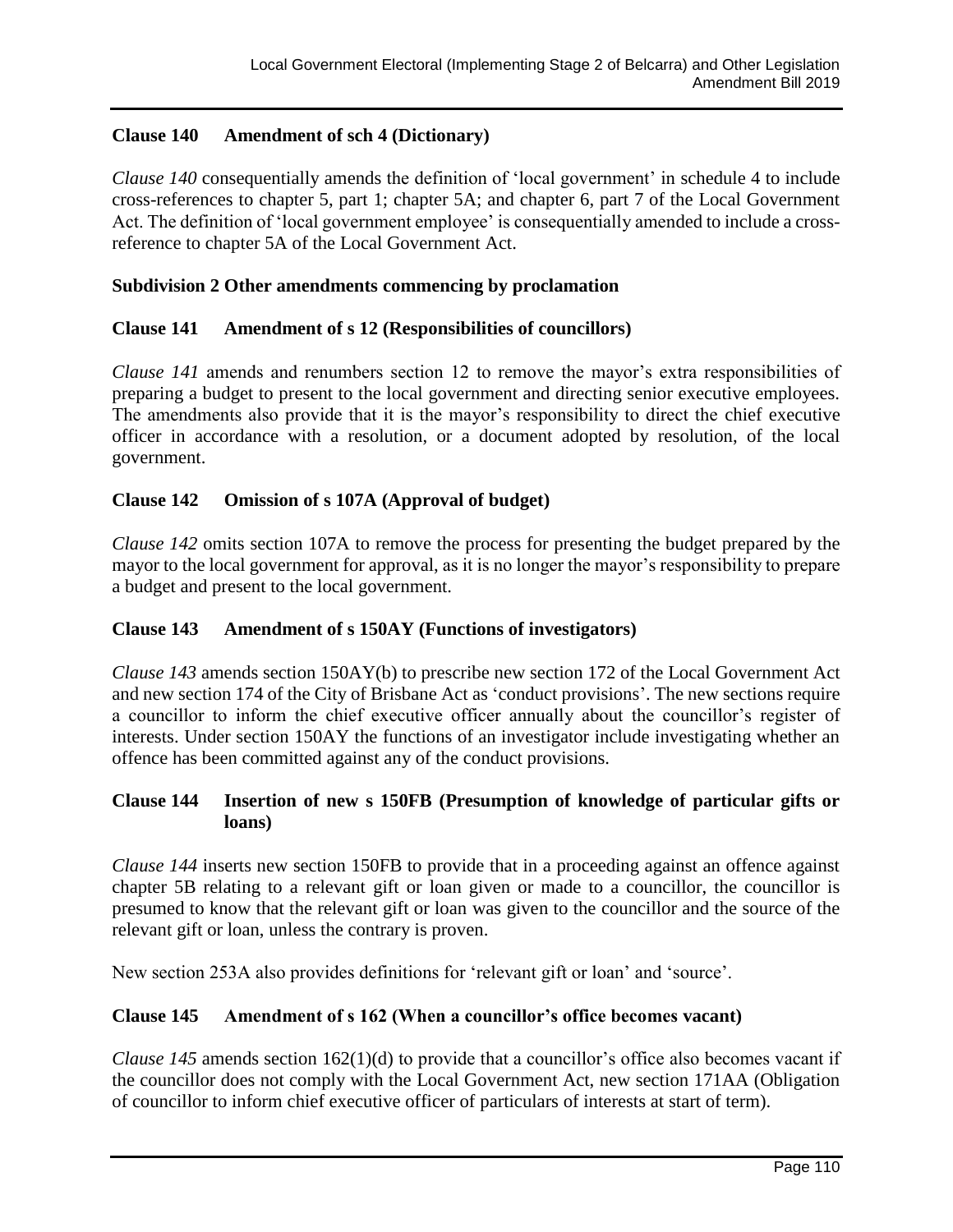# **Clause 146 Amendment of s 169 (Obligations of councillors before acting in office)**

*Clause 146* amends section 169(5)(a) to omit the reference to '1 month' and replace it with '30 days' for consistency with current section 171B and new sections 171AA and 172.

## **Clause 147 Amendment of s 170A (Requests for assistance or information)**

*Clause 147* inserts new section 170A(3) to provide that if a request by a councillor for advice or information under section 170A(1) or (2) relates to a document, a copy of the document must also be provided.

New section 170A(3A) provides that subsection (2) and new subsection (3) in relation to a councillor request for information do not apply to information or a document that was a record of a former conduct review body (as defined). This amendment provides that information that was a record of a regional conduct review panel or the Local Government Remuneration and Discipline Tribunal under the former councillor complaints framework and that was excluded from councillor access under former section 170A(3)(a) of the Local Government Act, continues to be excluded.

The amendments also replace the current requirement in section 170A(8) for the chief executive officer to make all reasonable endeavours to comply with a councillor request for information under section 170A(2) with a new requirement and increases the maximum penalty for noncompliance. The new requirement provides that the chief executive officer must comply with a request made to the chief executive officer under section 170A(1) or (2) – for advice or information – within 10 business days after receiving the request or within 20 business days after receiving the request if the chief executive officer reasonably believes it is not practicable to comply with the request within 10 business days. The maximum penalty for non-compliance is increased from 10 penalty units to 20 penalty units.

If the chief executive officer forms the belief that it is not practicable to comply with a request from a councillor for advice or information within 10 business days, the chief executive officer must give the councillor written notice about the belief and the reasons for the belief within 10 business days after receiving the request.

## **Clause 148 Insertion of new s 171AA (Obligation of councillor to inform chief executive officer of particulars of interests at start of term)**

*Clause 148* inserts new section 171AA to provide that within 30 days after the day a councillor's term starts or a longer period allowed by the Minister, the councillor must, in the approved form, inform the chief executive officer of the particulars of an interest that must be recorded in a register of interests in relation to the councillor and a person who is related to the councillor. A person ceases to be a councillor if the person does not comply with the requirement.

New section 171AA provides a definition for 'related'.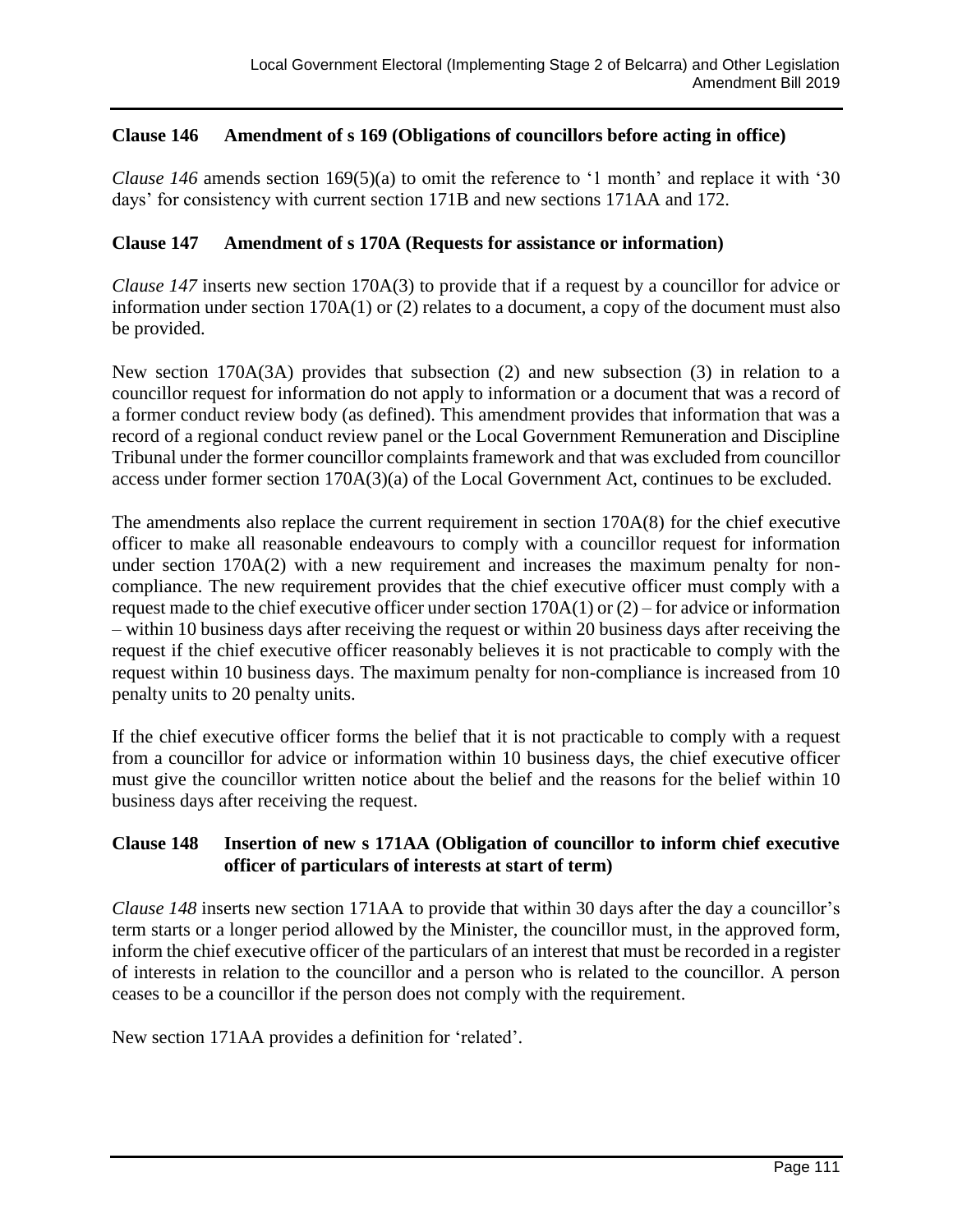# **Clause 149 Amendment of section 171B (Obligation of councillor to correct register of interests)**

*Clause 149* amends section 171B(2) to replace the two-tier offence and maximum penalties of 85 penalty units and 100 penalty units for a councillor unintentionally or intentionally failing to correct a register of interests within the required timeframe with a single offence and maximum penalty of 100 penalty units for non-compliance. The current note to section 171B(2) is omitted as a consequence of the Bill removing this offence from the prescribed list of integrity offences in schedule 1, part 2 of the Local Government Act. Minor amendments to subsections (1) and (2) provide further clarification.

The amendments also omit subsection (3) as the definition of 'related' now appears in new section 171AA.

# **Clause 150 Insertion of new s 172 (Obligation of councillor to inform chief executive officer annually about register of interests)**

*Clause 150* inserts new section 172 to provide that a councillor must, within 30 days after the end of each financial year, inform the chief executive officer in the approved form:

- whether a register of interests in relation to the councillor or a person who is related to the councillor is correct; and
- of the particulars of an interest that is not recorded in a register of interests in relation to the councillor or a person who is related to the councillor but is required to be recorded in the register of interests; and
- of the change to an interest that is recorded in a register of interests in relation to the councillor or a person who is related to the councillor.

The maximum penalty for non-compliance is 100 penalty units.

# **Clause 151 Amendment of s 257 (Delegation of local government powers)**

*Clause 151* amends the definition of 'joint standing committee' in section 257(4) to clarify that a joint standing committee of a local government is a committee consisting of the local government and councillors of 1 or more other local governments.

## **Clause 152 Amendment of sch 1 (Serious integrity offences and integrity offences)**

*Clause 152* amends schedule 1, part 2 to omit the entry for the Local Government Act, section 171B(2) (Obligation of councillor to correct register of interests) from the prescribed list of integrity offences. Under amendments to section 171B(2), this offence will carry a maximum penalty of 100 penalty units.

The amendments also prescribe an offence under the Local Government Electoral Act as an integrity offence – section 183 (Engaging in group campaign activities). A person who is convicted of an integrity offence is disqualified from being a councillor for 4 years after the conviction.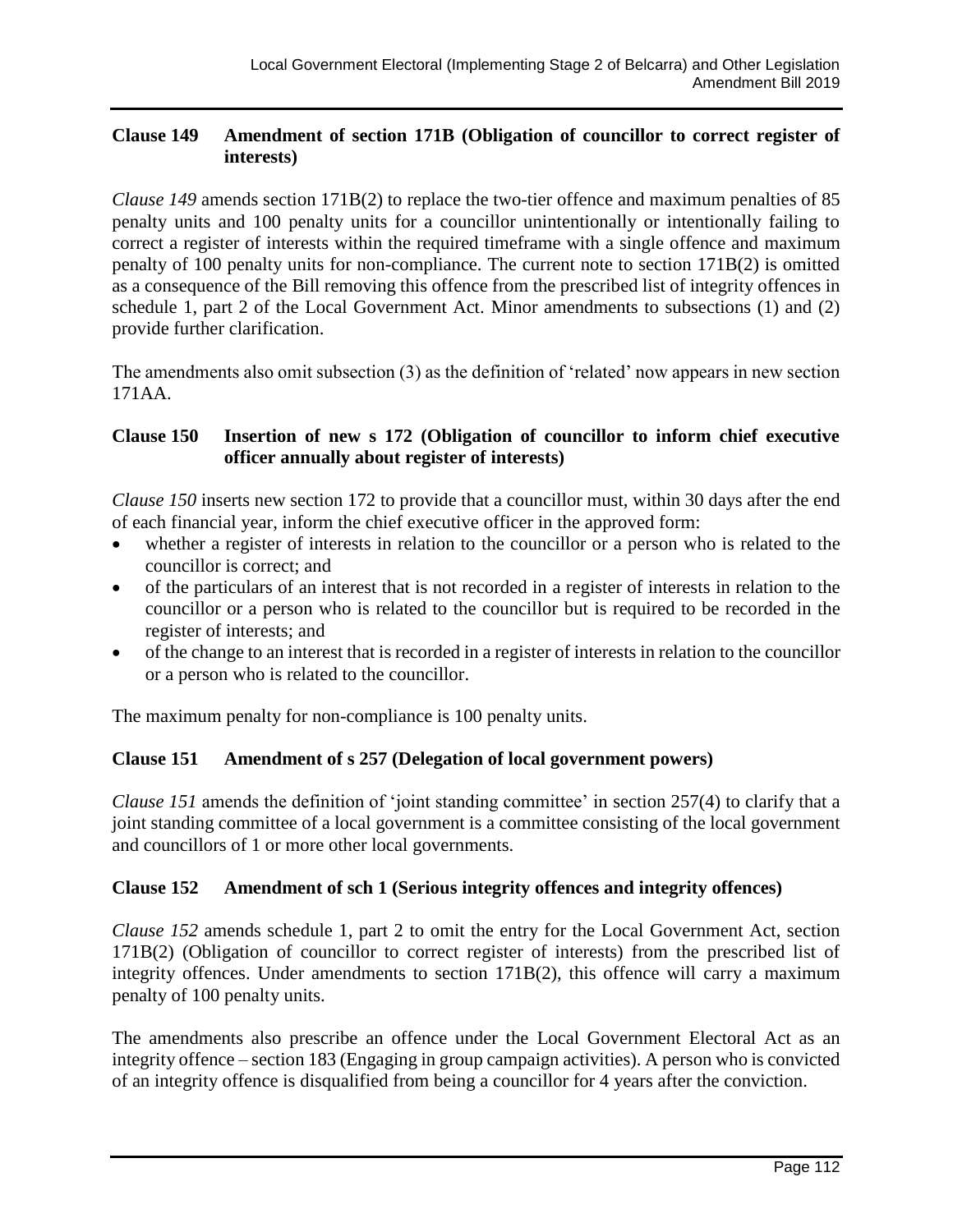# **Clause 153 Amendment of sch 4 (Dictionary)**

*Clause 153* amends schedule 4 to insert a definition for 'related', to a councillor, into the Dictionary.

# **Part 4 Amendment of Local Government Electoral Act 2011**

- **Division 1 Preliminary**
- **Clause 154 Act amended**

*Clause 154* states that this part amends the *Local Government Electoral Act 2011*.

## **Division 2 Amendments commencing on assent**

## **Clause 155 Amendment of s 4 (Definitions)**

*Clause 155* amends section 4 to replace the reference to 'schedule' with 'schedule 2', as the schedule for the dictionary is being renumbered.

## **Clause 156 Amendment of s 7 (Meaning of** *conclusion* **of local government election)**

*Clause 156* amends section 7(1) to provide that the conclusion of the election of a councillor or a by-election to elect a councillor is the day on which the last declaration of a poll is published on the electoral commission's website under section 100(2) (Notifying the results of the election).

# **Clause 157 Replacement of s 13 (Membership of a political party ends particular appointments)**

*Clause 157* replaces section 13 to provide that the electoral commission must remove a returning officer or assistant returning officer from office if the officer becomes a member of a political party. The electoral commission's power to remove a returning officer or assistant returning officer from office under other circumstances are not limited by this section.

The amendments also provide that a returning officer's or assistant returning officer's membership of a political party or failure to immediately notify the electoral commission, does not invalidate anything done by the person while the person is a returning officer or assistant returning officer or, if the person does a thing for an election while the person is a returning officer or assistant returning officer, the election.

## **Clause 158 Amendment of s 21 (Supply of voters roll to candidates)**

*Clause 15*8 amends section 21 to provide that a person must not use, disclose to another person or allow another person to access information in a copy of a voters roll given to a candidate under subsection (1), unless the use, disclosure or giving of access is for a purpose stated in the section. A maximum penalty of 20 penalty units or 6 months imprisonment applies.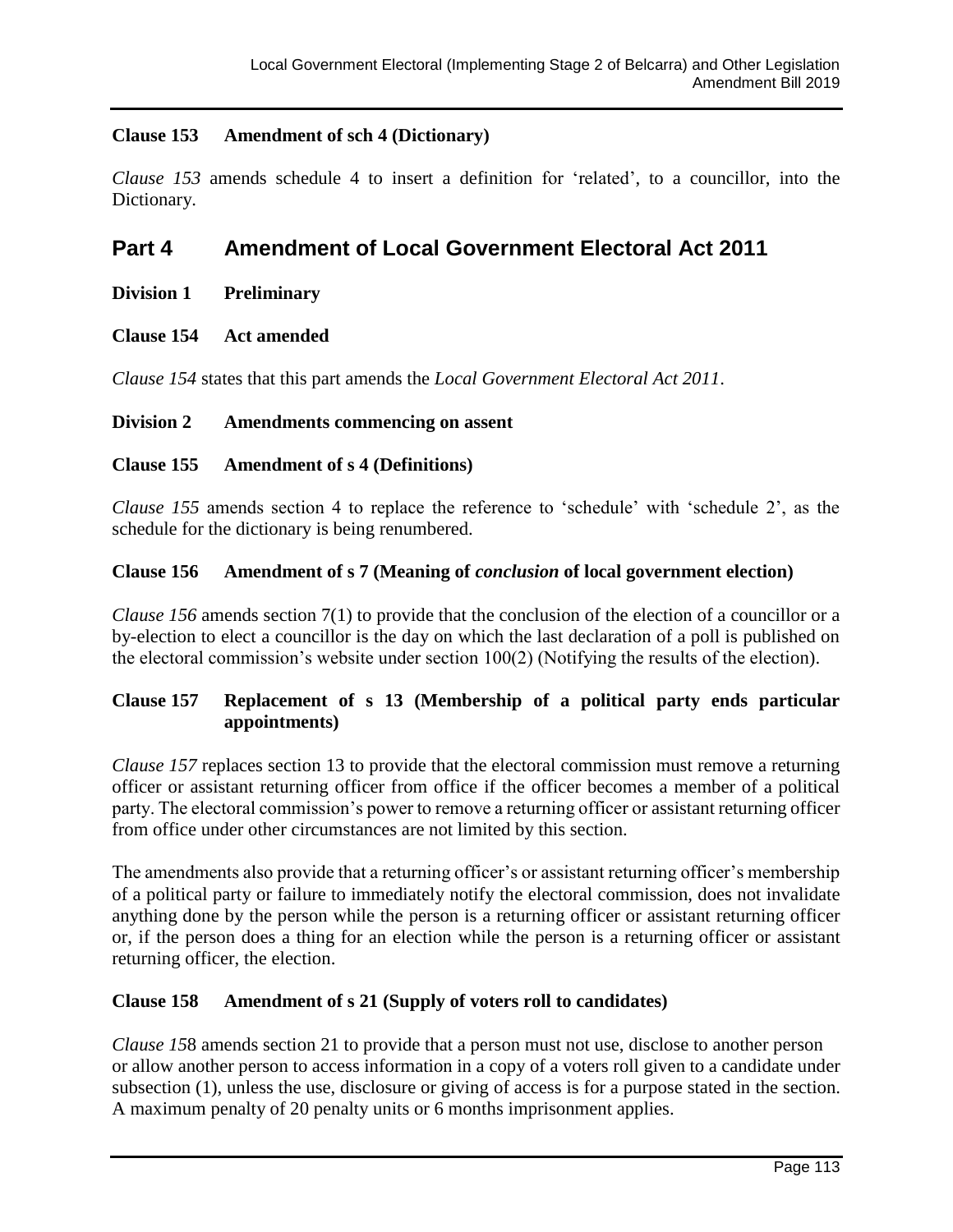# **Clause 159 Amendment of s 23 (Date of quadrennial elections)**

*Clause 159* amends section 23(3) to clarify that while a regulation can fix a different day to the day prescribed by the Act for a quadrennial election for a particular year, that day must be a Saturday.

#### **Clause 160 Amendment of s 24 (Date of by-elections)**

*Clause 160* amends section 24(3) to provide that the notice fixing the day for holding a by-election is to be published on the electoral commission's website.

## **Clause 161 Amendment of s 25 (Calling for nominations)**

*Clause 161* amends section 25(1) to provide that the returning officer must publish notice of an election on the electoral commission's website, and in other ways the returning officer considers appropriate.

## **Clause 162 Amendment of s 26 (Who may be nominated)**

*Clause 162* amends and renumbers section 26 to provide that a candidate may be nominated for an election only if they have completed an approved training course within 6 months before nomination day for the election. The approved training course must be about the person's obligations as a candidate and their obligations as a councillor if they are elected or appointed under a Local Government Act.

## **Clause 163 Amendment of s 32 (Announcement of nominations)**

*Clause 163* amends section 32 to provide that the returning office must publish the prescribed information for the nomination on the electoral commission's website and in other ways the returning officer considers appropriate. The publication of the prescribed information must continue until the conclusion of the election.

The prescribed information, for a nomination, means information or a statement in the nomination prescribed by regulation.

# **Clause 164 Amendment of s 35 (Procedure if number of candidates exceeds number required)**

*Clause 164* amends section 35 to provide that where a poll is to be conducted for an election where the nominated candidates exceed the number required to be elected, the returning officer must public a public notice on the electoral commission's website, and in other ways the returning officer considers appropriate. The notice must be published as soon as practicable after noon on the nomination day and continue until the close of the poll.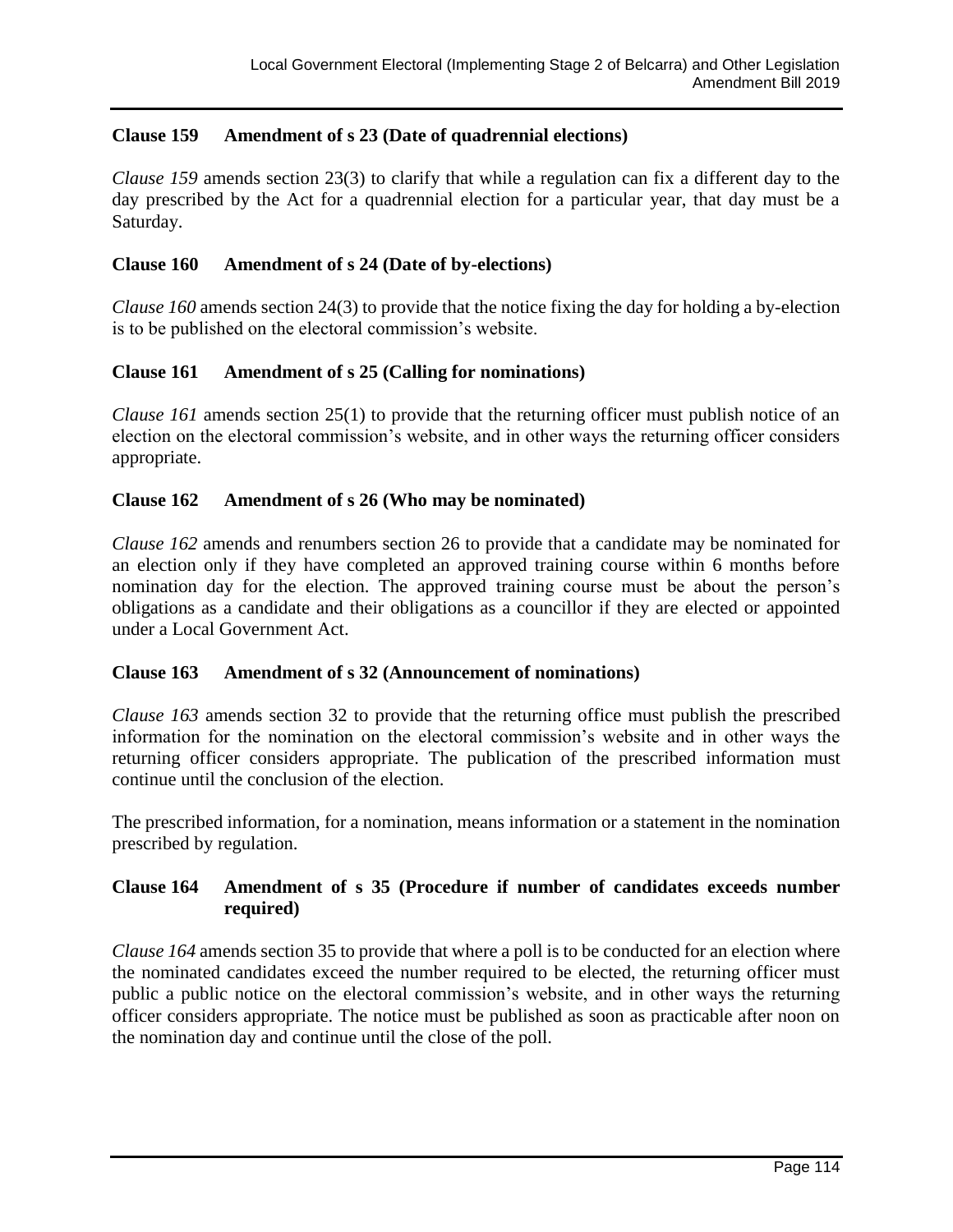# **Clause 165 Amendment of s 38 (Extension of times)**

*Clause 165* amends section 38 to rename the heading to state 'Changing nomination day or polling day' and to provide that the electoral commission may also fix a later day as the nomination day or polling day if the conduct of the election is likely to be affected by a storm, flood, fire or a similar happening; or a riot or open violence or another exceptional circumstance.

For a nomination day, the later day to be fixed must be as close as practicable to the nomination day that was first stated on a notice published by the returning officer under section 25 (Calling for nominations).

For a polling day, the later day must be the Saturday that is as close as practicable to the day the poll would have been conducted under section 35 (Procedure if number of candidates exceeds number required).

The returning officer may give necessary directions about the procedures to be followed to candidates and to electors and if directions are given, they must be published on a notice on the electoral commission's website, and in other ways the returning officer considers appropriate.

# **Clause 166 Replacement of s 45 (Direction that poll be conducted by postal ballot)**

*Clause 166* replaces section 45 with new sections 45AA, 45AB, 45 and 45A to amend the process for the application and approval for a poll to be conducted by postal ballot.

# **Section 45AA Application for direction that poll be conducted by postal ballot**

New section 45AA provides that for an election for all of a local government's area, the local government may apply to the Minister for a poll to be conducted by postal ballot in all of the local governments area or part or division of the local government's area. If the election is for a division of the local government's area, a local government may apply to the Minister for a poll to be conducted by postal ballot in the division or a part of the division.

For a poll for a quadrennial election, the application must be made before 1 May in the year preceding the quadrennial election or a later day approved by the Minister. For a poll for a byelection, the application must be made before the day fixed by the returning officer under section 24 (Date of by-elections) to hold the by-election.

## **Section 45AB Referral of application to electoral commissioner for recommendation**

New section 45AB provides that the Minister must refer an application to conduct a postal ballot to the electoral commissioner for the commissioner's recommendation about whether the application should be approved. The electoral commissioner must consider the application and give the Minister a written recommendation and reasons for whether the application should be approved.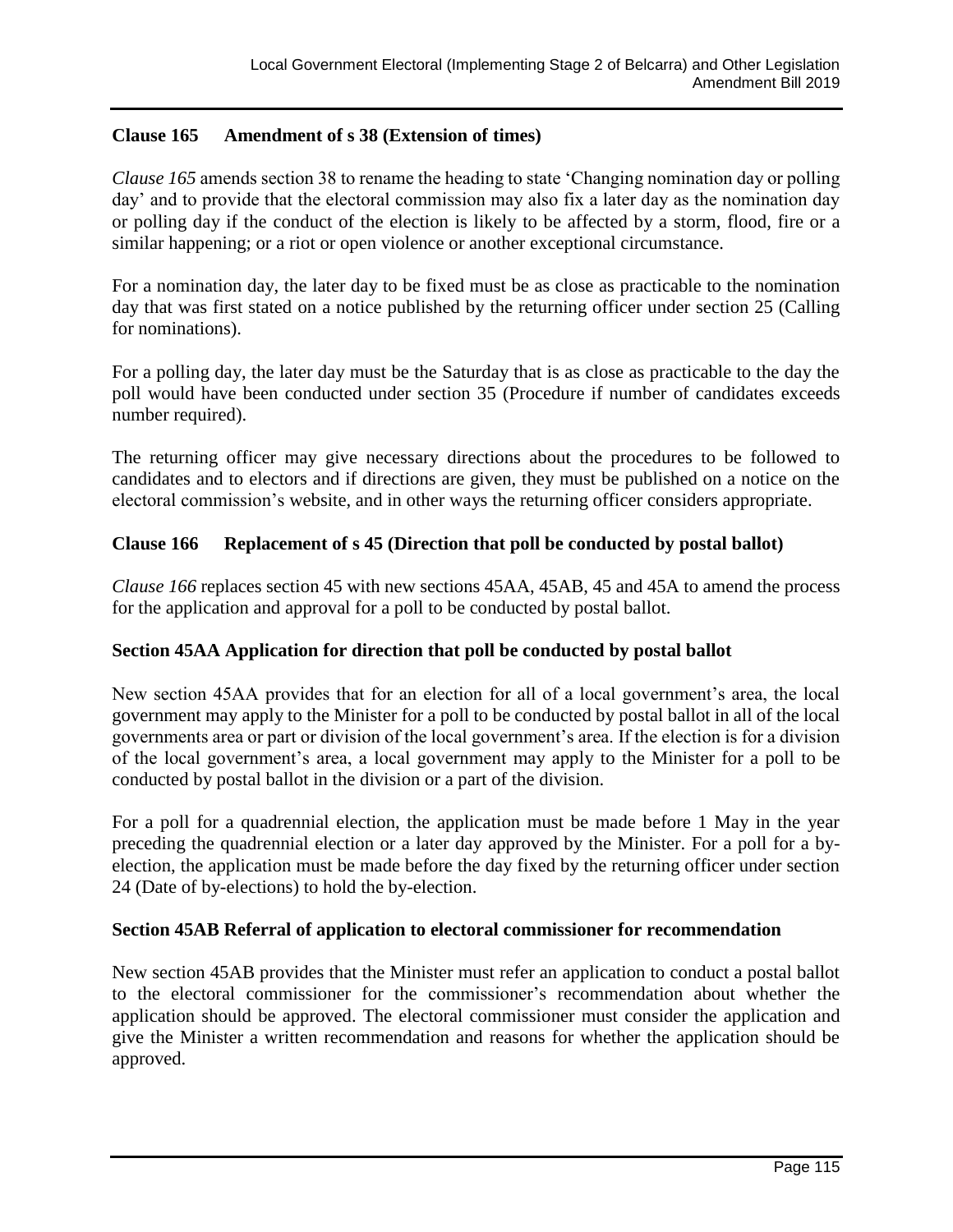Before making the recommendation, the electoral commissioner may ask the local government for further information that the electoral commissioner reasonably requires to make a recommendation for the application.

In making the recommendation, the electoral commissioner must have regard to:

- the reasons stated in the application why the poll should be conducted by postal ballot;
- the costs of conducting the poll by postal ballot compared to the costs of conducting the poll using polling booths;
- the number of persons enrolled on an electoral roll for an electoral district, or part of an electoral district, included in the area to which the application relates;
- the population density and distribution in the area to which the application relates;
- whether a poll has previously been conducted by postal ballot in the area to which the application relates.

## **Section 45 Direction that poll be conducted by postal ballot**

New section 45 provides that after receiving the electoral commissioner's recommendation about an application to conduct a postal ballot, the Minister must consider the application and decide to approve or not to approve the application. In deciding the application, the Minister must have regard to the electoral commissioner's recommendation and the reasons for the recommendation and the matters mentioned in section 45AB(4).

The approval may be given for all the local government's area, one or more divisions of its area or a part of its area marked on a map. If the approval is given for a part of a local government's area, the local government must ensure the public may inspect the relevant map at the local government's public office and on the local government's website. The local government must also publish details of the approval in a newspaper circulating generally in the part of the local government's area.

## **Section 45A Decisions under this subdivision are not subject to appeal**

New section 45A provides that a decision of the Minister or the electoral commissioner under part 4, division 3, subdivision 1 is not subject to appeal.

## **Clause 167 Amendment of s 49 (Declaration of mobile polling booths)**

*Clause 167* amends section 49(3) to provide that the returning officer must publish a notice declaring a mobile polling booth and stating the times at which votes may be cast at the booth on the electoral commission's website, and in other ways the returning officer considers appropriate.

# **Clause 168 Amendment of s 50 (Declaration of pre-polling booths)**

*Clause 168* amends and renumbers section 50 to provide that the returning officer may arrange a place as a polling booth for an election to enable electors to cast a pre-poll vote. The place may be located anywhere within or outside the local government area, or division of the area, for which the election is to be held. However, the place must be at the public office, or part of the public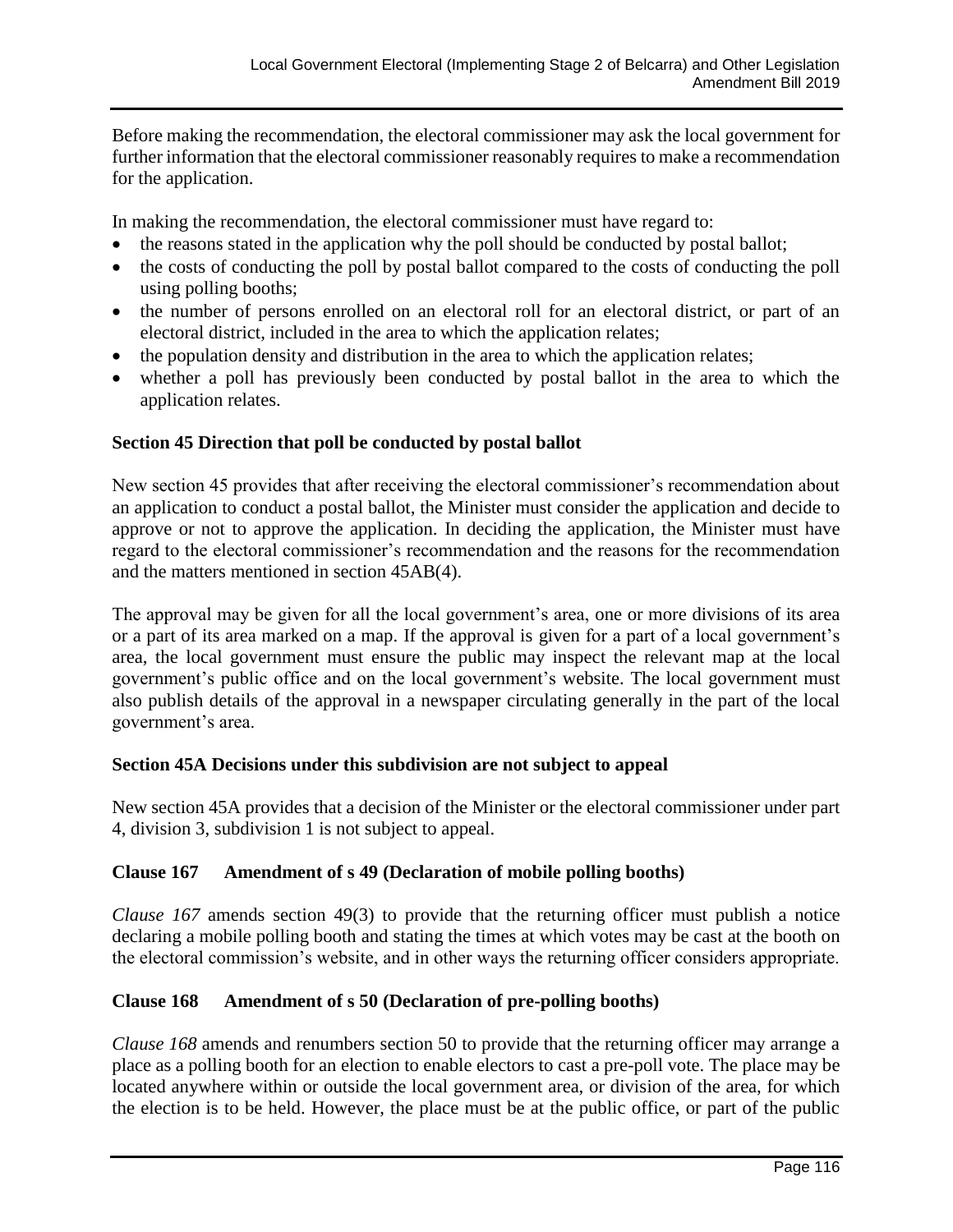office, of the local government for which the election is to be held or another office used by that local government to receive rate payments or another convenient place in that local government's area.

The amendments also provide that the returning officer must publish a notice declaring a prepolling booth and the times at which votes may be cast at the booth on the electoral commission's website, and in other ways the returning officer considers appropriate.

# **Clause 169 Insertion of new s 52A (Suspension of poll)**

*Clause 169* inserts section 52A to provide that a returning officer or the presiding officer for a polling booth may suspend the poll at the polling booth if the taking of the poll is, or is likely to be, temporarily interrupted or obstructed by a serious threat that a riot or open violence will happen or circumstances that pose a serious risk to the health or safety of persons at the polling booth, or another emergency. However, the suspension of the poll at the polling booth can not be for more than 4 hours. The section also provides for adjournment of the poll.

# **Clause 170 Amendment of s 53 (Adjournment of poll)**

*Clause 170* amends section 53 to provide that a returning officer or presiding officer for a polling booth may adjourn the poll if the taking of the poll is, or is likely to be, interrupted by a storm, flood, fire or a similar happening; a riot or open violence; a serious threat that a riot or open violence will happen; circumstances that pose a serious risk to the health or safety of persons at the polling booth; another emergency; to the extent the taking of the poll can not start or continue at the polling booth.

If the poll is adjourned, the returning officer must fix a day for conducting the adjourned poll and publish notice of the day fixed on the electoral commissioner's website, and in other ways the returning officer considers appropriate.

# **Clause 171 Amendment of s 55 (Ballot papers)**

*Clause 171* amends section 55 to provide that a ballot paper, other than a ballot paper reproduced as a result of a polling booth running out or not having ballot papers for an election, must be attached to a butt that states the local government area, or division of the local government area, for which the poll is conducted. The requirement for the butt to have a unique number is repealed.

# **Clause 172 Amendment of s 58 (Distribution of ballot paper and voters roll)**

*Clause 172* amends section 58 to provide that, without limiting subsection 58(1)(b), a certified copy of a voters roll for an electoral district is available at a polling booth if a certified copy of the voters roll can be accessed from the polling booth; and an issuing officer at the polling booth can use the electronic certified copy to make an electronic record of the persons to whom a ballot paper is issued.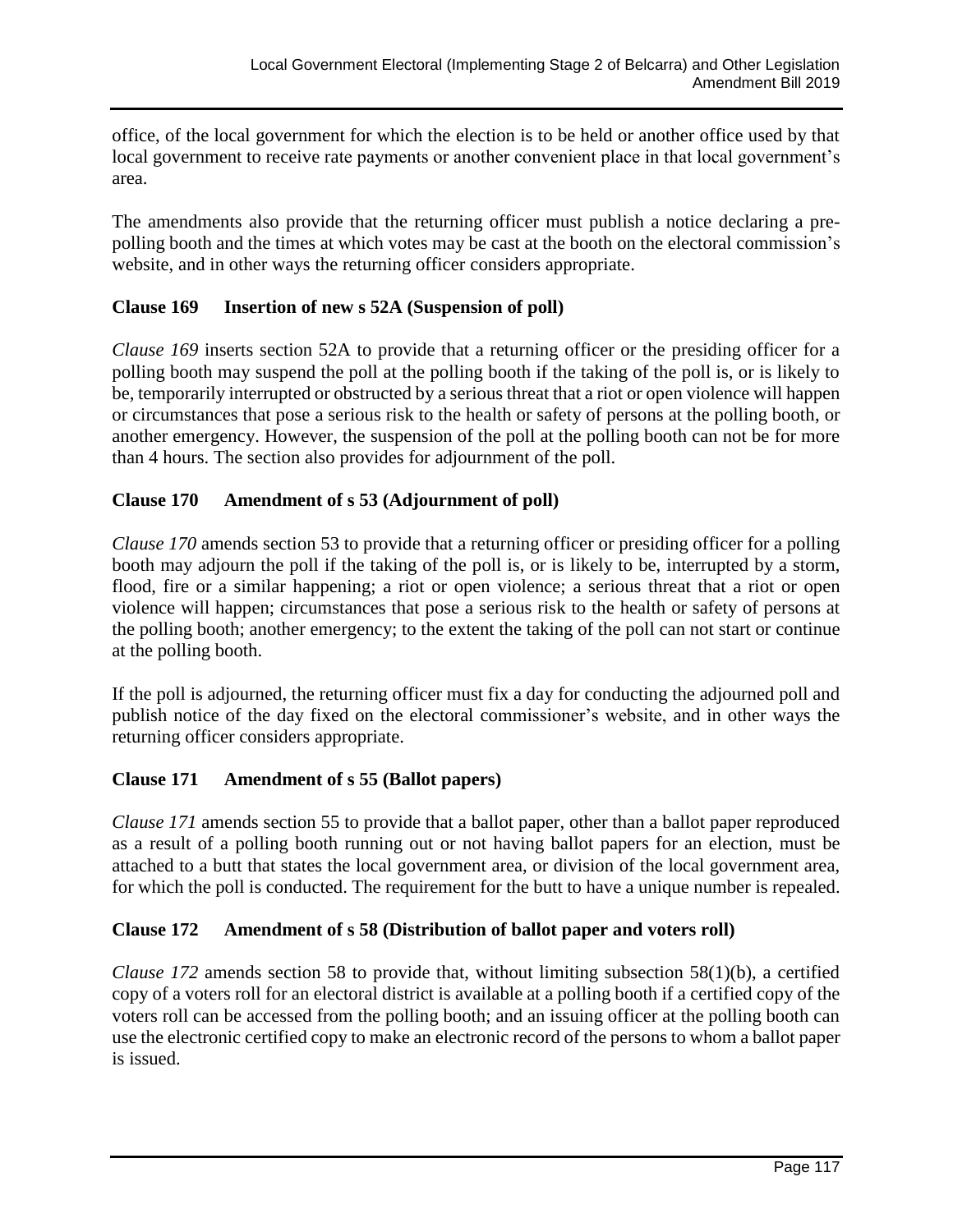# **Clause 173 Insertion of new s 58A (Ballot papers may be produced if required)**

*Clause 173* inserts section 58A provide that if a polling booth runs out of or does not have ballot papers for an election, an issuing officer at the polling booth may reproduce a ballot paper for the election and must keep a record of the number of ballot papers reproduced.

The ballot papers can be reproduced by photocopying, handwriting or printing, however, requirements for ballot papers under section 55(1) apply to a reproduced ballot paper.

## **Clause 174 Amendment of s 64 (Who may vote)**

*Clause 174* amends section 64(3) to provide that a person is not entitled to vote at an election if serving a sentence of imprisonment of 3 years or longer.

## **Clause 175 Amendment of s 69 (Who must complete a declaration envelope)**

*Clause 175* amends section 69(1) to provide that an elector who is serving a sentence of imprisonment, or is otherwise lawfully detained, on the polling day for the election must complete a declaration envelope for an election. Also, an elector who is not able to make an ordinary vote at the polling booth for a reason beyond the elector's control must complete a declaration envelope.

## **Clause 176 Amendment of s 73 (Voting hours for polling booths)**

*Clause 176* amends section 73(5) to provide that if the returning officer fixes a day for polling day, the pre-polling period starts no earlier than the day published on the electoral commission's website, and in other ways the returning officer considers appropriate.

# **Clause 177 Amendment of s 79 (Applications to cast postal votes in local government elections that are not postal ballot elections)**

*Clause 177* amends section 79 to provide that an elector may apply, orally or in writing, to the returning officer to cast a postal vote in an election that is not a postal ballot election and if the application is in writing then it must be in the approved form. The application must also be received by the returning officer no later than 7pm on the day that is 12 days before the polling day.

If the returning officer receives the application after the prescribed time or is satisfied that the elector is not entitled to cast a postal vote, the returning officer must give the elector a written notice stating that the elector is not entitled to cast a postal vote in the election.

## **Clause 178 Amendment of s 81 (Applications to cast postal votes in postal ballot elections)**

*Clause 178* amends section 81 to provide that an elector may apply, orally or in writing, to the returning officer to cast a postal vote in a postal ballot election and if the application is in writing then it must be in the approved form. The application must state the address to which the ballot paper and declaration envelope is to be sent and may be given to the returning officer by any person. The application must also be received by the returning officer no later than 7pm on the day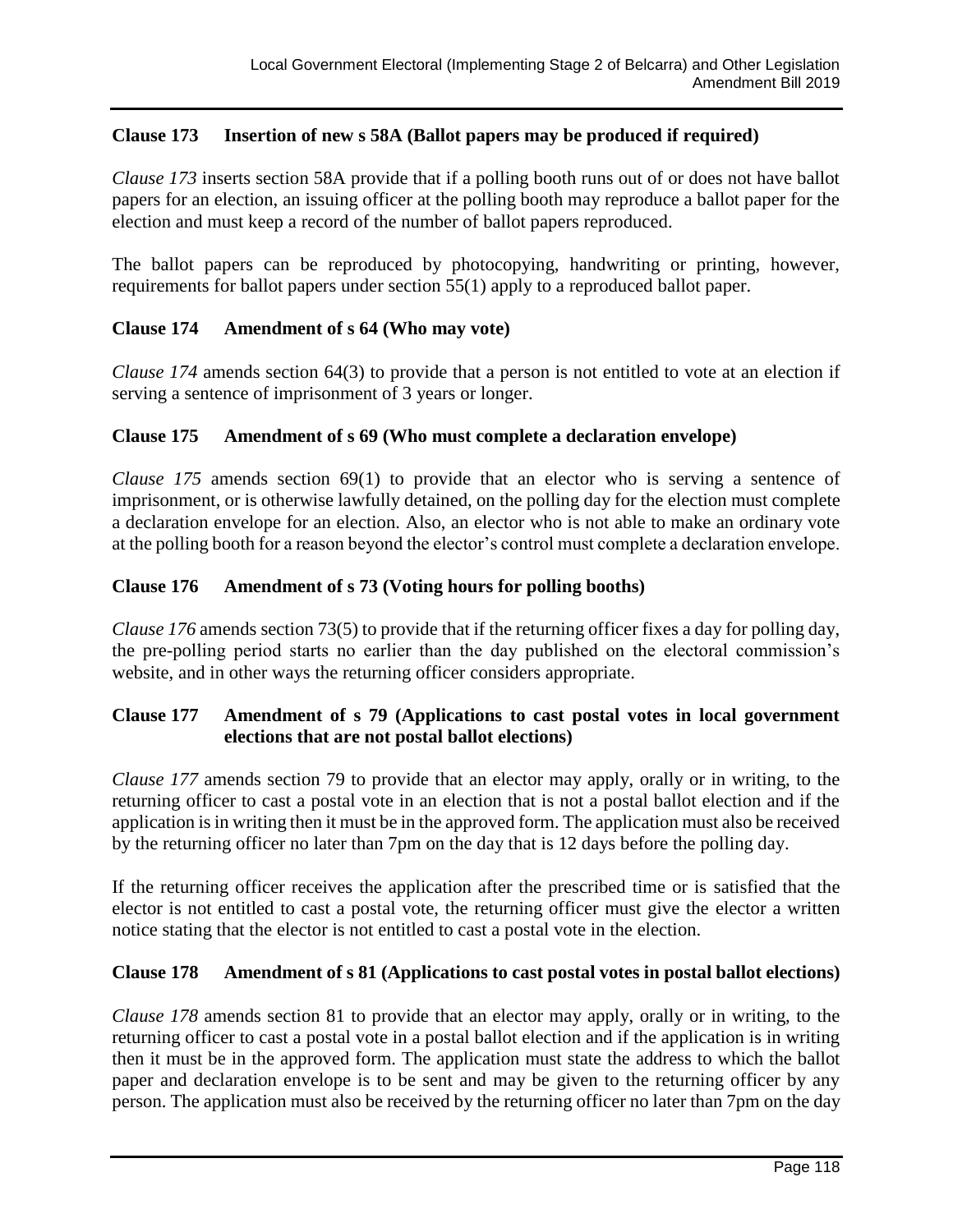that is 12 days before the polling day. Subsection (3) is also amended to reflect the requirements of the application.

If the returning officer receives the application after the prescribed time or is satisfied that the applicant is not entitled to cast a postal vote, they must give the applicant a written notice stating that they are not entitled to cast a postal vote in the election.

# **Clause 179 Amendment of s 85 (Replacement ballot papers)**

*Clause 179* replaces section 85 with new sections 85 and 85A.

## **Section 85 Replacement ballot paper issued at polling booth or by visiting issuing officer**

New section 85 provides that the issuing officer must give the elector another ballot paper if, while voting at a polling booth or when visited by an issuing officer under section 76 or 77 the elector satisfies the officer that:

- the ballot paper given to the elector is marked, damaged or destroyed to the extent that it cannot be used to cast a vote (spoilt ballot paper); and
- the spoilt ballot paper has not been put in a ballot box for the poll; and
- the elector has not voted in the election; and
- the elector gives the spoilt ballot paper, or the remains of the ballot paper, to the issuing officer.

The issuing officer must also place the spoilt ballot paper in an envelope, seal it and keep it for identification under section 92(9)(b) (Preliminary counting of votes).

## **Section 85A Replacement ballot paper issued to postal voter**

New section 85A provides that this section applies if a ballot paper for an election and declaration envelope was sent under subdivision 4.

An elector may ask the returning officer for a replacement ballot paper if a ballot paper for an election and declaration envelope is sent to the elector and the elector either did not receive the ballot paper and declaration envelope or the ballot paper is marked, damaged or destroyed to the extent that it cannot be used to cast a postal vote. If the replacement ballot paper is to be sent to the elector, the request must state the address to which the ballot paper and declaration envelope are to be sent.

If the returning officer or an issuing officer receives the request in person, they must give another ballot paper or declaration envelope to the elector, or if the elector's request complies with subsection (3), the returning officer or issuing officer must post, deliver or otherwise send another ballot paper and declaration envelope to the elector as soon as practicable after receiving the request.

When the elector casts a postal vote the envelope is required to have a declaration that states the ballot paper sent to the elector has not been received or has been marked, damaged or destroyed and that the elector has not otherwise voted in the election.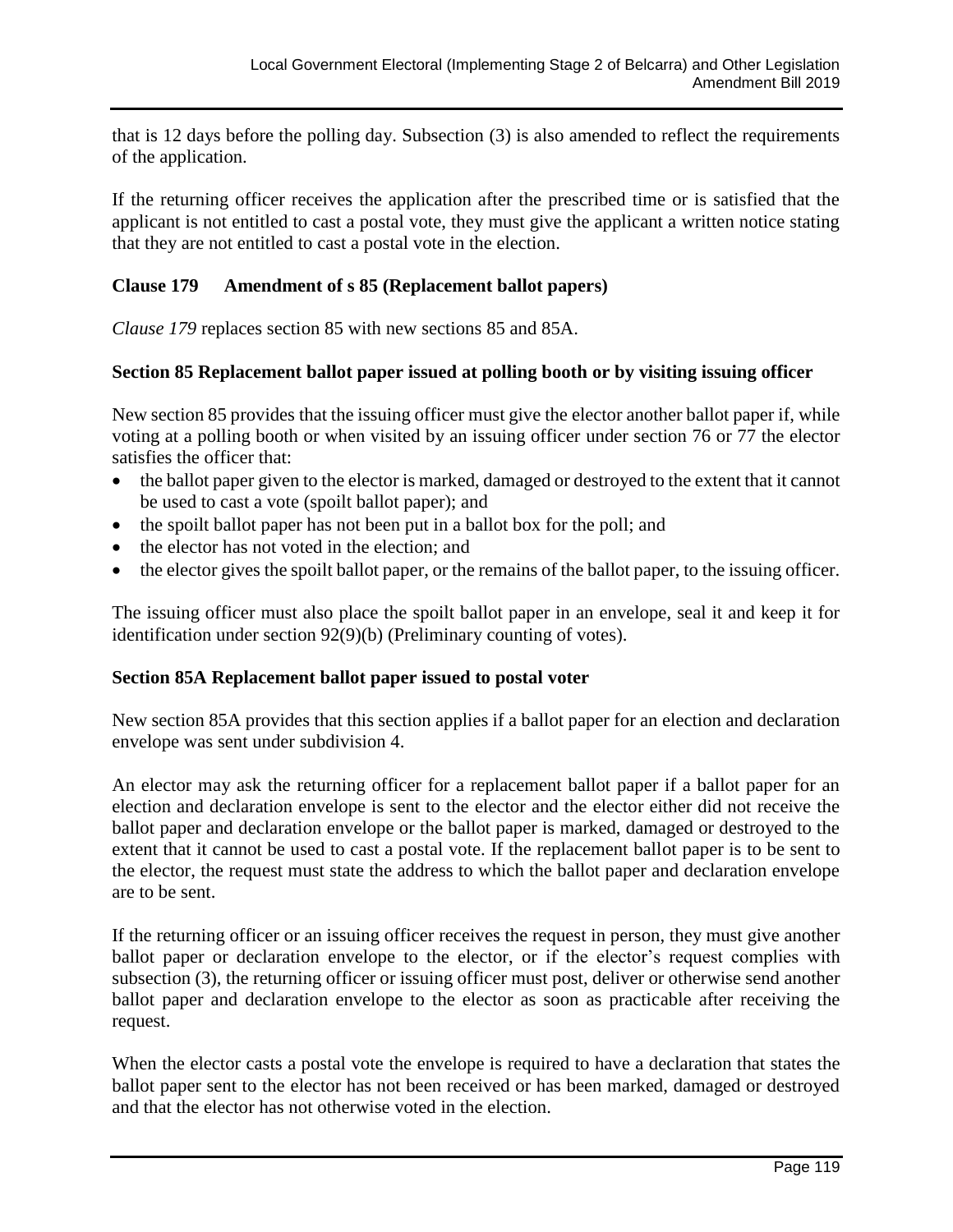The returning officer must keep a record of all ballot papers and declaration envelopes given or sent under this section.

# **Clause 180 Amendment of s 89 (Preliminary processing of declaration envelopes)**

*Clause 180* amends section 89 to provide that for a postal ballot election, before, on or after the polling day, the returning officer may open all ballot boxes and examine the declaration envelopes to decide whether the ballot papers in the envelopes are to be accepted for counting.

The amendments also provide that for an election other than a postal ballot election, before or after the polling day, the returning officer may open all ballot boxes containing only sealed declaration envelopes and examine the envelopes to decide whether the ballot papers in the envelopes are to be accepted for counting.

## **Clause 181 Amendment of s 91 (Procedure for processing declaration envelopes)**

*Clause 181* amends section 91 to remove the requirement for a separate detachable flap on declaration envelopes in subsection (2)(a) and (6).

The amendment provides that when the returning officer has examined the declaration envelopes and is satisfied the declaration has been properly completed, the envelope sealed and the declarant on the envelope is entitled to cast a vote, the returning officer must in the approved way record on the voters roll that the declarant has voted.

The returning officer must also seal, in separate parcels, all accepted declaration envelopes from which ballot papers have been removed and all rejected declaration envelopes and keep them in their custody for separate identification.

# **Clause 182 Amendment of s 92 (Preliminary counting of ordinary votes)**

*Clause 182* amends section 92 to provide that the presiding officer for a polling booth must examine all ballot papers that are not in declaration envelopes, including ballot papers printed for electronically assisted votes, and take the prescribed steps in subsection (5).

The presiding officer must seal in a separate parcel all formal and informal ballot papers, including ballot papers printed for electronically assisted votes, declaration envelopes and unused ballot papers.

## **Clause 183 Amendment of s 95 (Official counting of votes)**

*Clause 183* amends section 95 to provide that the returning office must, after opening all sealed parcels of ballots papers, examine all ballot papers that are not in declaration envelopes, including ballot papers printed for electronically assisted votes, and take the steps in paragraph (3)(b).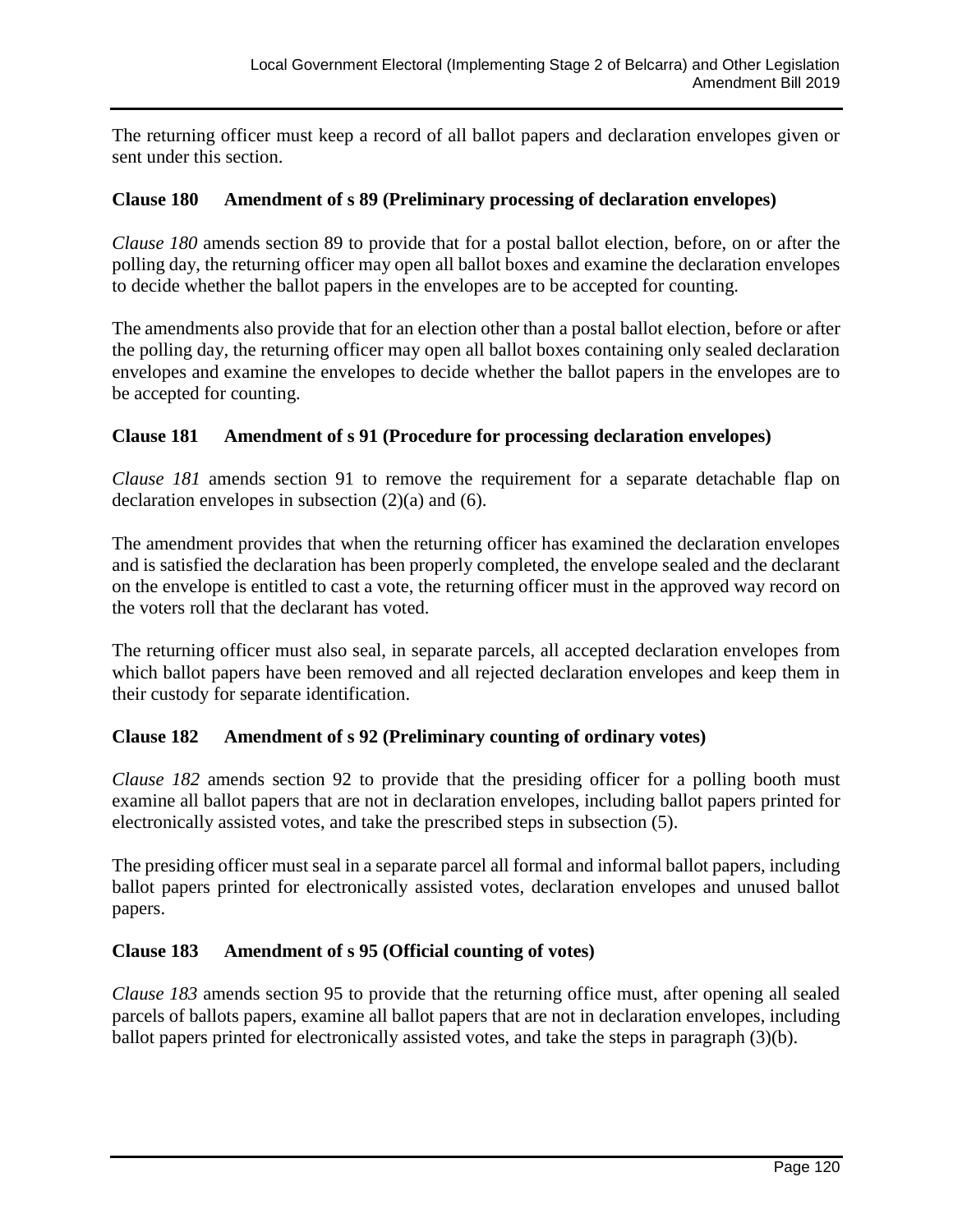The returning officer must also keep in a separate parcel all informal ballot papers, including ballot papers printed for electronically assisted votes and all formal ballot papers, including ballot papers printed for electronically assisted votes.

# **Clause 184 Amendment of s 99 (Returning officer's duty after counting votes)**

*Clause 184* amends section 99(a), to reflect the removal of the requirement for a separate detachable flap on declaration envelopes.

## **Clause 185 Amendment of s 100 (Notifying the results of an election)**

*Clause 185* amends section 100(2) to provide that the electoral commission must ensure the notice for the result of a poll for an election is published on the electoral commission's website, and in other ways the electoral commission considers appropriate.

## **Clause 186 Amendment of s 126 (Requirement for candidate to operate dedicated account)**

*Clause 186* amends section 126 to provide that all amounts paid by the candidate, or a person on behalf of the candidate, during the candidate's disclosure period for the election for the conduct of the candidate's election campaign must be paid out of the account in a way permitted under section 127A.

# **Clause 187 Amendment of s 127 (Requirement for group of candidates to operate dedicated account)**

*Clause 187* amends section 127 to provide that all amounts paid by the group, or a person on behalf of the group, during the group's disclosure period for the election for the conduct of the group's election campaign must be paid out of the account in a way permitted under section 127A.

## **Clause 188 Insertion of new ss 127A-127C**

*Clause 188* inserts new sections 127A, 127B and 127C.

## **Section 127A Permitted ways to pay amounts from dedicated account**

New section 127A provides that an amount paid from an account under section 126(4) or 127(4) may be paid in either, or a combination of, electronic funds transfer transaction from the account; or using a debit card that withdraws the payment directly from the account; or in cash withdrawn from the account.

However, the amount of cash withdrawn must not exceed the amount to be paid or the amount to be paid rounded up to the nearest amount an ATM can dispense, if the cash is withdrawn from an ATM.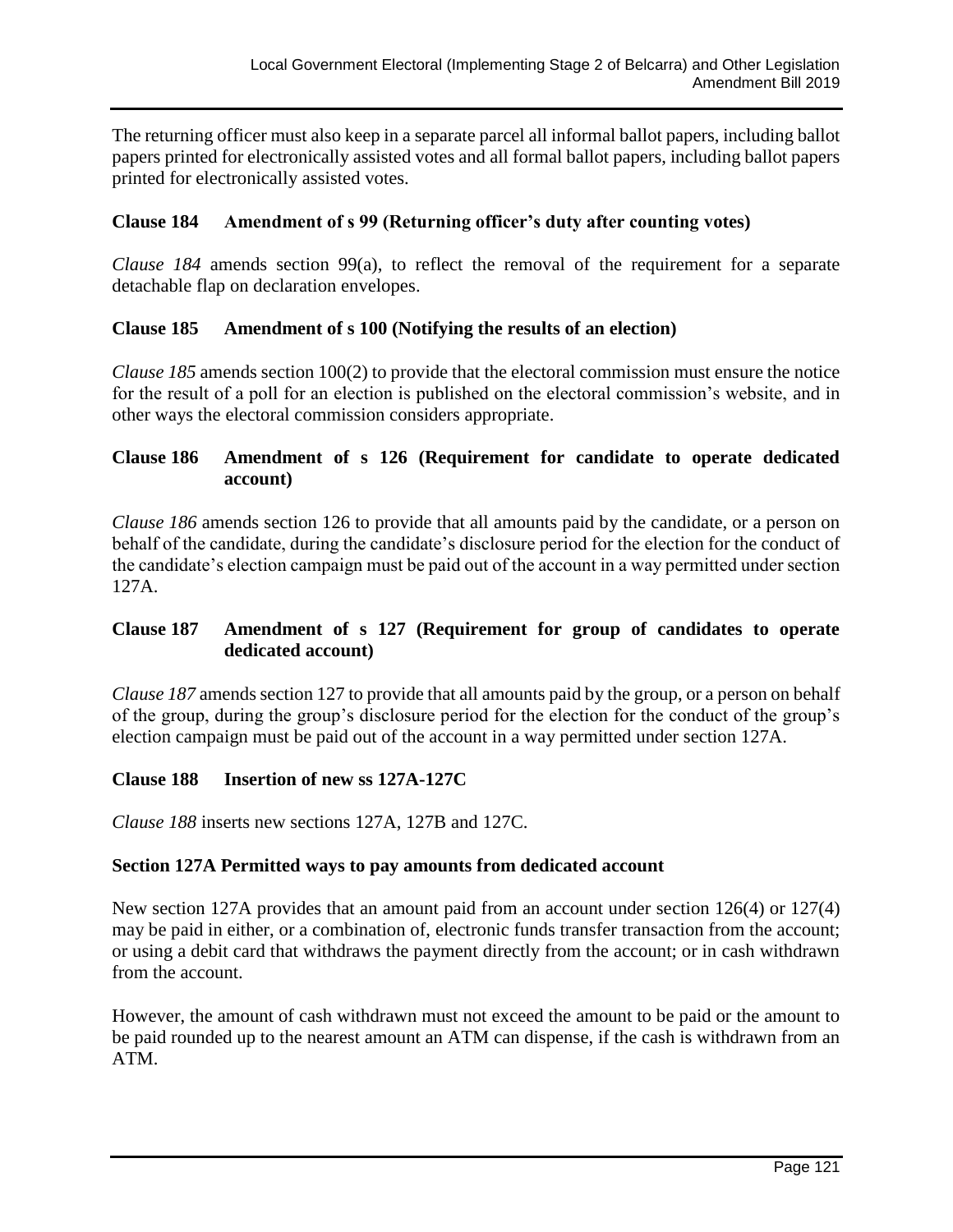# **Section 127B Payment of campaign expenses by credit card prohibited**

New section 127B provides that, without limiting sections 126, 127 or 127A, a person to whom section 126(8) or 127(8) applies must not use a credit card to pay an amount for the conduct of the election campaign of a candidate or group of candidates; or pay an amount out of the dedicated account of a candidate or group of candidates to pay a charge incurred using a credit card. A maximum penalty of 100 penalty units applies.

For the prohibition from paying an amount out of the dedicated account, it does not matter whether or not the charge was incurred for the conduct of the election campaign of a candidate or group of candidates.

#### **Section 127C Time for prosecuting offences**

New section 127C provides that prosecution for an offence against chapter 6, division 5 may be started at any time within 4 years after the offence was committed.

## **Clause 189 Replacement of s 158 (Decisions not subject to appeal)**

*Clause 189* replaces section 158 to provide that if the LGEA declares a decision not to be subject to appeal, unless the Supreme Court decides the decision is affected by jurisdictional error, the decision:

- is final and conclusive; and
- can not be challenged, appealed against, reviewed, quashed, set aside or called into question in another way, under the *Judicial Review Act 1991* or otherwise (whether by the Supreme Court, another court, a tribunal or another entity); and
- is not subject to any declaratory, injunctive or other order of the Supreme Court, another court, a tribunal or another entity on any ground.

The *Judicial Review Act 1991*, part 5 (Prerogative orders and injunctions) applies to the decision to the extent it is affected by jurisdictional error.

Any person who, but for subsection (2), could have made an application under the *Judicial Review Act 1991* in relation to the decision may apply under part 4 of that Act (Reasons for decisions) for a statement of reasons in relation to the decision. The term 'decision' is defined in this section.

## **Clause 190 Amendment of s 174 (Obstructing electoral officers etc.)**

*Clause 190* amends section 174 to increase the maximum penalty for non-compliance under this section to 20 penalty units or 6 months imprisonment.

# **Clause 191 Amendment of section 176A (Confidentiality of information)**

*Clause 191* amends section 176A to increase the maximum penalty for non-compliance under this section to 100 penalty units.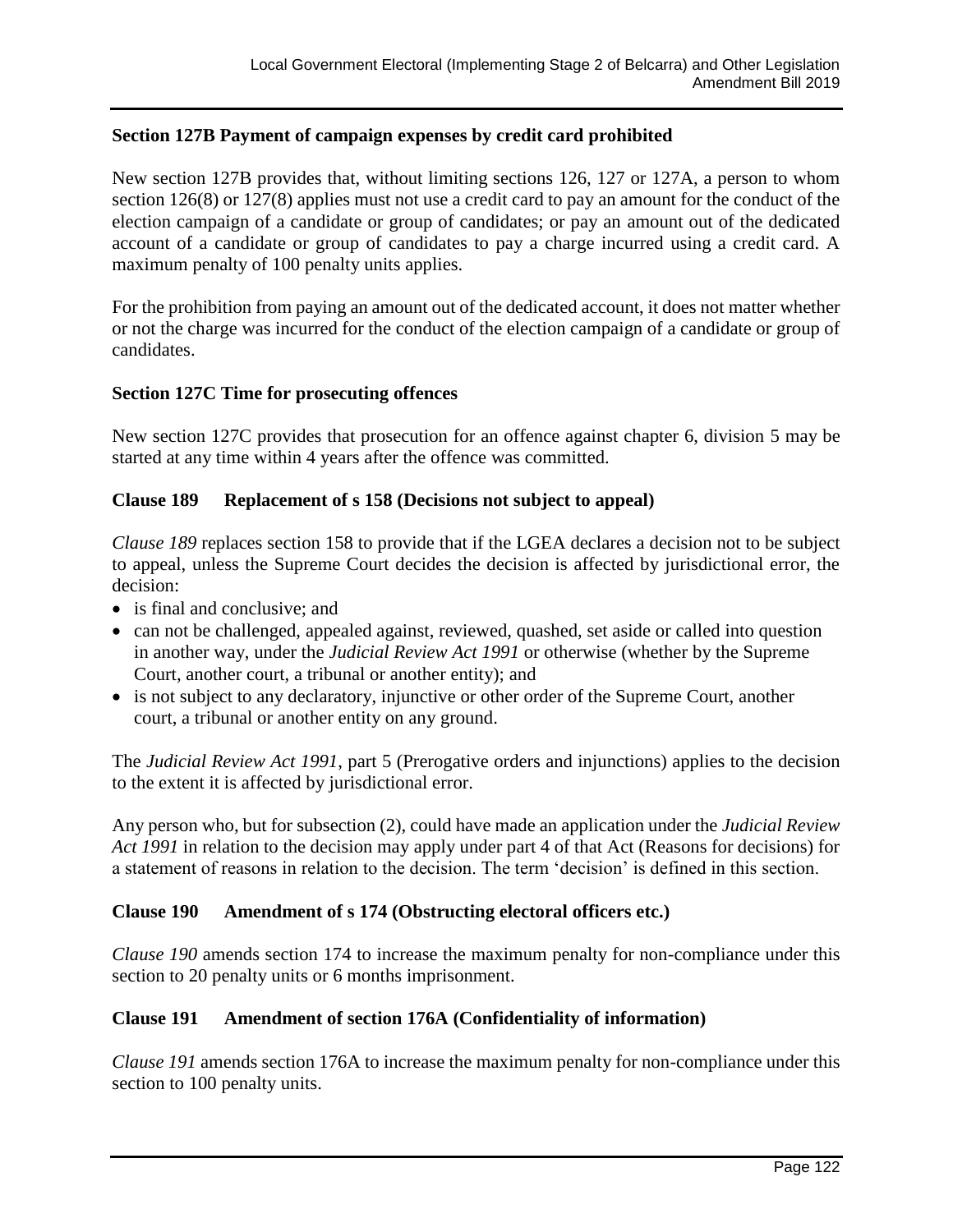# **Clause 192 Amendment of s 179 (Giving of how-to-vote cards to electoral commission)**

*Clause 192* amends section 179 to provide that the person who authorised a how-to-vote card for a candidate, political party or group of candidates for an election must give the how-to-vote cards and other required material to the electoral commission, no later than 5pm on Friday that is at least 7 days before the how-to-vote card is to be distributed on a day when votes may be cast for the election.

If the electoral commission accepts a how-to-vote card, the returning officer must ensure an accepted how-to-vote card is available for public inspection before the first day when votes may be cast for the election and, to the extent practicable, make them available on the day and at the place where the votes may be cast.

## **Clause 193 Amendment of s 180 (Unauthorised how-to-vote cards)**

*Clause 193* amends section 180 to provide that a person must not distribute, or authorise someone else to distribute, a how-to-vote card to which section 179(1) or (2) (Giving of how-to-vote cards to electoral commission) applies on a day when voted may be cast for an election unless section 179(1) or (2) has been complied with for the card.

The amendments also replace the reference to 'polling day' with 'a day when votes may be cast' to clarify that section 180(2) applies to polling day and other relevant days where votes may be cast.

## **Clause 194 Amendment of s 191 (Failure to post, fax or deliver documents for someone else)**

*Clause 194* amends the heading of section 191 to state 'Failure to give or post documents for someone else'.

*Clause 194* also amends section 191 to replace the reference to 'for delivery or posting' with 'to give' and 'deliver or post' with 'give, post or otherwise send' to include other mediums of providing the documents to the returning officer. Section 191 is also amended to provide a reasonable excuse for the offence provision at section 191(1).

## **Clause 195 Amendment of s 192 (Secrecy of voting)**

*Clause 195* amends section 192 to increase the maximum penalty for non-compliance with this section to 20 penalty units or 6 months imprisonment.

## **Clause 196 Amendment of s 195 (Offences about returns)**

*Clause 196* amends section 195(1) to replace the maximum penalty for non-compliance for this section. The amendments provide that the maximum penalty of 20 penalty units applies to a person who took all reasonable steps to give the return within the time required, otherwise the maximum penalty of 100 penalty units applies.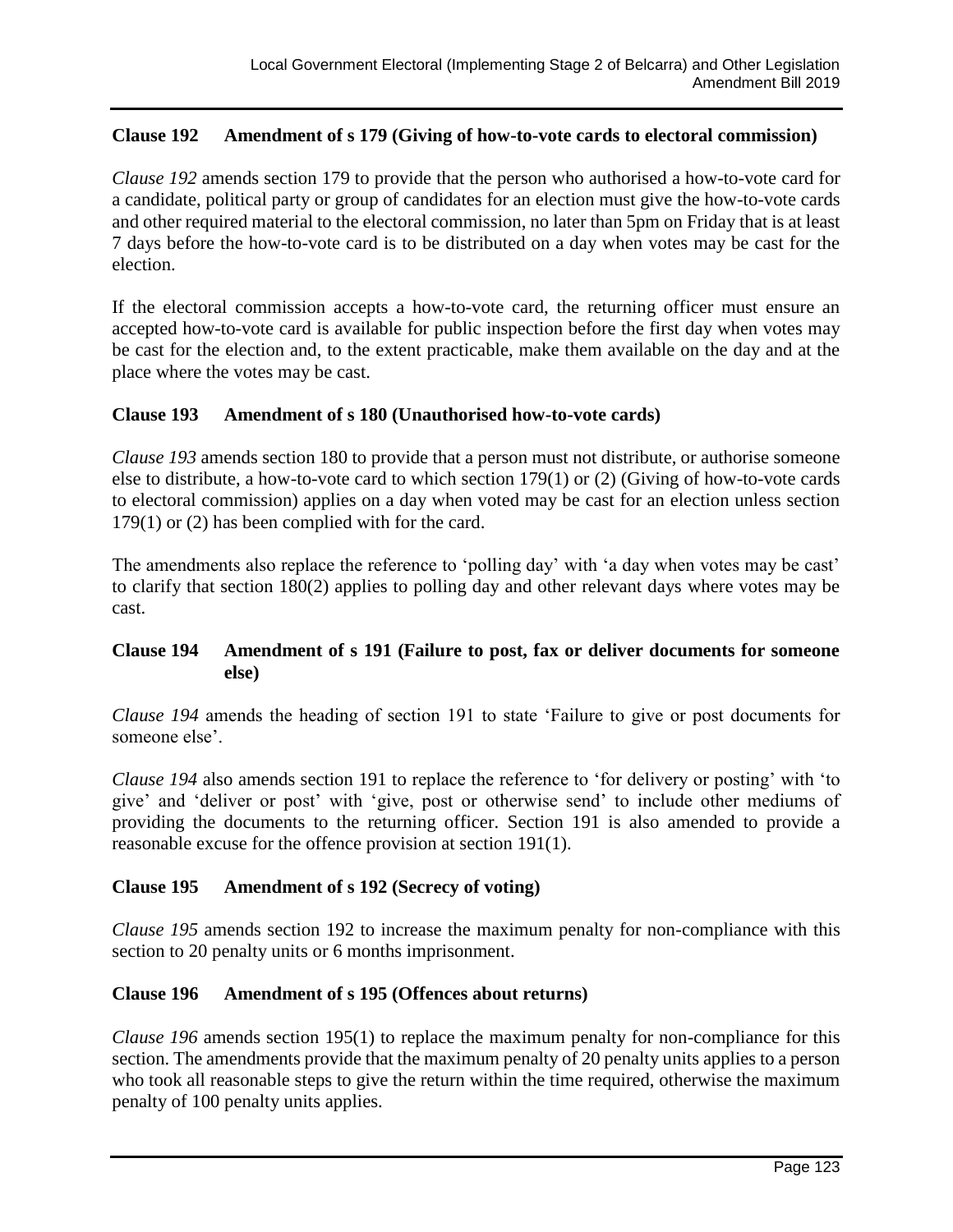The amendments also replace the maximum penalty under section 195(2) to provide for a maximum penalty of 100 penalty units for non-compliance.

## **Clause 197 Amendment of s 198 (Further information for incomplete returns)**

*Clause 197* amends section 198(1)(a) to rectify the grammar.

*Clause 197* also amends section 198(2) to replace 'returning officer' with electoral commission and provide that a person must give the electoral commission written notice of information or particulars obtained.

## **Clause 198 Amendment of s 206 (Office of returning officer)**

*Clause 198* amends section 206(2) to provide that the electoral commissioner must publish a notice of the address of the public office on the electoral commission's website, and in other ways the electoral commission considers appropriate.

## **Clause 199 Insertion of new pt 11, div 4**

*Clause 199* inserts new part 11, division 4 and subdivision 1 to provide transitional provisions for postal ballot applications.

# **Division 4 Transitional provisions for Local Government Electoral (Implementing Stage 2 of Belcarra) and Other Legislation Amendment Act 2019**

## **Subdivision 1 Transitional provisions commencing on assent**

## **Section 213 Existing applications under s 45**

New section 213 provides that postal ballot applications made under section 45 as in force before commencement that has not been decided before the commencement are taken to have been made under section 45AA.

## **Section 214 Time for making applications under s 45AA for quadrennial election for 2020**

New section 214 provides that an application under section 45AA for a poll to be conducted by postal ballot for the 2020 quadrennial election, must be made before 1 July 2019 or a later day approved by the Minister. This is despite, section 45AA(2)(a) providing that the application must be made before 1 May.

## **Clause 200 Amendment and numbering of schedule (Dictionary)**

*Clause 200* amends the schedule to:

- number as schedule 2;
- omit the definition of 'emergency'; and
- insert the definition of 'spoilt ballot paper'.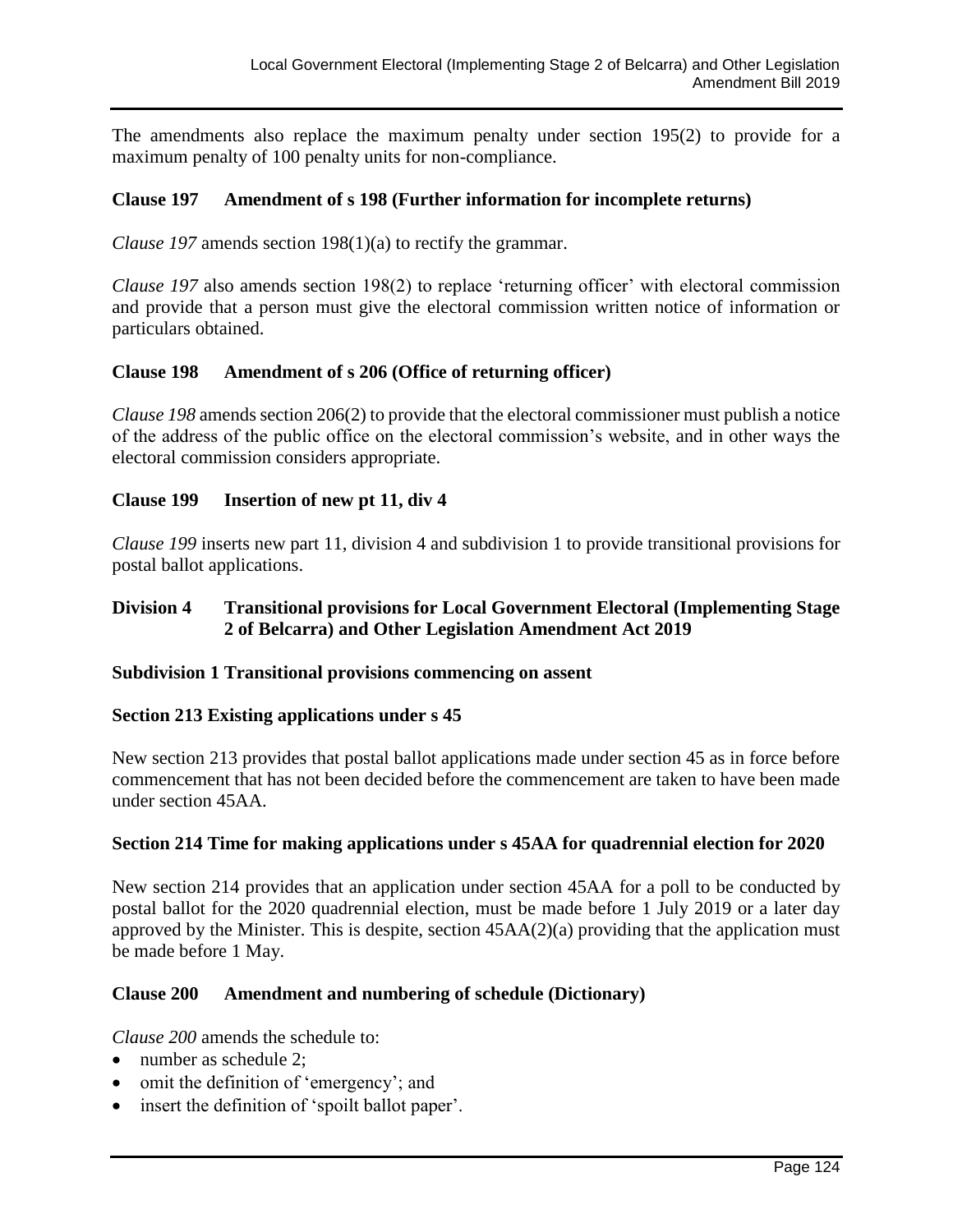# **Division 3 Amendments commencing by proclamation**

## **Clause 201 Amendment of s 19 (Requirements of voters roll)**

*Clause 201* amends section 19 to refer to 'silent elector'.

## **Clause 202 Amendment of s 27 (Making and certification of nomination)**

*Clause 202* amends section 27(2) to provide that a nomination must also contain information about the account with a financial institution the candidate intends to use as the candidate's account for section 126 and other matters stated in schedule 1.

## **Clause 203 Amendment of pt 4, div 2, sdiv 3, hdg (Recording of membership and agents for group of candidates)**

*Clause 203* amends the heading of part 4, division 2, subdivision 3 to state 'Membership and agents for group of candidates'.

## **Clause 204 Amendment of s 40 (Disposal of deposits generally)**

*Clause 204* consequentially amends section 40 to replace a reference to 'optional-preferential' with 'full-preferential', to reflect the change from optional-preferential voting to full-preferential voting under section 65 (System of voting).

## **Clause 205 Amendment of s 41 (Record of membership in group of candidates)**

*Clause 205* amends the heading of section 41 to state 'Membership of group of candidates'.

Section 41 is also amended and renumbered to provide that in an election only one member of a group of candidates may be a mayoral candidate and a candidate can only be a member of one group of candidates.

A group of candidates must also give a record of the membership of the group to the electoral commission and the record must be signed by each of the candidates who is a member of the group and include information about the account with a financial institution the group intends to use as its account for section 127 (Requirement for group of candidates to operate dedicated account).

The record must be given during the period that starts if the last election was a quadrennial election – 30 days after the polling day for the quadrennial election, or otherwise – the day after the polling day for the last election and ends at noon the last day for the receipt of nominations for candidates in the election.

After receiving the record, the electoral commission must then ensure a copy of the record is published, as soon as practicable, on the commission's website, and in other ways the electoral commission considers appropriate.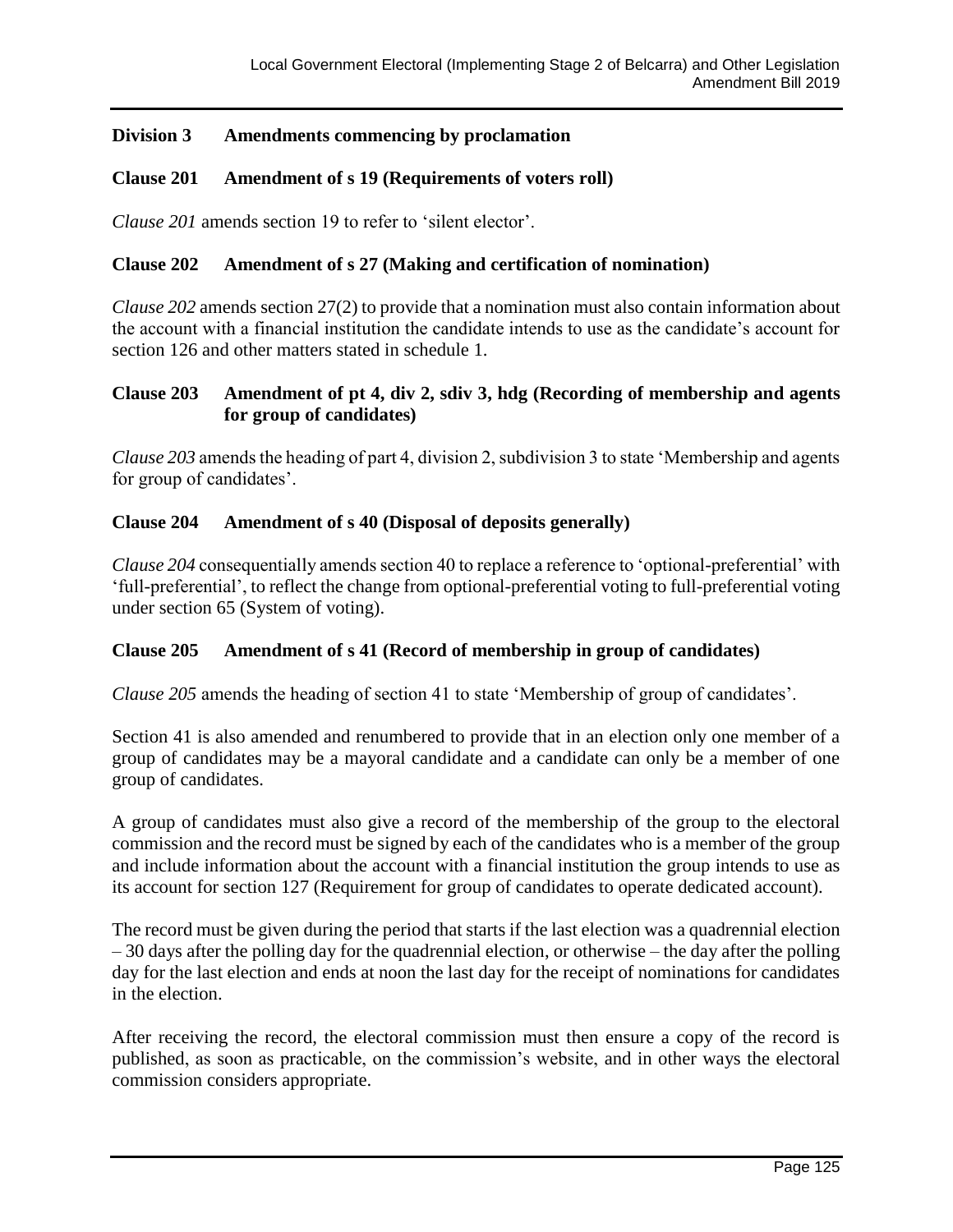# **Clause 206 Amendment of s 42 (Appointment of agent for group of candidates)**

*Clause 206(1)* amends section 42(2)(c) to rectify the grammar.

*Clause 206(2)* also amends section 42(3) to replace the reference to 'returning officer' with 'electoral commission', to provide that a copy of the instrument to appoint an agent for a group of candidates is to be given to the electoral commissioner.

## **Clause 207 Amendment of s 43 (Register of group agents)**

*Clause 207* amends section 43 to replace the reference to 'returning officer' with 'electoral commission', to provide that the electoral commissioner must keep a register of the details of each person who is appointed as the agent for a group of candidates.

## **Clause 208 Amendment of s 50 (Declaration of pre-polling booths)**

*Clause 208* amends section 50 to provide that the returning officer may arrange a place as a polling booth for an election to enable electors to cast a pre-poll vote. The polling booth may be located anywhere within or outside the local government area, or division of the area, for which the election is to be held. However, the returning officer must ensure that a polling booth is arranged at one of the following: the public office, or part of the public office, of the local government for which the election is to be held; or another office used by that local government to receive rate payments; or another convenient place in that local government's area.

# **Clause 209 Amendment of s 65 (System of voting)**

*Clause 209* amends section 65 to provide that the system of voting at an election for a local government divided into single-member divisions or for the election of a mayor is full-preferential voting.

## **Clause 210 Amendment of s 68 (Who may cast votes in particular ways)**

*Clause 210* amends section 68 to refer to 'silent elector' and consequentially omits the note under the definition of 'absentee vote', as the Bill amends section 50 to allow a polling booth to be arranged outside the local government area for an election.

## **Clause 211 Amendment of s 69 (Who must complete a declaration envelope)**

*Clause 211* amends section 69 to refer to 'silent elector'.

## **Clause 212 Amendment of s 73 (Voting hours for polling booths)**

*Clause 212* amends section 73 to replace the reference to section 50(2) with section 50(4) because of renumbering of section 50.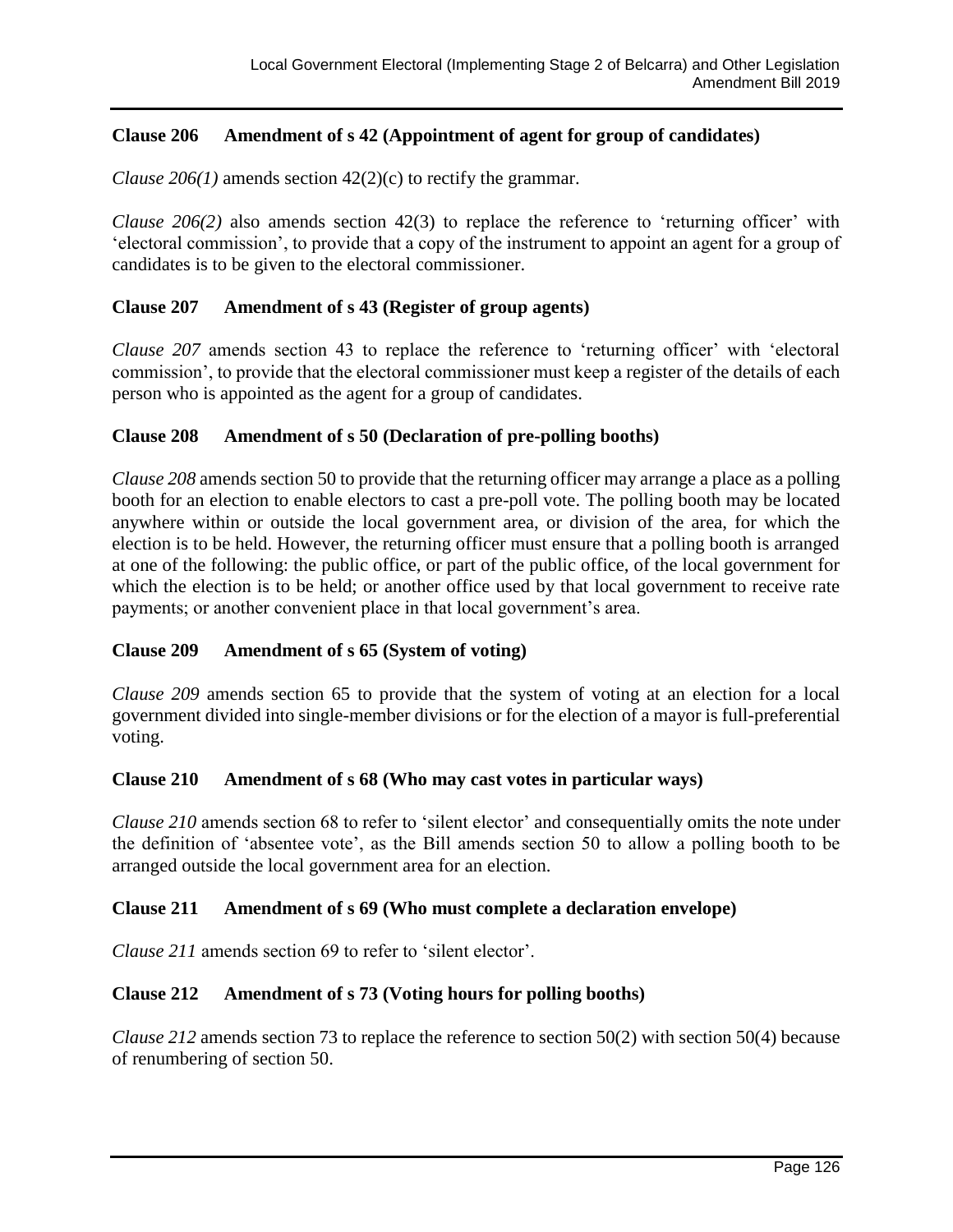# **Clause 213 Amendment of s 82 (Distribution of ballot papers to particular electors whose address has been omitted from electoral roll and to special postal voters)**

*Clause 213* consequentially amends section 82 to refer to 'silent elector'.

# **Clause 214 Amendment of s 83 (How electors must record a vote on a ballot paper– optional-preferential voting)**

*Clause 214* consequentially amends the heading of section 83 to state 'How electors must record a vote on a ballot paper–full-preferential voting' and replaces other references to 'optionalpreferential' with 'full-preferential', to reflect the change from optional-preferential voting to fullpreferential voting under section 65 (System of voting).

The amendments also provide that, for full-preferential voting, an elector must record preferences for all of the candidates to implement the new system of voting.

# **Clause 215 Amendment of s 86 (Formal and informal ballot papers–optional-preferential voting)**

*Clause 215(1) & (2)* consequentially amends the heading of section 86 to state 'Formal and informal ballot papers–full-preferential voting' and replaces other references to 'optionalpreferential' with 'full-preferential', to reflect the change from optional-preferential voting to fullpreferential voting under section 65 (System of voting).

*Clause 215(3)* also amends section 86 to provide that a ballot paper is taken to contain writings or marks that indicate the elector's intended order of preferences, even though the square opposite the name of one of the candidates has been left blank, if the elector has written the numbers 1, 2, 3 and so on in all the squares opposite the candidates' names except for the blank square; and the numbers are consecutive numbers, without the repetition of a number. The ballot is taken to indicate that the candidate whose name is opposite the blank square is the elector's last preference.

# **Clause 216 Amendment of s 92 (Preliminary counting of ordinary votes)**

*Clause 216* consequentially amends section 92 to replace a reference to 'optional-preferential' with 'full-preferential', to reflect the change from optional-preferential voting to full-preferential voting under section 65 (System of voting).

# **Clause 217 Amendment of s 95 (Official counting of votes)**

*Clause 217* consequentially amends section 95 to replace references to 'optional-preferential' with 'full-preferential', to reflect the change from optional-preferential voting to full-preferential voting under section 65 (System of voting).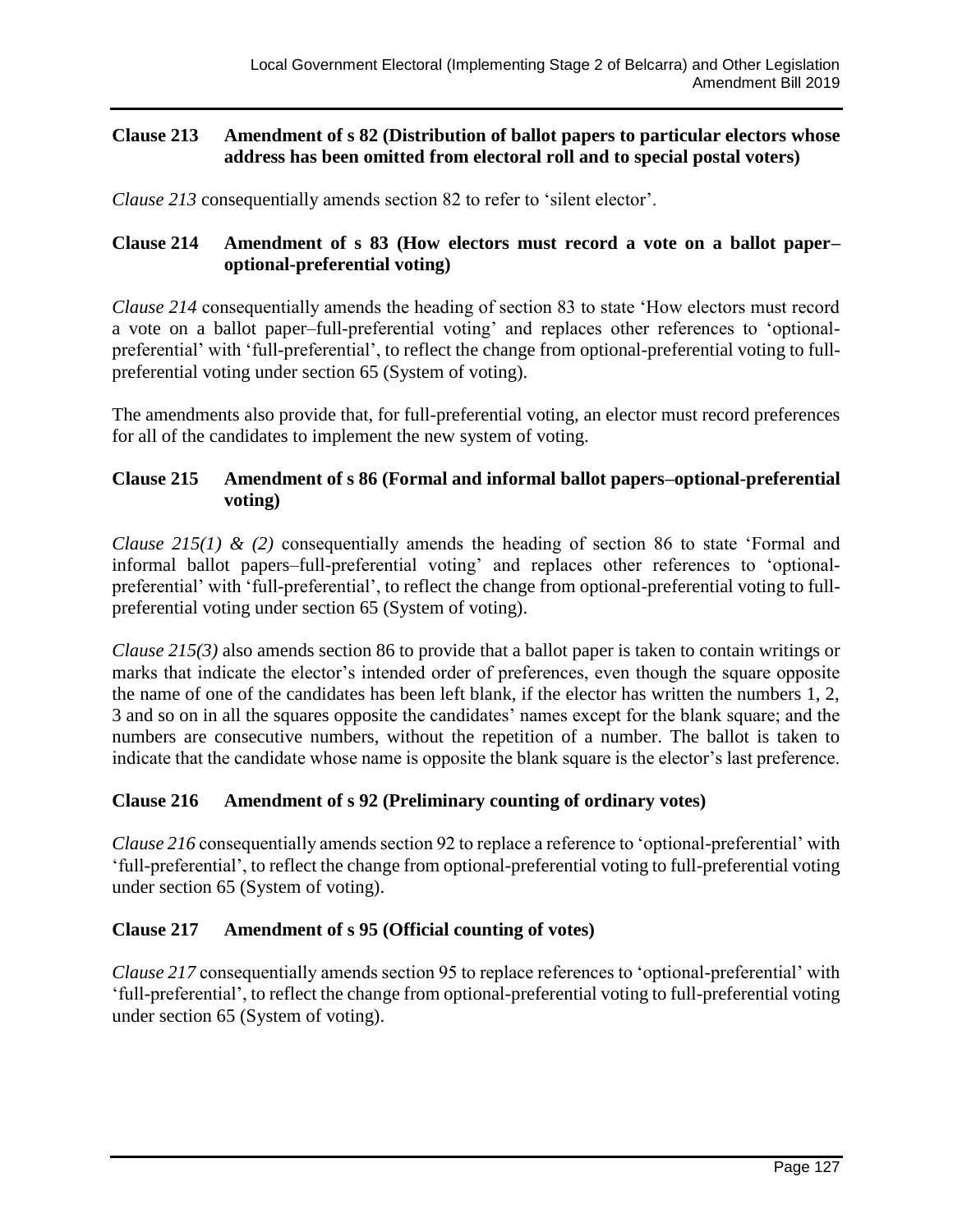# **Clause 218 Amendment of s 97 (Counting of votes for optional-preferential system)**

*Clause 218* amends the heading of section 97 to state 'Counting of votes for full-preferential voting' and replaces other references to 'optional-preferential' with 'full-preferential', to reflect the change from optional-preferential voting to full-preferential voting under section 65 (System of voting).

The amendments also omit section 97(4)(b) to remove the requirement to exclude all ballot papers on which there is not recorded a preference vote for a candidate who has not been excluded for the count or a previous count for a further count assigning preference votes.

## **Clause 219 Insertion of new s 101A (Election and elector information)**

*Clause 219* inserts new section 101A to provide that for an election, if the electoral commission has given notice of the final result of a poll, it must as soon as practicable publish on its website the number of formal first preference votes cast for each candidate and information about the distribution of other formal preference votes for the candidates in the poll.

The electoral commission must also comply with a request for elector information from a registered political party, group of candidates (if one member was elected) or a councillor who was elected and as a candidate and was not a member of a group or endorsed by a registered political party by giving them the elector information about each elector who was enrolled on the voters roll and voted in the election, unless the electoral information is about a silent elector.

The elector information that is to be given for a request is the information about each elector who was enrolled on the voters roll:

- for each local government area if the request is from a registered political party;
- for the local government area or division for each member of the group that was elected, if the request is from a group of candidates; and
- for the local government area or division for which a councillor was elected, if the request is from the councillor.

The amendments also provide that a person must not disclose or allow another person access to elector information given to a registered political party, group of candidates or councillor unless it is for a purpose related to an election. The maximum penalty for non-compliance is 200 penalty units.

## **Clause 220 Amendment of s 106 (Definitions for part)**

*Clause 220* amends section 106 to:

- omit the definitions of 'candidate's disclosure period', 'gifts register', 'group's disclosure period' and 'political activity'; and
- insert the definitions of 'disclosure period', 'fundraising contribution', 'recipient' and 'source';
- replace the definitions of 'electoral expenditure' and 'third party';
- omit the reference to the subsections  $(1)$  and  $(2)$  for the definition of 'gift'; and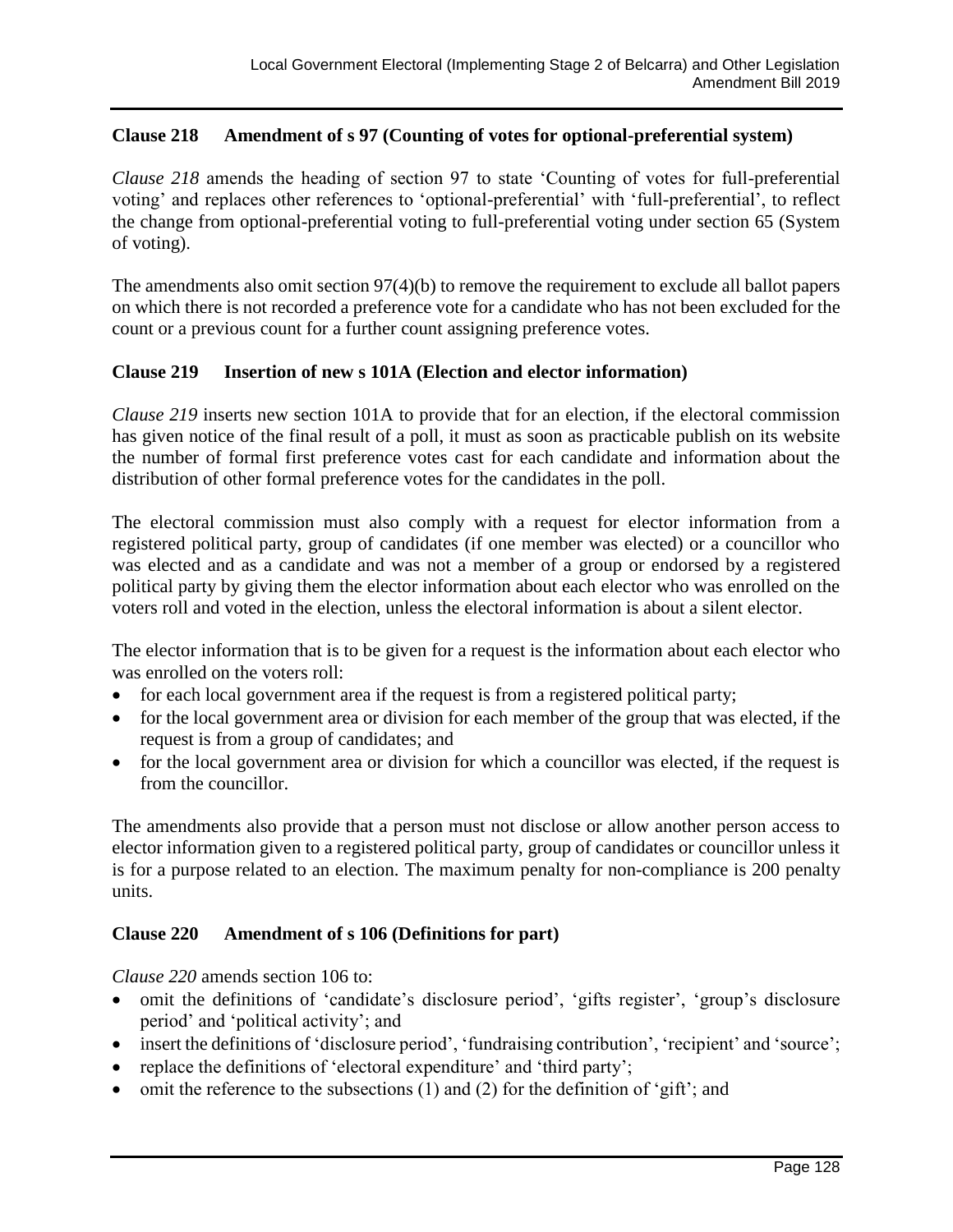• include a reference to a loan for the definition for 'relevant details'.

# **Clause 221 Insertion of new s 106A (Meaning of** *disclosure period***)**

*Clause 221* inserts new section 106A to provide that the disclosure period for an election, for a candidate in an election is the period that starts:

- if the candidate was a candidate in an election held within 5 years before the polling day for the election – 30 days after the polling day for the earlier election; or
- otherwise on the earlier of the following days  $$ 
	- o the day the person announces or otherwise publicly indicated the person's intention to be a candidate in the election;
	- o the day the person nominates as a candidate in the election;
	- o the day the person otherwise indicates the person's intention to be a candidate in the election, including, for example, by accepting a gift made for the purpose of the election.

The disclosure period for an election, for a group of candidates for an election, is the period that starts 30 days after the polling day for the last quadrennial election.

The disclosure period for an election, for a third party to whom section 118A or 125A applies is the period that starts 30 days after the polling day for the last quadrennial election.

A disclosure period for an election ends 30 days after the polling day for the relevant election.

However, a regulation may prescribe another day on which a disclosure period starts or ends.

# **Clause 222 Replacement of s 107 (Meaning of** *gifts***)**

*Clause 222* amends section 107 to provide that a gift is the disposition of property, or provision of service, for no consideration or inadequate consideration, including uncharged interest on a loan and any part of a fundraising contribution that exceeds \$200.

Uncharged interest on a loan is the amount that would have been payable, if the loan had been made on terms requiring the payment of interest at the generally prevailing interest rate for a loan of that kind, or any interest had not been waived, or any interest payments were not capitalised.

However, a gift does not include:

- the transmission of property under a will; or
- a fundraising contribution of \$200 or less or the first \$200 of a fundraising contribution that exceeds \$200; or
- an amount paid to a political party as a subscription for a person's membership of, or affiliation with, the party; or
- the provision of voluntary labour; or
- the incidental or ancillary use of a volunteer's vehicle or equipment or if the vehicle or equipment is ordinarily available for a volunteer's personal use.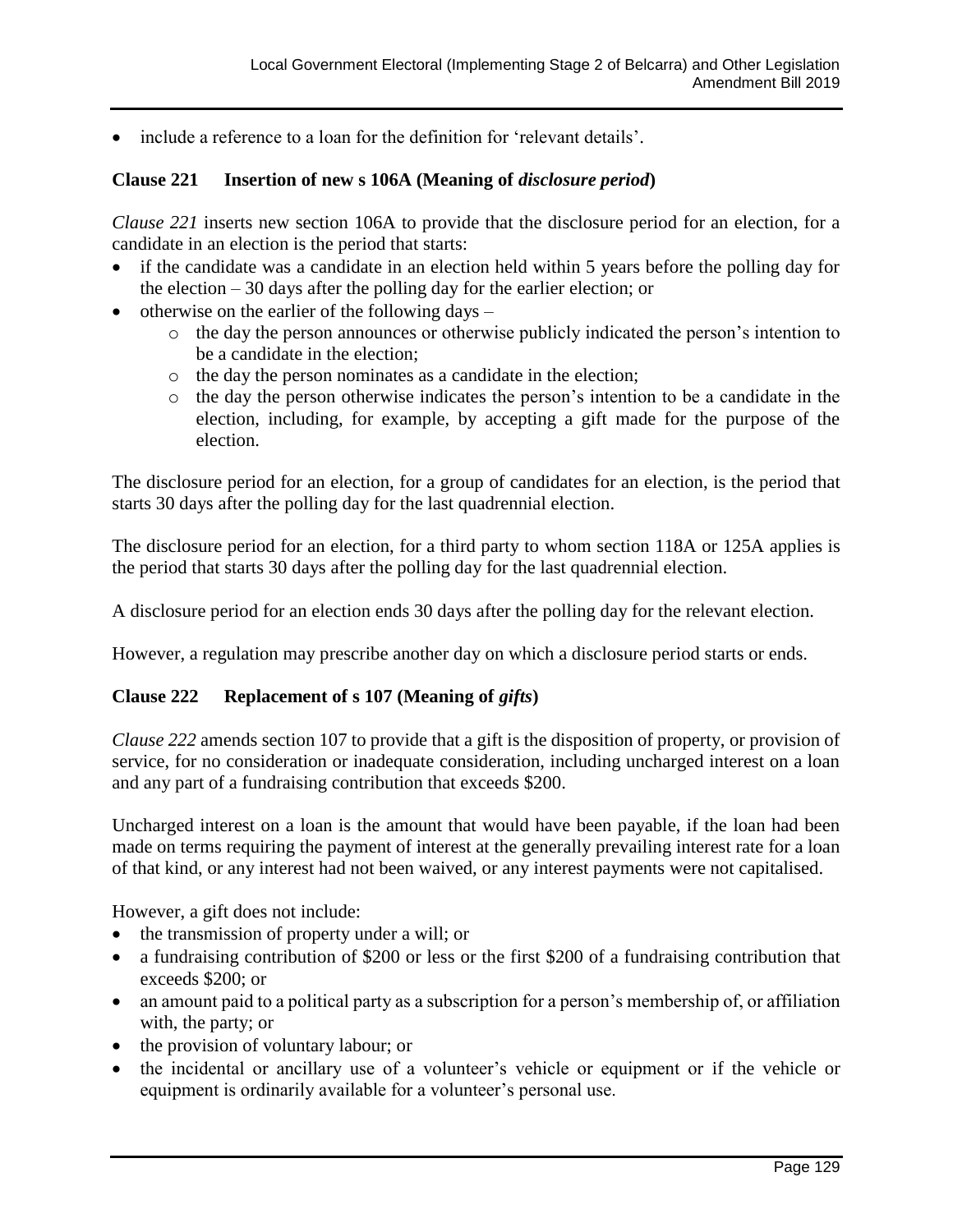The amendments also provide that a reference to a gift in part 6 does not include a gift made in a private capacity to a person for their personal use if the person has not used, does not use and does not intend to use the gift solely or substantially for a purpose related to an election.

# **Clause 223 Insertion of new s 107A (Meaning of** *fundraising contribution***)**

*Clause 223* inserts new section 107A to provide that a fundraising contribution is an amount paid by a person as a contribution, entry fee or other payment to entitle the person or another person to participate in, or otherwise obtain a benefit from, a fundraising venture or function, regardless of whether or not the payment raises funds for an entity.

New section 107A also provide that fundraising contribution includes, but not limit to, an amount paid for a raffle ticket and an item at a fundraising auction.

# **Clause 224 Amendment of s 108 (Meaning of** *value* **of gifts)**

*Clause 224* amends section 108(d) to provide that the value of a gift, that is a fundraising contribution, is the gross amount of the contribution, regardless of anything received in consideration for the contribution.

# **Clause 225 Replacement of s 109 (Meaning of** *relevant details* **for gifts)**

*Clause 225* replaces section 109 to provide the relevant details for a gift or loan includes their value, when they were made and the terms of the loan. Other relevant details include:

- if the person making the gift or loan has an interest in a local government matter that is greater than that of other persons in the local government area, details of that fact and the nature of the person's interest;
- for a gift or loan made by an individual, their name and residential or business address, their occupation and, if relevant, the industry in which they are employed, carry on a business or are otherwise engaged;
- for a gift or loan made by a corporation, the corporation's name, names and residential or business addresses of the directors or members of the executive committee, however described, of the corporation and, if relevant, the same details for the holding company and a description of the type of business the corporation carries on;
- for a gift or loan made on behalf of the members of an unincorporated association, the association's name and, the names and residential or business addresses of the members of the executive committee, however described, of the association unless the organisation is a registered industrial organisation.
- for a gift or loan made out of a trust fund or out of the funds of a foundation, the names and residential or business addresses of the trustees of the fund or other persons responsible for the funds of the foundation and the name or other description of the trust account or foundation and, if the gift is given, or loan is made, out of a trust fund of a lawyer or accountant under the instructions of a person who is in substance the giver of the gift or lender, the name and residential or business address of the person.
- for all other gifts or loans, the name and residential or business address of the person who made the gift or loan.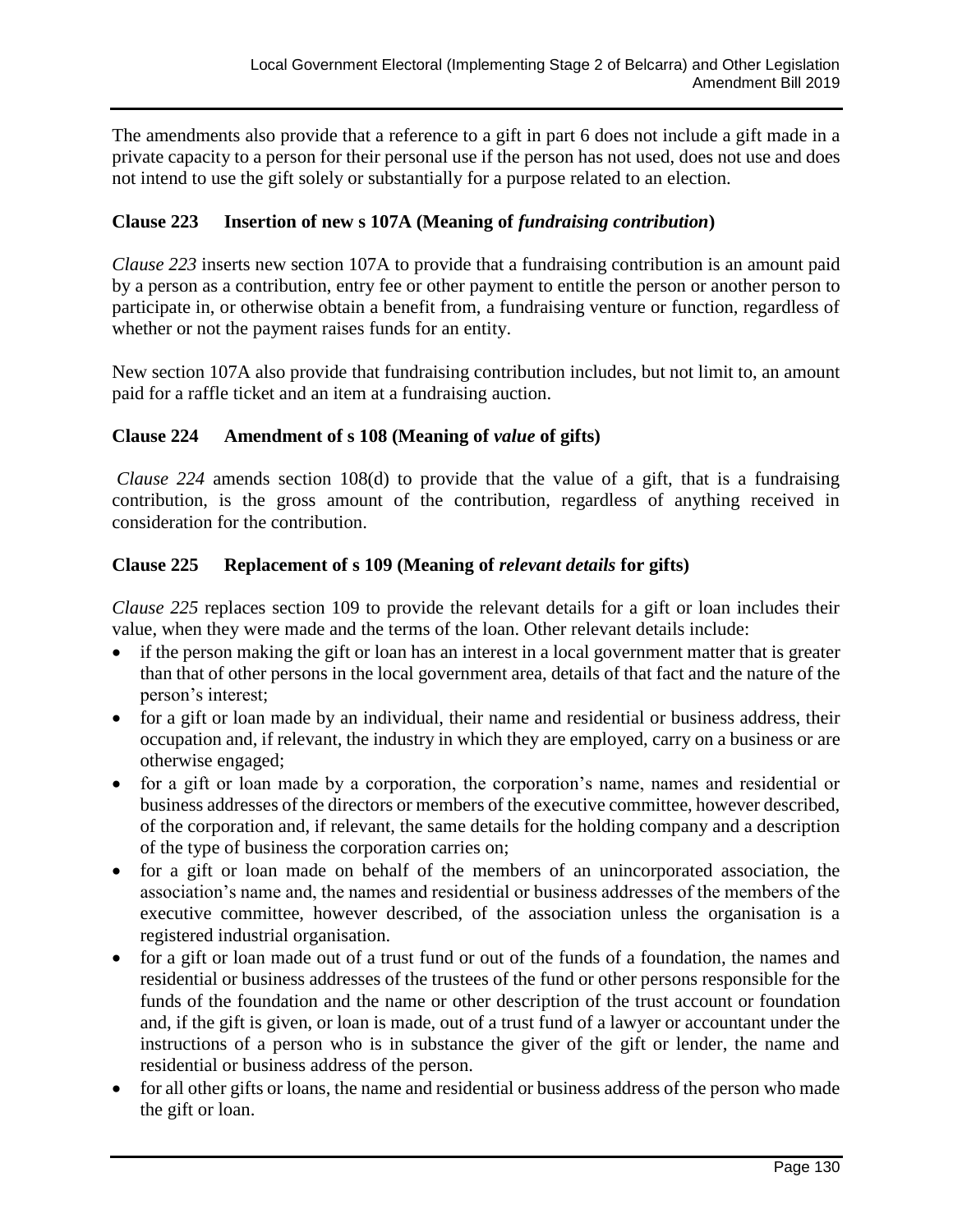The relevant details for a gift or loan that is made by an entity that is not the source of the gift or loan, is that fact and the other relevant details listed for the entity that is the source of the gift or loan.

## **Clause 226 Insertion of new s 112A (When expenditure is incurred)**

*Clause 226* inserts new section 112A to provide that for part 6 expenditure is incurred for goods or services, when they are delivered or provided.

Expenditure is incurred for advertising when the advertisement is broadcasted or published and for production of distribution of material for an election when the material is distributed.

The amendments also provide that a regulation may prescribe when expenditure of another kind is incurred.

## **Clause 227 Amendment of section 113A (Meaning of political donation)**

*Clause 227* amends section 113A to provide that a reference in this section to a gift includes a fundraising contribution to the extent the amount of the contribution forms part of proceeds of the fundraising venture or function to which the contribution relates. Also, a reference in this section to a gift includes amounts paid by a person to a political party to the extent the total amount exceeds \$1000 in a calendar year for an amount paid as a subscription for their membership of or affiliation with the party.

## **Clause 228 Omission of pt 6, div 2 (Disclosure periods)**

*Clause 228* omits part 6, division 2 as new section 106A provides for the disclosure period.

## **Clause 229 Replacement of pt 6, div 3, hdg (Disclosure by candidates)**

*Clause 229* amends the heading of pt 6, div 3 to state 'Gifts and loans' and insert a heading for subdivision 1 (Disclosure of gifts and prohibited gifts).

## **Clause 230 Insertion of new s 118A (Gifts to third parties to enable political expenditure)**

*Clause 230* inserts new section 118A to provide that a third party must give the electoral commission a return about a gift by the disclosure date for the return, if the third party received a gift of a value of \$500 or more from an entity during the disclosure period for an election and the entity that is the source of the gift intended it to be used, wholly or in part, by the recipient to incur or reimburse political expenditure and the third party used it for either of these purpose for the election.

The third party must give the electoral commission a return about the gift by the disclosure date for the return and it must be in the approved form and state the relevant details for the gift.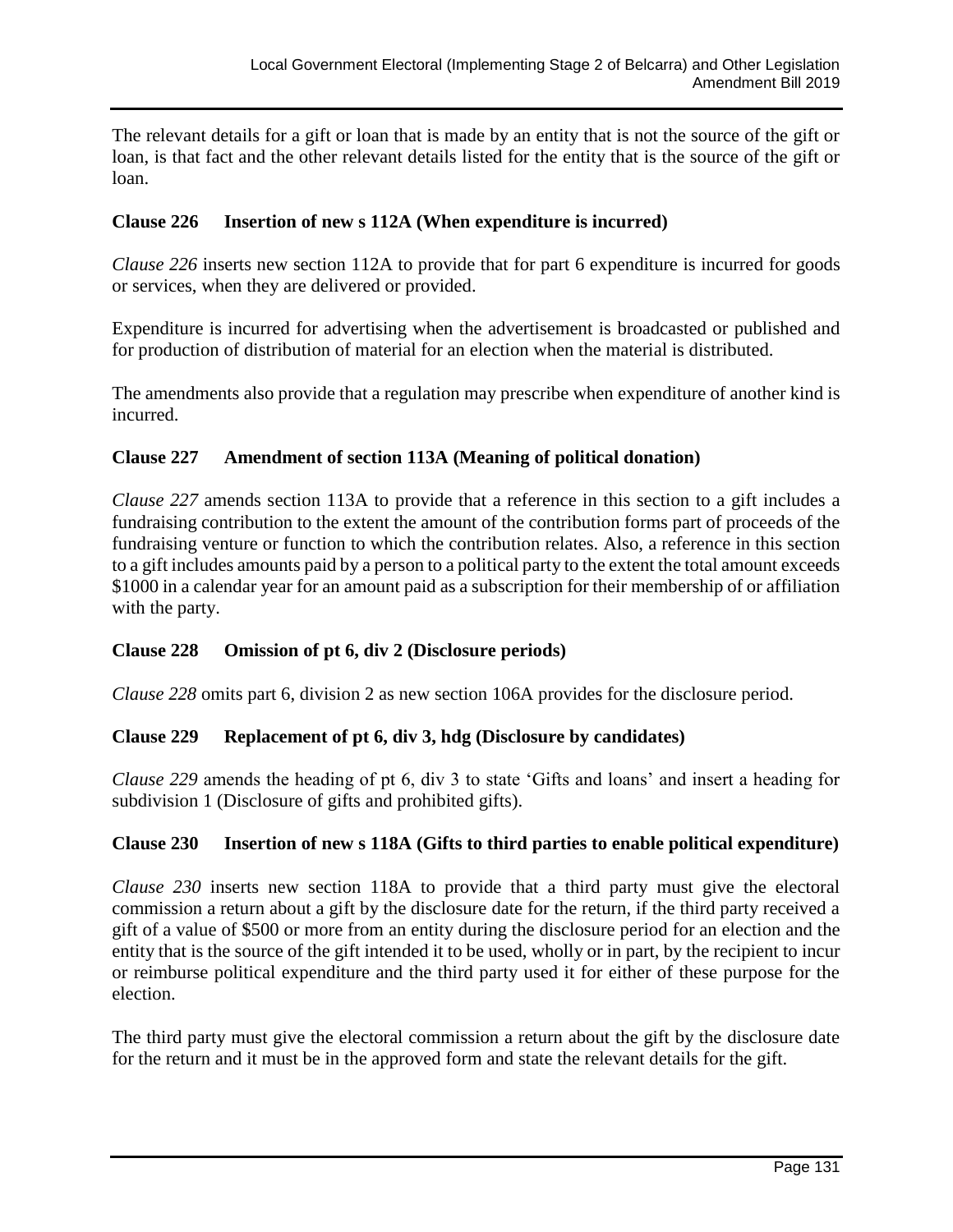The third party must also give the electoral commission a return, in the approved form, within the required period for the election that states the total value of all gifts received by the party during the disclosure period and the number of entities that made the gifts.

The value of a gift made to the third party by an entity includes the value of all other gifts made to the third party by the same entity during the disclosure period.

This section also provides a definition for 'political expenditure'.

## **Clause 231 Amendment of s 119 (Particular gifts not to be received)**

*Clause 231* amends the heading of section 119 to state 'Receiving anonymous gifts prohibited'.

The amendments consequentially amend and renumbers section 119 to omit section 119(3), as new section 122C will provide for the recovery of prohibited gifts or loans.

## **Clause 232 Insertion of new pt 6, div 3, sdiv 2 hdg**

*Clause 232* inserts new heading for subdivision 2 (Disclosure of loans and prohibited loans).

## **Clause 233 Amendment of s 120 (Loans to candidates or groups of candidates)**

*Clause 233* amends section 120 to replace the list of details that the return by a candidate, or agent for a group of candidates must comply with for a loan that is \$500 or more with a reference to relevant details for the loan. The relevant details are now prescribed under amended section 109.

## **Clause 234 Amendment of s 121 (Particular loans not to be received)**

*Clause 234* consequentially amends and renumbers section 121 to omit section 121(4), as new section 121C will provide for the recovery of prohibited gifts or loans.

## **Clause 235 Insertion of new pt 6, div 3, sdiv 3**

*Clause 235* inserts new part 6, division 3, subdivision 3 (Other provisions about gifts and loans).

## **Section 121A When an entity is the** *source* **of a gift or loan**

New section 121A provides that an entity is the source of a gift (the ultimate gift) or loan (the ultimate loan) made to another entity (ultimate recipient) if the gift or loan is given from one entity to another entity (first recipient), with the main purpose being to directly or indirectly enable the first recipient or the other person to make the ultimate gift or ultimate loan to the ultimate recipient and the first recipient or the other person makes the ultimate gift or ultimate loan to the ultimate recipient.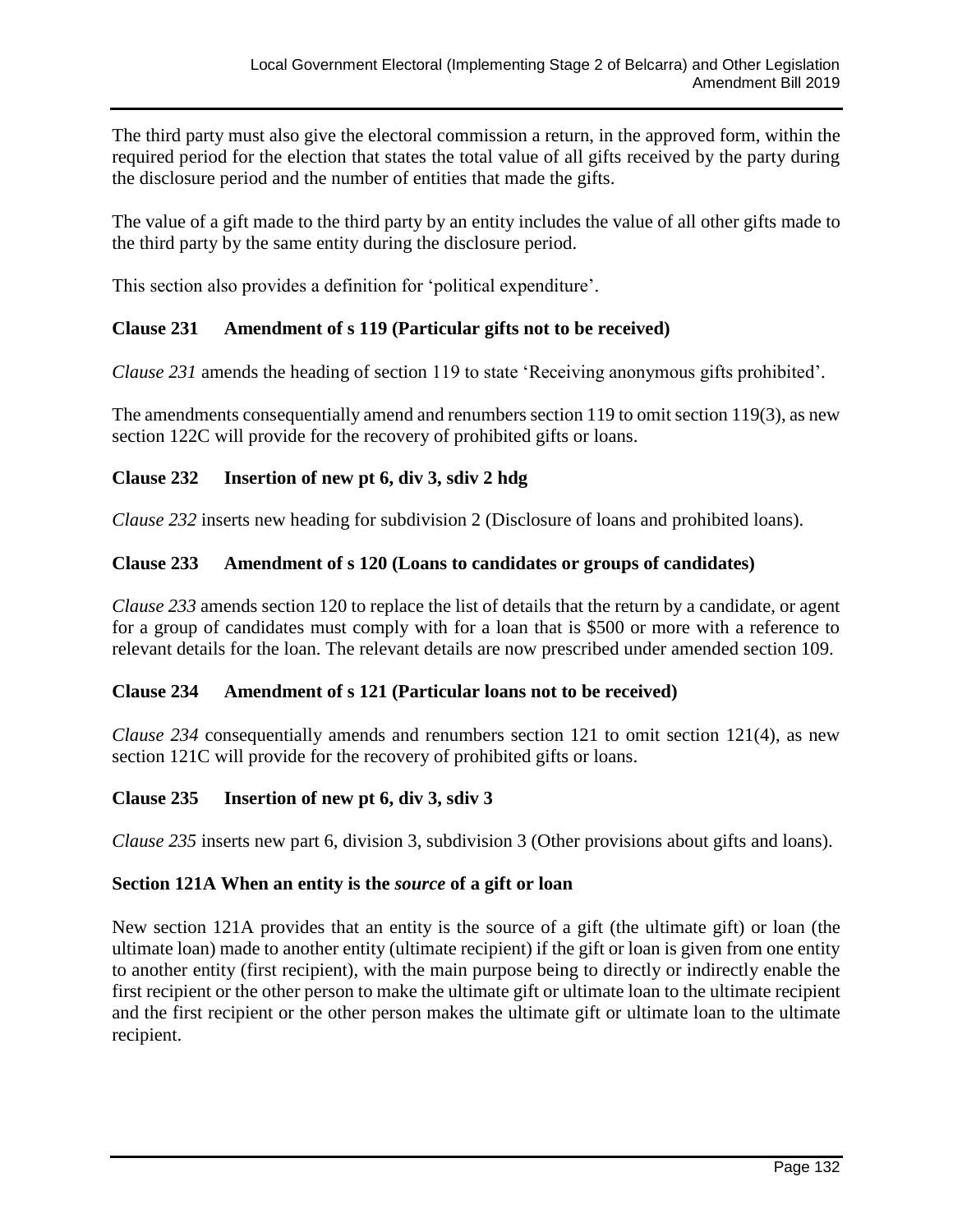## **Section 121B Donor must disclose source of gift or loan**

New section 121B (Donor must disclose source of gift or loan) provides that when an entity makes a gift or loan of a value of \$500 or more to a candidate, a group of candidates or a registered political party for an election, or a gift mentioned in section 118A(1) (Gifts to third parties to enable political expenditure) to a third party, it must give a notice to the recipient.

The notice must state the relevant details of the gift or loan relating to the entity and if the entity is not the source of the loan, that fact and the relevant details relating to the source of the gift or loan. The maximum penalty for non-compliance is 20 penalty units.

## **Section 121C Recovery of prohibited gifts or loans**

New section 121C provides that the State may recover the amount of a gift or loan received by a person, if they were received in contravention of section 119 (Receiving anonymous gifts prohibited) or section 121 (Particular loans not to be received).

The amount may be recovered as a debt due to the State from the recipient or the members of a group or a group's agent if the recipient is a group. If the amount is recoverable from two or more people, those persons are jointly and severally liable for the amount.

An action in court to recover an amount due to the State may be brought in the name of the electoral commission and any process in the action to be served on the State may be served on the electoral commission.

## **Clause 236 Insertion of new pt 6, div 3, sdiv 4 hdg**

*Clause 236* inserts new subdivision heading for part 6, div 3, subdivision 4 (Notification obligations).

## **Clause 237 Replacement of s 122 (Electoral commission to give reminder notice to candidates)**

*Clause 237* amends section 122 to replace section 122 with new sections 122 (Requirement to notify the public about disclosure obligations) and 122A (Requirement to notify third party of obligation to give return under s 125A).

## **Section 122 Requirement to notify the public about disclosure obligations**

Section 122 provides that if a candidate, agent for a group of candidates, or third party for an election is required to give a return to the electoral commission, the candidate, agent or third party must take reasonable steps to notify the public that the candidate, agent or third party is required to give the return to the electoral commission and state the relevant details for the gift or loan in the return. A maximum penalty of 1 penalty unit for non-compliance applies.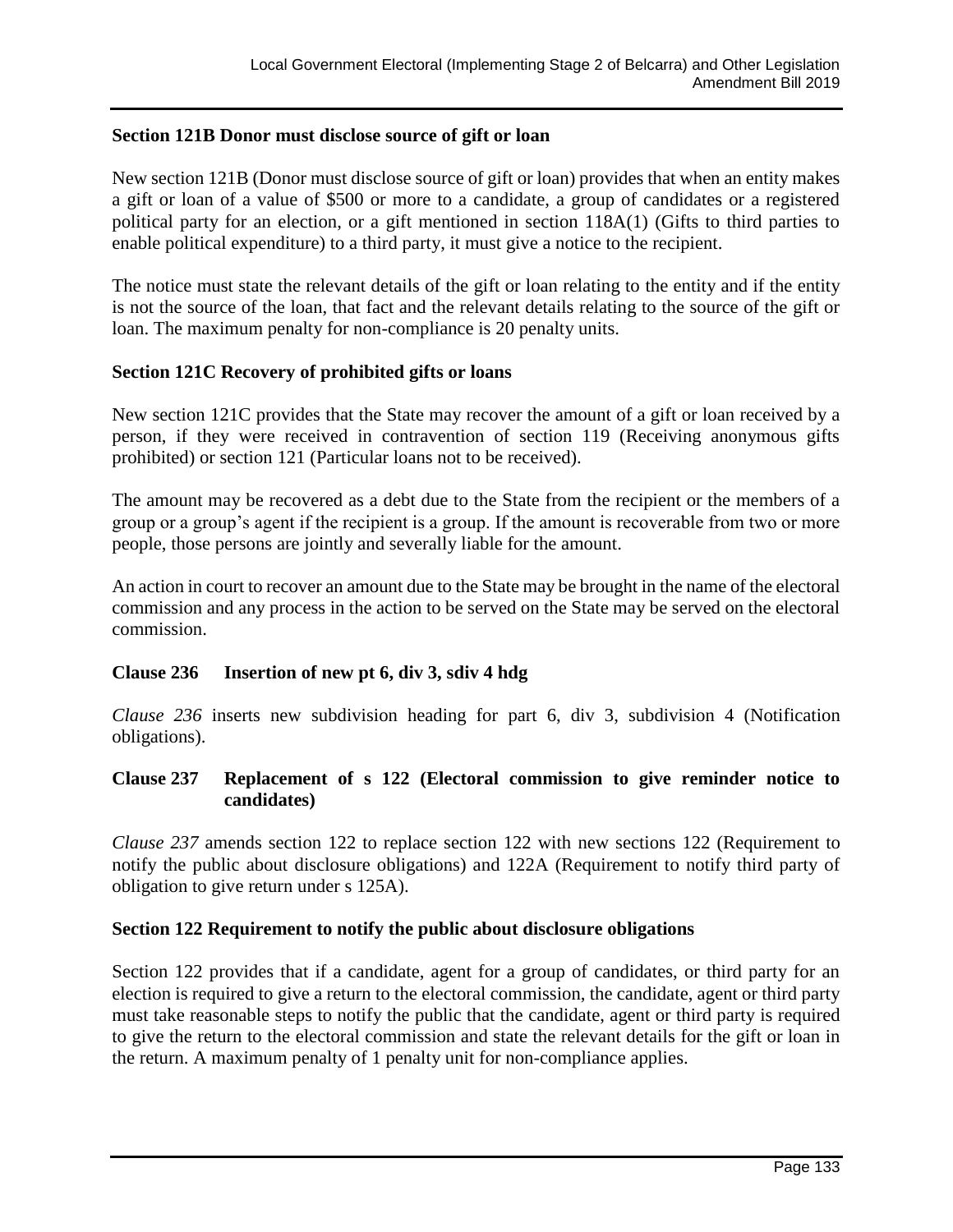The notification must also include a fair summary of the provisions under which the requirement arises.

## **Section 122A Requirement to notify third party of obligation to give return under s 125A**

Section 122A provides that if a candidate or group of candidates receives a gift of a value of \$500 or more and comprised of expenditure incurred by a third party for an election under section 125A(1) (Expenditure returns – political expenditure by third party) or a third party for an election receives a gift from another third party for the election under section 118A(1) (Gifts to third parties to enable political expenditure), a notice must be given to the third party who gave the gift.

The notice must be given within 7 business days after they receive the gift that states the third party may be required to give a return about the gift under section 125A. The maximum penalty for non-compliance is 20 penalty units.

# **Clause 238 Replacement of pt 6, div 4 (Disclosure by third parties)**

*Clause 238* replaces part 6, division 4.

## **Section 123 Meaning of** *electoral expenditure*

New section 123 provides that electoral expenditure is expenditure incurred (whether or not incurred during the election period) on, or a gift in kind given, that consists of:

- broadcasting a political advertisement;
- publishing a political advertisement in a journal;
- publishing a political advertisement on the internet, even if it is on an internet site located outside of Queensland; and
- displaying a political advertisement at a theatre or other place of entertainment; and
- producing and distributing these advertisements.

An electoral expenditure also includes producing and distributing other material that advocates a vote for or against a candidate, group of candidates or registered political party and is required under section 177 (Author of election material must be named) to include the name and address of the author of the material or of the person authorising the material and is used during the election period.

Electoral expenditure also includes expenditure incurred on (whether or not incurred during the election period) or a gift in kind given that consists of carrying out an opinion poll or other research relating to the election, during the election period, if the dominant purpose is to promote or oppose, directly or indirectly the election of a candidate, group of candidates, or registered political party in relation to the election or otherwise influence voting at the election.

## **Section 124 Expenditure return–candidate, group of candidates or registered political party**

New section 124 provides that the following election participants, a candidate, a group of candidates, a registered political party or an associated entity, that incur electoral expenditure for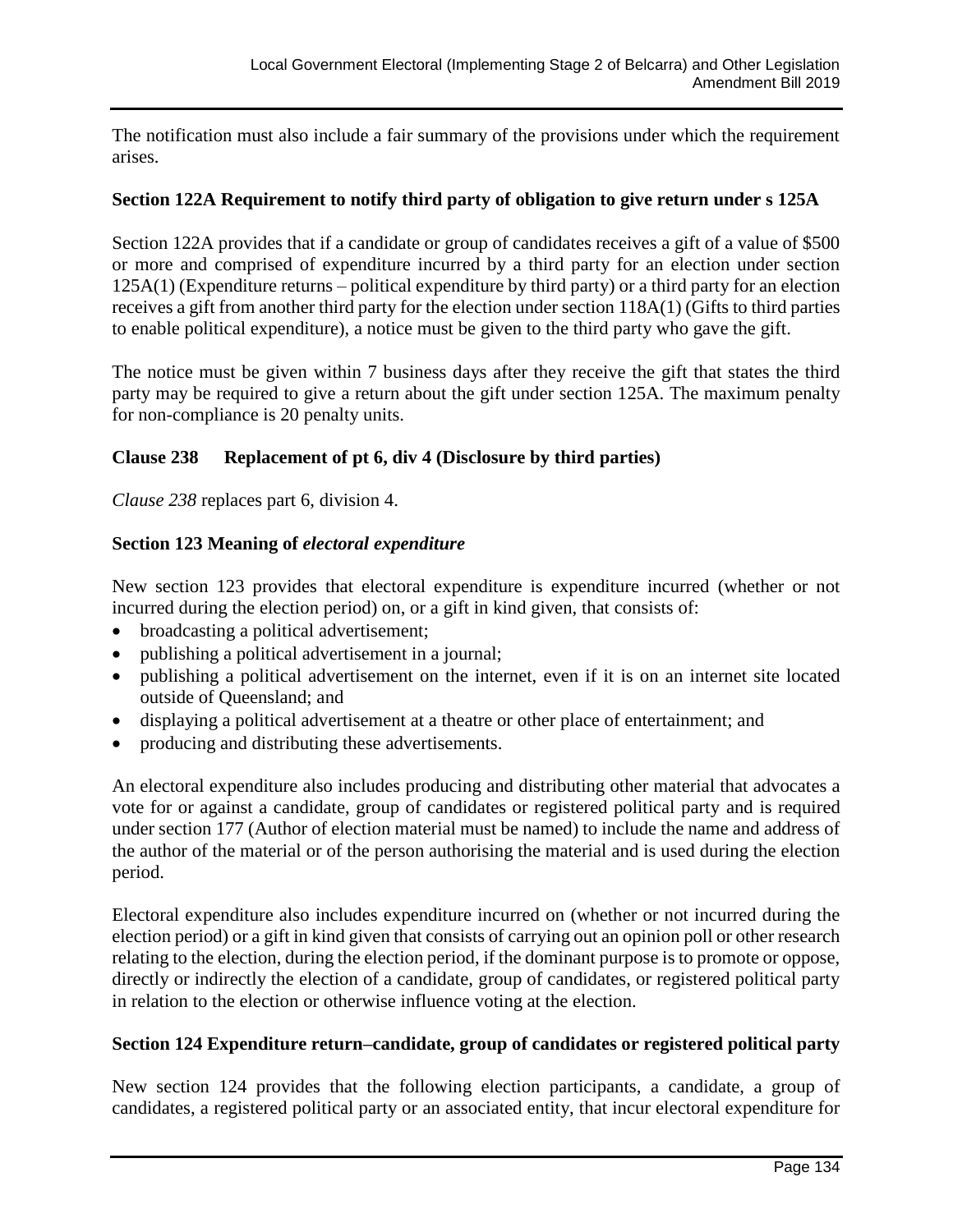an election that totals \$500 or more must give a return to the electoral commission, for a group of candidates and a registered political party, their agent must give the return.

The return must be given to the electoral commission in the approved form by the disclosure date and state:

- the name and business address of the person who supplied the goods or service to which the expenditure relates;
- a description of the goods or service;
- the amount of the electoral expenditure;
- when the expenditure was incurred; and
- the purpose for incurring the expenditure.

For a candidate or group of candidates, the return must also be accompanied by a copy of a bank statement for the dedicated account of the candidate or group of candidates for the disclosure period.

New section 124 also provides a definition of 'bank statement'.

## **Section 125 Summary expenditure return–candidate, group of candidates or registered political party**

New section 125 provides that a candidate, an agent of a group of candidates, an agent of a registered political party that endorsed a candidate and an associated entity must give the electoral commission a return, in the approved form, within the required period for the election. This only applies to an associated entity if section 124 (Expenditure return–candidate, groups of candidates or registered political party) applies to the entity for an election.

The return must state the total amount of electoral expenditure they incurred during the disclosure period. However, if no electoral expenditure was incurred during the disclosure period, then the return must state that fact.

## **Section 125A Expenditure returns–political expenditure by third party**

New section 125A provides that a third party must give the electoral commission a return if it incurs expenditure, during the disclosure period for an election, that totals \$500 or more and is comprised of electoral expenditure, or a gift made to or for the benefit of a political party, candidate or group of candidates, a member of the group or a person acting on behalf of the group. This includes circumstances where the third party gives a gift to another person on the understanding that they or another person, uses the gift (directly or indirectly) to incur the expenditures mentioned.

The third party must give a return for each amount of expenditure incurred by them by the disclosure date for the return in the approved form and it must state:

• the name and business address of the person who supplied the goods or service to which the expenditure relates;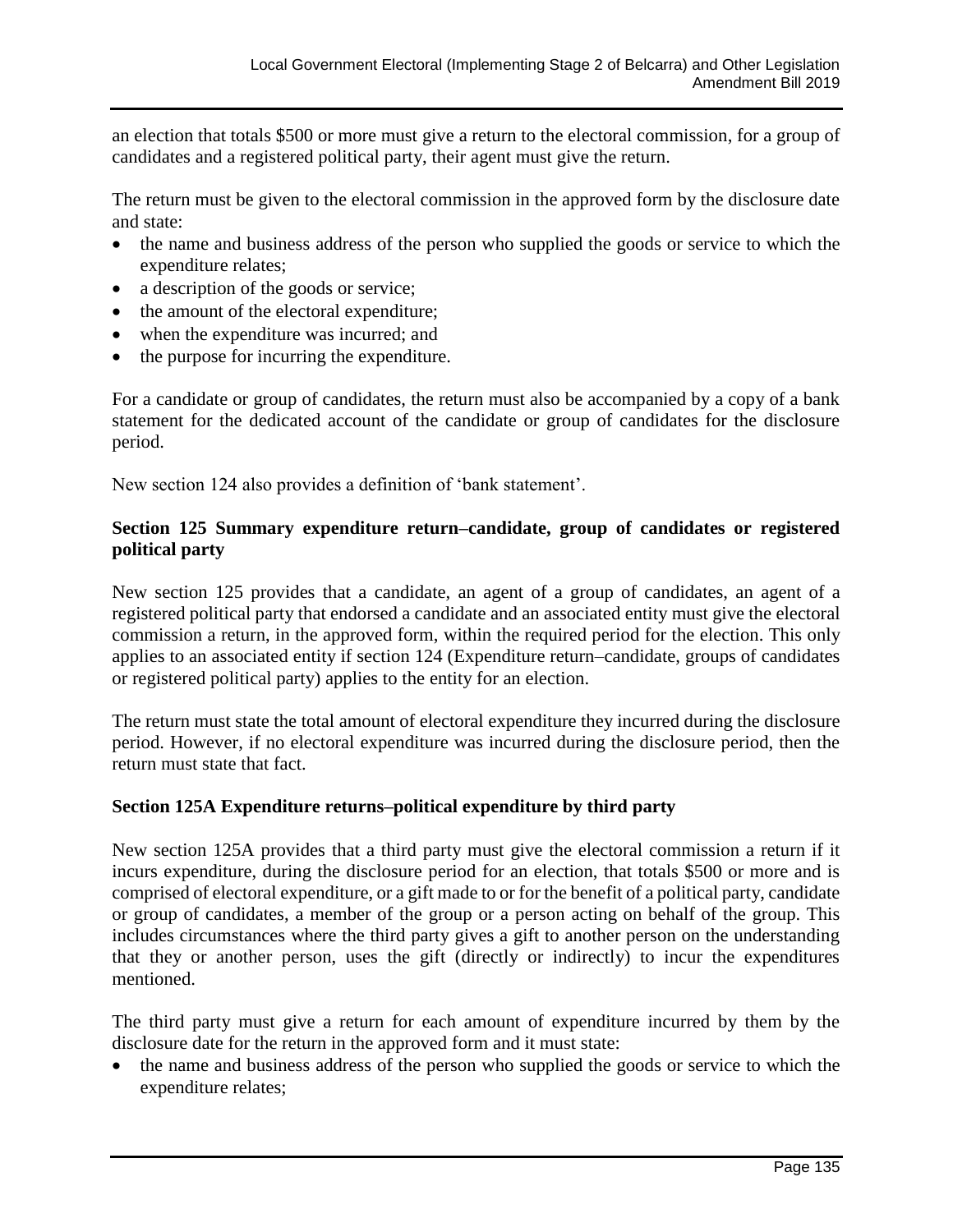- a description of the goods or service;
- the amount of the electoral expenditure;
- when the expenditure was incurred;
- the purpose for incurring the expenditure;
- if the expenditure was incurred to benefit, support or oppose a particular candidate, group of candidates or political party in the election, that fact and the name of the candidate, group of candidates or political party;
- if the expenditure was incurred to support or oppose a particular issue in the election, that fact and a description of the issue.

In addition, the third party must also give to the electoral commission a return that states the total amount of political expenditure they incurred during the disclosure period within the required period for the election in the approved form.

An amount of expenditure incurred by a third party for two or more elections is taken to have been incurred by them for each of the elections.

# **Clause 239 Amendment of pt 6, div 6, hdg (Gifts register)**

*Clause 239* amends the heading of part 6, division 6 to state 'Publication of returns'.

# **Clause 240 Amendment of s 128 (Register of gifts)**

*Clause 240* omits section 128(1) and renumbers section 128 to provide that the electoral commission is no longer required to keep a register of gifts, however, it must publish all the returns and other documents that were previously required to be on the register on its website.

The electoral commission is also required to publish a return or other document within 5 days after it was given to the commission. However if publishing a return or other document would disclose any of the following information, the electoral commission must publish a copy of the return or document from which the information has been deleted: the address of a silent elector; a copy of, or extract from, a bank statement mentioned in section 124(3)(d); information prescribed by regulation.

# **Clause 241 Amendment of s 129 (Access to gifts register)**

*Clause 241* consequentially amends the heading of section 129 to state 'Access to published returns and other documents' and replaces the reference to 'the gifts register' with 'a return or other document published under section 128' and omits section 129(2), as the electoral commission is no longer required to keep a gifts register as a consequence of the amendment of section 128 (Electoral commission must publish returns and other documents) in the Bill.

# **Clause 242 Amendment of s 130 (Queries on contents of gifts register)**

*Clause 242* consequentially amends the heading of section 130 to state 'Queries on return'.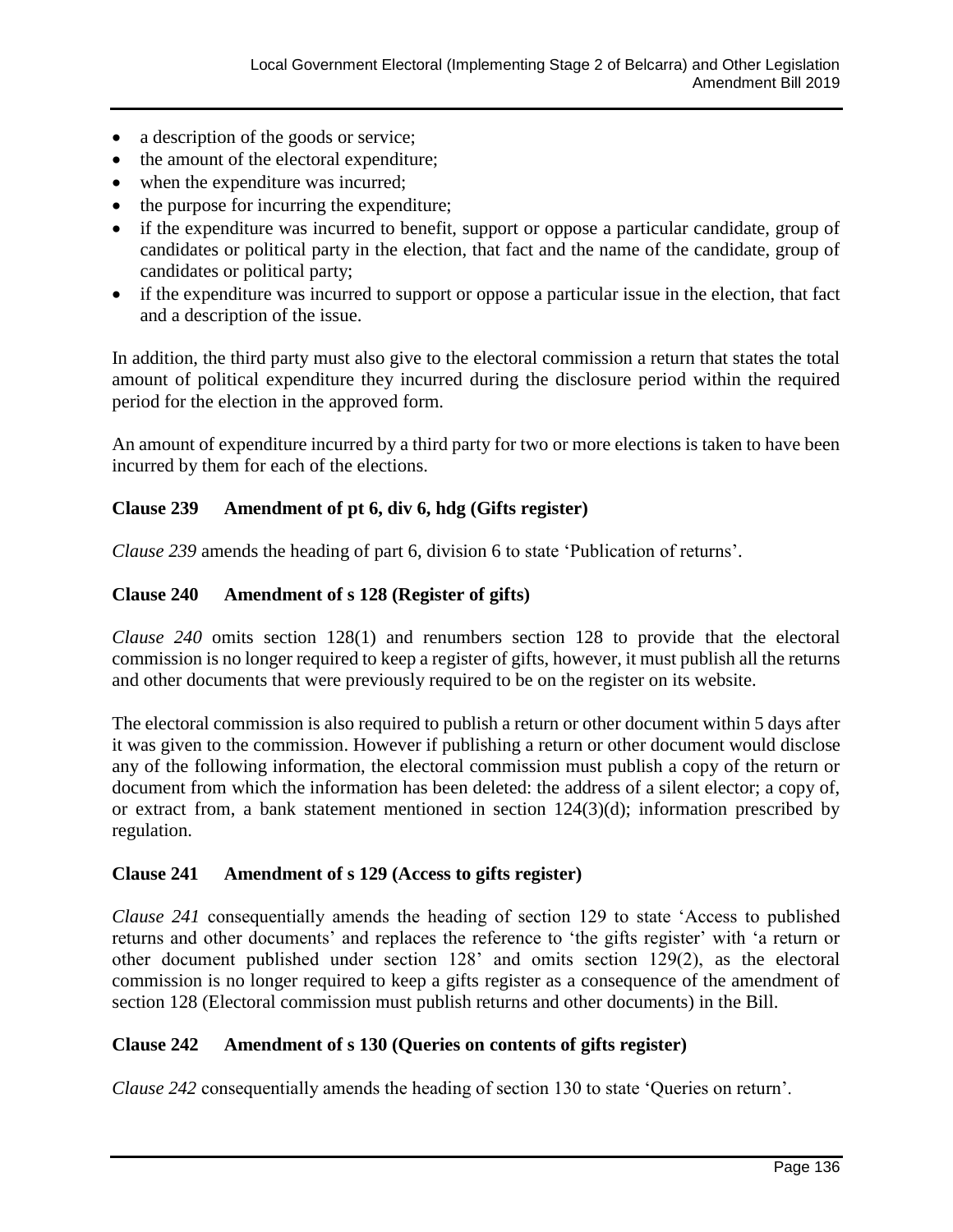# **Clause 243 Insertion of new s 130A (Electoral commission must give reminder notice about requirement for return)**

*Clause 243* inserts new section 130A to provide that if a person is required to give the electoral commission a return under division 3 and 4 and has not given the return to the electoral commission by the reminder day, the electoral commission must, as soon as practicable after the reminder day, give a person a written notice.

The notice must state that the person is required to give the return and the provision under which the return is required to be given and relevant provisions, or a general outline of them, that relate to the requirement to give the return.

New section 130A lists provisions that maybe relevant to the requirement to give the return and also provides a definition of 'reminder day'.

# **Clause 244 Amendment of s 131 (Inability to complete returns)**

*Clause 244* amends section 131 to provide that a person who is required to give a return under party 6 (Electoral funding and financial disclosure) or particulars under section 131(3) in relation to a gift or loan made to an election participant, is presumed to know that a gift or loan was made to an election participant and the identity of the entity that is the source of the gift or loan, unless the contrary is proven. Election participant means a candidate in an election; or a group of candidates for an election or a third party to which section 118A or 125A applies.

# **Clause 245 Amendment of s 132 (Amendment of returns)**

*Clause 245* consequentially amends section 132(3) to provide that the electoral commission must publish an amended return stated in an application, under section 128, and the day and time the amendment was made.

## **Clause 246 Insertion of new s 162A (Knowledge about gift or loan presumed)**

*Clause 246* inserts new section 162A to provide that for a proceeding for an offence against this Act relating to a gift or loan made to an election participant, the participant is presumed to know that the gift or loan was made to them and the identity of the entity that is the source of the gift or loan, unless the contrary is proven. For a gift or loan made to a group of candidates, the agent of the group is also presumed to know these matters, unless the contrary is proven. Election participant means a candidate in an election; or a group of candidates; or a third party to which section 118A or 125A applies; or an agent of a group of candidates.

# **Clause 247 Amendment of s 179 (Giving of how-to-vote cards to electoral commission)**

*Clause 247* amends section 179 to provide that the electoral commission must also reject a howto-vote card if it constitutes a group campaign activity relating to a candidate who is not a member of a group of candidates, in contravention of section 183.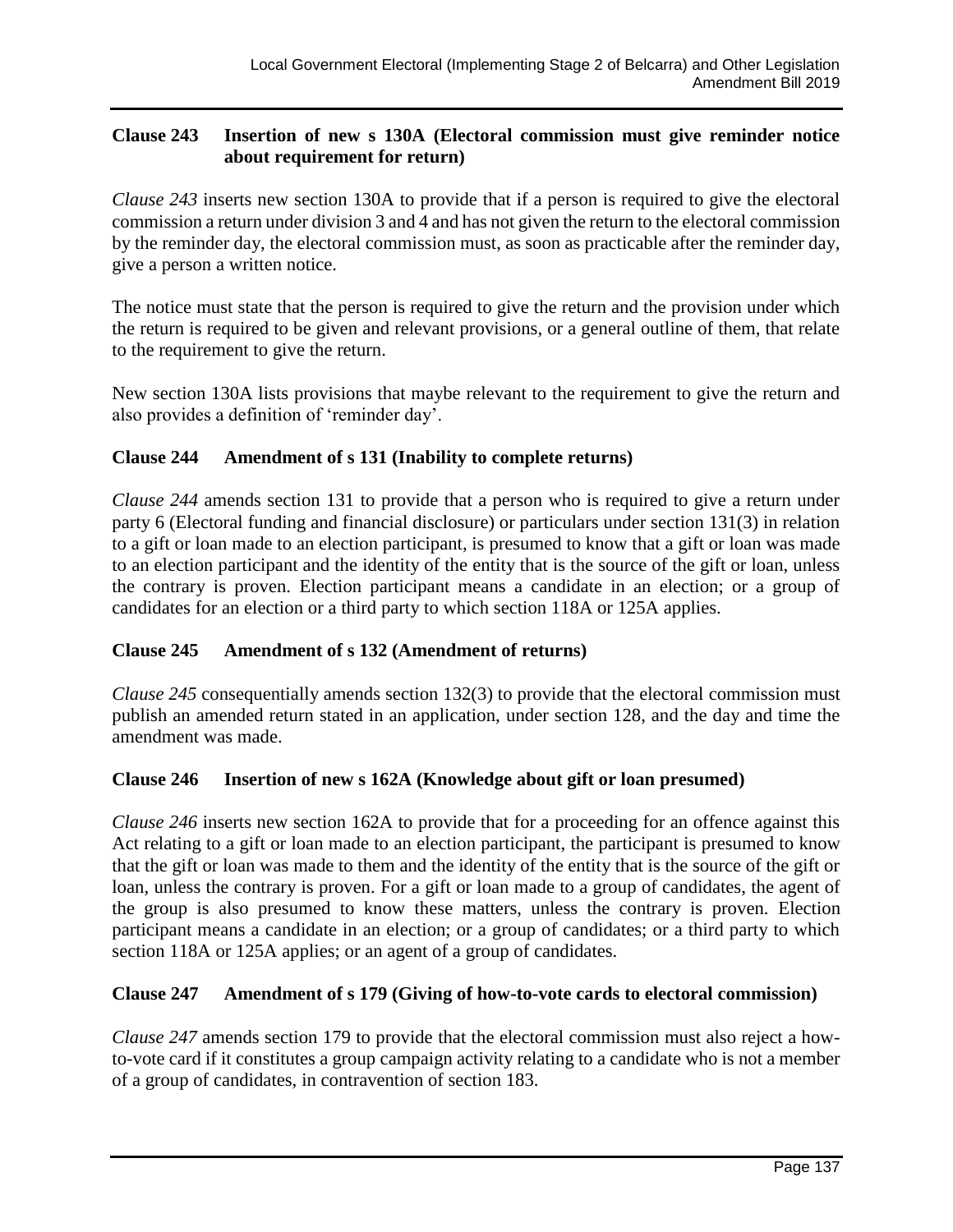# **Clause 248 Replacement of s 183 (Offence for group of candidates to advertise or fundraise if particular requirements not complied with)**

*Clause 248* inserts new section 183 (Engaging in group campaign activities).

New section 183 prohibits a person from engaging in group campaign activity for an election unless the activity relates to candidates who are members of a registered group of candidates for the election, as stated in the record for the group published under section 41(4) or candidates who are endorsed by the same political party for the election. A maximum penalty of 100 penalty units for non-compliance applies and a proceeding against this offence must be brought within 4 years within the commission of the offence.

New section 183 also provides a definition of 'group campaign activity'.

# **Clause 249 Insertion of new s 195A (False or misleading information about gift)**

*Clause 249* inserts new section 195A to prohibit a person from publishing information about a gift that is made to, or received by, a candidate, group of candidates, registered political party, associated entity or a third party that they know is false or misleading in a material particular. The maximum penalty for non-compliance is 20 penalty units.

However, a person does not commit an offence if the information published is a true copy, or fair summary, of information in a return published by the electoral commission.

# **Clause 250 Amendment of s 196 (Records to be kept)**

*Clause 250* amends the definition under section 196(2) for 'relevant record' to refer to new section 125A(1) (Expenditure returns–political expenditure by third party) which provides for the circumstances of incurring political expenditure.

# **Clause 251 Insertion of new pt 11, div 4, sdiv 2**

*Clause 251* inserts new part 11, division 4, subdivision 2 (Transitional provisions commencing by proclamation).

## **Section 216 Disclosure period for an election**

New section 216 provides that a reference in section 106A to an election held before the polling day for the election to which the section applies, or the last quadrennial election, includes an election held before the commencement.

A reference in section 106A to a nomination as a candidate in an election, or an announcement or other indication of a person's intention to be a candidate in an election, includes a nomination, announcement or other indication made before the commencement.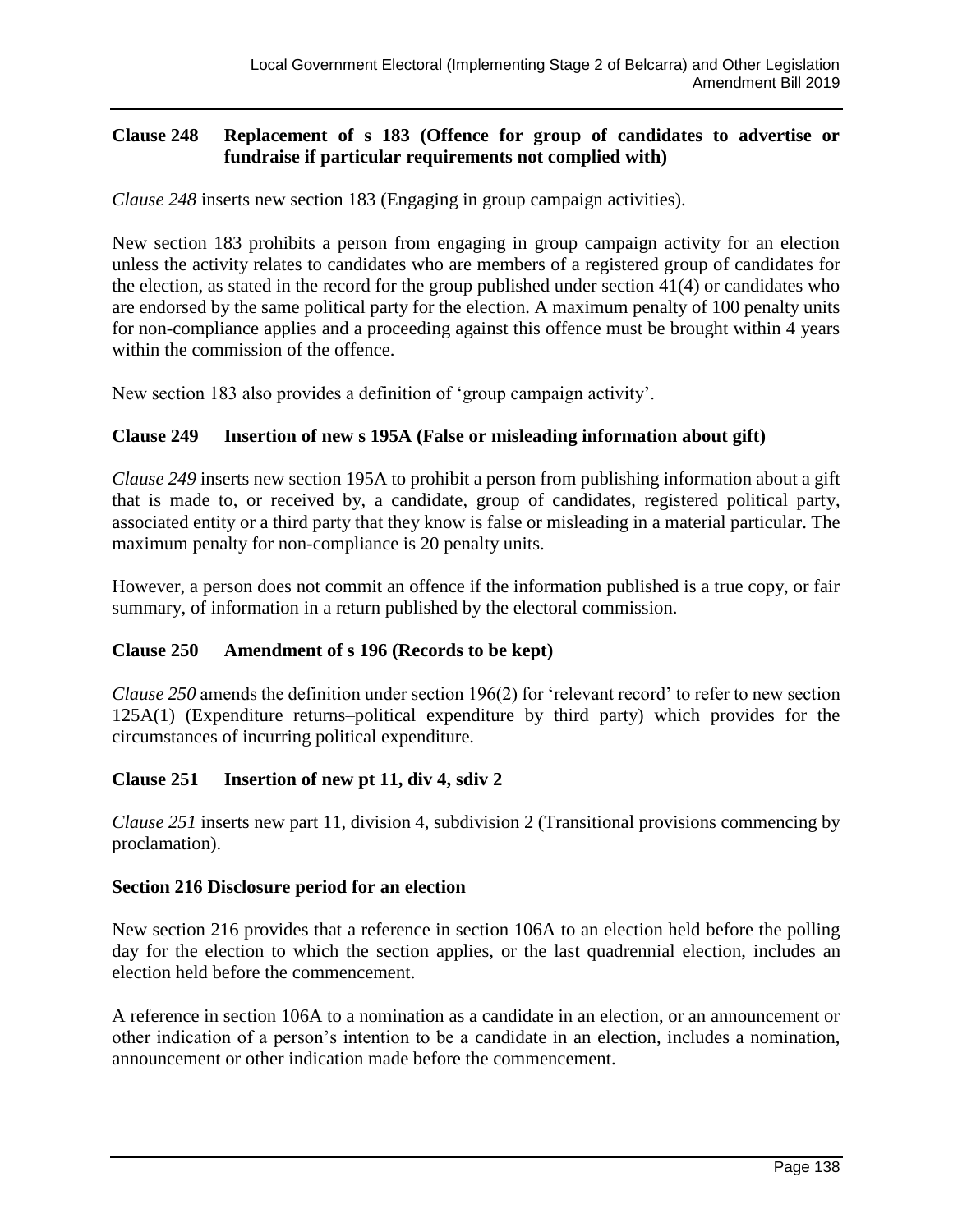## **Section 217 Disclosure obligations for councillors**

New section 217 applies to a person who, on the commencement, is a candidate for an election under part 6 if, immediately before the commencement, the person was a councillor; or another person who was not a candidate for the election.

For part 6, the disclosure period for the candidate is taken to start on the commencement.

Within 14 days after the commencement, the candidate must give a return under part 6 for any gifts or loans received by the candidate for the period starting 30 days after the polling day for the most recently held election for which the councillor was a candidate; and ending on the commencement.

However, subsection (3) does not apply in relation to a gift or loan that is the subject of a return given to the electoral commission under part 6 before the commencement. Part 9, division 5 applies in relation to the candidate as if a reference in the division to part 6 included a reference to this section.

## **Section 218 Disclosure obligations for electoral expenditure**

New section 218 provides that for an election held after the commencement of this section, for the purpose of applying part 6, division 4, election participant includes a candidate, group of candidates, registered political party, an associated entity and a third party to which section 125A (Expenditure returns–political expenditure by third party) applies.

It is immaterial whether the election participant incurred electoral expenditure for the election before or after the commencement of this section. If the election participant's disclosure period for the election, under section 106A, started, other than for this section, before the introduction day for the Bill, the disclosure period for the election is taken to have started on the introduction day.

An election participant must give a return under part 6, division 4, within 14 days after the commencement of this section, for any electoral expenditure incurred by them during the period starting on the day the Bill was introduced into the Legislative Assembly and ending on the commencement.

Part 9, division 5 applies in relation to the election participant as if a reference in the division to part 6 includes a reference to this section.

## **Clause 252 Insertion of new sch 1 (Other matters nomination must contain)**

*Clause 252* inserts new schedule 1 to provide additional matters that a prospective candidate for an election is required to provide in their nomination.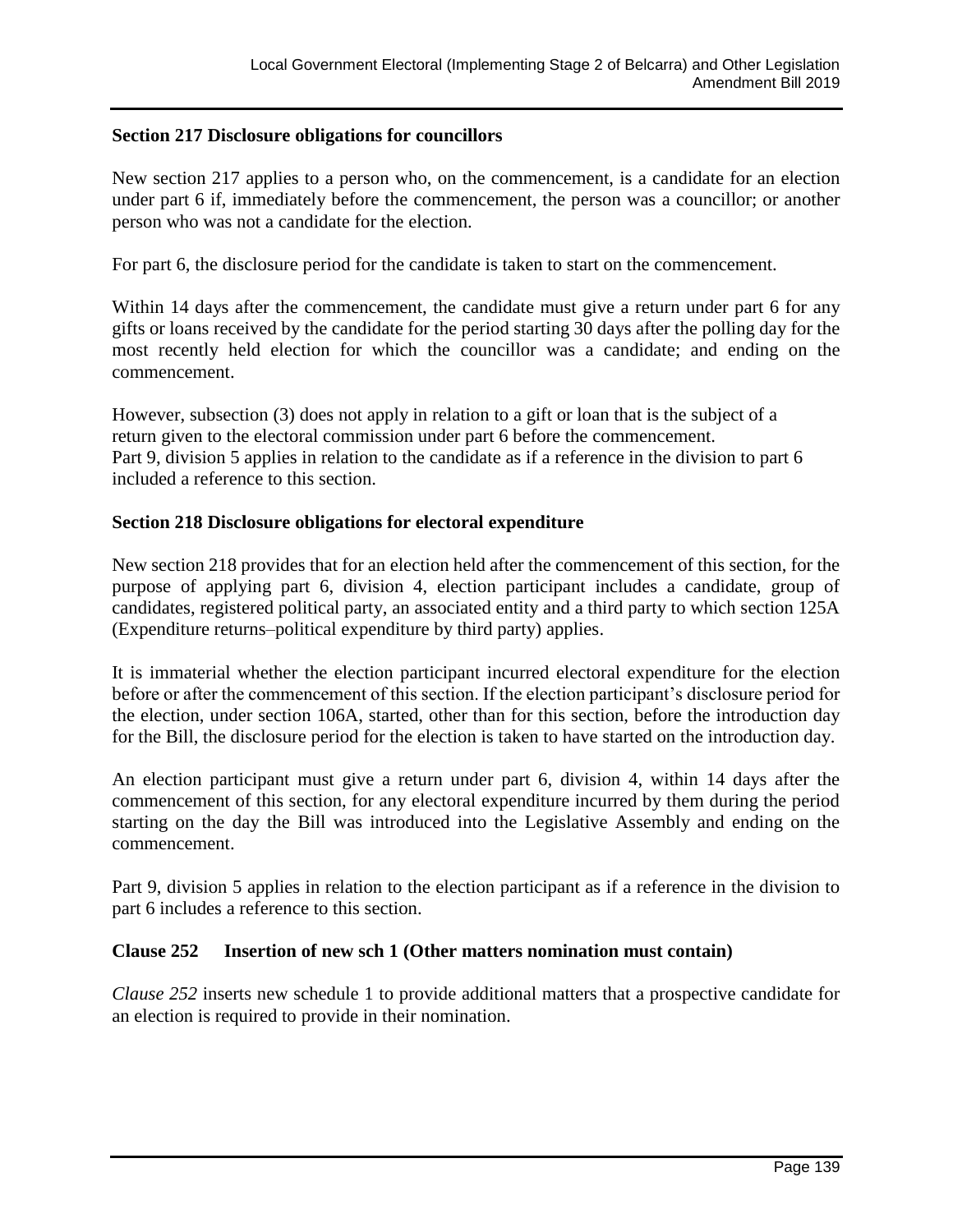# **Section 1 Definitions for schedule**

New section 1 provides definitions for 'close associate', 'contractual arrangement' and 'contractual process'.

## **Section 2 Who is a** *close associate*

New section 2 provides that a close associate of a candidate includes a person who in relation to the candidate is a spouse, a partner in a partnership, an entity other than a government entity, for which the candidate is an executive officer or board member.

## **Section 3 Membership of political party or trade or professional organisation**

New section 3 provides that if a candidate is, or has been within the previous year, a member of a registered political party or trade or professional organisation, the nomination must contain, for each party or organisation:

- the name and address of the party or organisation; and
- the date on which the candidate became a member and, if the candidate is no longer a member, the date of the candidate stopped being a member.

If the above does not apply to the candidate, the nomination must contain a statement that the candidate, and each close associate of the candidate, is not, and has not been within the previous year, a member of a registered political party or trade or professional organisation.

## **Section 4 Contractual arrangements**

New section 4 provides that if a candidate, or a close associate of the candidate, is, or has been within the previous year, a party to a contractual arrangement with the local government, the candidate's nomination must contain, for each contractual arrangement:

- the nature of the arrangement; and
- if the arrangement is a medium-sized contractual arrangement or a large-sized contractual arrangement under the *Local Government Regulation 2012* or *City of Brisbane Regulation 2012*–a statement about that fact; and
- if a close associate of the candidate is a party to the arrangement:
	- o the name and address of the close associate; and
	- o the nature of the candidate's relationship with the close associate.

If the above does not apply to the candidate, the nomination must contain a statement that the candidate, and each close associate of the candidate, is not, and has not been within the previous year, a party to a contractual arrangement with the local government.

#### **Section 5 Contractual processes**

New section 5 provides that if a candidate, or a close associate of the candidate, is engaged in a contractual process with the local government, the nomination must contain, for each contractual process: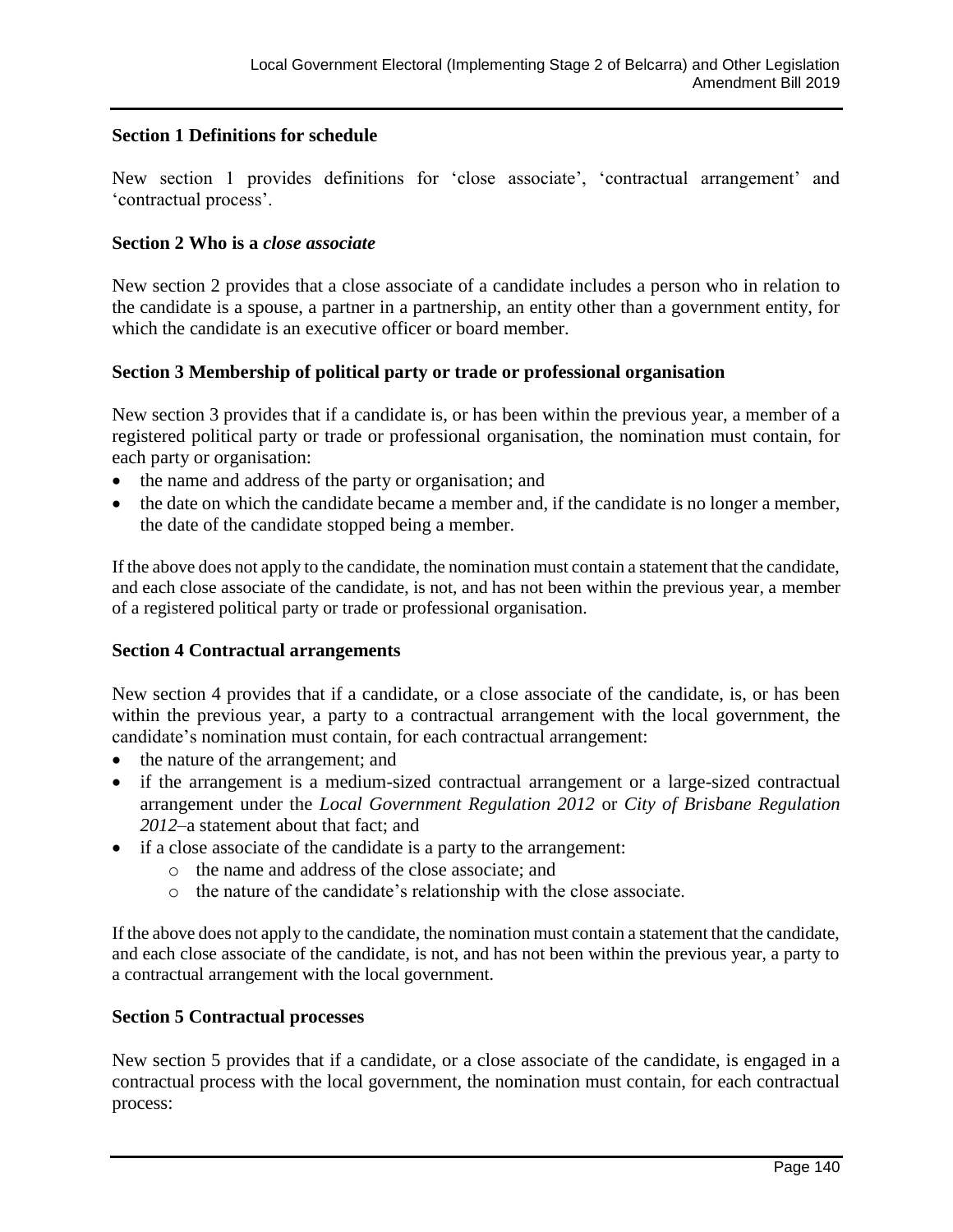- the nature of the process; and
- if a close associate of the candidate is engaged in the process:
	- o the name and address of the close associate; and
	- o the nature of the candidate's relationship with the close associate.

If the above does not apply to the candidate, the nomination must contain a statement that the candidate, and each close associate of the candidate, is not engaged in a contractual process with the local government.

## **Section 6 Particular applications or representations**

New section 6 provides that a nomination must contain particular information if a candidate, or a close associate of the candidate, made any of the following applications or representations, which have not been decided before the nomination is made:

- a development application under the *Planning Act 2016* for which the local government is the assessment manager under that Act;
- a development application under the repealed *Sustainable Planning Act 2009* for which the local government is the assessment manager under that Act;
- a change representation under the *Planning Act 2016* for which the local government is the assessment manager under that Act;
- a change representation under the *Planning Act 2016* for which the local government is the responsible entity under that Act;
- an extension application under the *Planning Act 2016* for which the local government is the assessment manager under that Act.

The nomination must contain the following information, for each application or representation:

- the nature of the process; and
- if a close associate of the candidate is engaged in the process:
	- o the name and address of the close associate; and
	- o the nature of the candidate's relationship with the close associate.

If the above does not apply to the candidate, the nomination must contain a statement that the candidate, and each close associate of the candidate, has not made an application or representation mentioned above.

## **Section 7 Training course approved under Act, s 26**

New section 7 provides that a candidate's nomination must contain a statement that the candidate has, within 6 months before the nomination day for the election, successfully completed a training course approved under section 26(2).

# **Clause 253 Amendment of sch 2 (Dictionary)**

*Clause 253* amends schedule 2 to: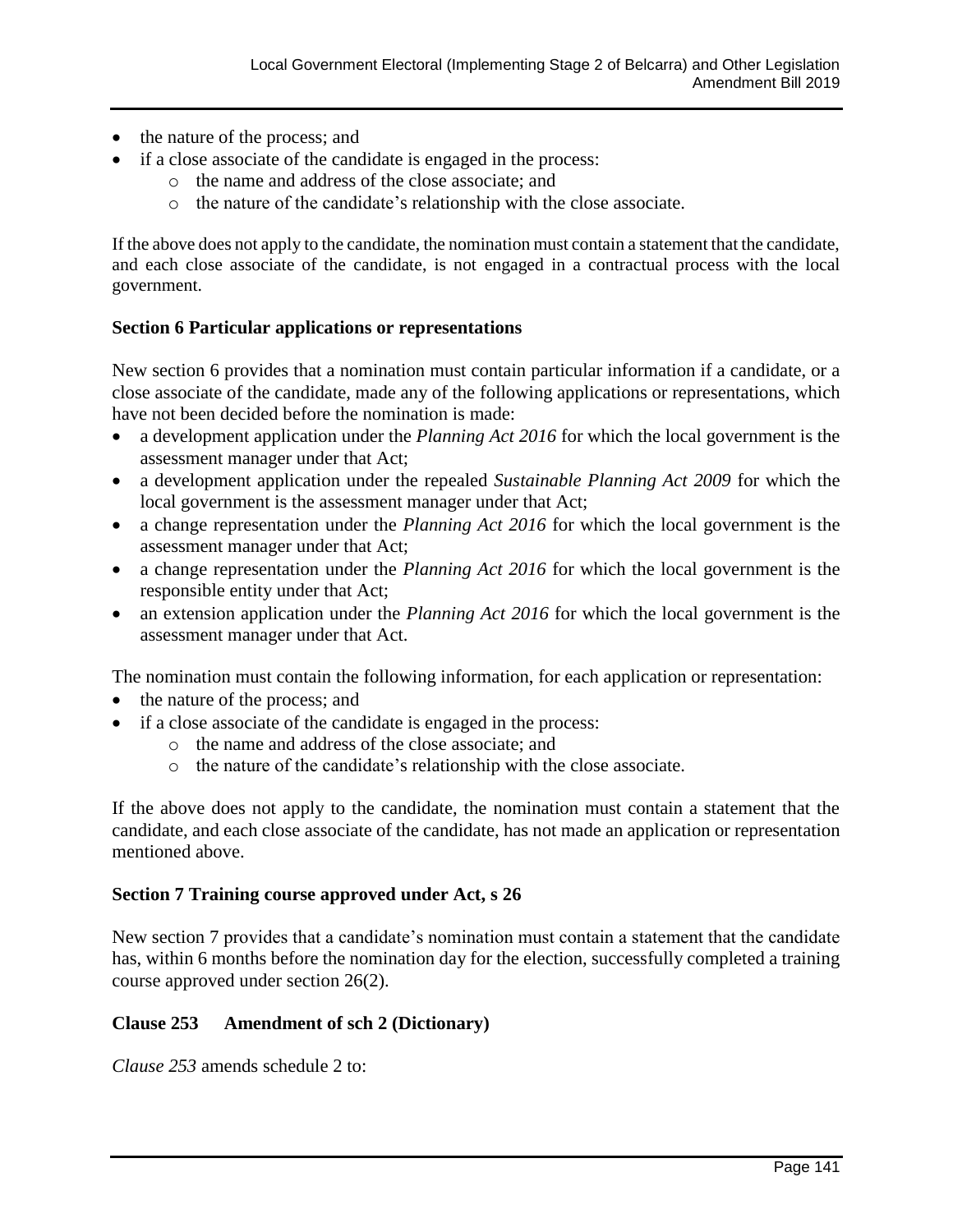- omit the definitions of 'candidate's disclosure period', 'close associate', 'contractual arrangement', 'contractual process', 'gifts register', 'group of candidates', 'group's disclosure period' and 'political activity';
- insert the definitions of 'dedicated account', 'disclosure period', 'disposition of property', 'fundraising contribution' and 'group campaign activity', 'silent elector', 'source';
- replace the definitions of 'agent', 'candidate' and 'electoral expenditure'; and
- update the definition of 'third party' to replace the reference to section 123 with section 106.

*Clause 253* also amends the definitions for 'formal ballot paper', 'how-to-vote card' and 'informal ballot paper' to replace the reference to 'optional-preferential' with 'full-preferential', as the system of voting is being changed to 'full-preferential' under section 65 (System of voting).

# **Part 5 Amendment of Referendums Act 1997**

## **Clause 254 Act amended**

*Clause 254* states that this part amends the *Referendums Act 1997*.

## **Clause 255 Amendment of s 96AC (Application of division 1)**

*Clause 255* amends the definition under section 96AC(2) of 'division' to refer to schedule 2 of the *Local Government Electoral Act 2011* as the schedule has been renumbered in the Bill.

# **Part 6 Amendment of Right to Information Act 2009**

## **Clause 256 Act amended**

*Clause 256* states that this part amends the *Right to Information Act 2009*.

# **Clause 257 Amendment of s 21 (Requirement for publication scheme)**

*Clause 257* consequentially amends section 21 to omit subsection (4) as a result of the Bill removing the current right to information access exemption that applies to information of the Brisbane City Council's Establishment and Coordination Committee.

## **Clause 258 Insertion of new ch 7, pt 6 (Transitional provision for Local Government Electoral (Implementing Stage 2 of Belcarra) and Other Legislation Amendment Act 2019)**

*Clause 258* inserts new chapter 7, part 6 to provide a transitional provision for information of the Brisbane City Council's Establishment and Coordination Committee that was exempt information before commencement.